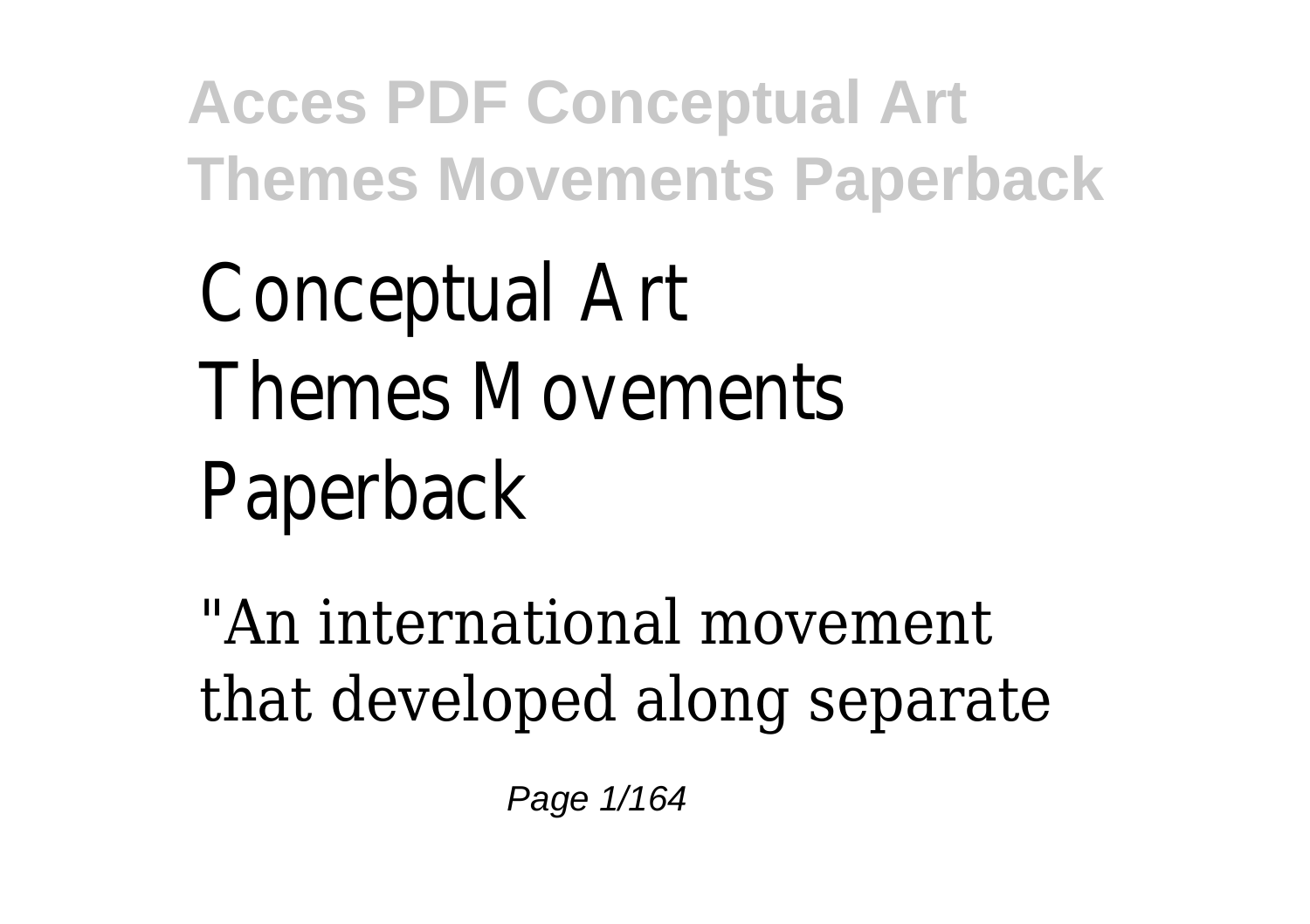but parallel lines in Europe and America during the 1970s, Conceptual Art grew out of the legacy of Marcel Duchamp. Aiming to completely redefine the relationships between the production, definition and Page 2/164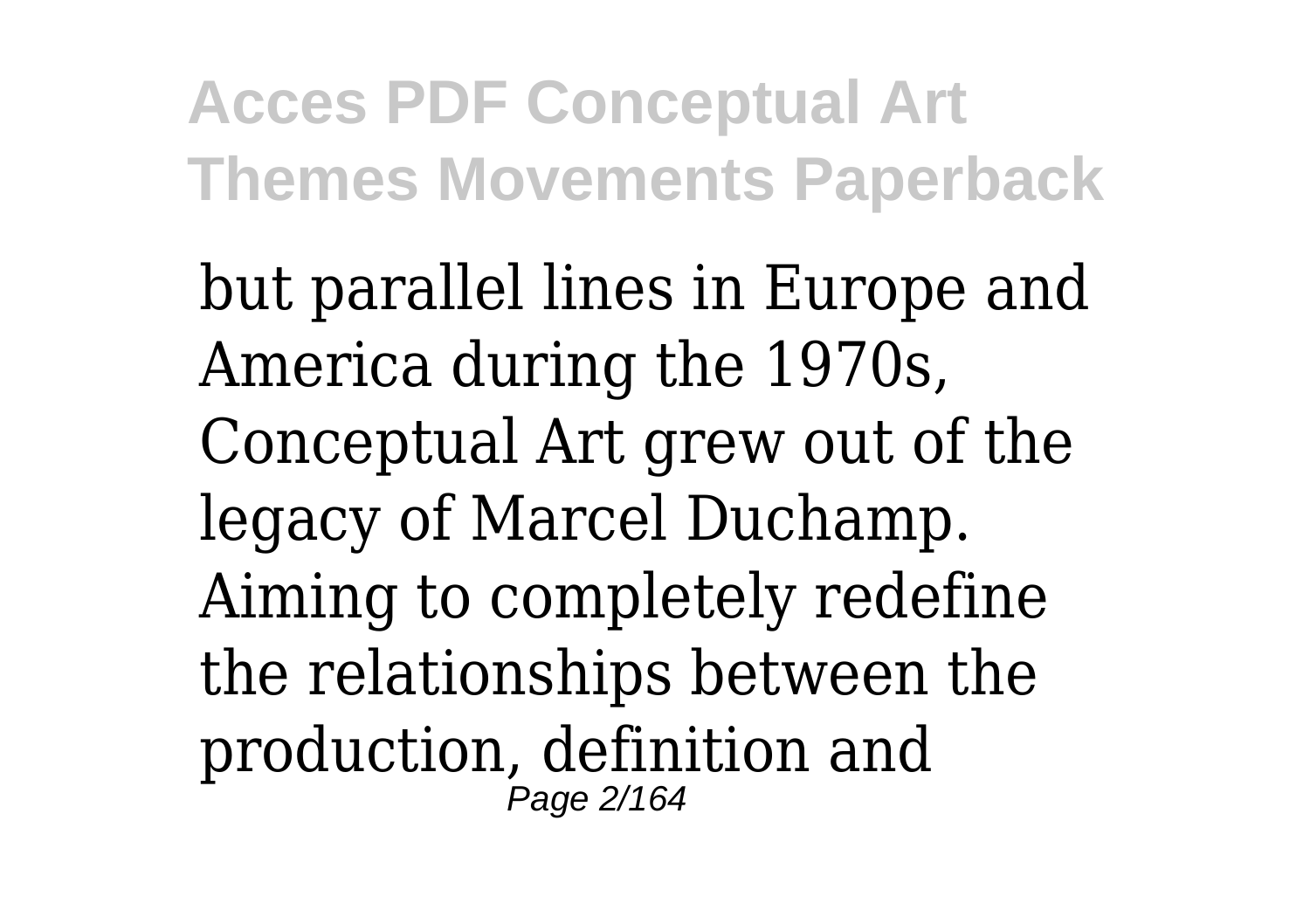ownership of artworks and their various audiences, Conceptual artists rejected traditional formats, media and definitions. Instead they chose to address some of the key issues underlying modern life and art. Page 3/164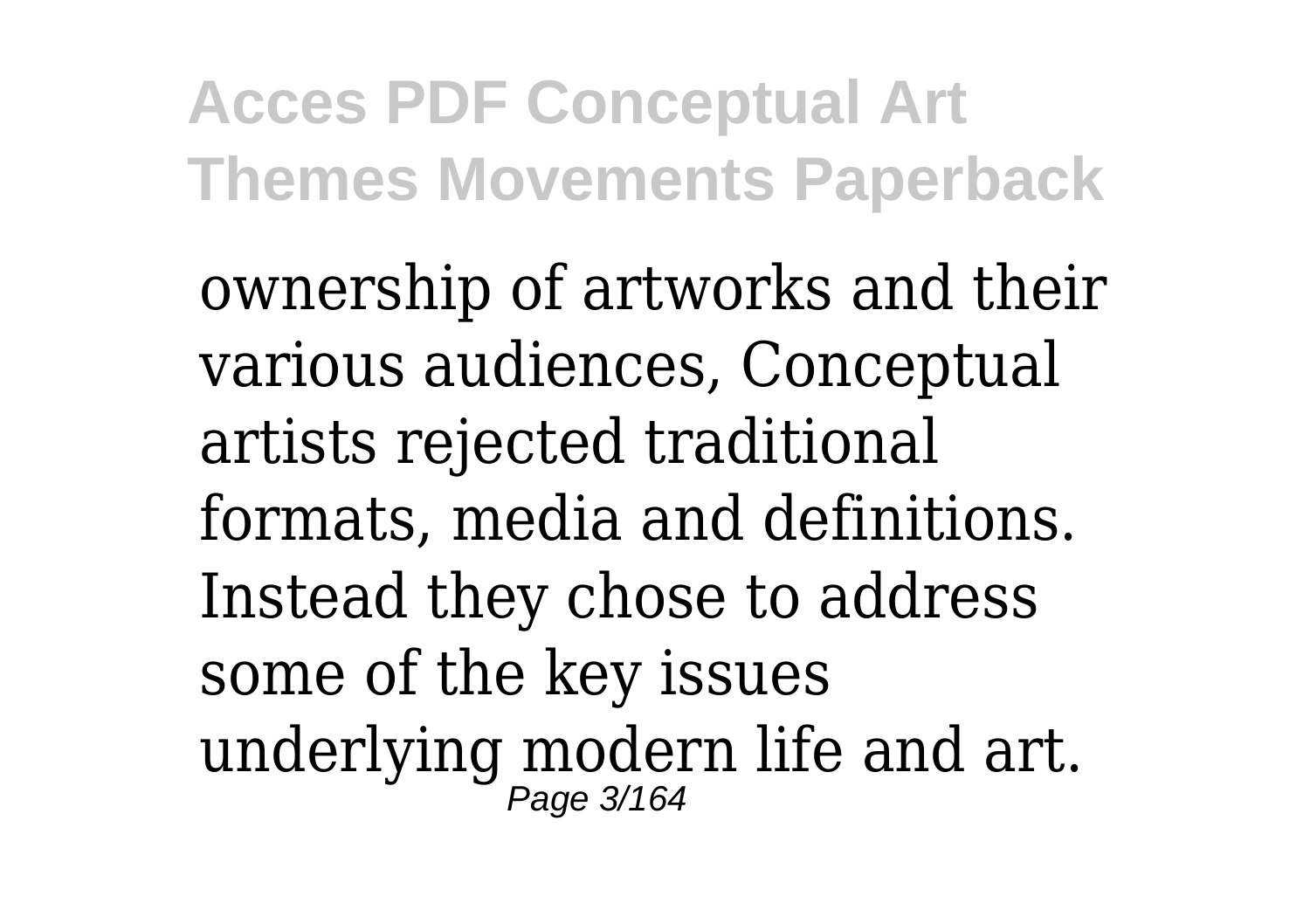Thse included the gulf between initial idea and finished work, the value assigned works of art in modern economies, the role of women and of feminine creativity in general, the politics of exhibition Page 4/164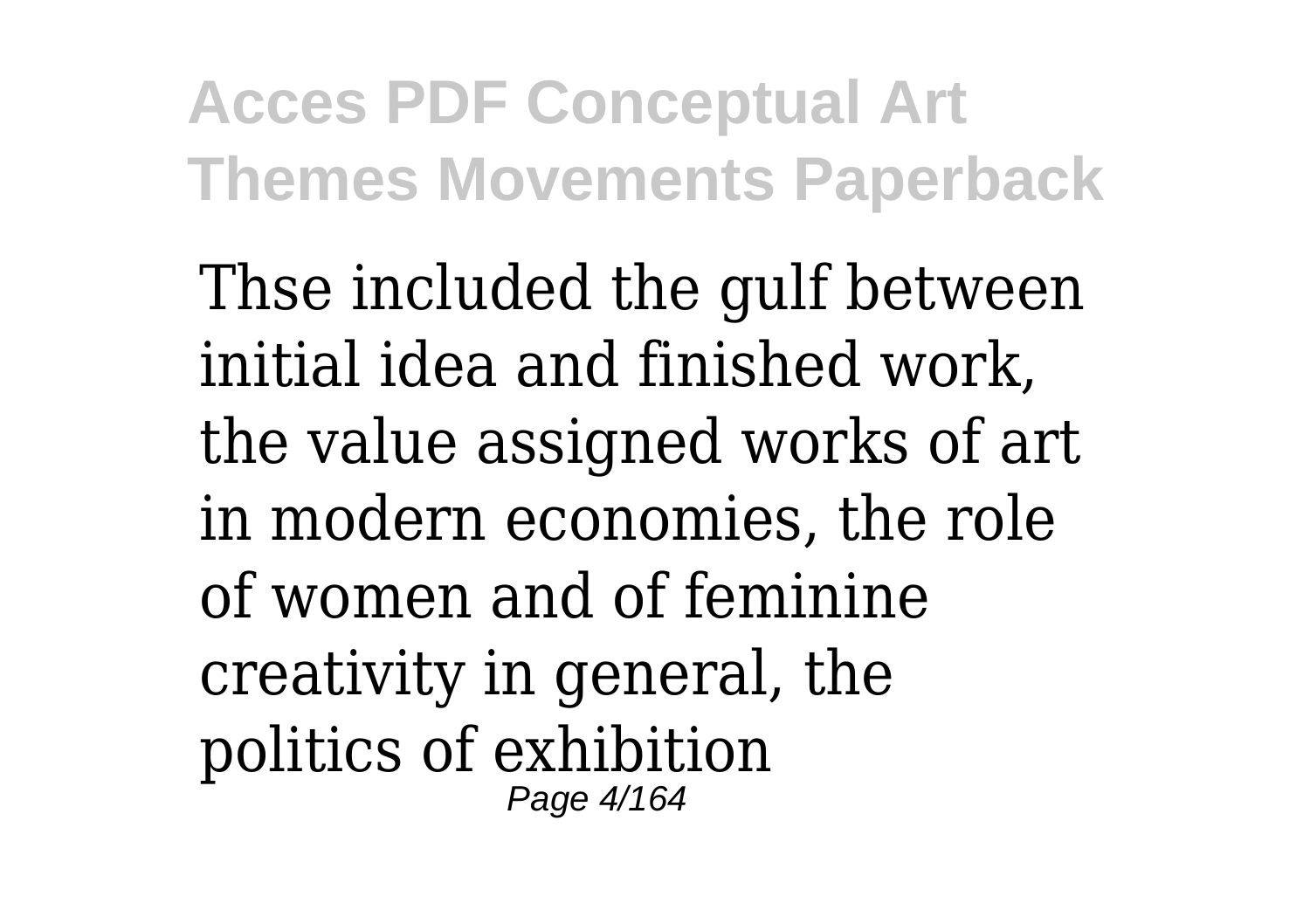organization - in short, the ways art and the art world have been defined for centuries. Among the notable figures whose work is discussed in essays ranging from the evaluative to the theoretical are Judy Chicago, Page 5/164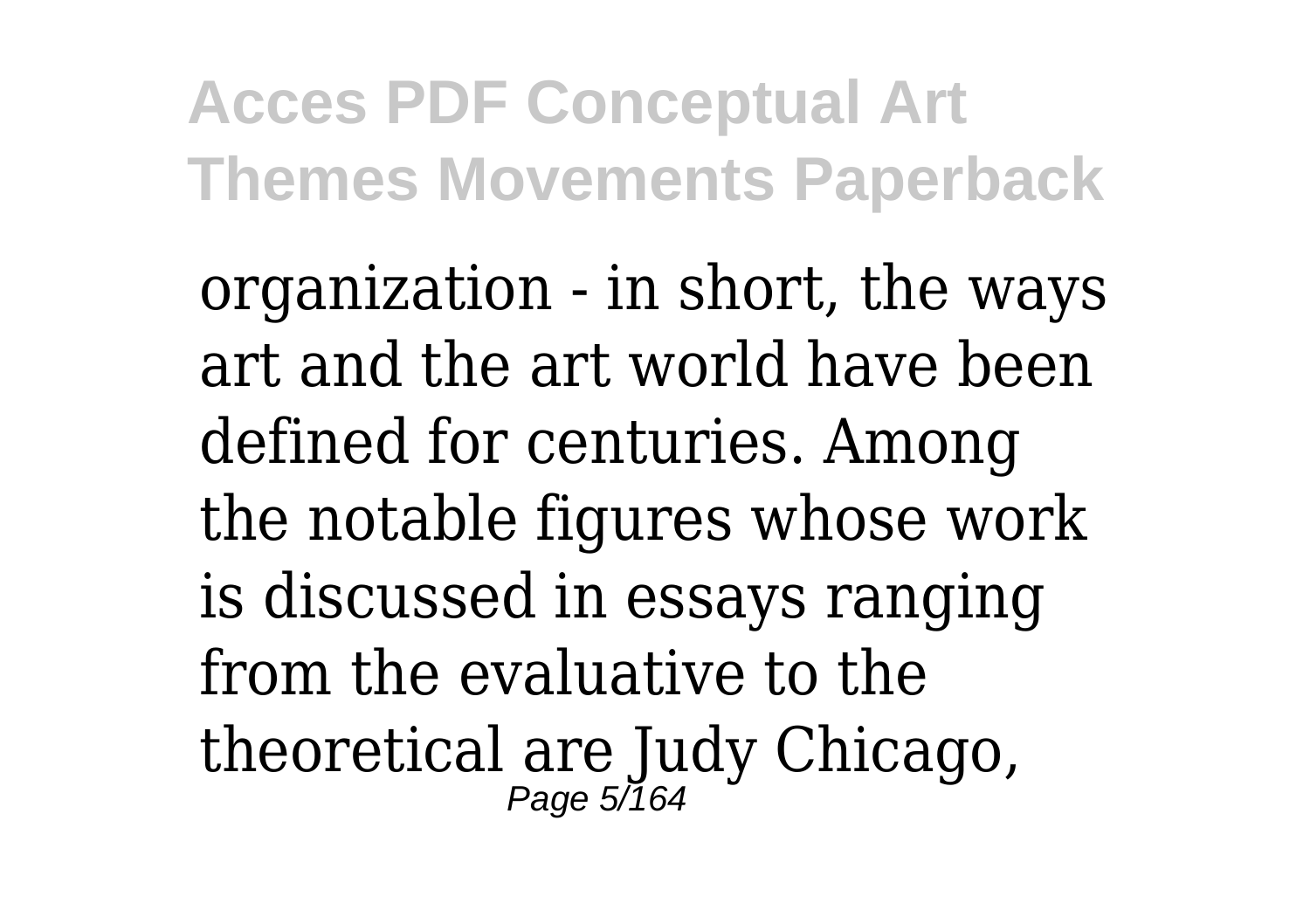Robert Morris, Sol LeWitt, Marcel Broodthaers and Mary Kelly. The influence of Conceptual Art continues to be felt today in the work of such controversial young artists as Rachel Whiteread and Damien Page 6/164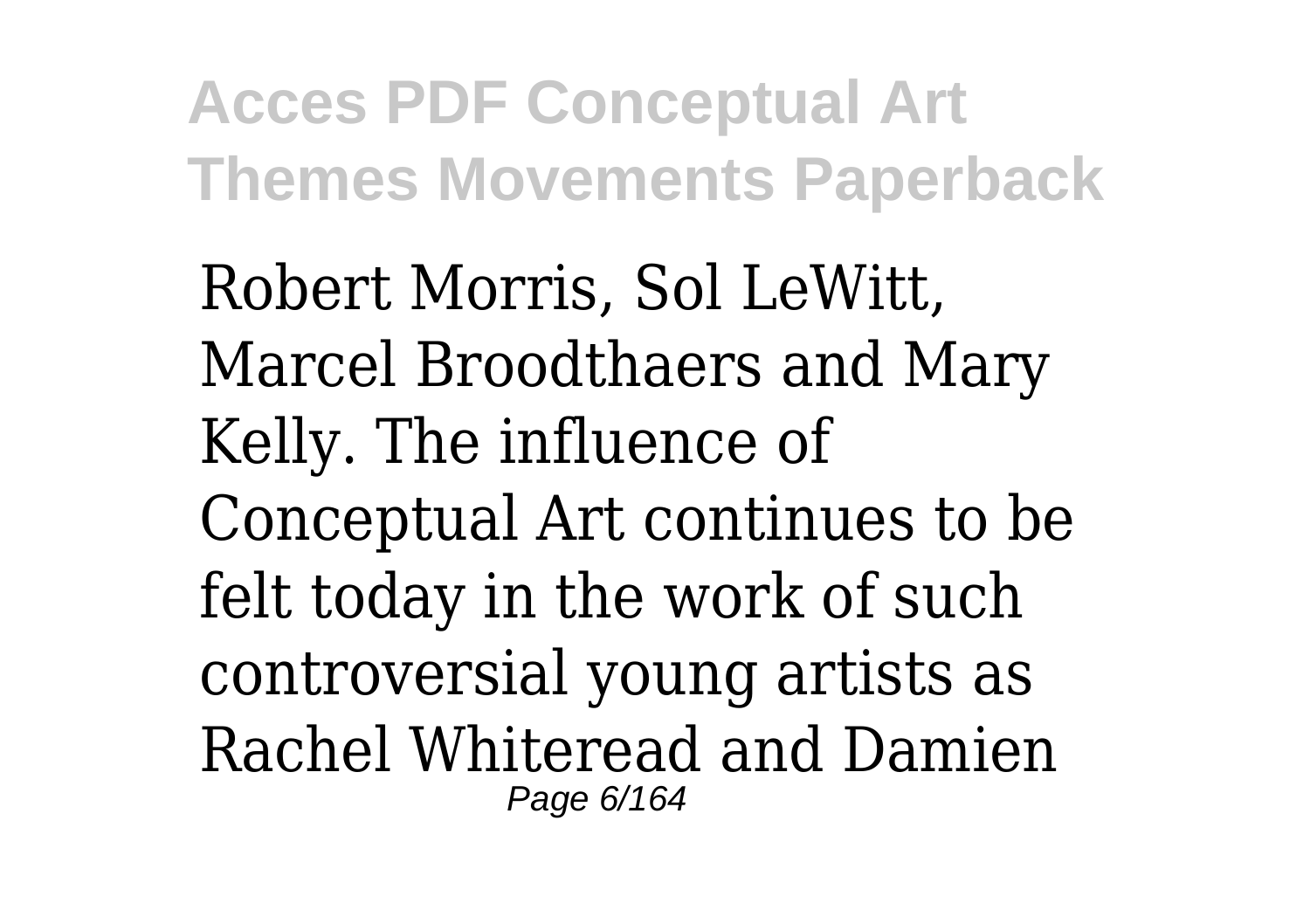Hirst." - back cover. This beautifully illustrated book is internationally recognized as the most definitive survey of Minimalism, among the most influential movements in late twentieth-century art.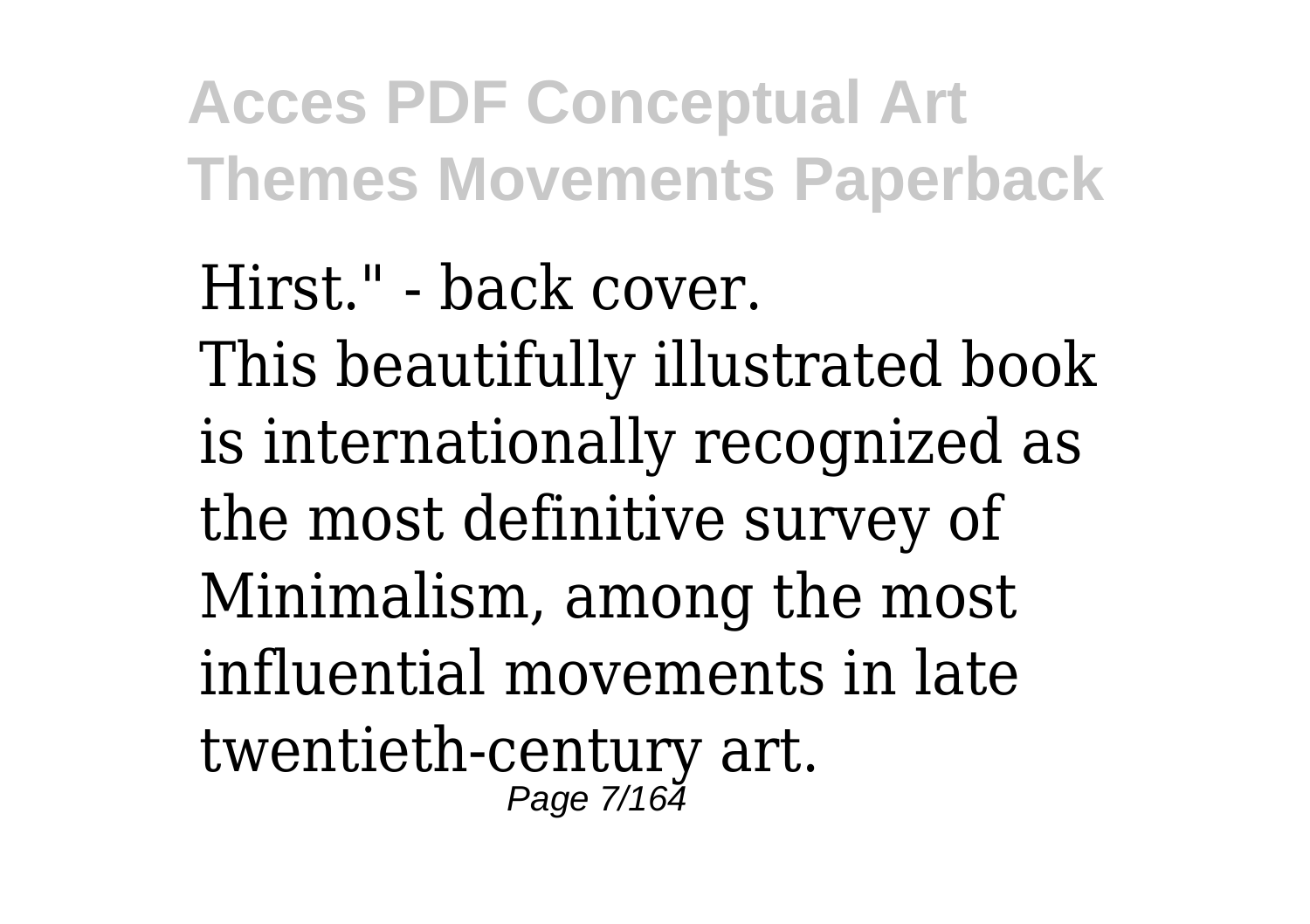Originally published in 1970, "Grapefruit" remains one of the icons of a generation, with a mixture of poetic verse, drawings, mock questionnaires, and more. Line drawings. "More Americans visit art Page 8/164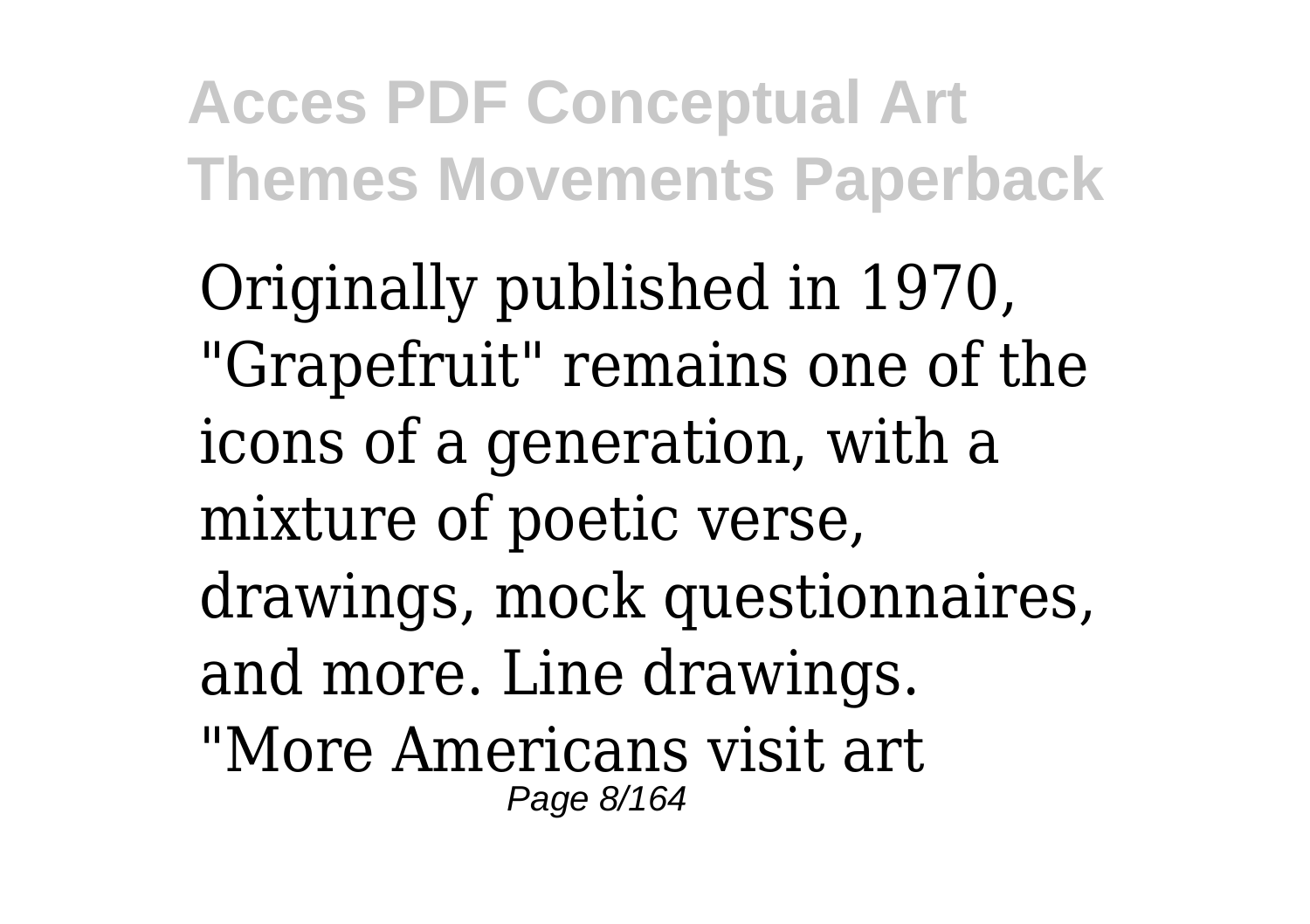museums annually than attend all major-league sporting events. Yet many come away dissatisfied, because art rarely yields itself to the few seconds most viewers spend on individual works. In a culture of Page 9/164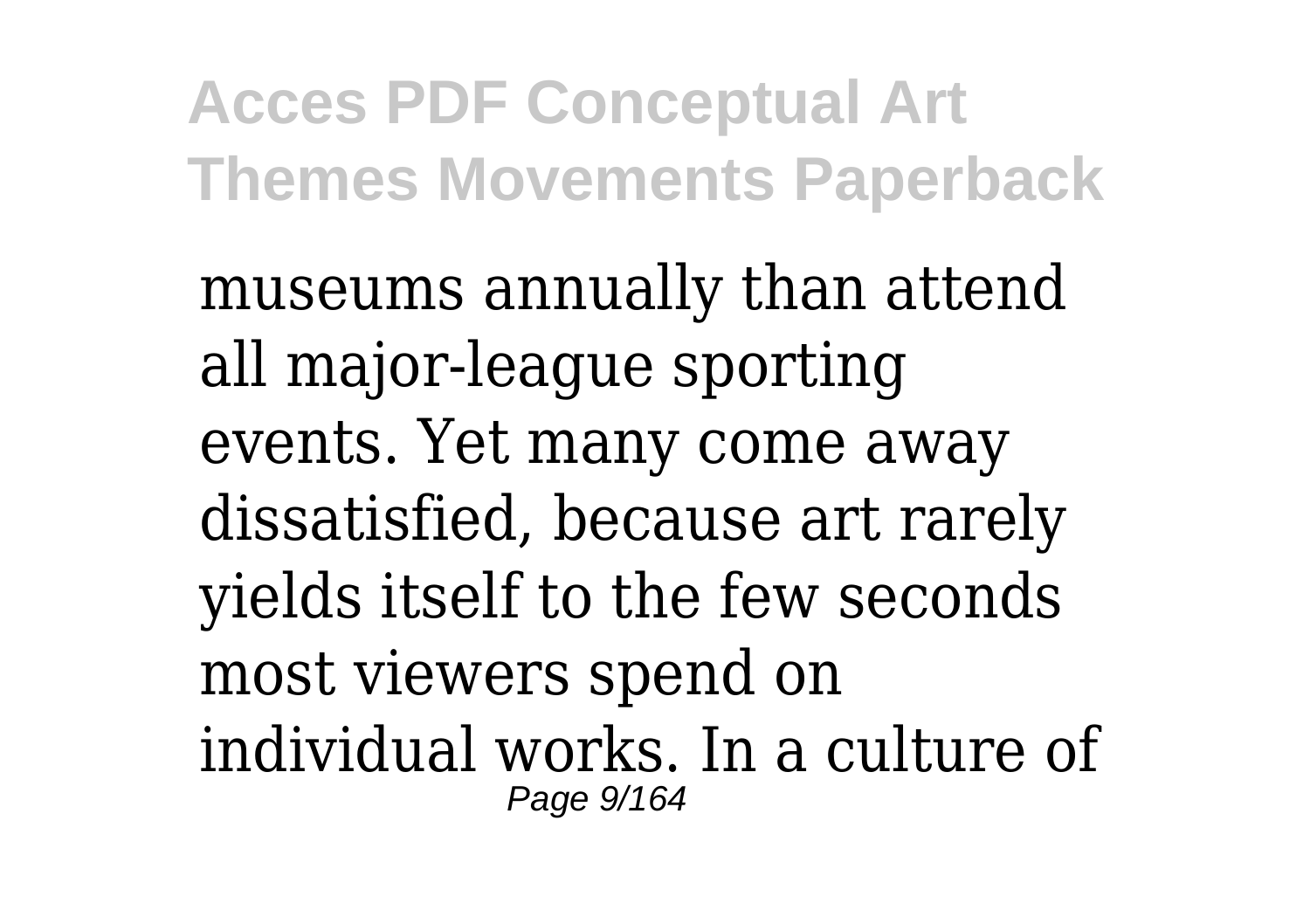distraction, Slow Art models ways to extend and enrich acts of looking. This study defines a new aesthetic field crossing centuries and mediums, including video, photography, land and installation art, Page 10/164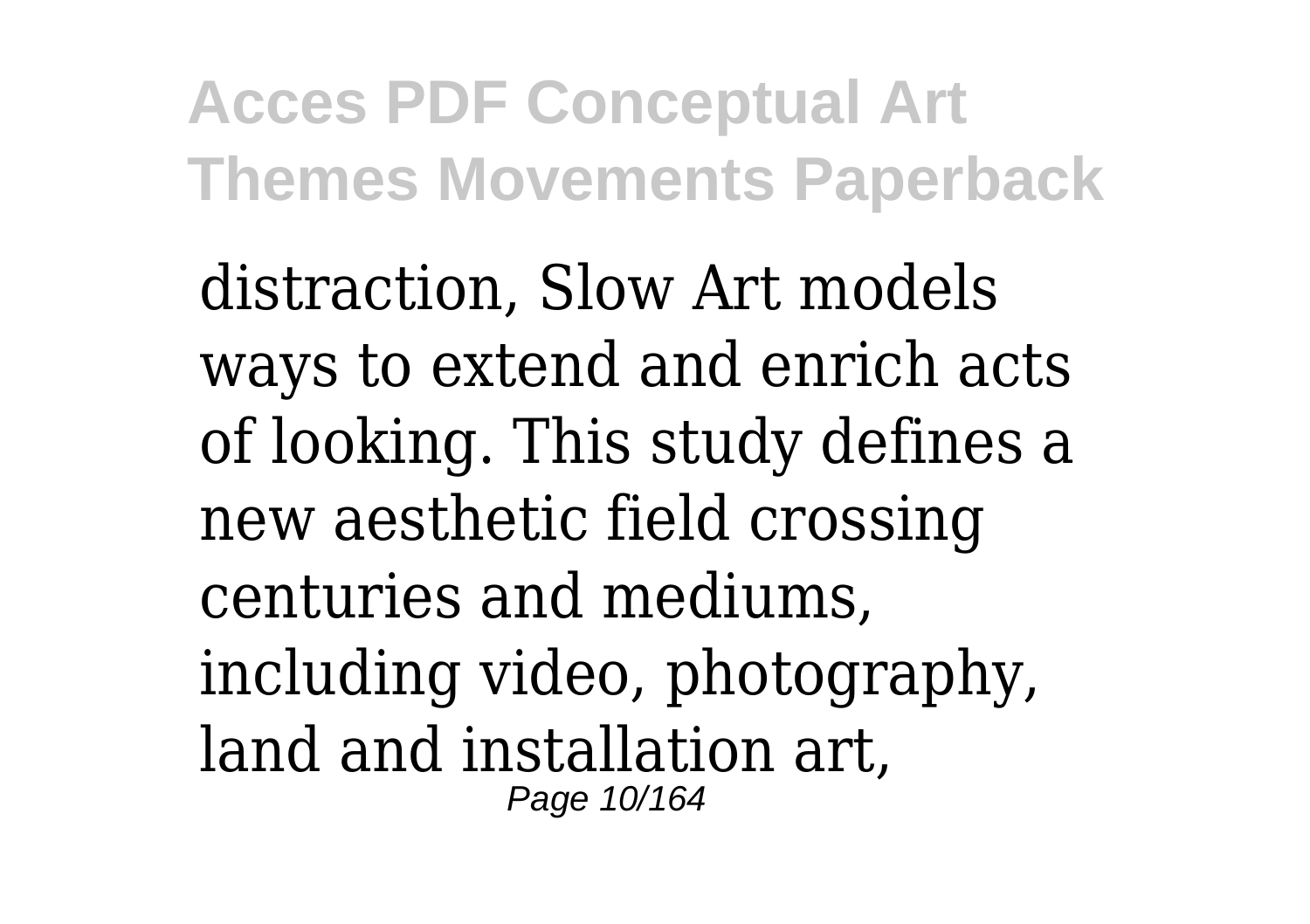painting, performance, sculpture, and fiction. Also tableaux vivants ("living pictures"), live restagings of artworks. Often dismissed as marginal, the practice is fundamental--poised between Page 11/164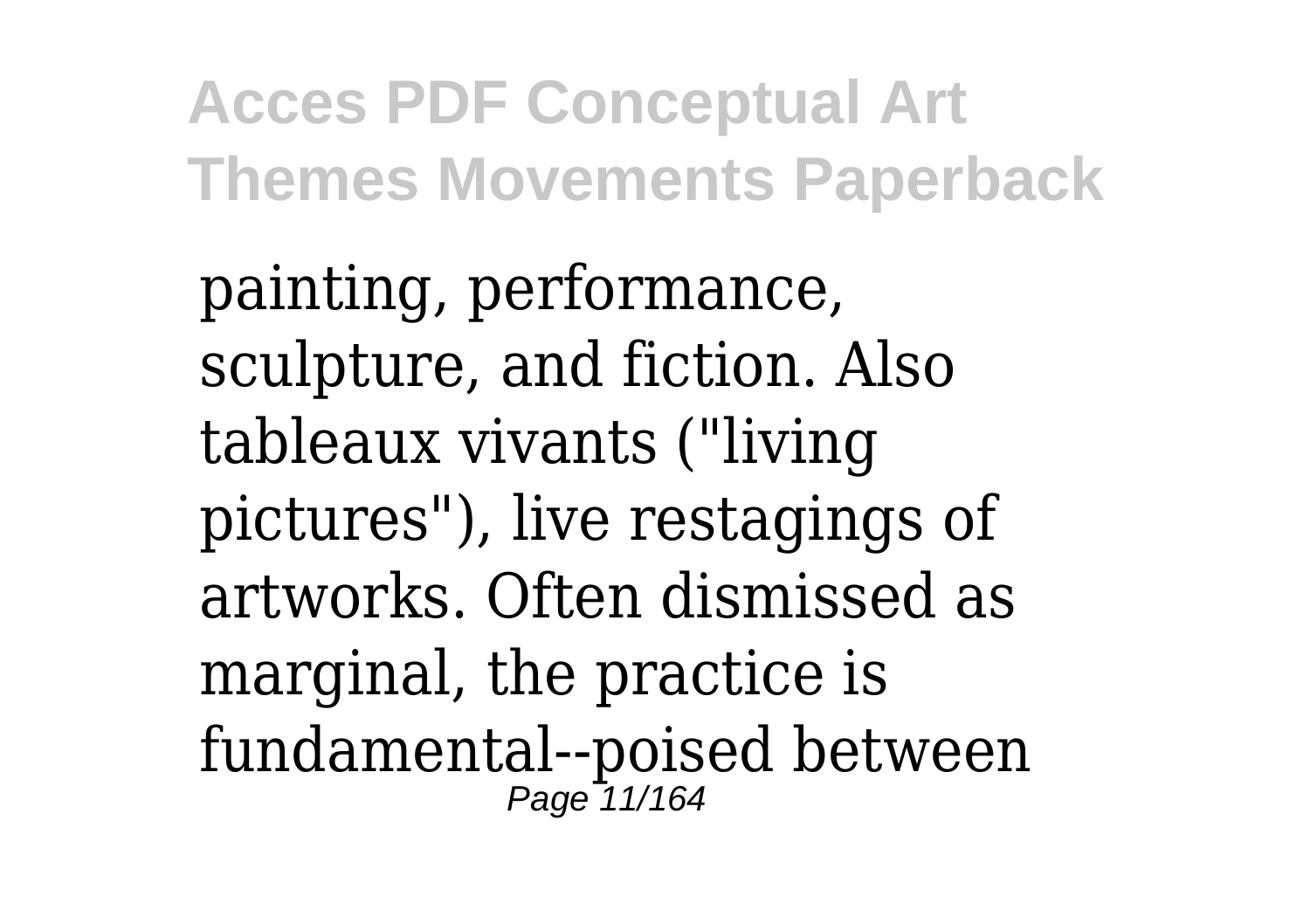motion and stasis, life and art--witness its current flourishing. This history of looking includes Diderot, Emma Hamilton, Oscar Wilde, Jeff Wall, Sam Taylor-Johnson, Andy Warhol, Richard Serra. But Page 12/164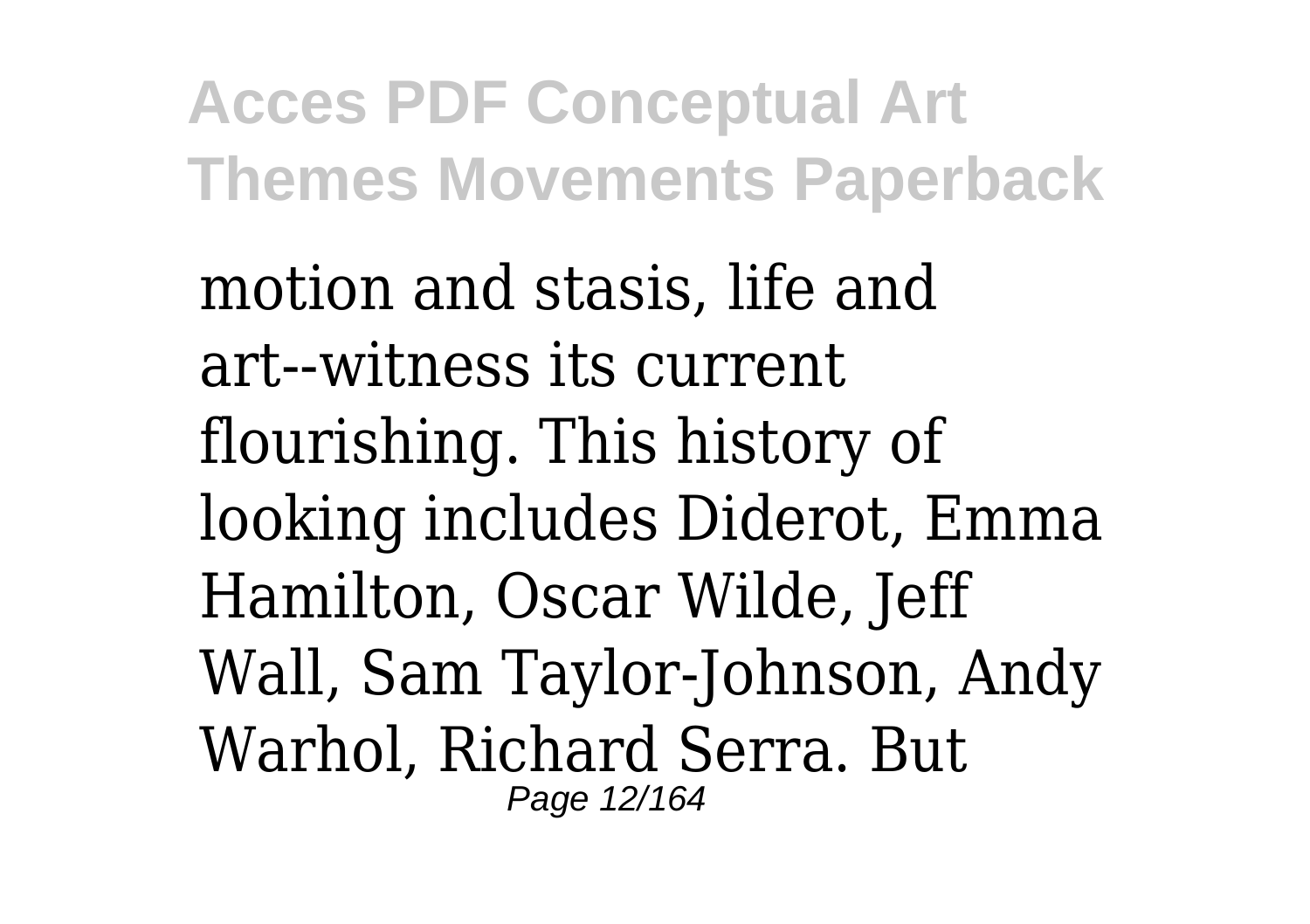rather than a set of objects, slow art names a dynamic relationship that transpires between objects and observers. Slow art enacts tacit contracts between works that have designs on us and beholders Page 13/164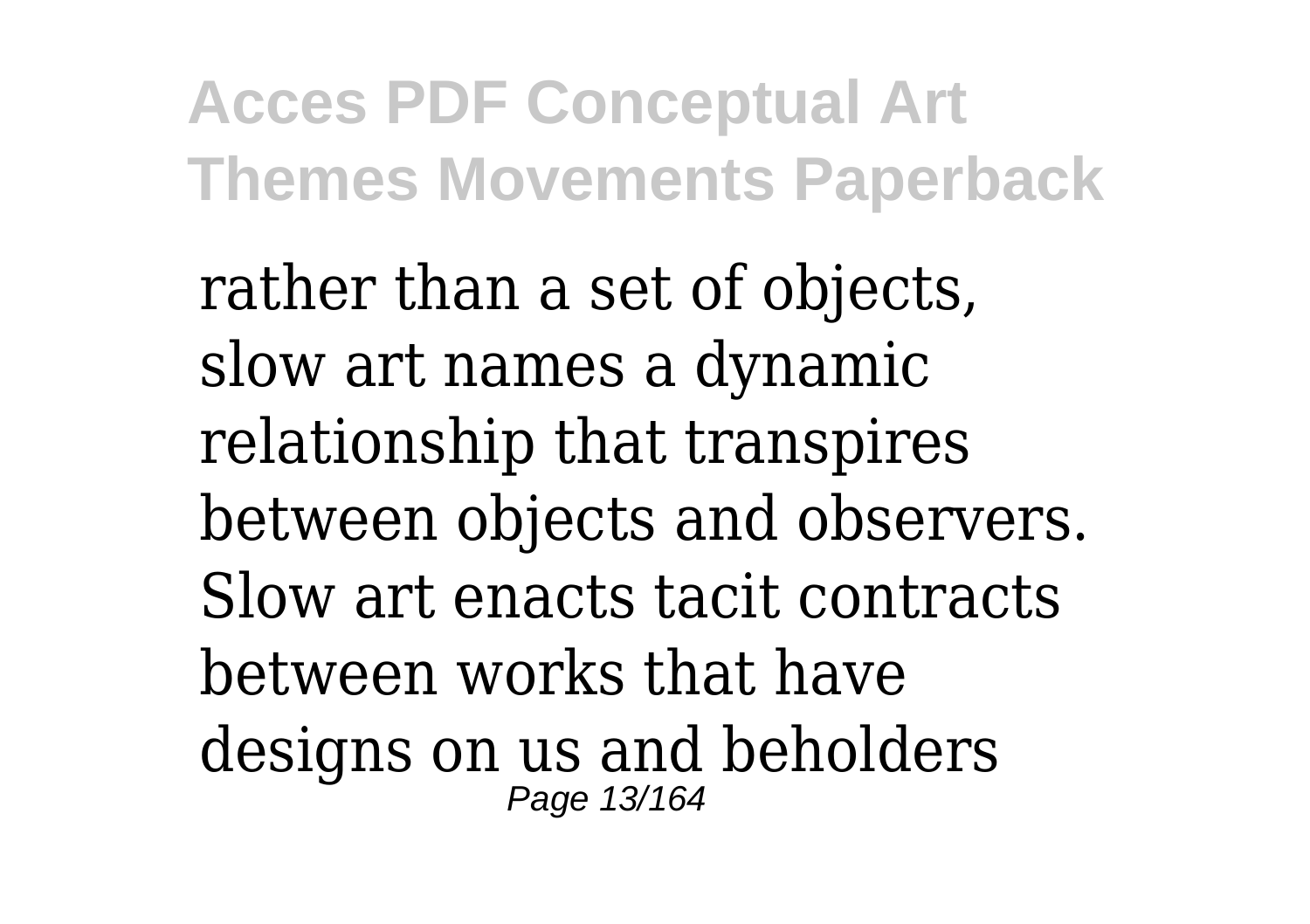who invest in them. Slow art emerged in the 18th century, when cultural acceleration created the need to cushion the pace of social life. Simultaneously, however, secularization closed off Page 14/164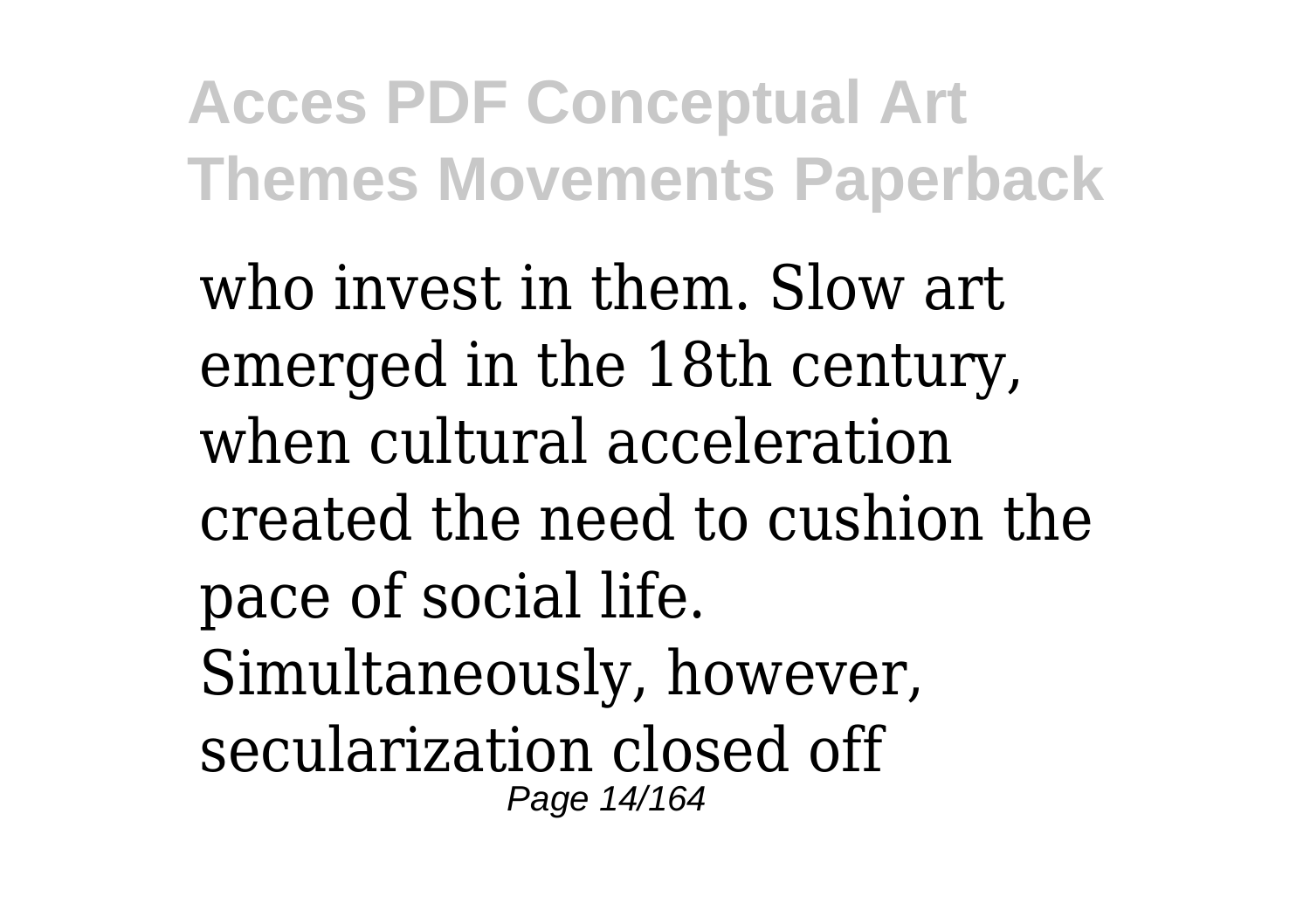traditional means to do so. Slow art offers secular viewers pleasures and consolations that engaging sacred images did in ages of faith. Slow art offers objects their due attention, and offers observers meaningful Page 15/164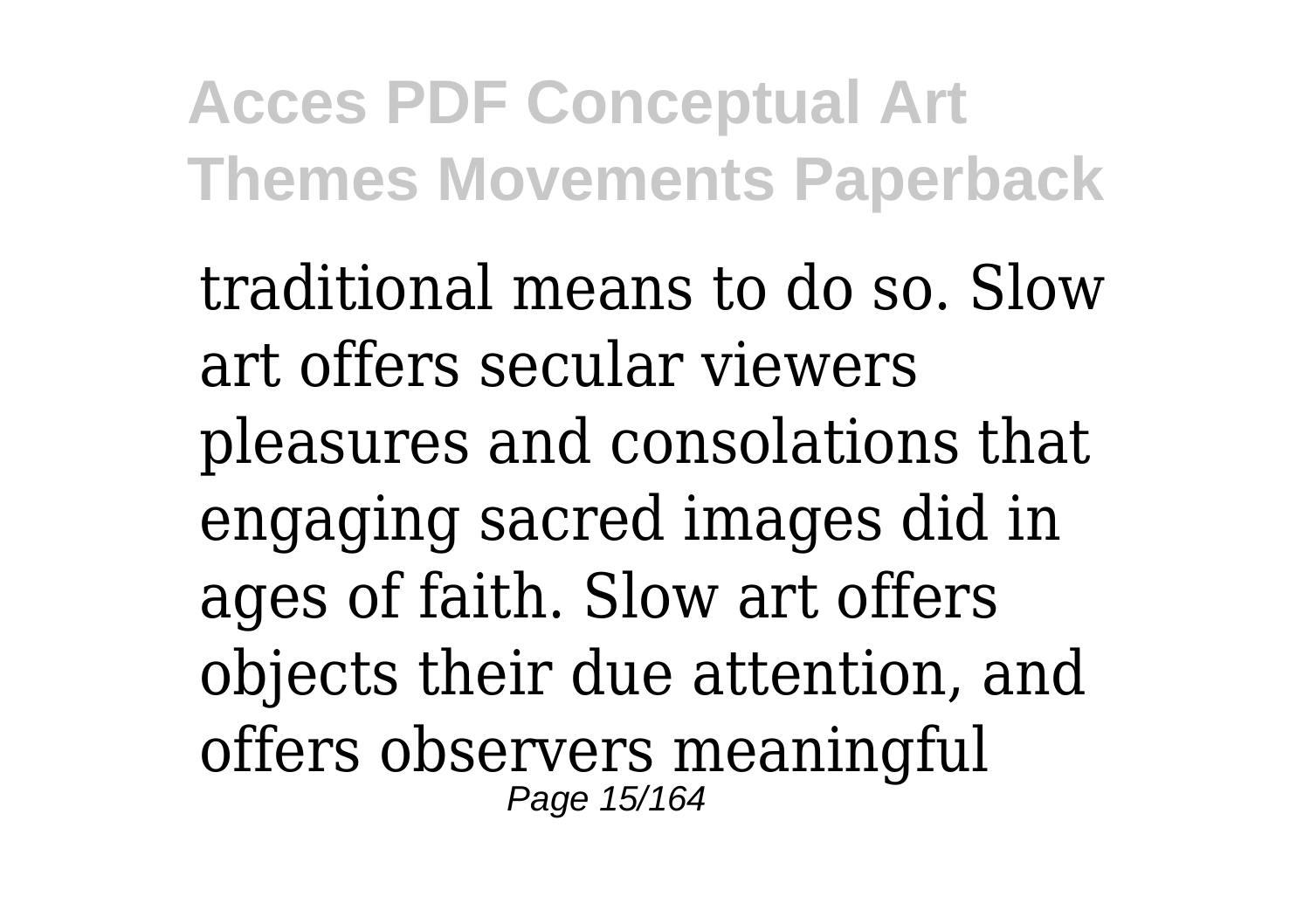encounters. Such experiences are available to everybody by practicing the pleasures of lingering. Because such opportunities are not given, Slow Art proposes strategies for artists, artworks, and Page 16/164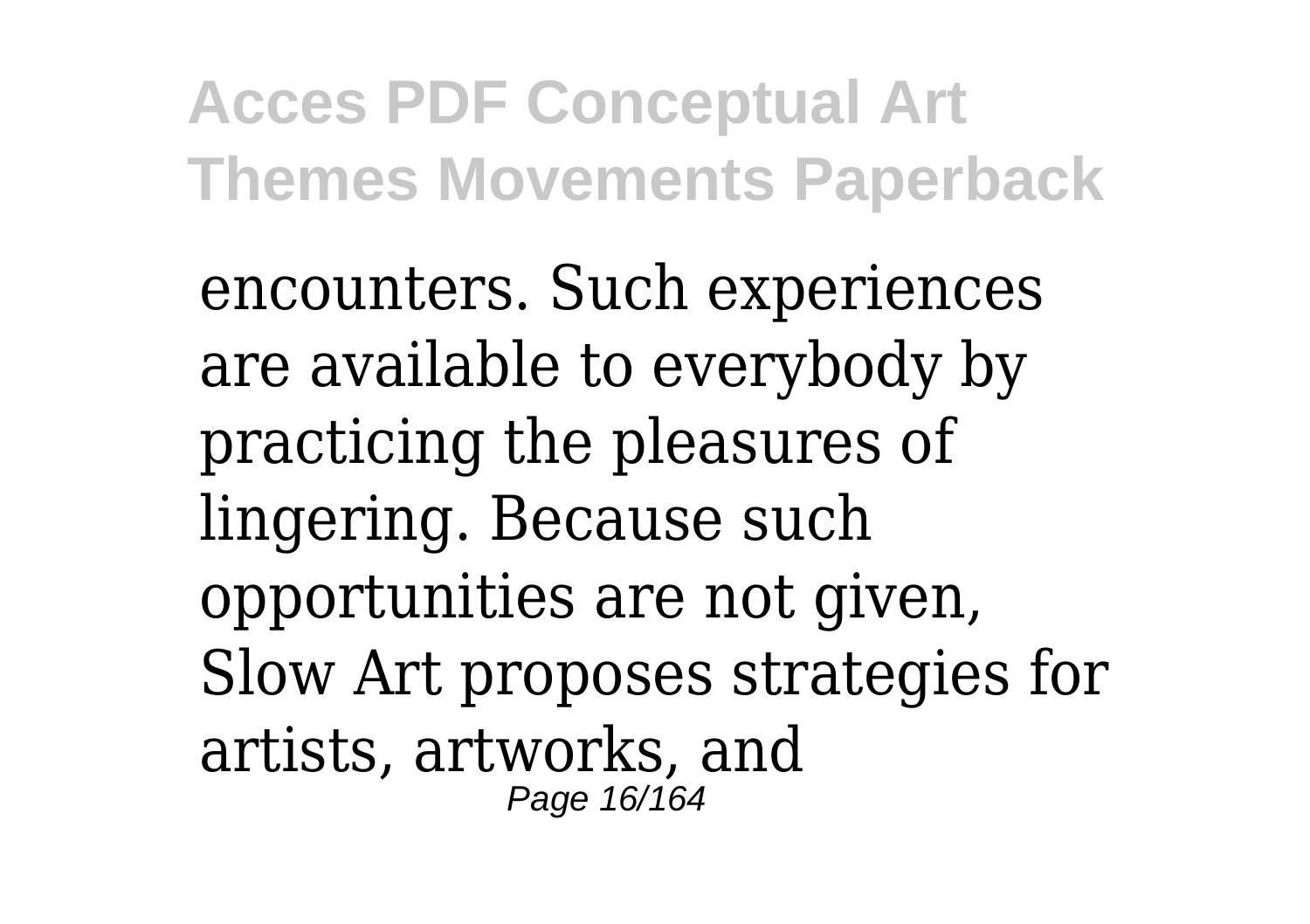beholders"--Provided by publisher. Art Essentials Series The Arts New Writing on Conceptual Art The Art of The Boxtrolls What are You Looking At? Page 17/164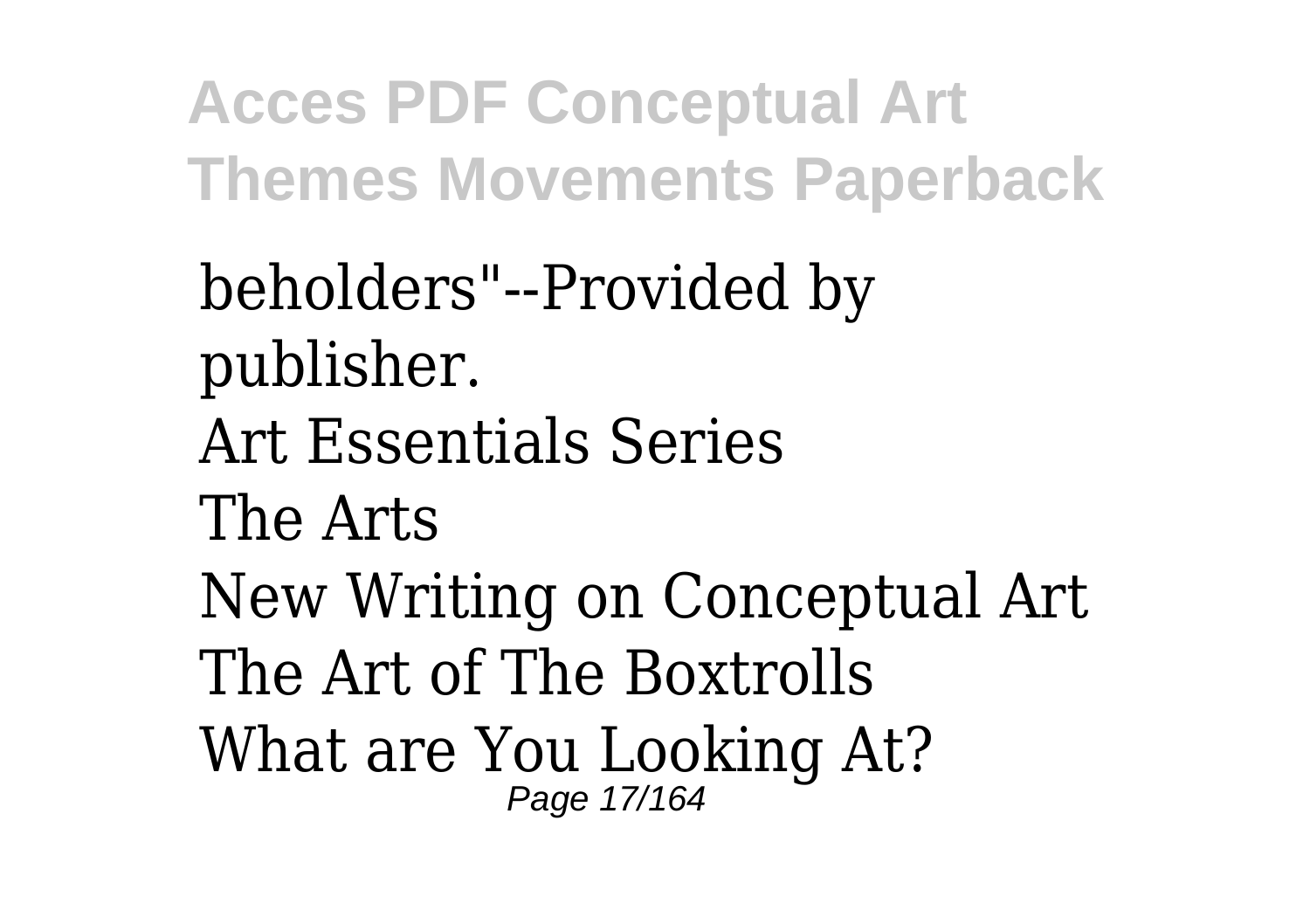Six Lectures ; Reported, with Emendations and Additions **A leading critic's inside story of "the photo boom" during the crucial decades of the 1970s and 80s When Andy Grundberg landed in**

Page 18/164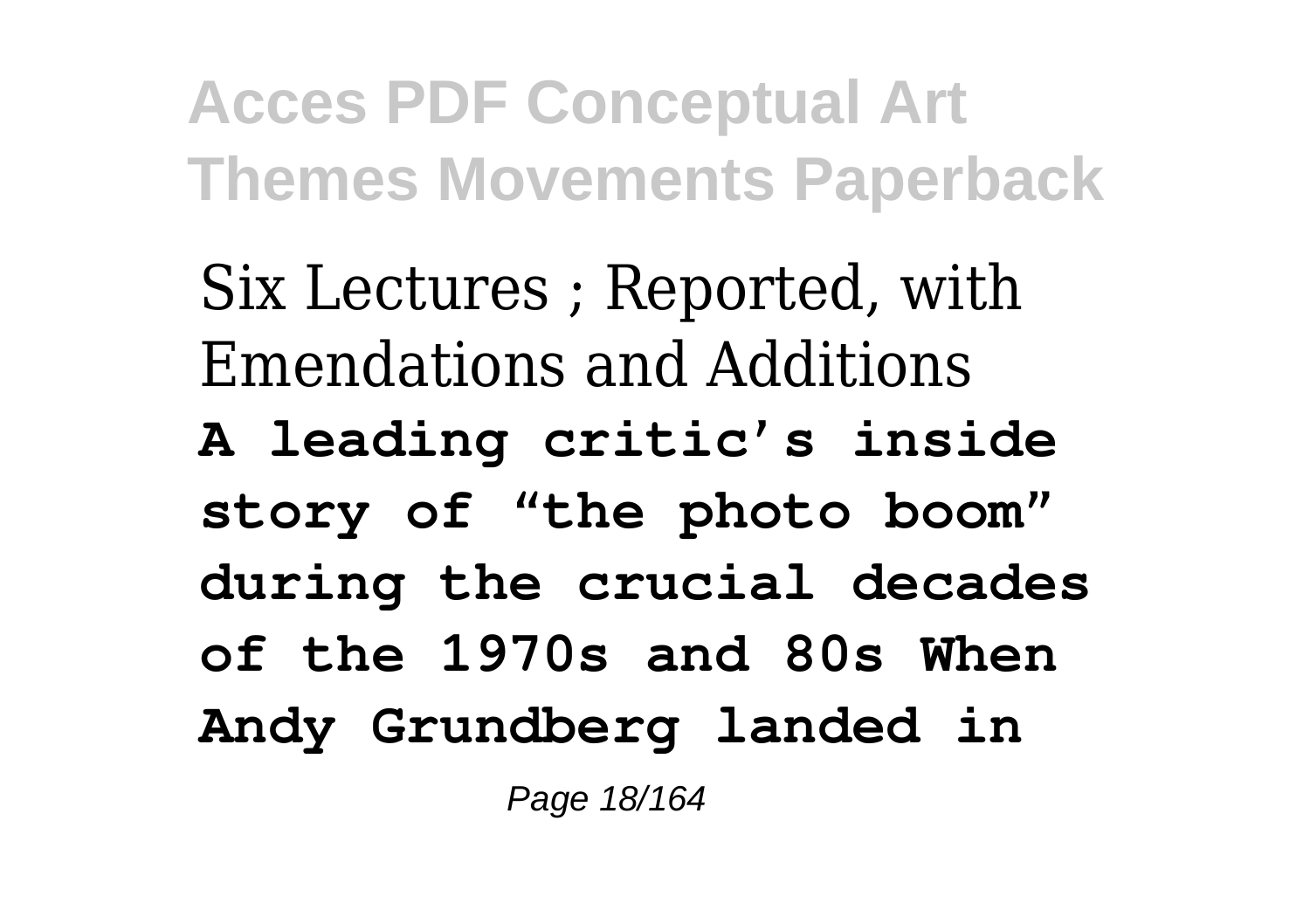**New York in the early 1970s as a budding writer, photography was at the margins of the contemporary art world. By 1991, when he left his post as critic for the New**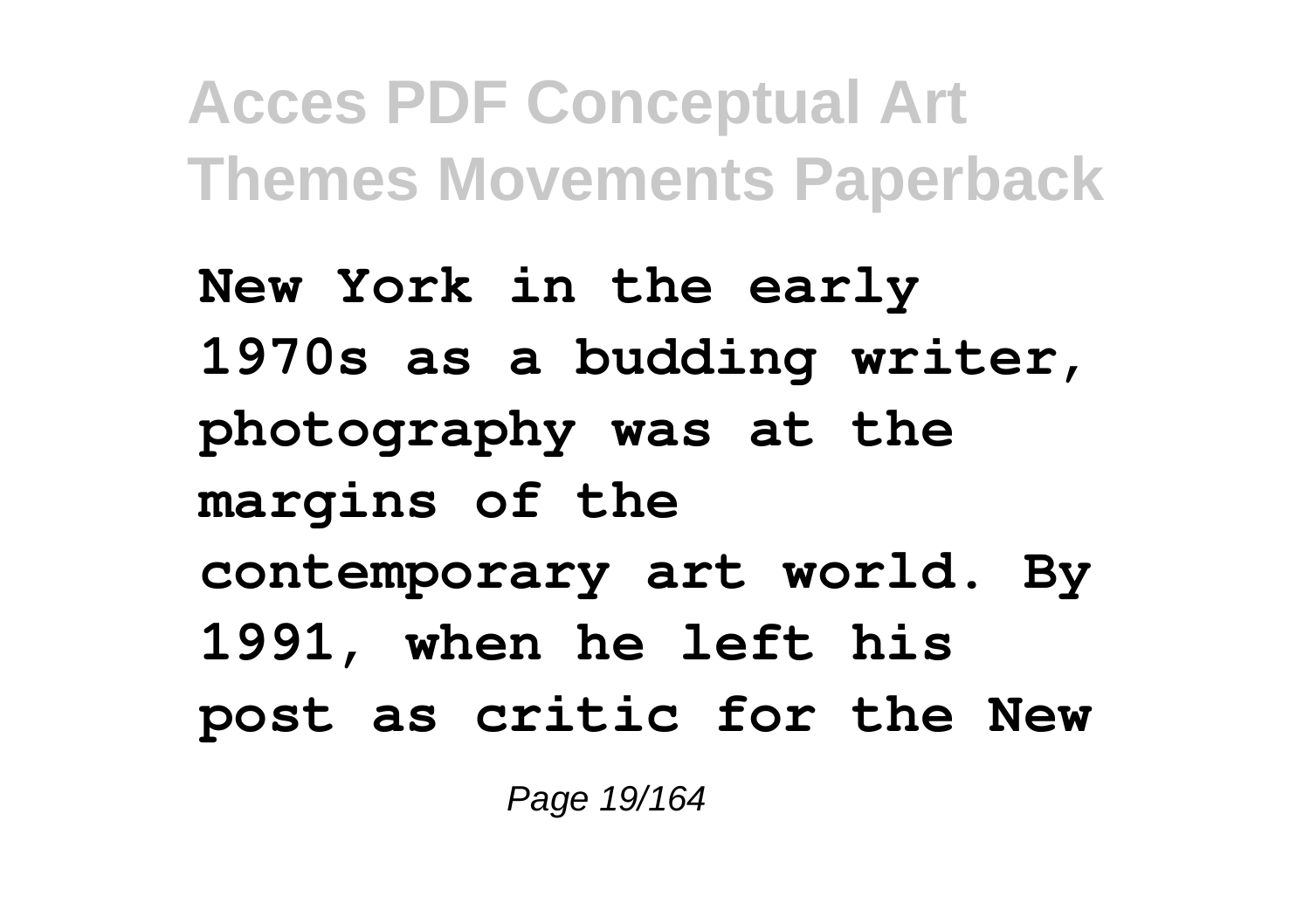**York Times, photography was at the vital center of artistic debate. Grundberg writes eloquently and authoritatively about photography's "boom years," chronicling the**

Page 20/164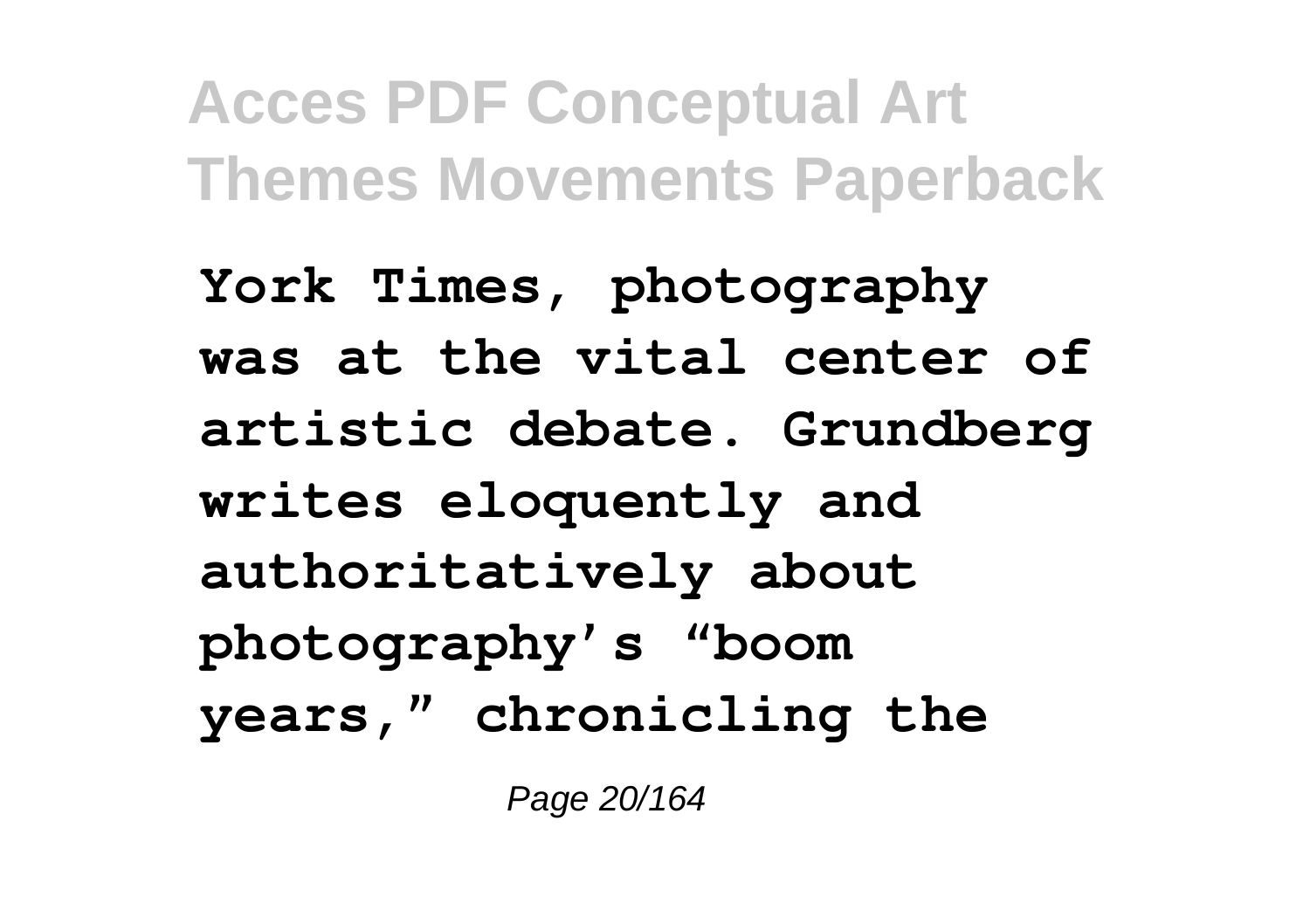**medium's increasing role within the most important art movements of the time, from Earth Art and Conceptual Art to performance and video. He also traces photography's**

Page 21/164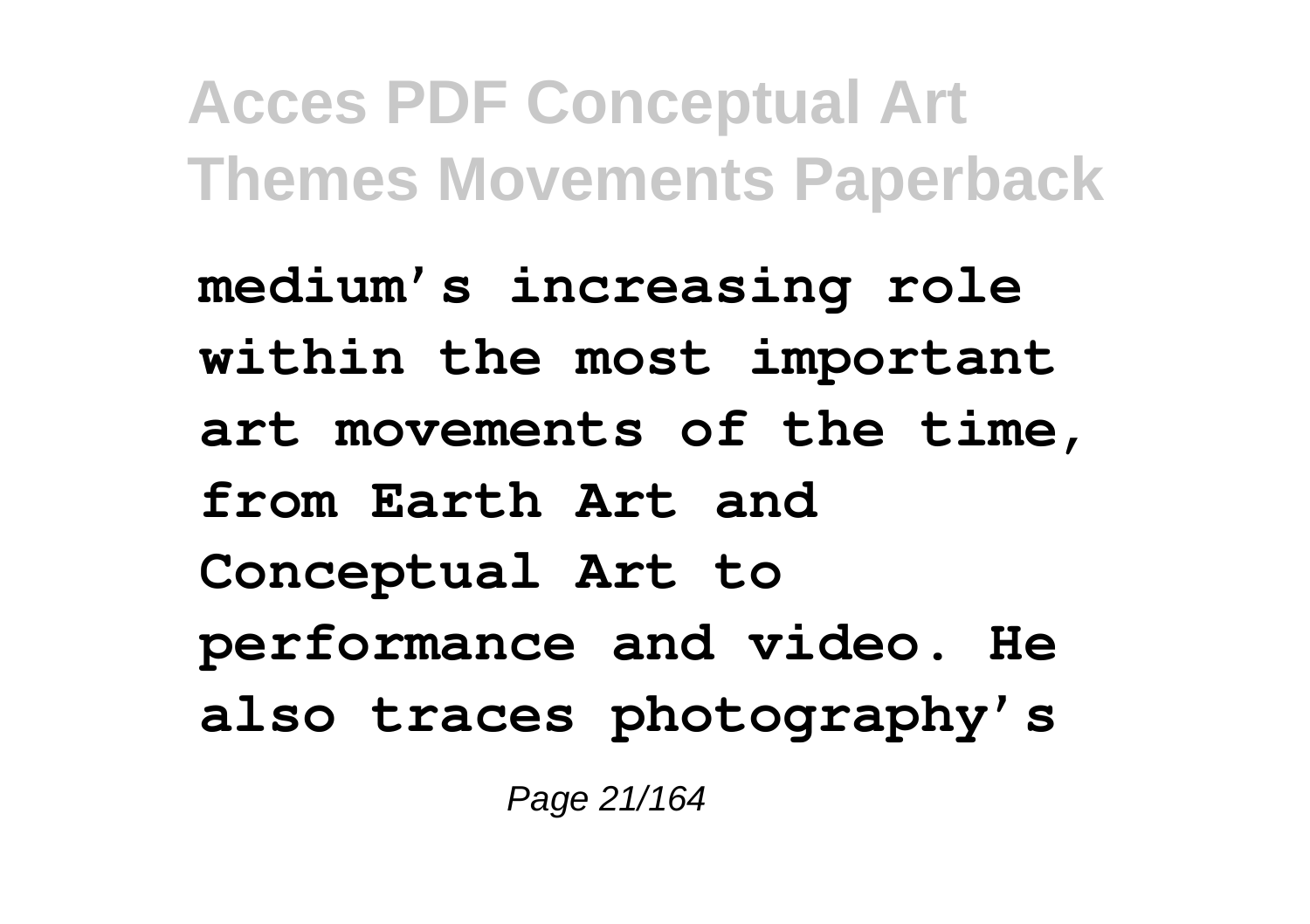**embrace by museums and galleries, as well as its politicization in the culture wars of the 80s and 90s. Grundberg reflects on the landmark exhibitions that defined**

Page 22/164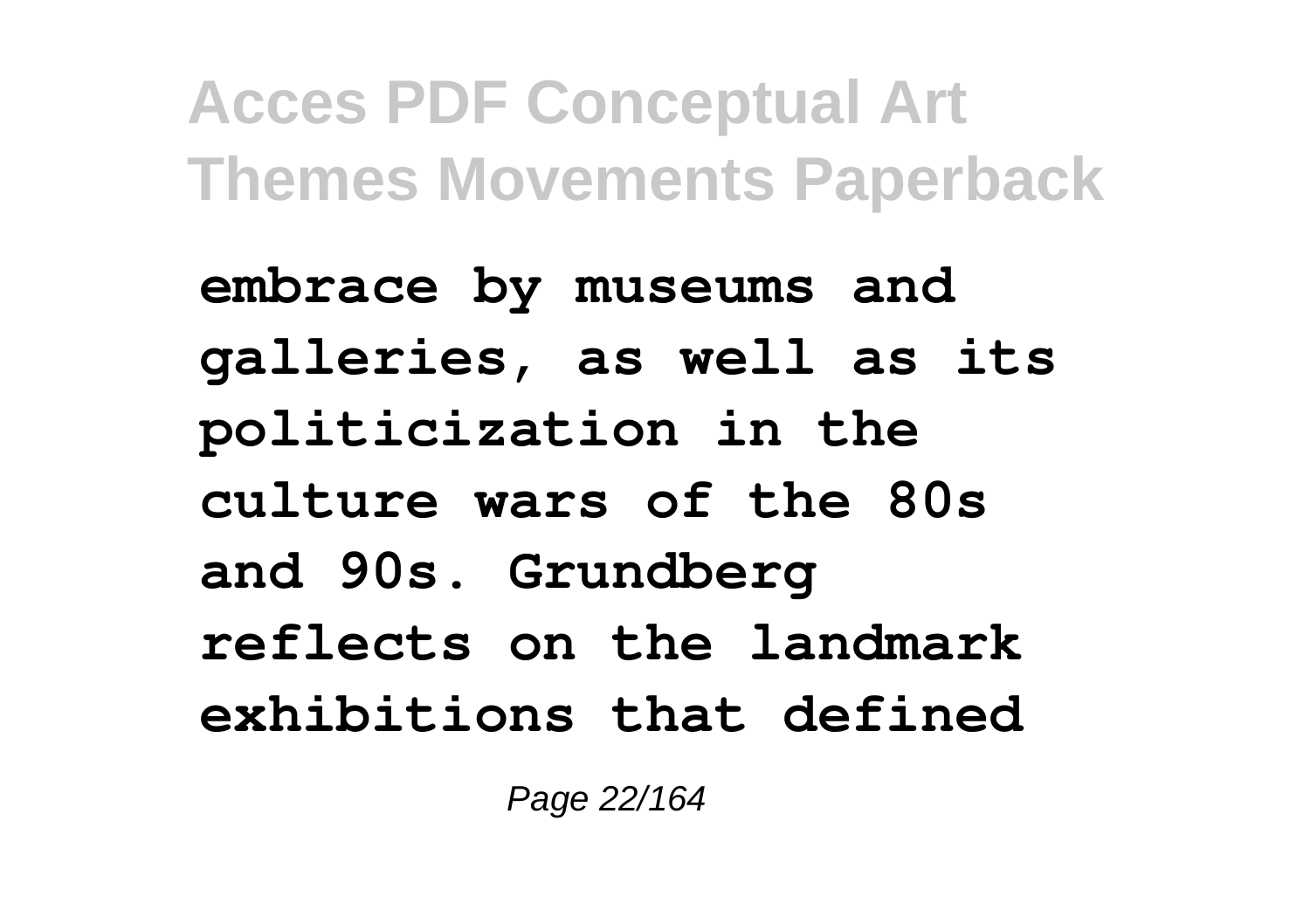**the moment and his encounters with the work of leading photographers—many of whom he knew personally—including Gordon Matta-Clark, Cindy**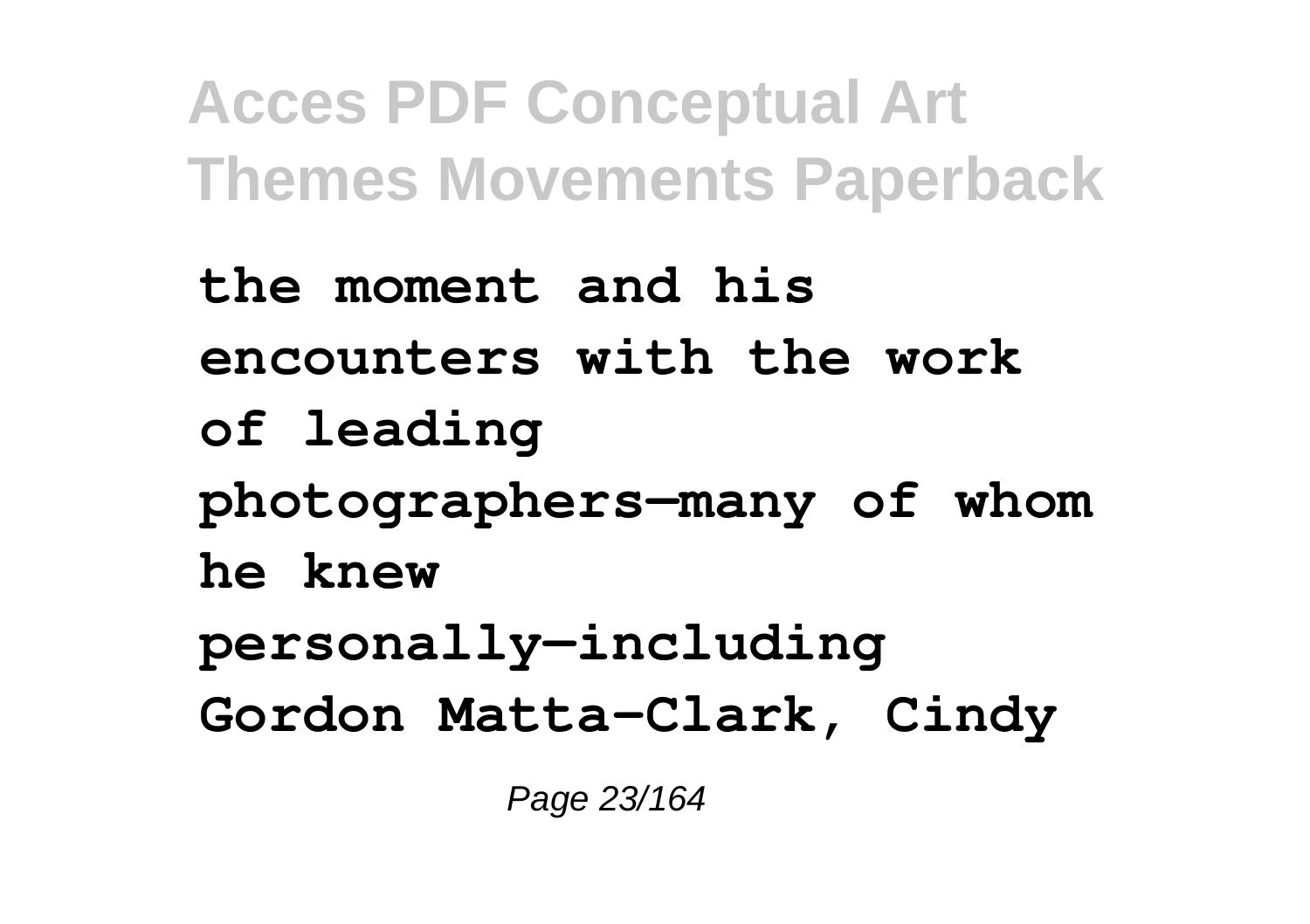**Sherman, and Robert Mapplethorpe. He navigates crucial themes such as photography's relationship to theory as well as feminism and artists of color. Part memoir and**

Page 24/164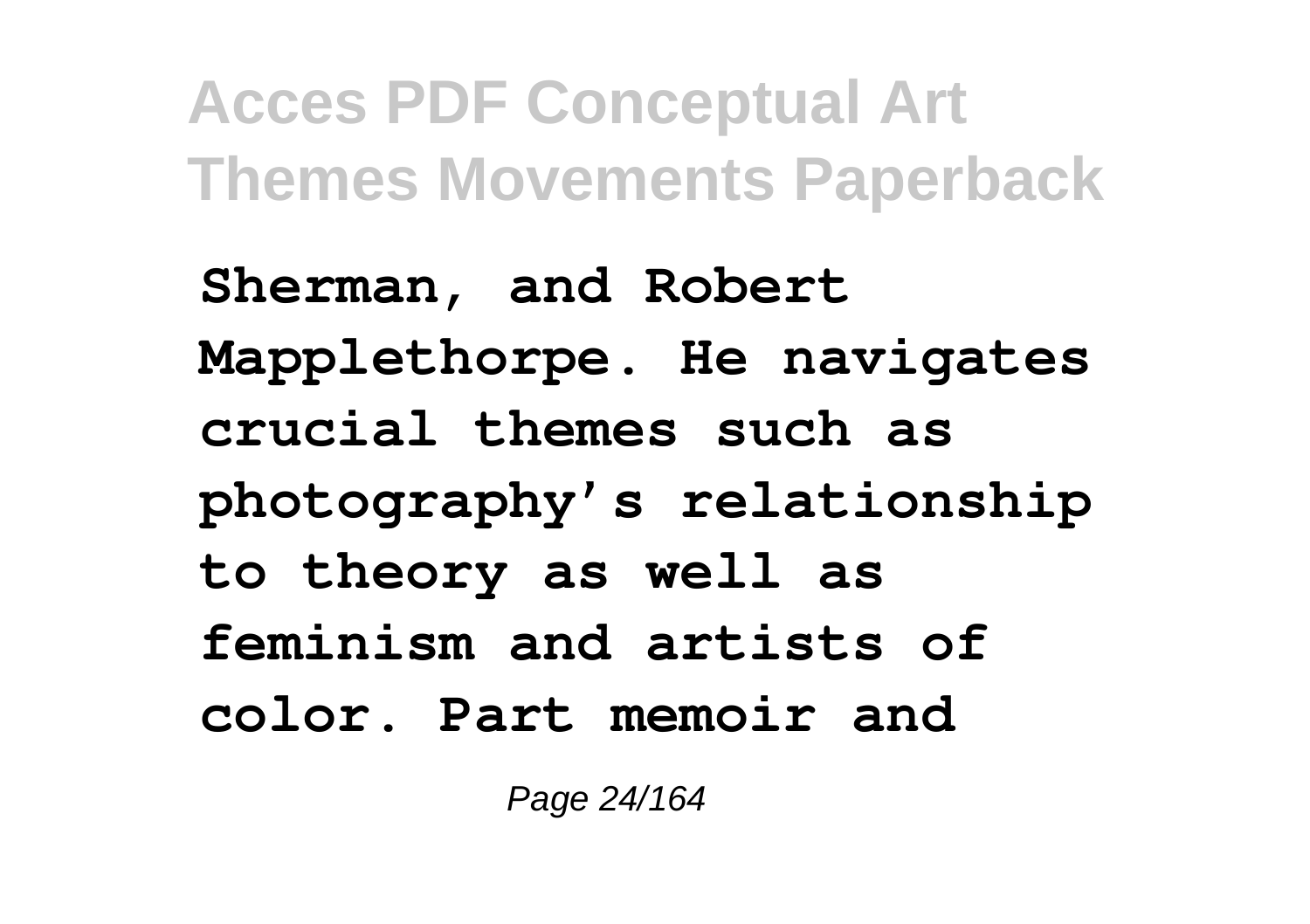**part history, this perspective by one of the period's leading critics ultimately tells a larger story about the crucial decades of the 70s and 80s through the medium of**

Page 25/164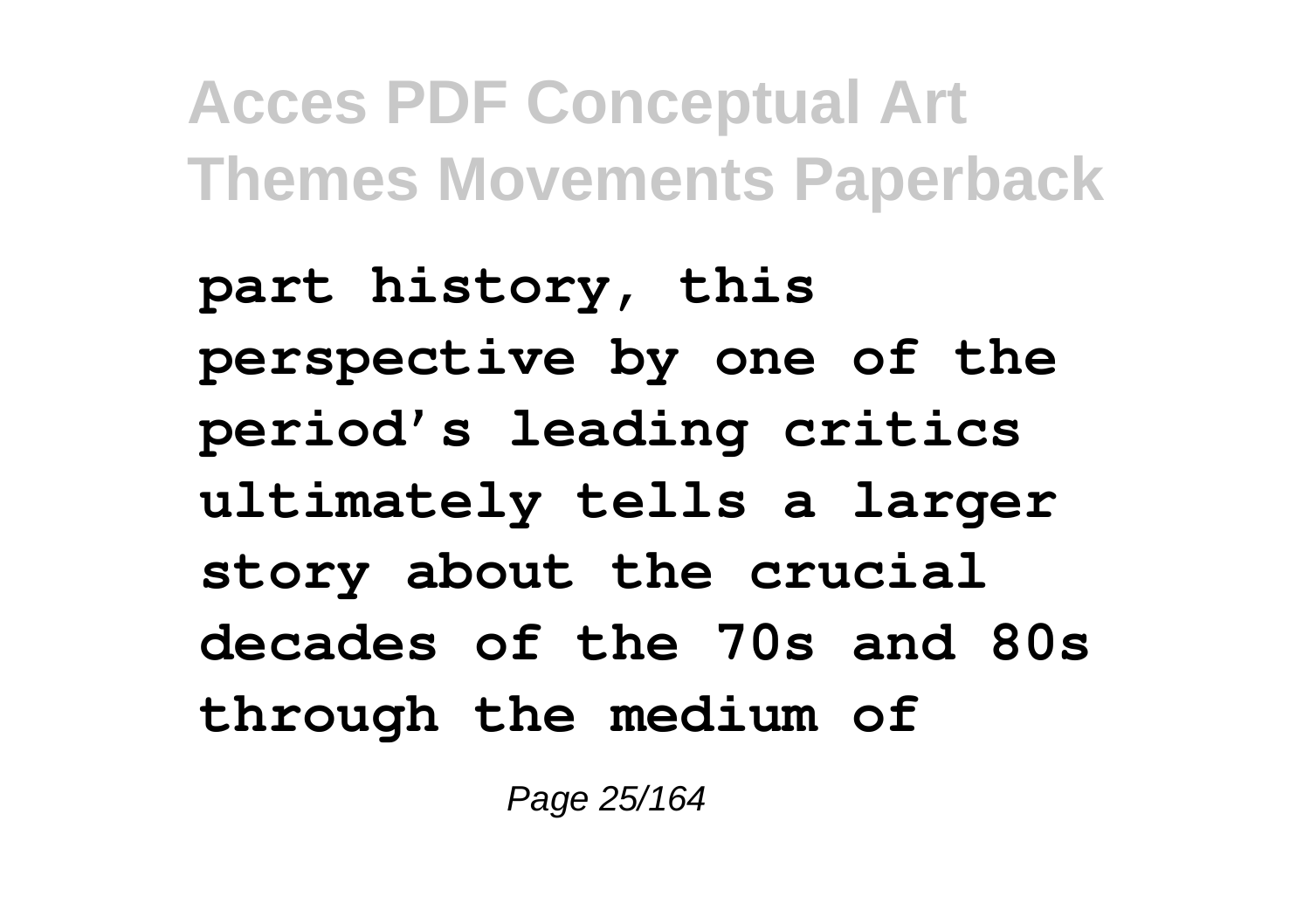**photography. A complete panoramic pictorial compilation of every building on Sunset Strip in Los Angeles, California. Conceptual art marks a**

Page 26/164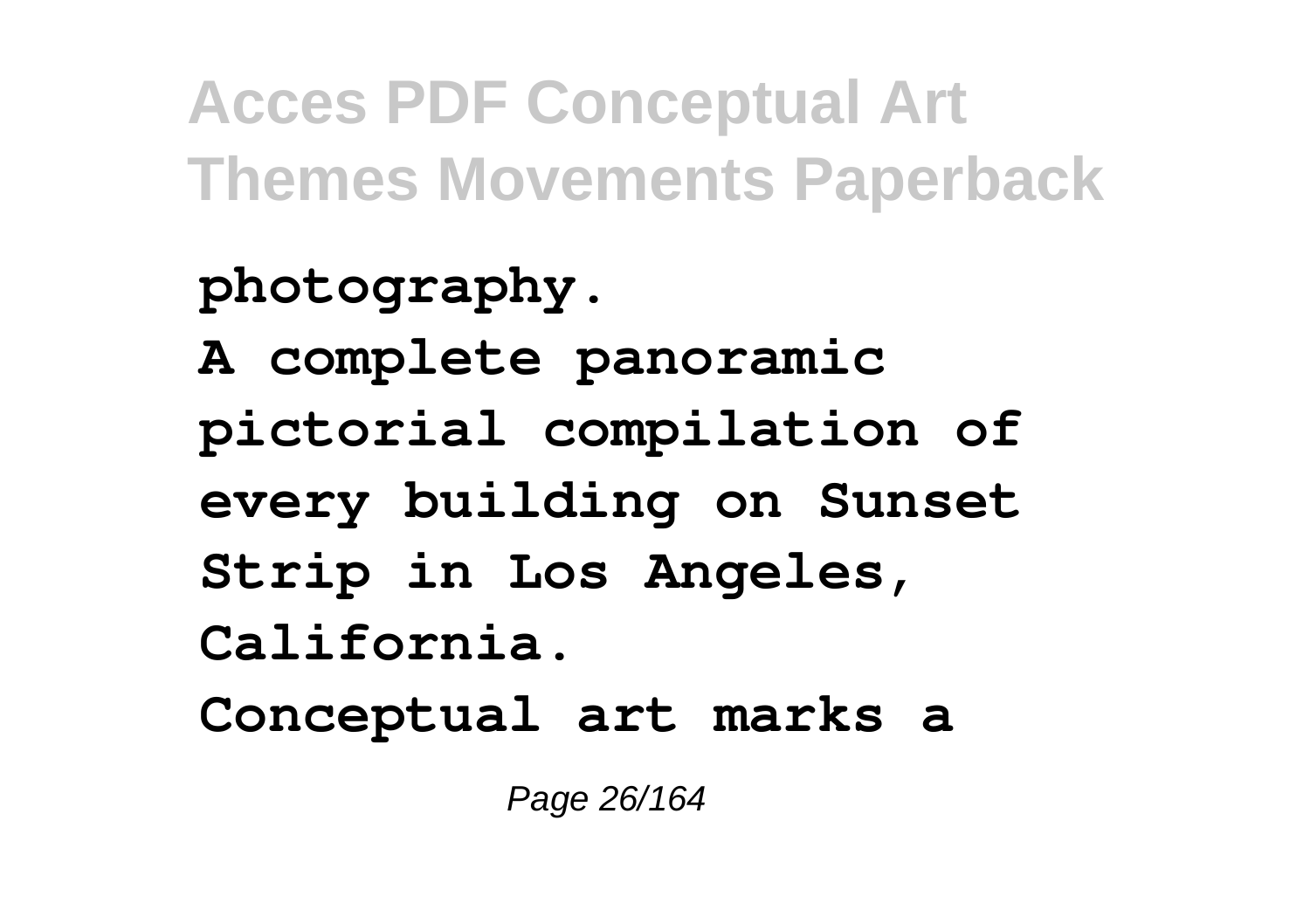**major turning point in late twentieth-century art. An art of ideas which can be written, published, performed, fabricated, or which can simply remain inside your**

Page 27/164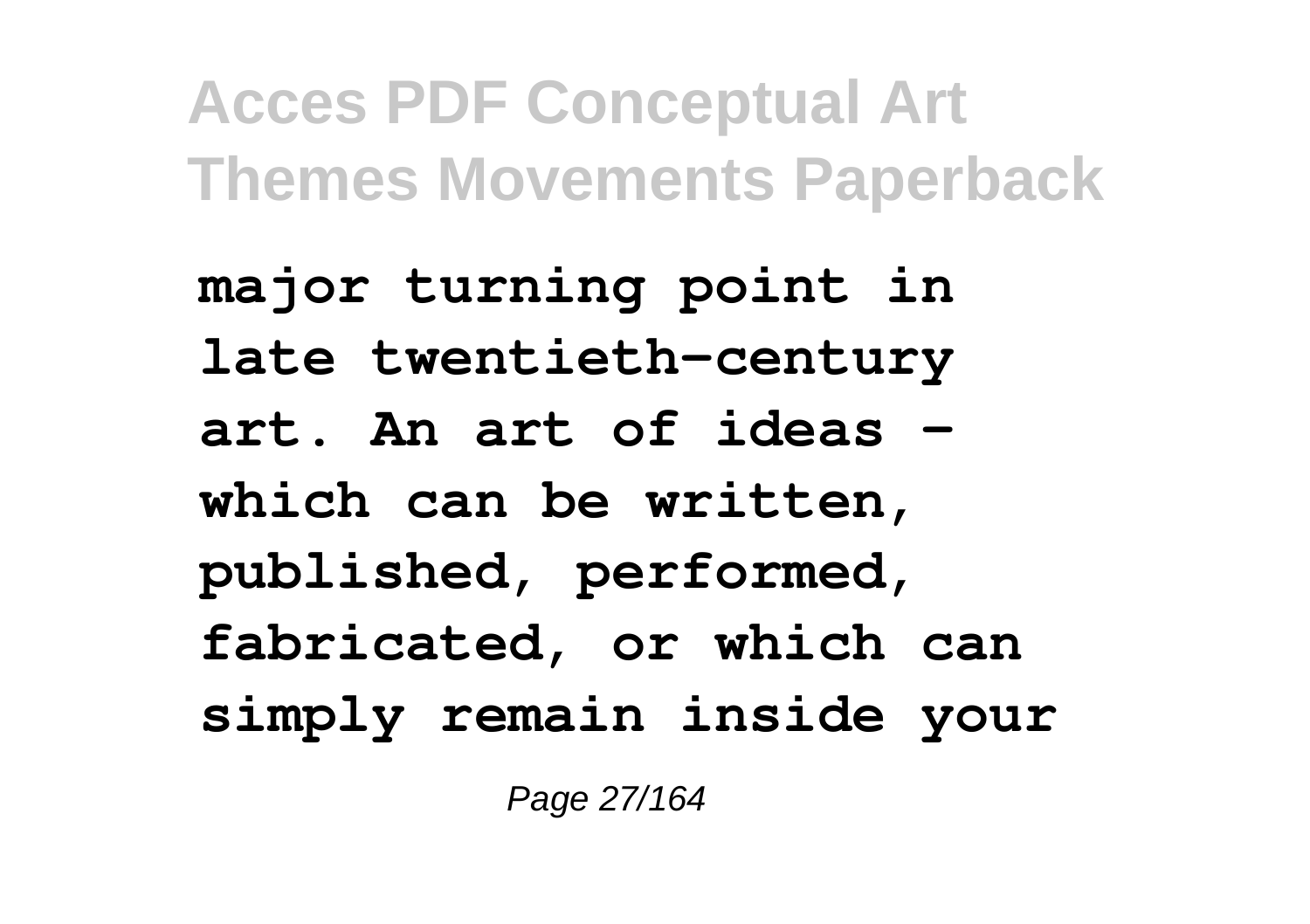**head - it is also an art of questions. Since its emergence in the mid 1960s, it has challenged our precepts about not only art but society, politics and the media. An**

Page 28/164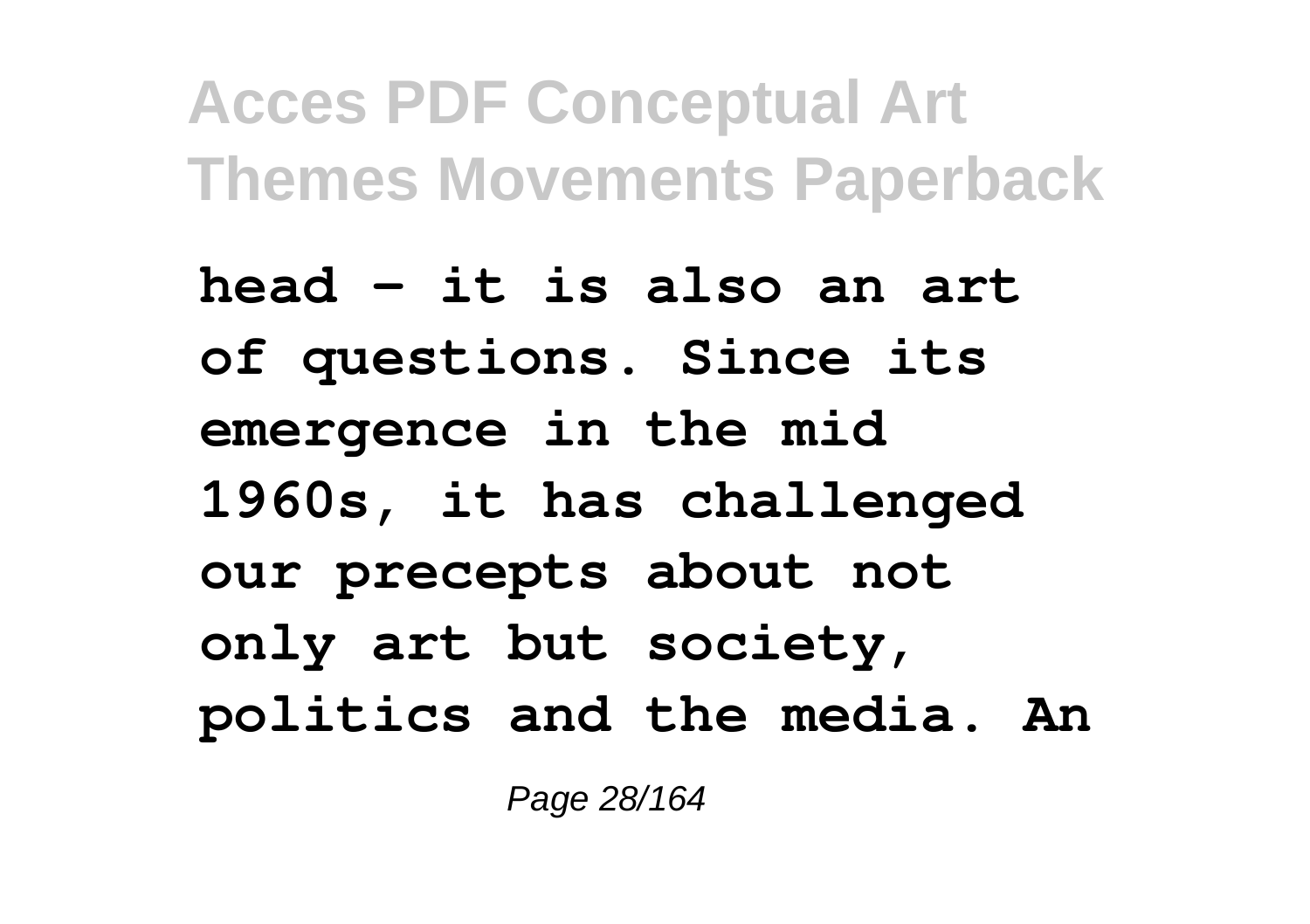**international movement, Conceptual art encompasses not only North America and Western Europe but also South America, Eastern Europe, Russia, China and Japan. Its legacy is**

Page 29/164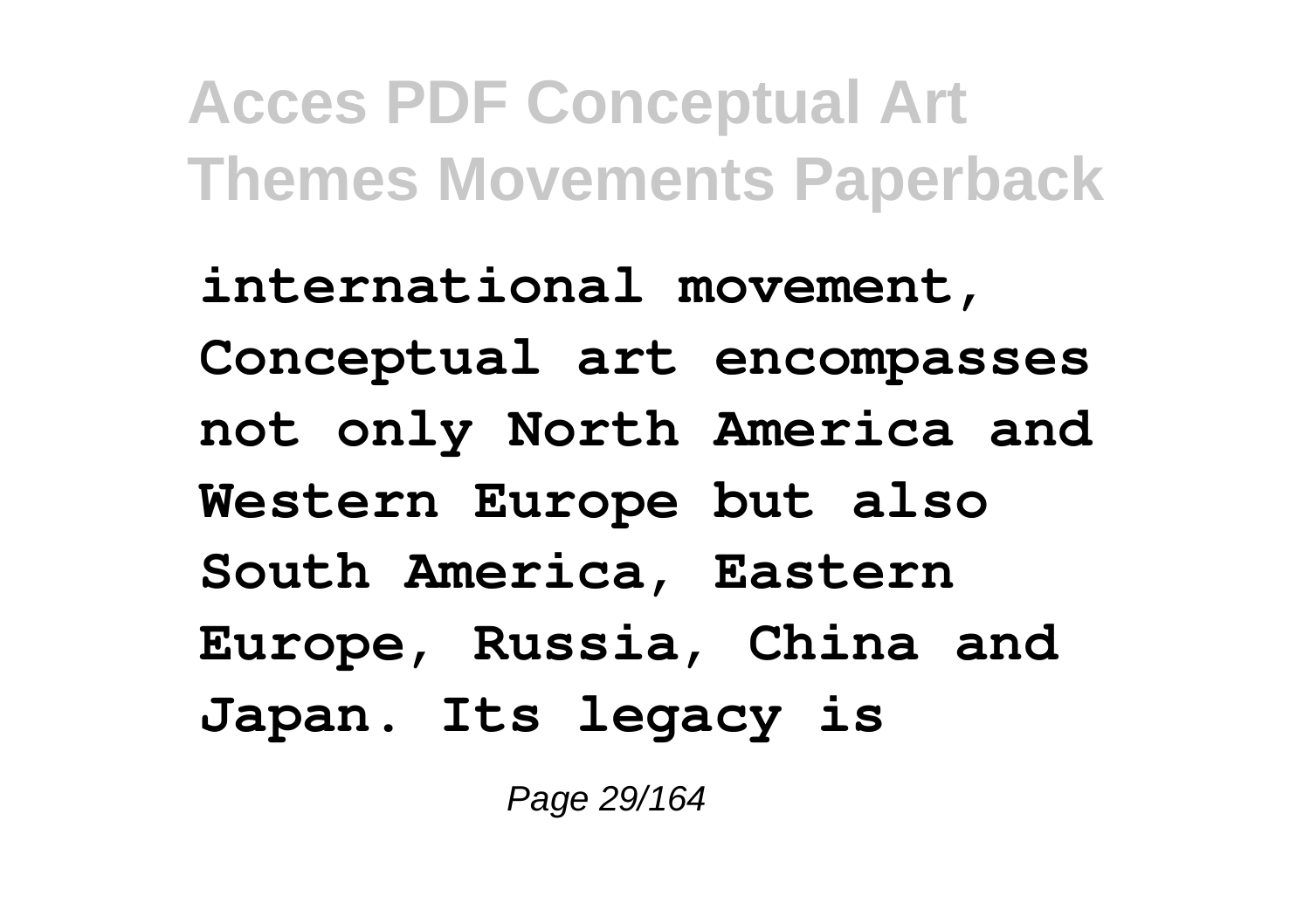**global, ranging from small local participatory projects to large-scale installations at major museums and biennales. This comprehensive volume combines in one book an**

Page 30/164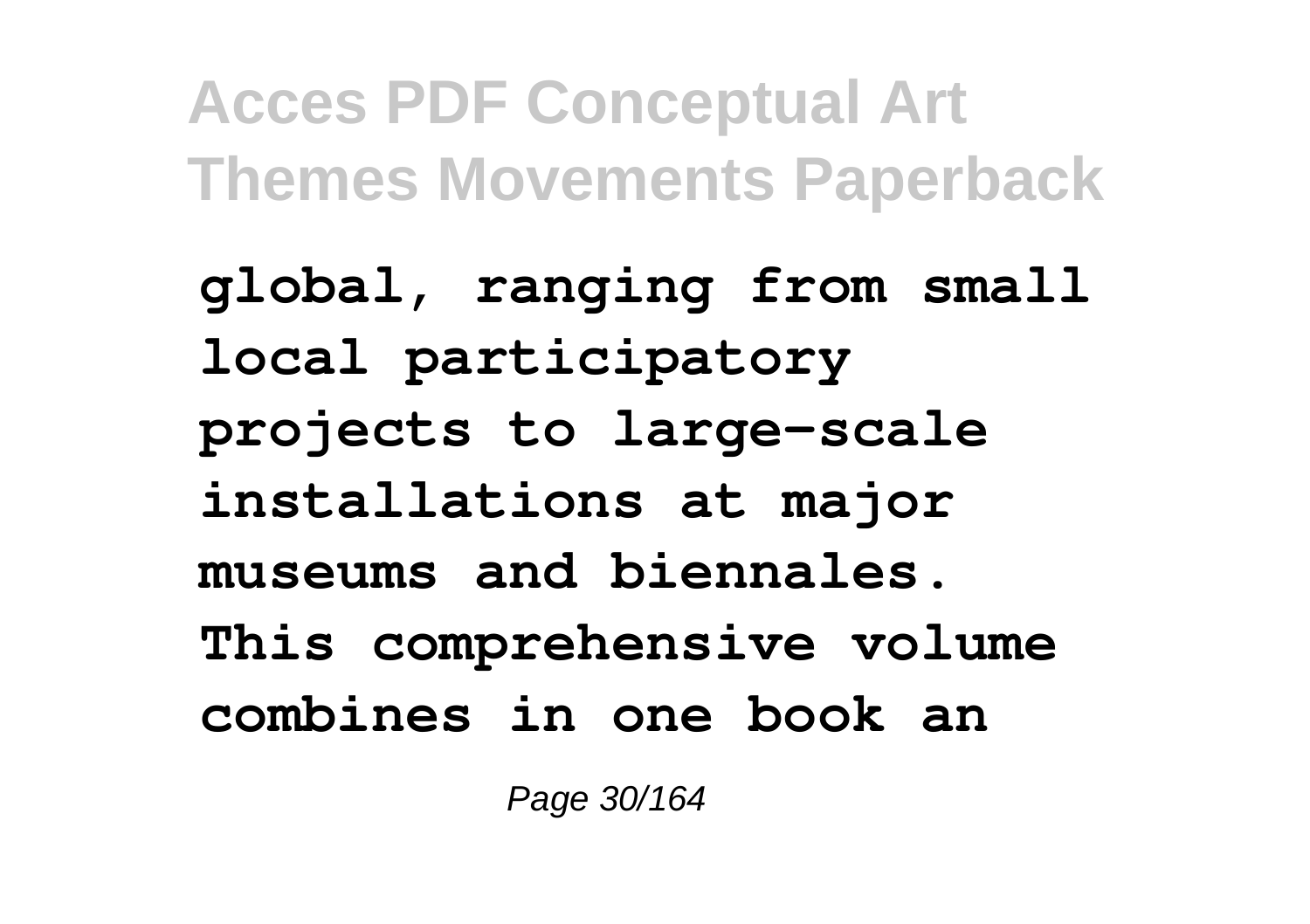**authoritative Survey essay by philosopher and art historian Peter Osborne, tracing Conceptual art's origins in Europe, Japan and the USA, its development throughout the**

Page 31/164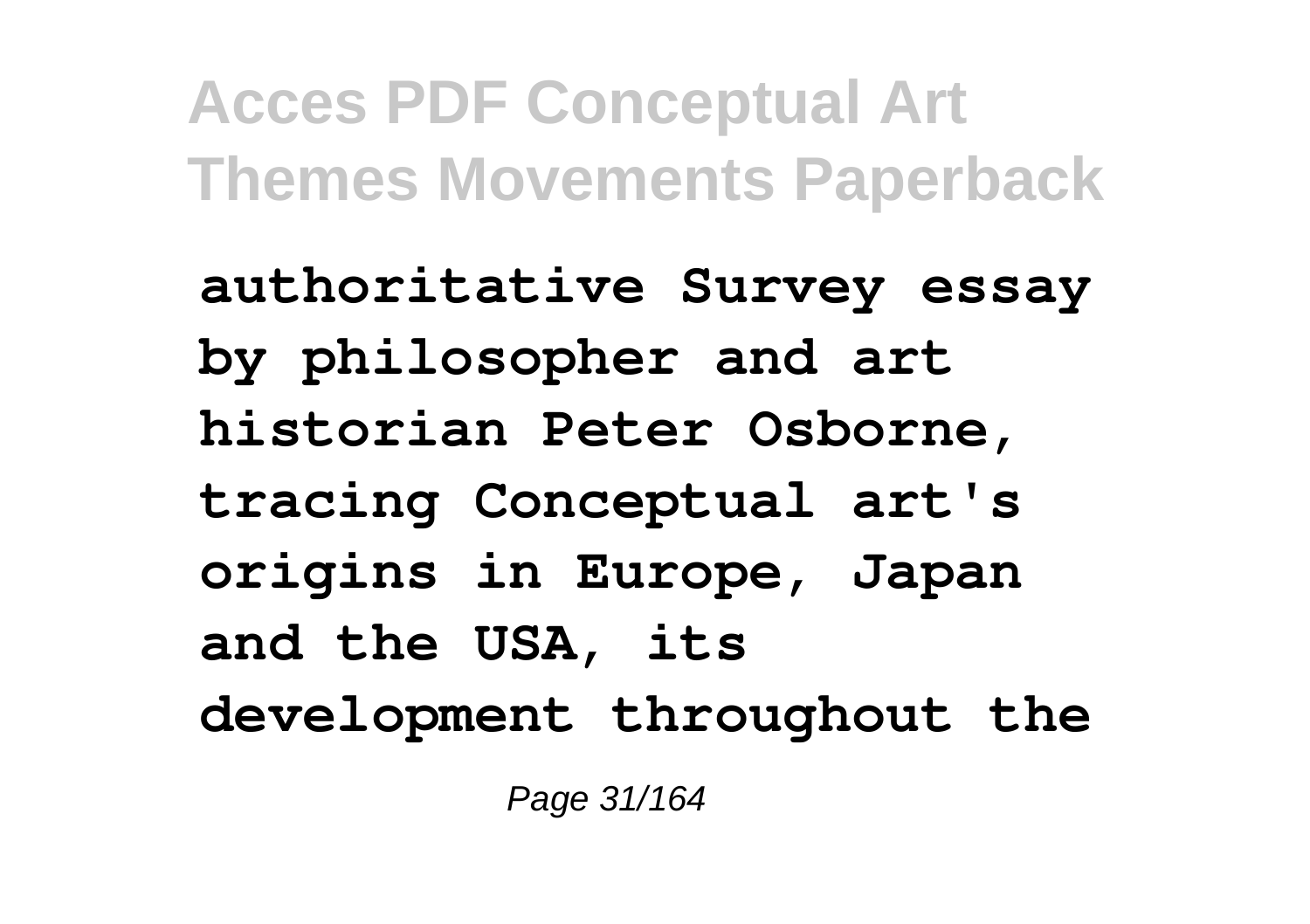**1960s and 1970s and its legacy in contemporary art; a Works section documenting the key works, divided usefully into six distinctive types of Conceptual art; and a**

Page 32/164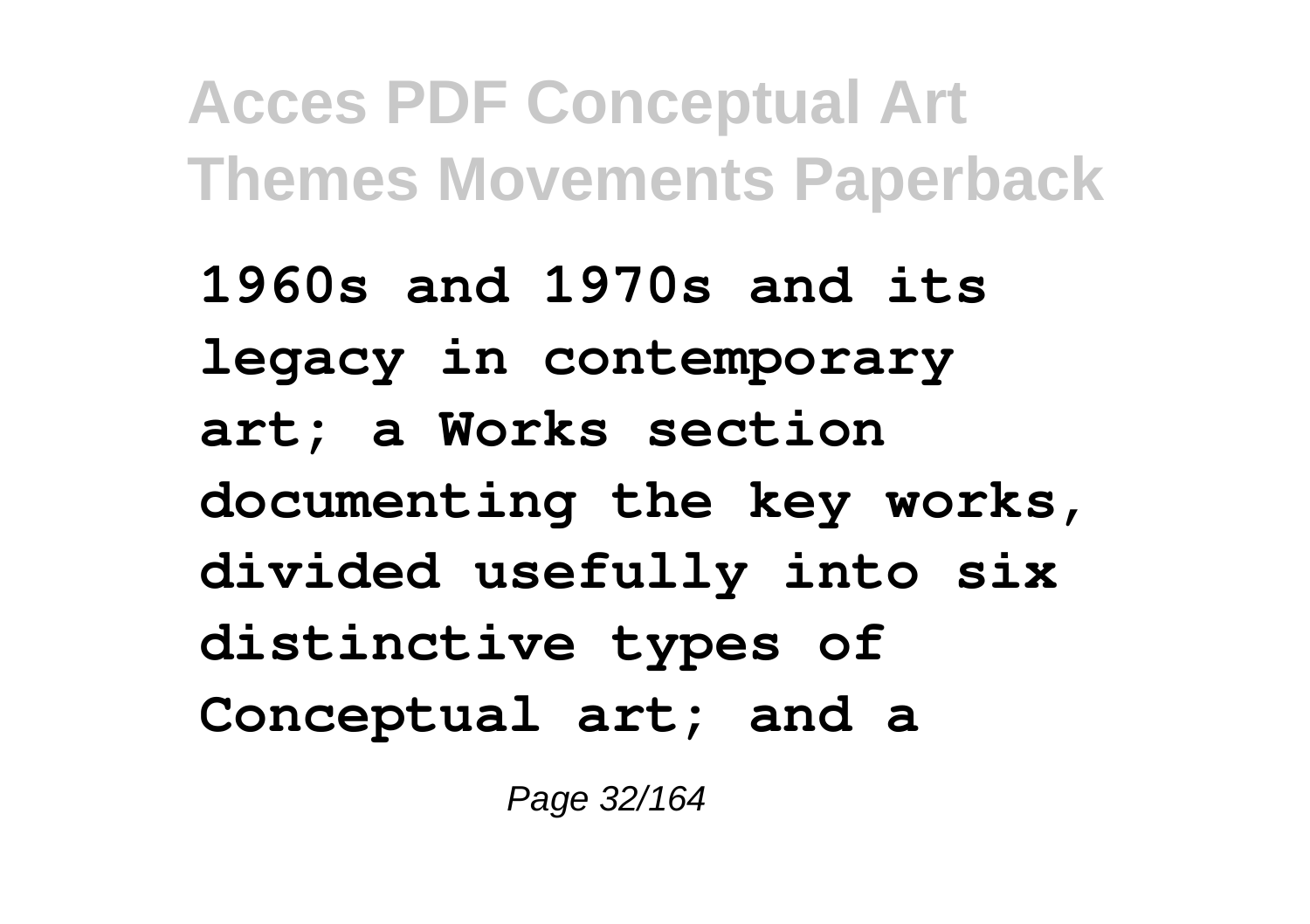**Documents section including texts by philosophers and writers who crucially influenced the movement, alongside key original texts by artists, critics and art**

Page 33/164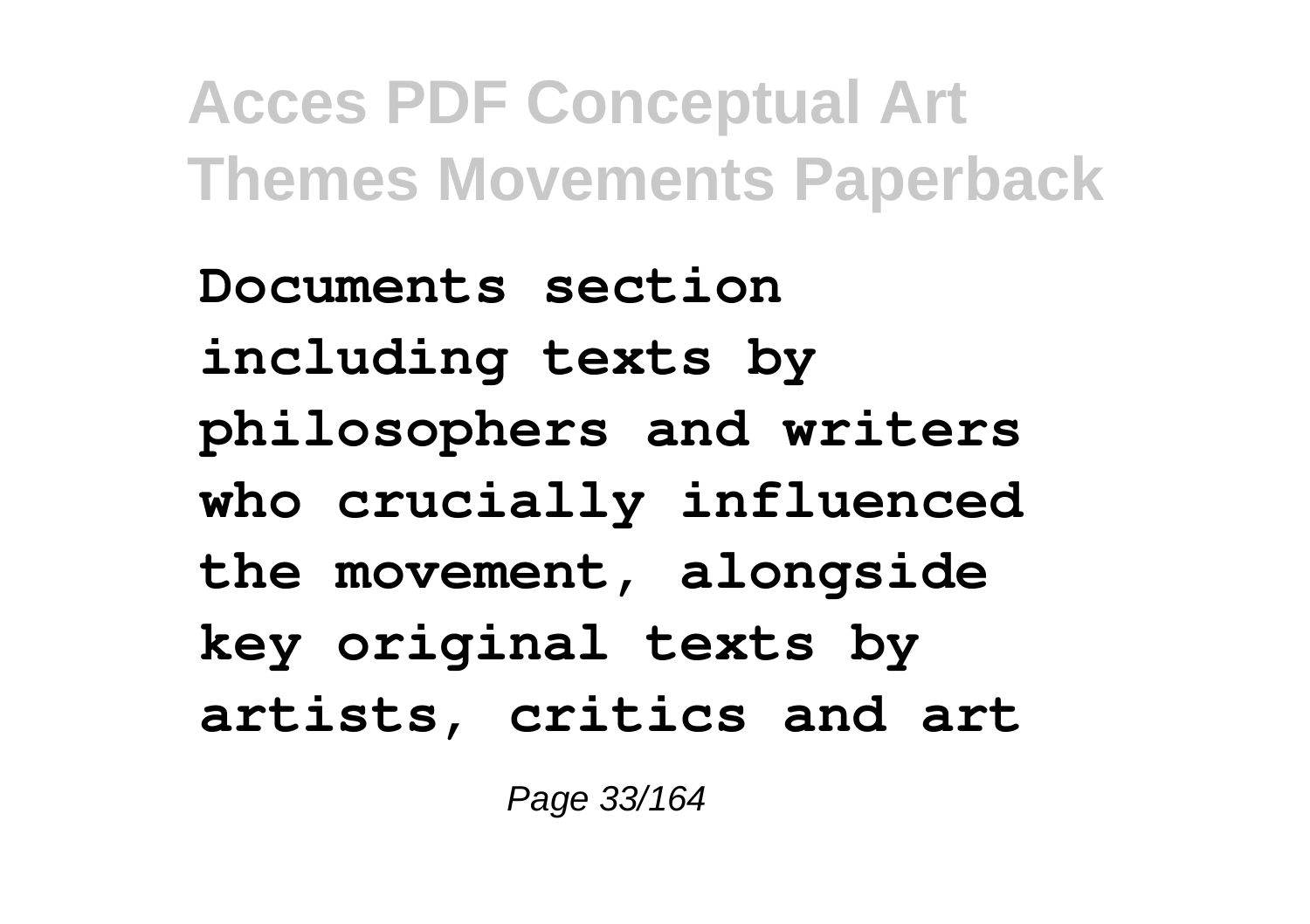**historians. "Many artists, curators, and cultural critics will be interested in the republication of this anthology since the movement it gives contour**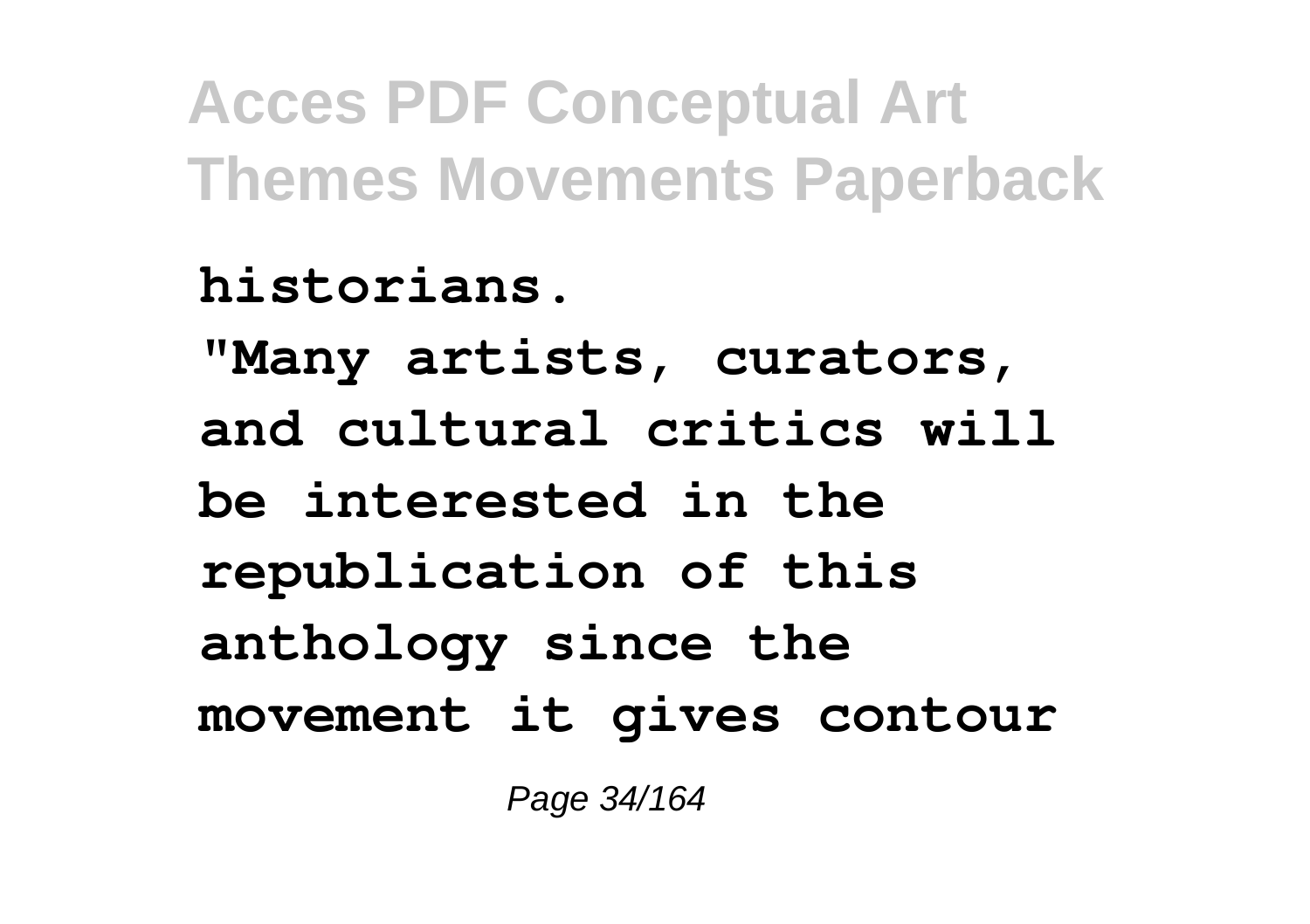**to has had a tremendous influence on the contemporary art of the last 25 years, and on the critical discussion surrounding the concept of postmodernism."—Alexander**

Page 35/164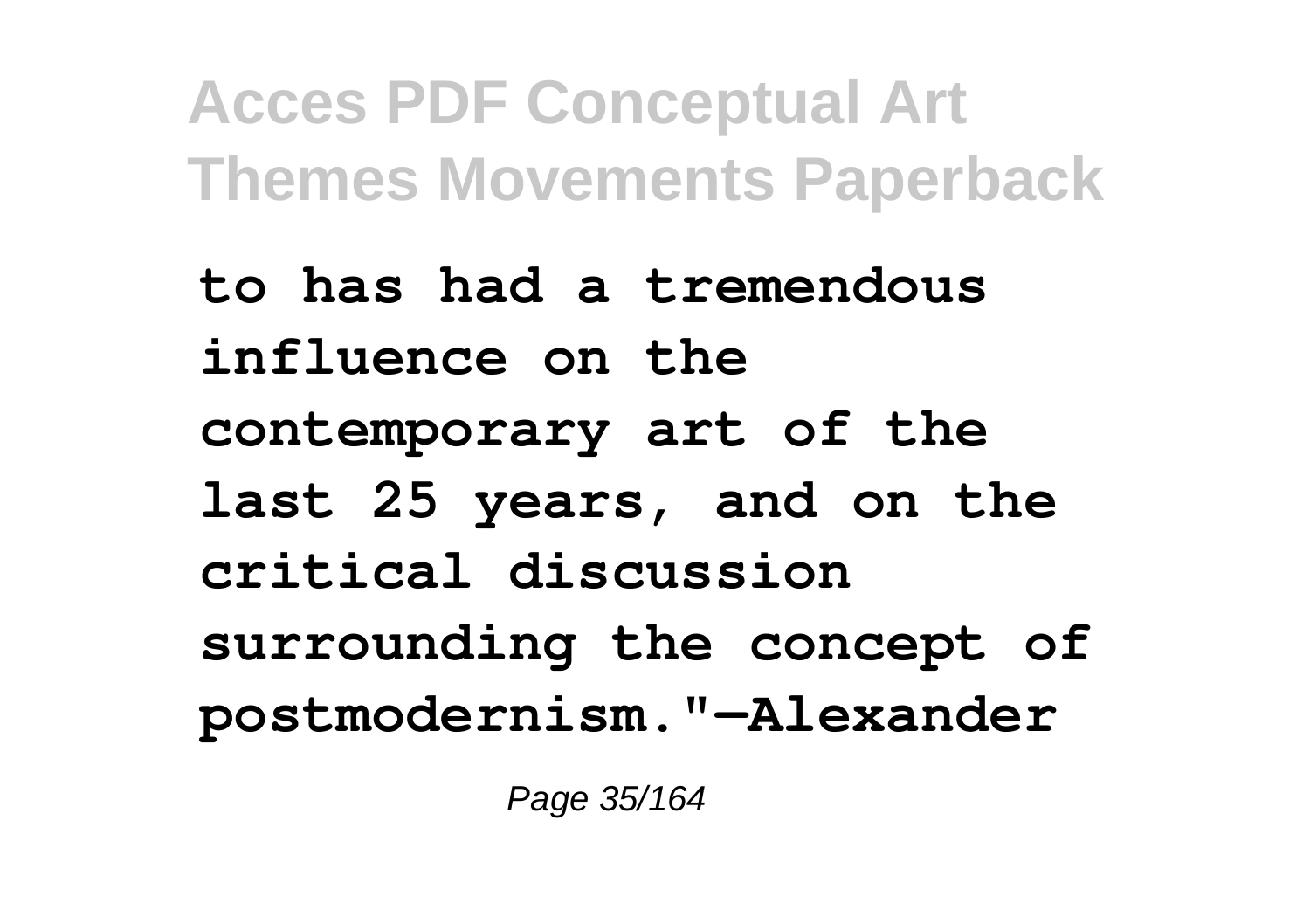**Alberro, coauthor of Tracing Cultures Art After Conceptual Art Who's Afraid of Conceptual Art? Conceptual Art**

**A Critical Anthology**

Page 36/164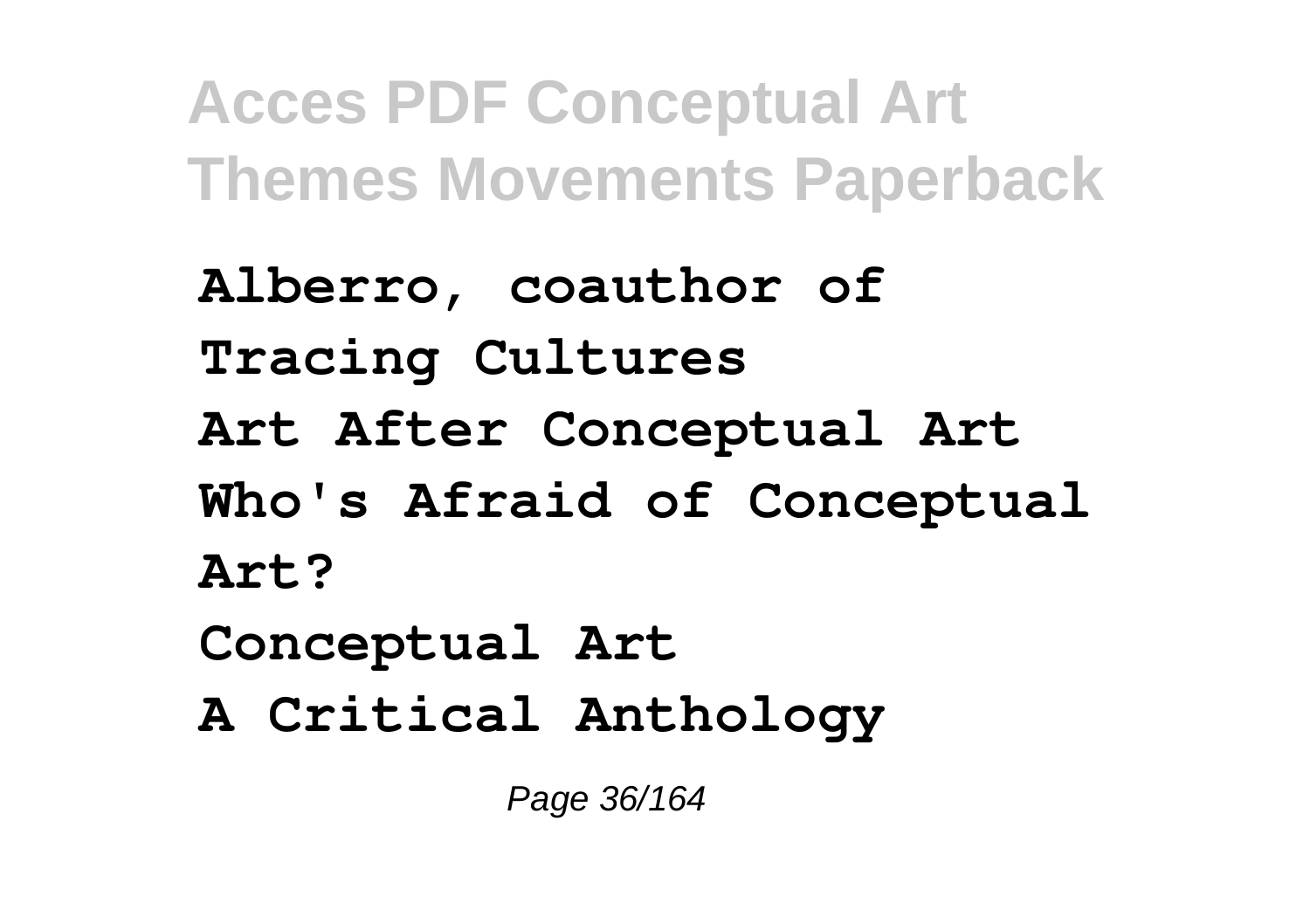**Essays on Conceptual Art Themes in Contemporary Art** The bare minimum Often regarded as a backlash against abstract expressionism, Minimalism was characterized by simplified, stripped-down forms and materials used to express ideas in a direct<br> $P_{\text{Page 37/164}}$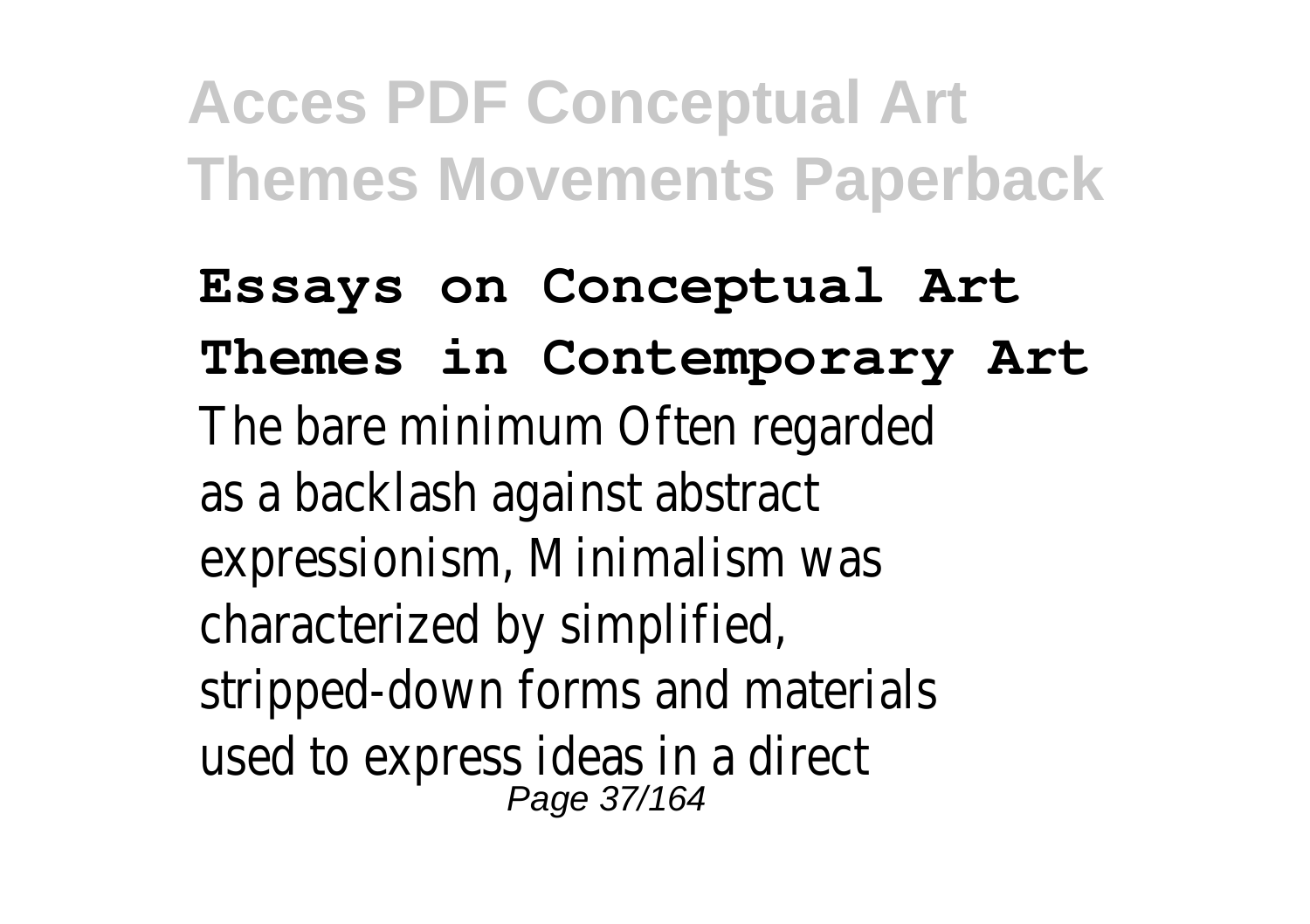and impersonal manner. By presenting artworks as simple objects, minimalist artists sought to communicate esthetic ideals without reference to expressive or historical themes. This critical movement, which began in the 1960s and branched out into land Page 38/164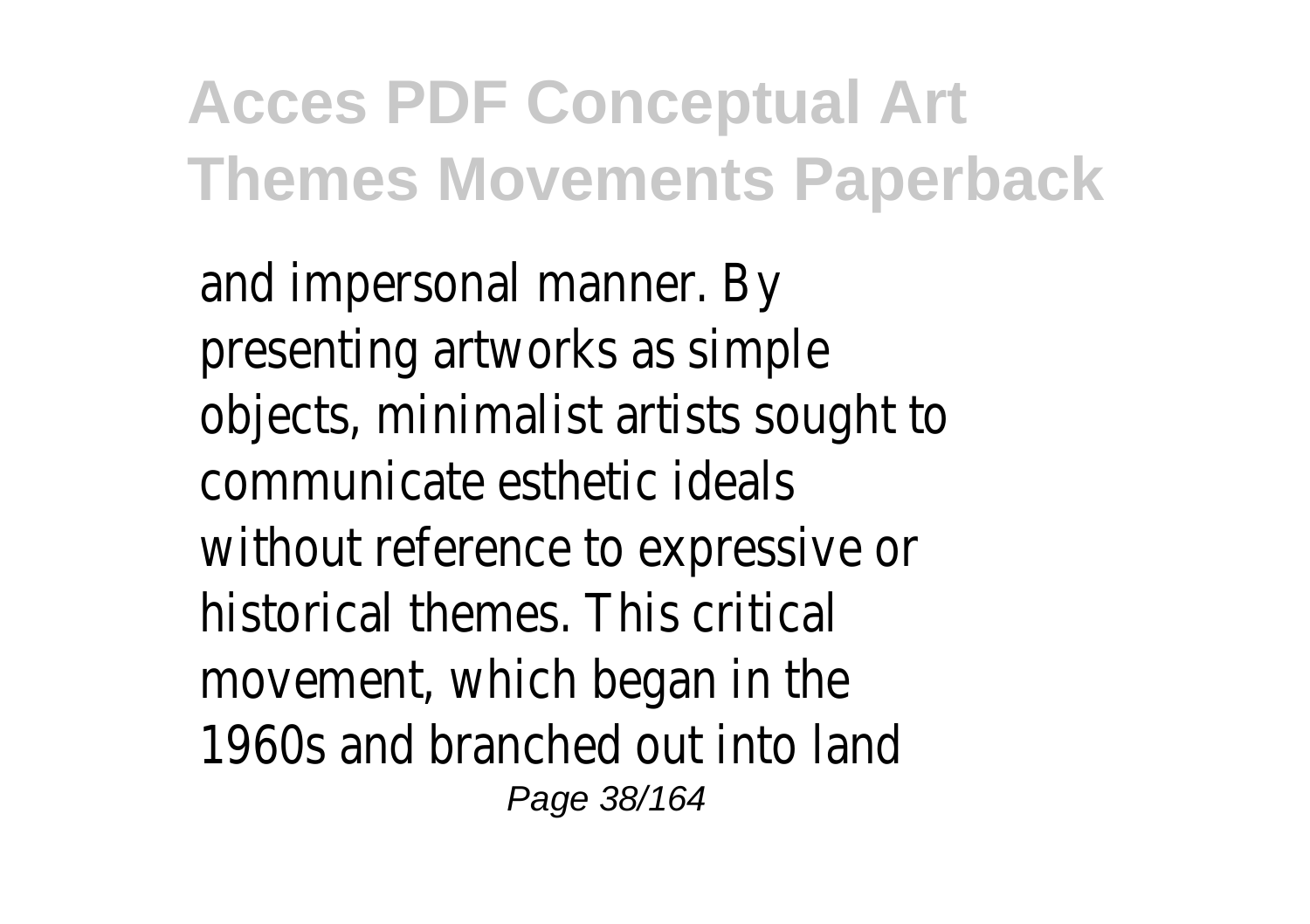art, performance art, and conceptual art, is still a major influence today. This book explains the how, why, where and when of Minimal Art, and the artists who helped define it. Featured artists: Carl Andre, Stephen Antonakos, Jo Baer, Larry Bell, Ronald Bladen, Page 39/164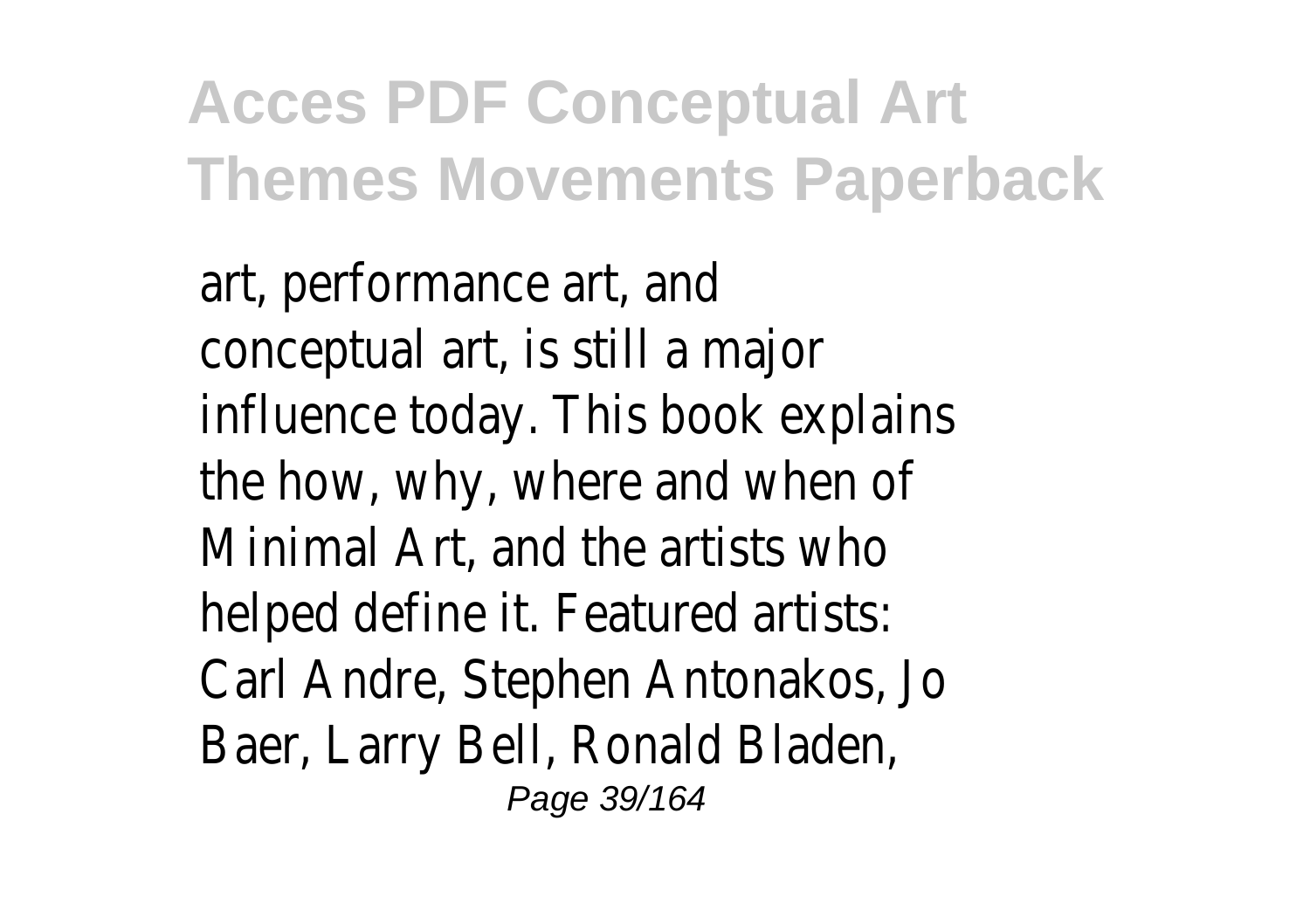Walter De Maria, Dan Flavin, Robert Grosvenor, Eva Hesse, Donald Judd, Gary Kuehn, Sol LeWitt, Robert Mangold, John McCracken, Robert Morris, Robert Ryman, Fred Sandback, Richard Serra, Tony Smith, Frank Stella, Robert Smithson, Anne Truitt About the Page 40/164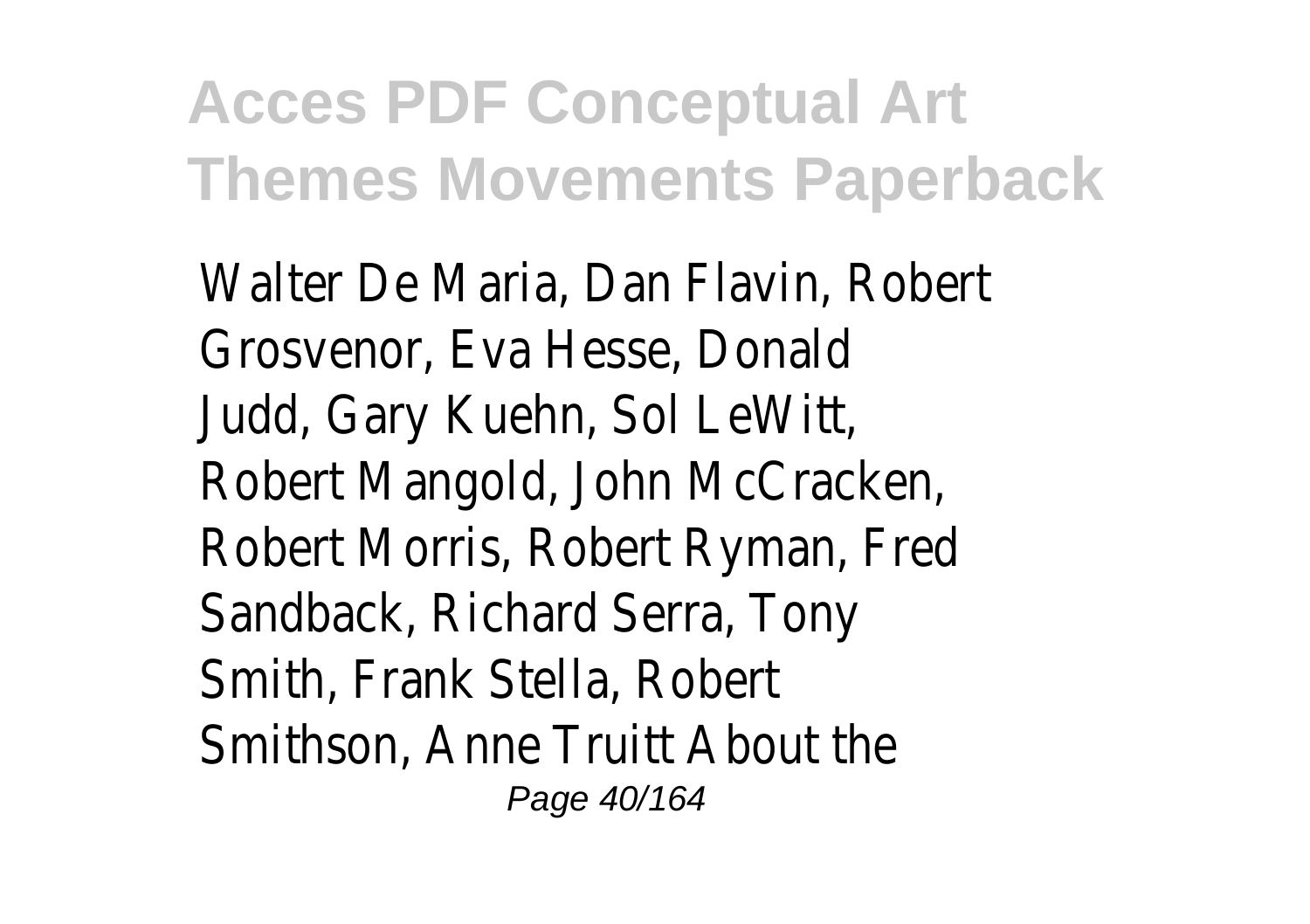Series: Each book in TASCHEN's Basic Genre Series features: a detailed illustrated introduction plus a timeline of the most important political, cultural and social events that took place during that period a selection of the most important works of the epoch, each Page 41/164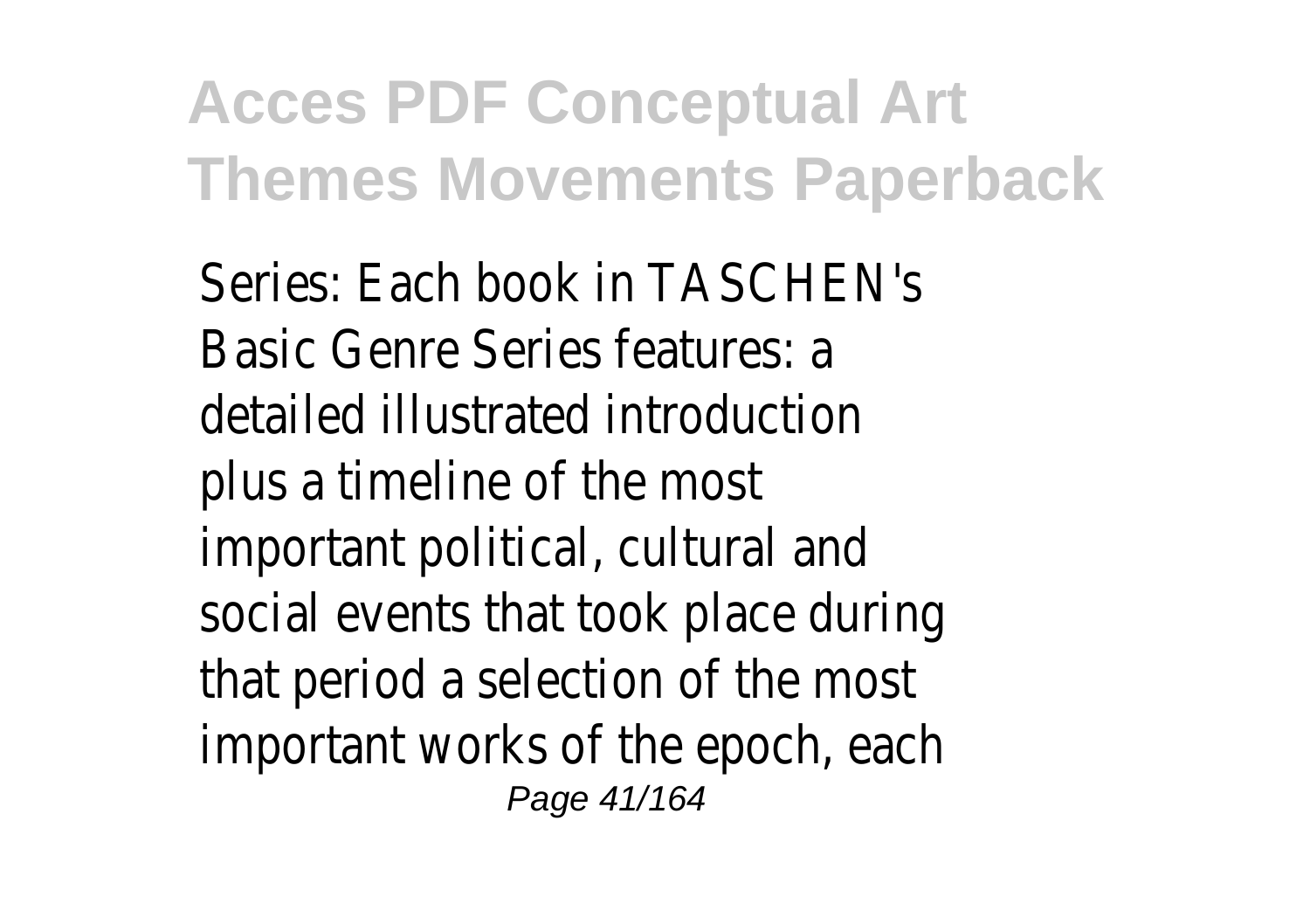of which is presented on a 2-page spread with a full-page image and with an interpretation of the respective work, plus a portrait and brief biography of the artist approximately 100 colour illustrations with explanatory captions

Page 42/164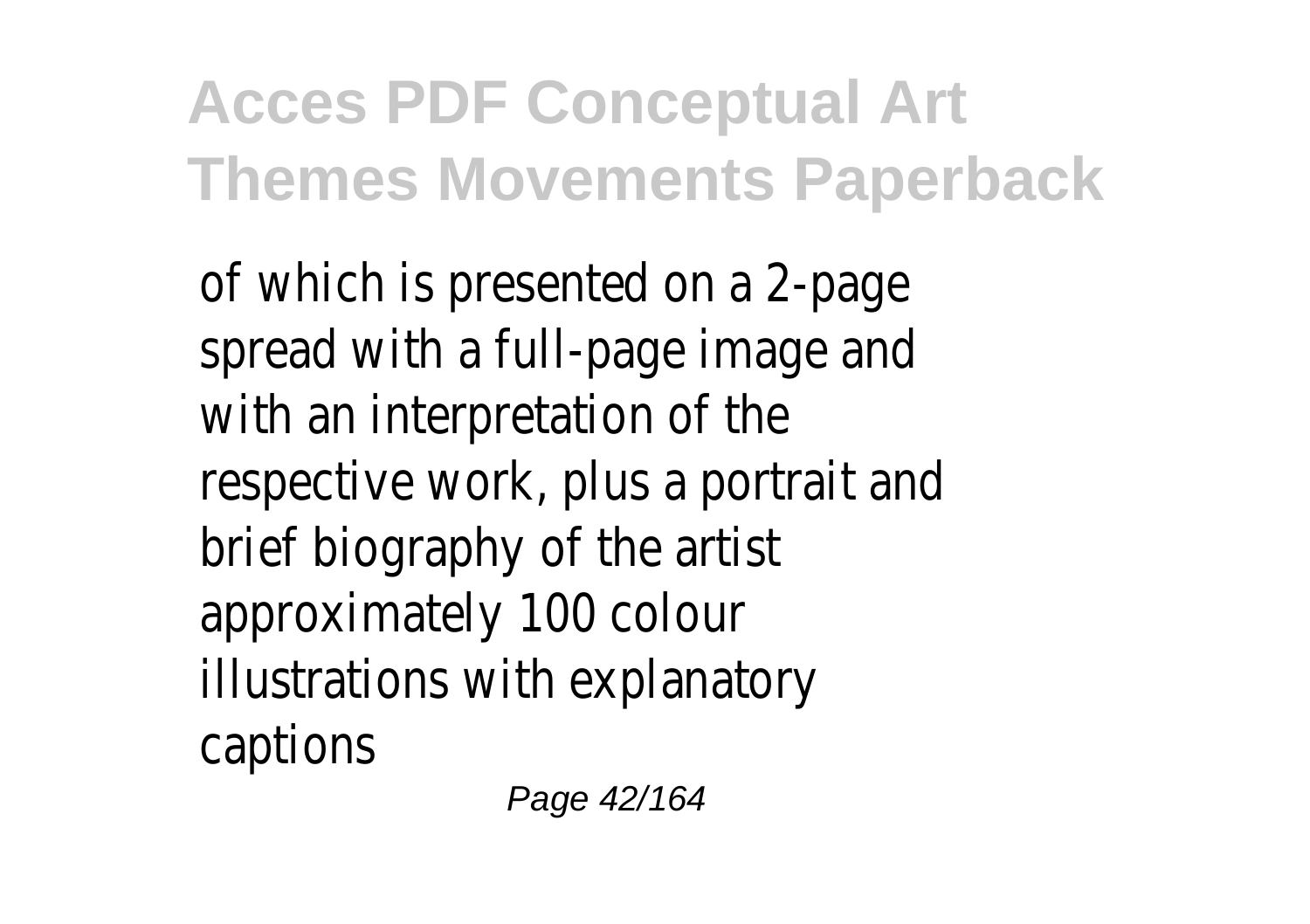An examination of the origins and legacy of the conceptual art movement.

If you attend a contemporary art exhibition today, you're unlikely to see much traditional painting or sculpture. Indeed, artists today are preoccupied with what happens Page 43/164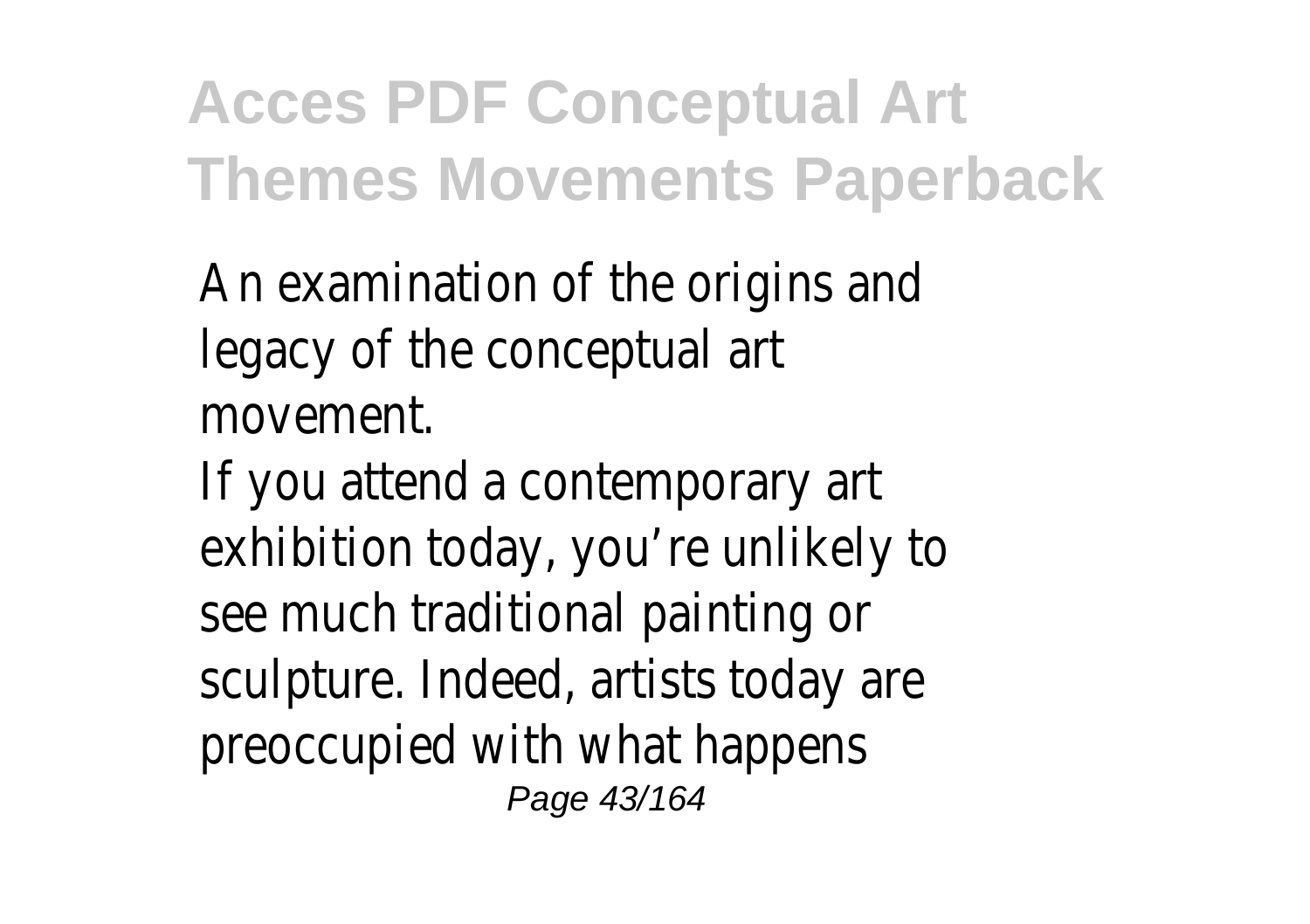when you leave behind assumptions about particular media—such as painting, or woodcuts—and instead focus on collisions between them, and the new forms and ideas that those collisions generate. Garrett Stewart in Transmedium dubs this new Page 44/164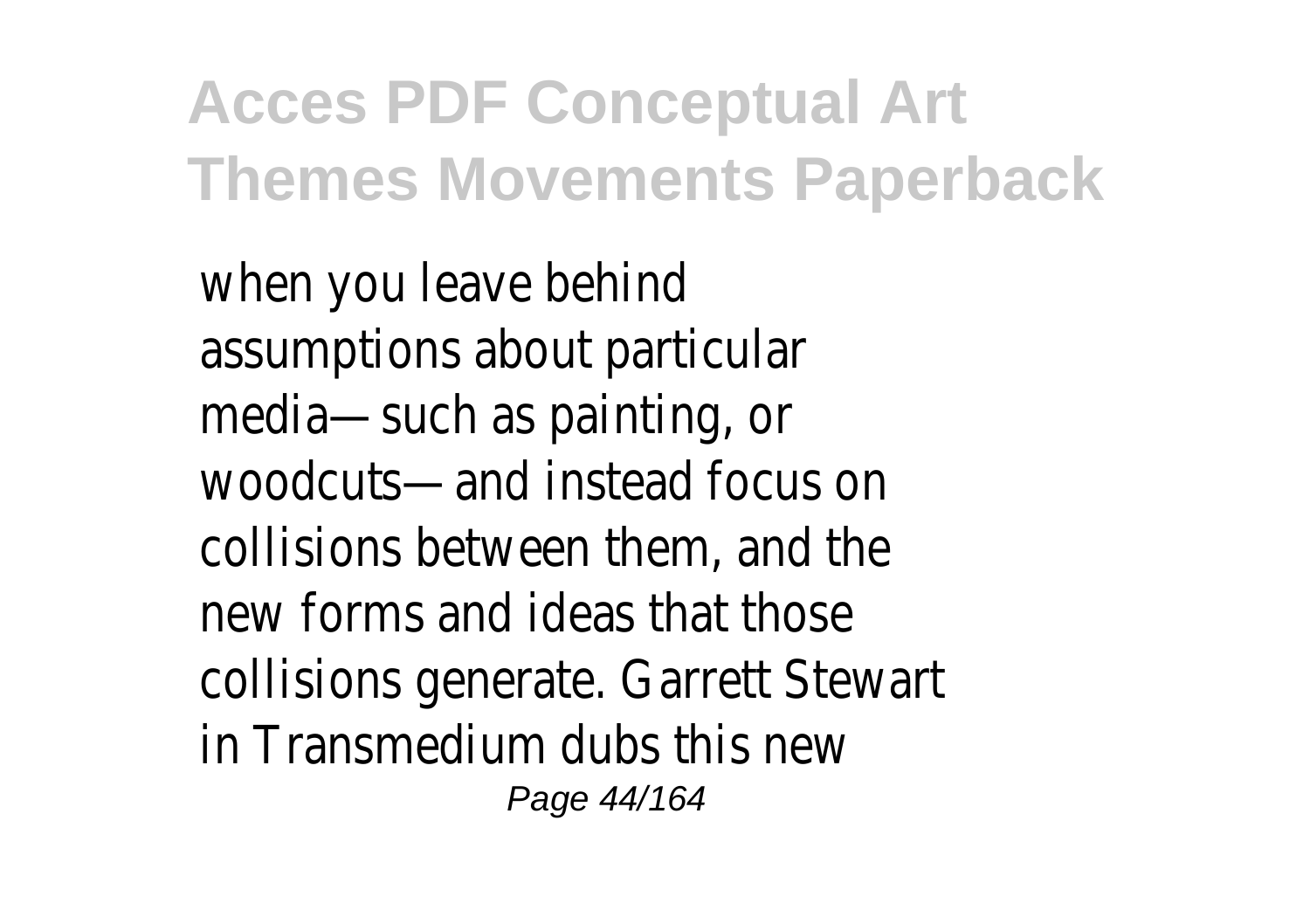approach Conceptualism 2.0, an allusion in part to the computer images that are so often addressed by these works. A successor to 1960s Conceptualism, which posited that a material medium was unnecessary to the making of art, Conceptualism 2.0 features Page 45/164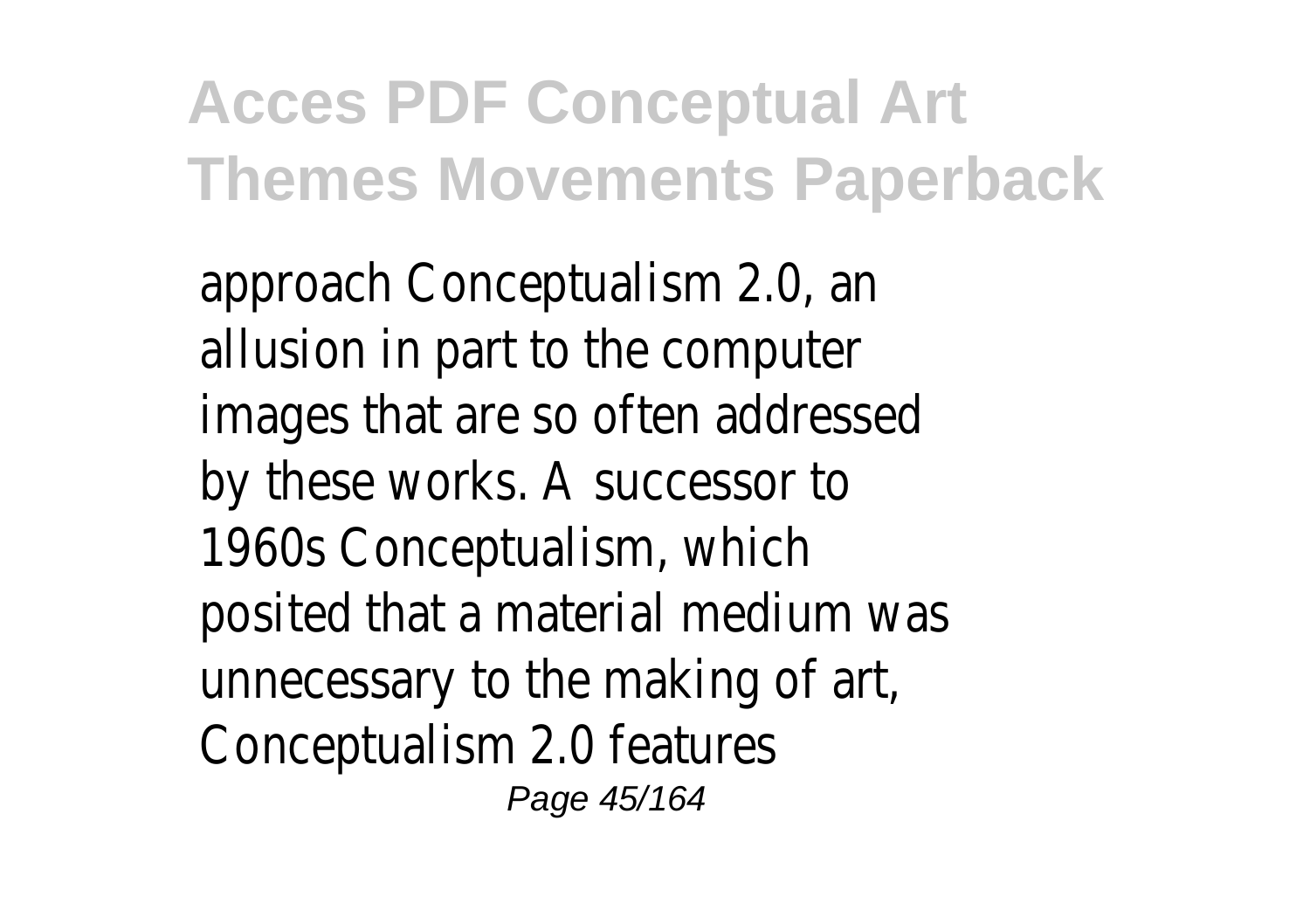artworks that are transmedial, that place the aesthetic experience itself deliberately at the boundary between often incommensurable media. The result, Stewart shows, is art whose forced convergences break open new possibilities that are wholly surprising, intellectually Page 46/164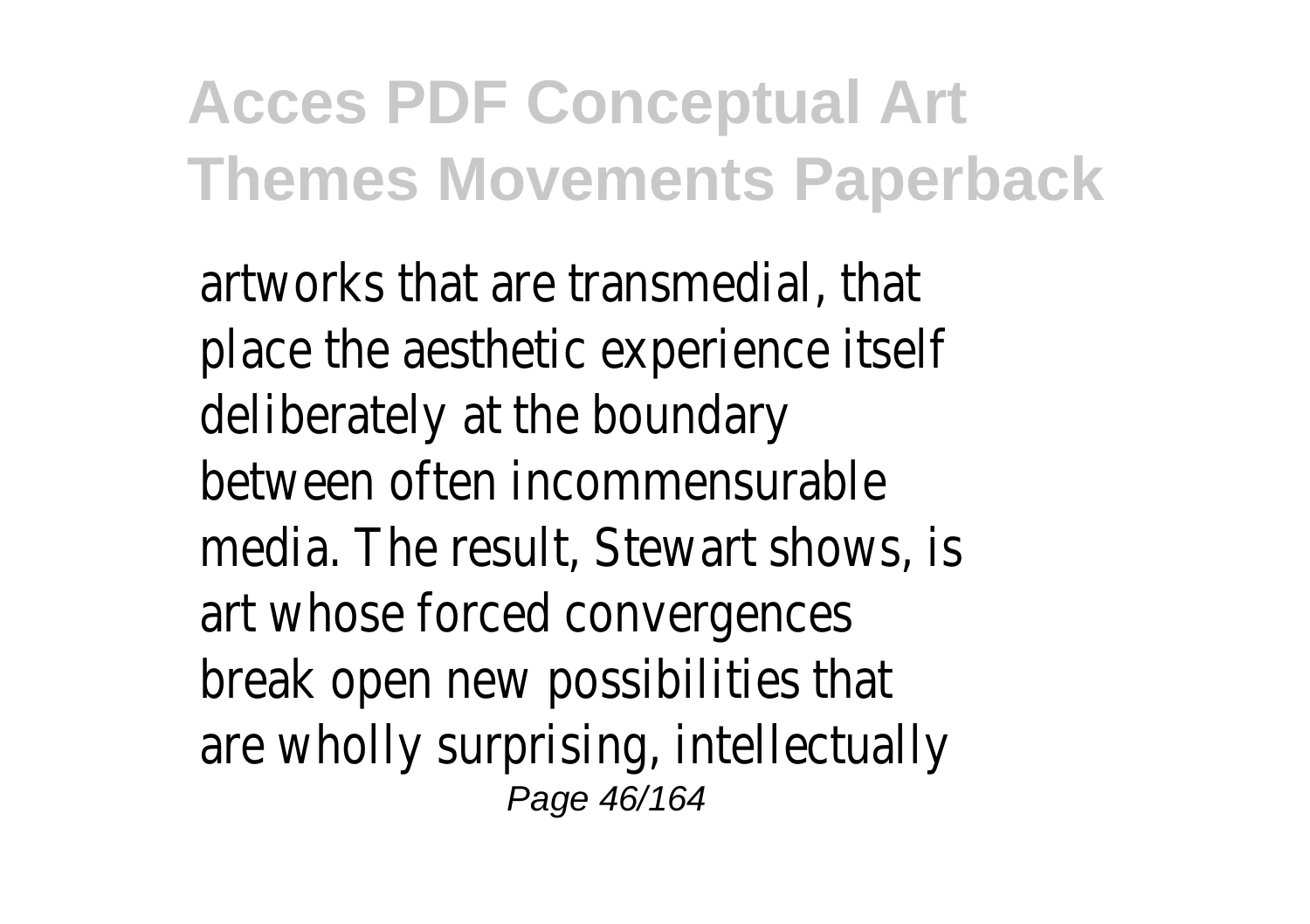enlightening, and often uncanny. What is conceptual art? Is it really a kind of art in its own right? Is it clever – or too clever? Of all the different art forms it is perhaps conceptual art which at once fascinates and infuriates the most. In this much-needed book Peter Page 47/164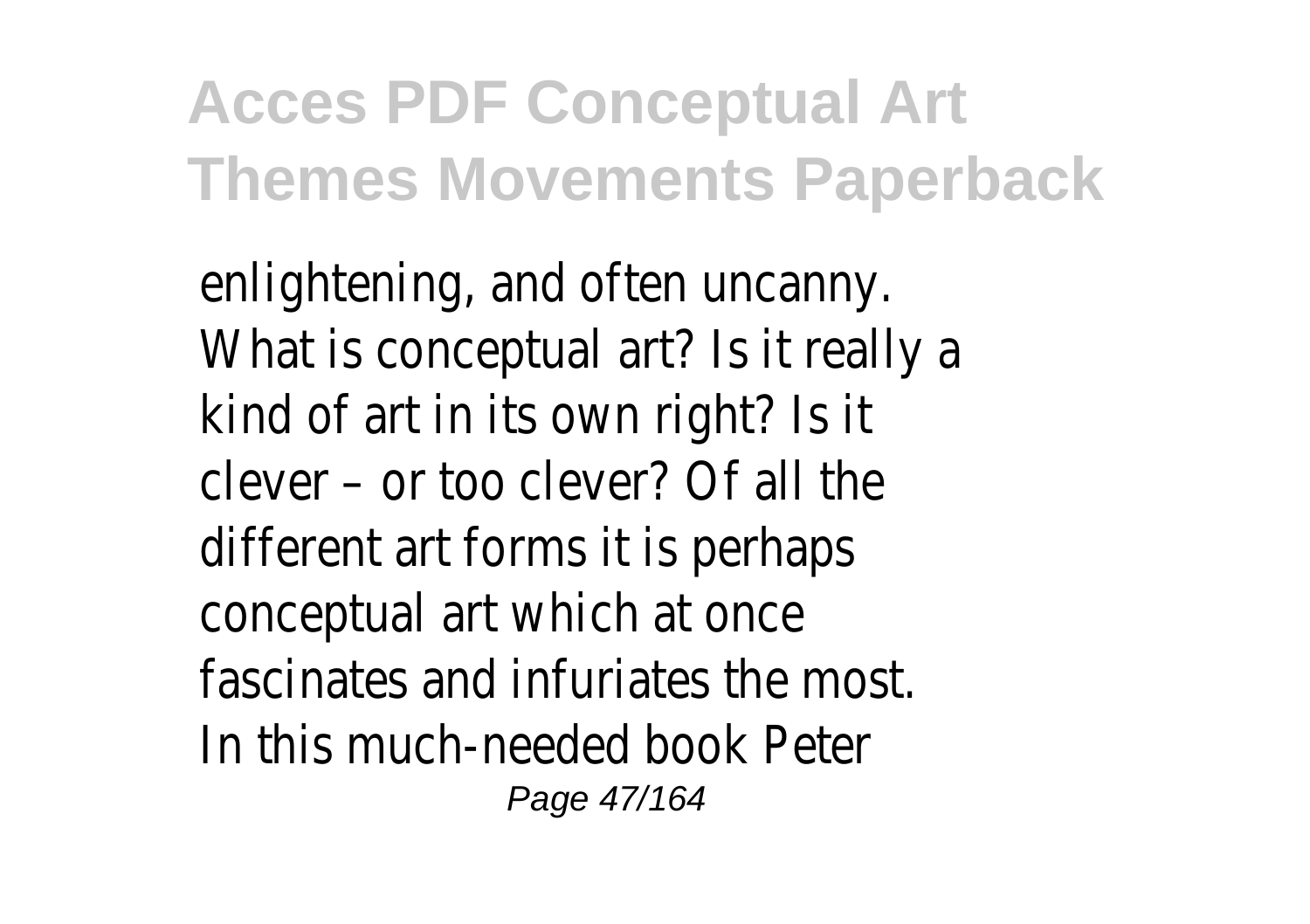Goldie and Elisabeth Schellekens demystify conceptual art using the sharp tools of philosophy. They explain how conceptual art is driven by ideas rather than the manipulation of paint and physical materials; how it challenges the very basis of what we can know Page 48/164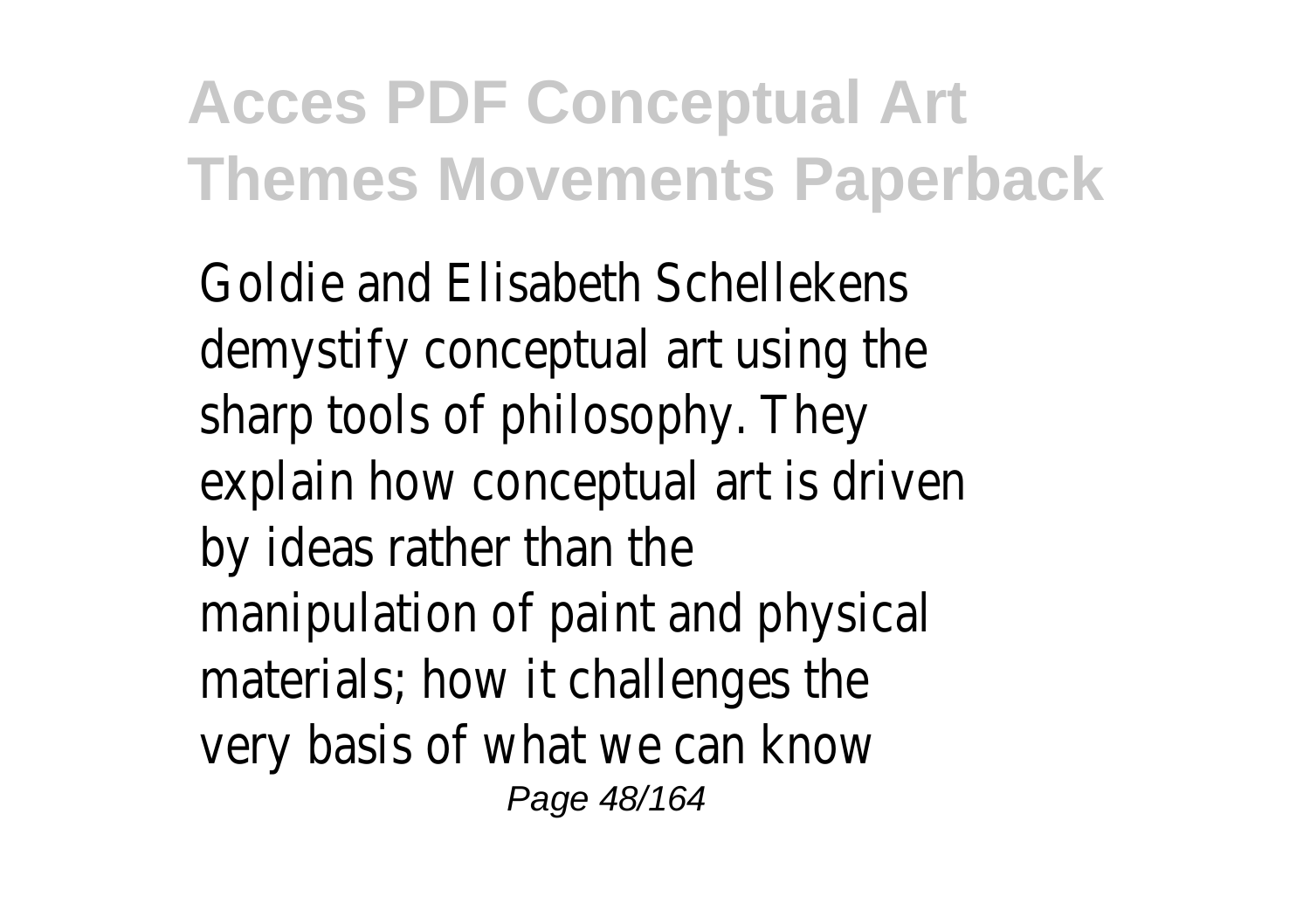about art, as well as our received ideas of beauty; and why conceptual art requires us to rethink concepts fundamental to art and aesthetics, such as artistic interpretation and appreciation. Including helpful illustrations of the work of celebrated conceptual Page 49/164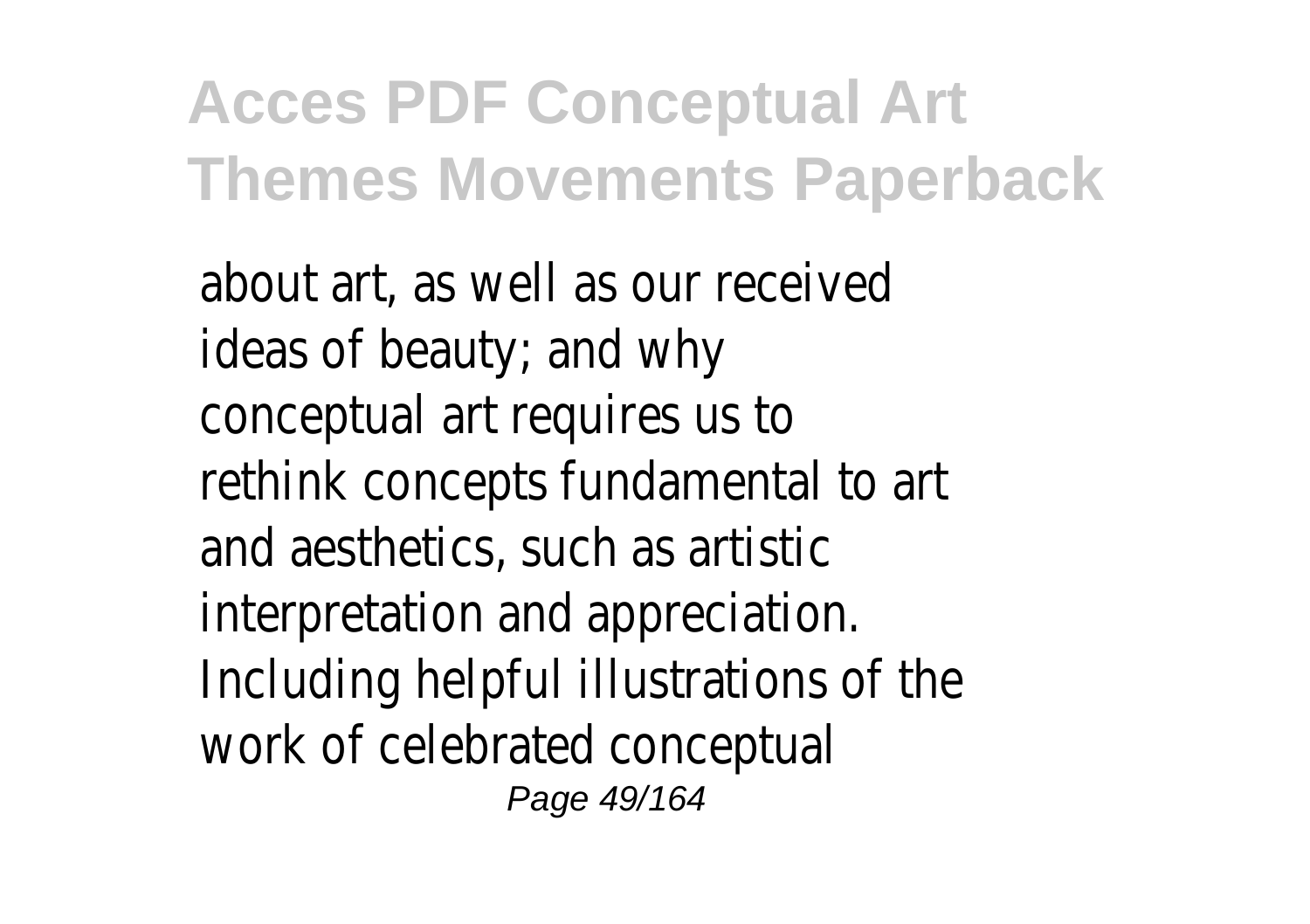artists from Marcel Duchamp, Joseph Kosuth and Piero Manzoni to Dan Perjovschi and Martin Creed, Who's Afraid of Conceptual Art? is a superb starting point for anyone intrigued but perplexed by conceptual art - and by art in general. It will be particularly Page 50/164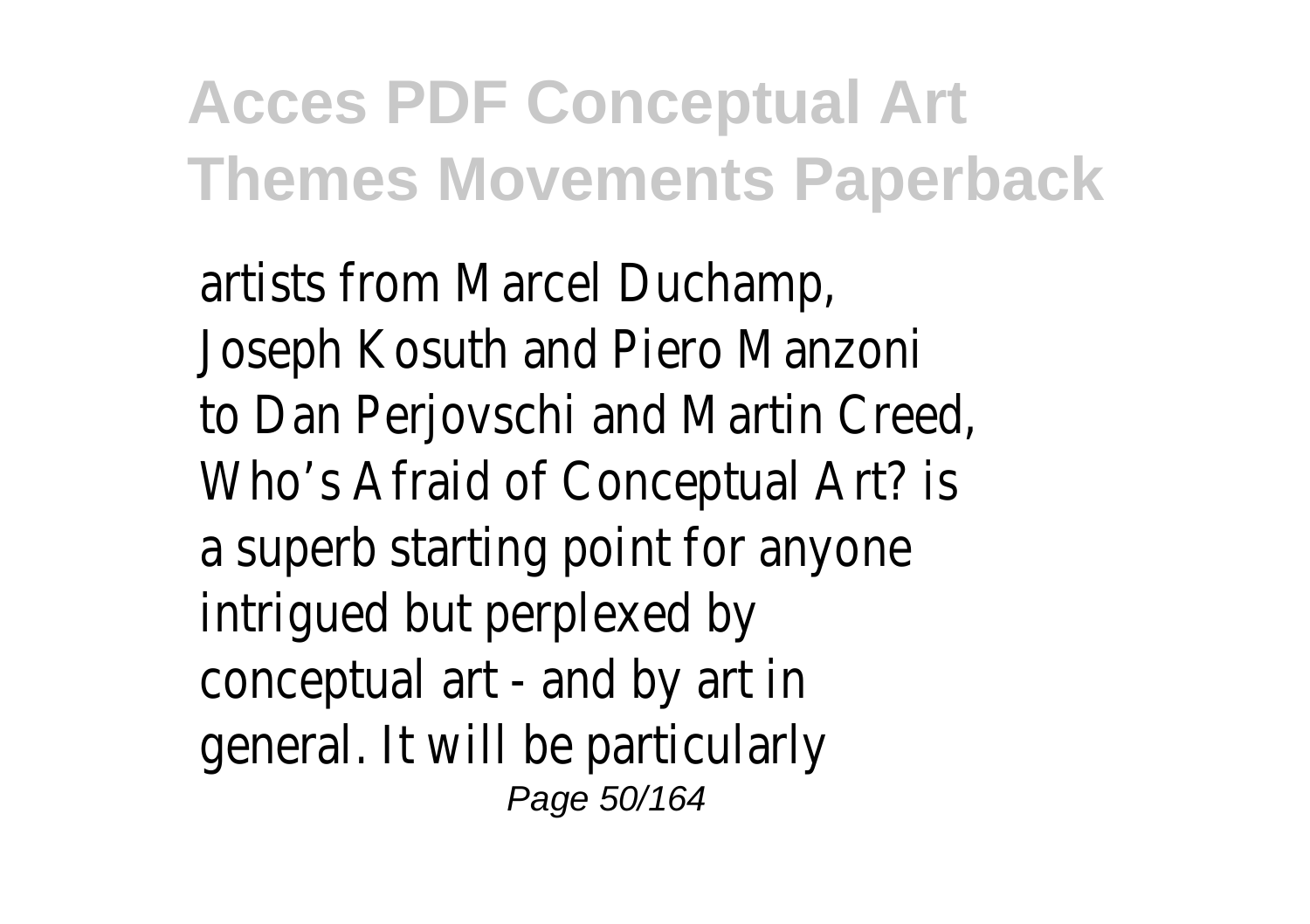helpful to students of philosophy, art and visual studies seeking an introduction not only to conceptual art but fundamental topics in art and aesthetics. Modern Art A Book of Instructions and Drawings by Yoko Ono Page 51/164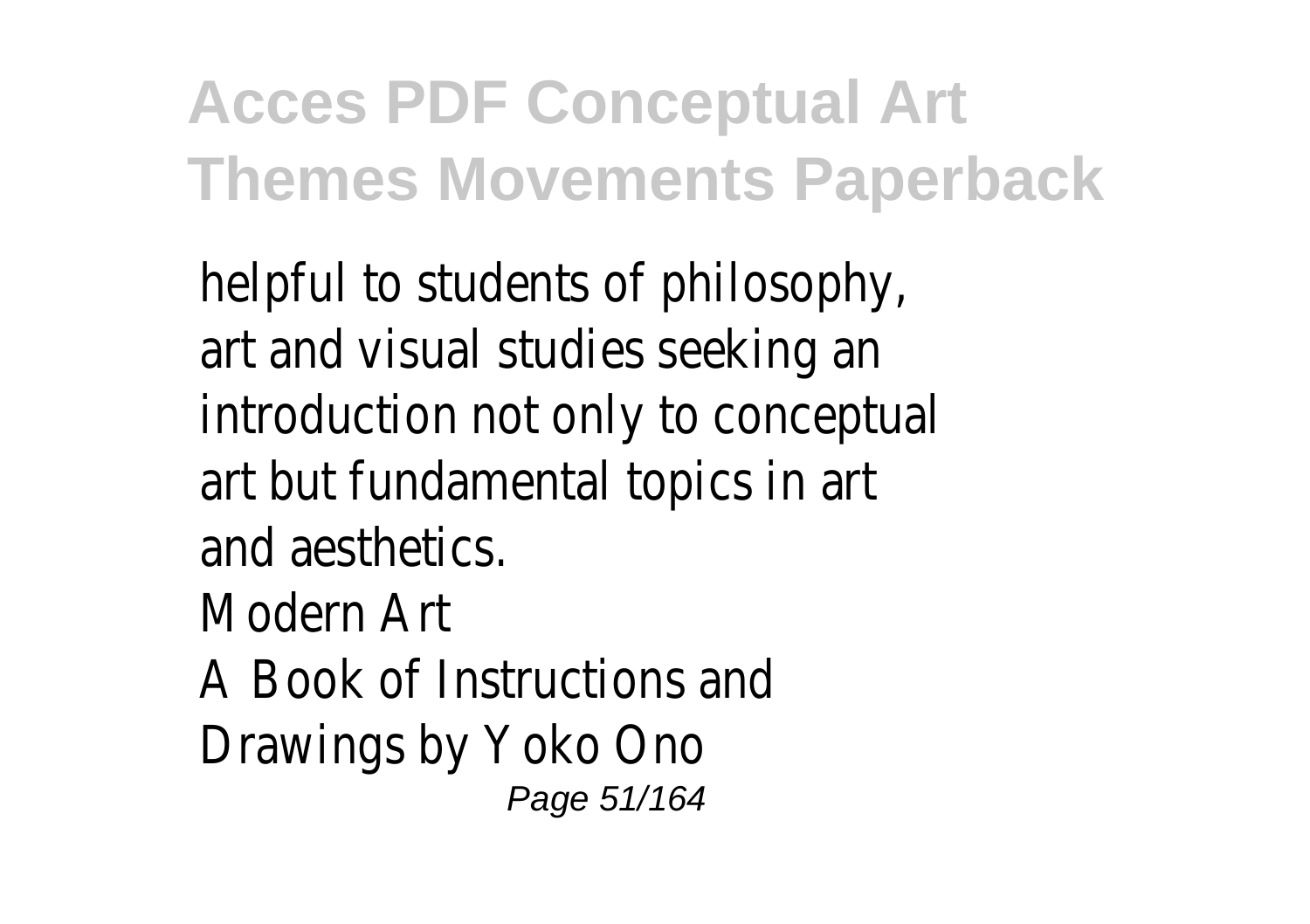The Dematerialization of the Art Object from 1966 to 1972 Conceptual Art, Affect, and the Antihumanist Turn Philosophy and Conceptual Art Minimal Art **Explores the ideas behind one hundred iconic works of art** Page 52/164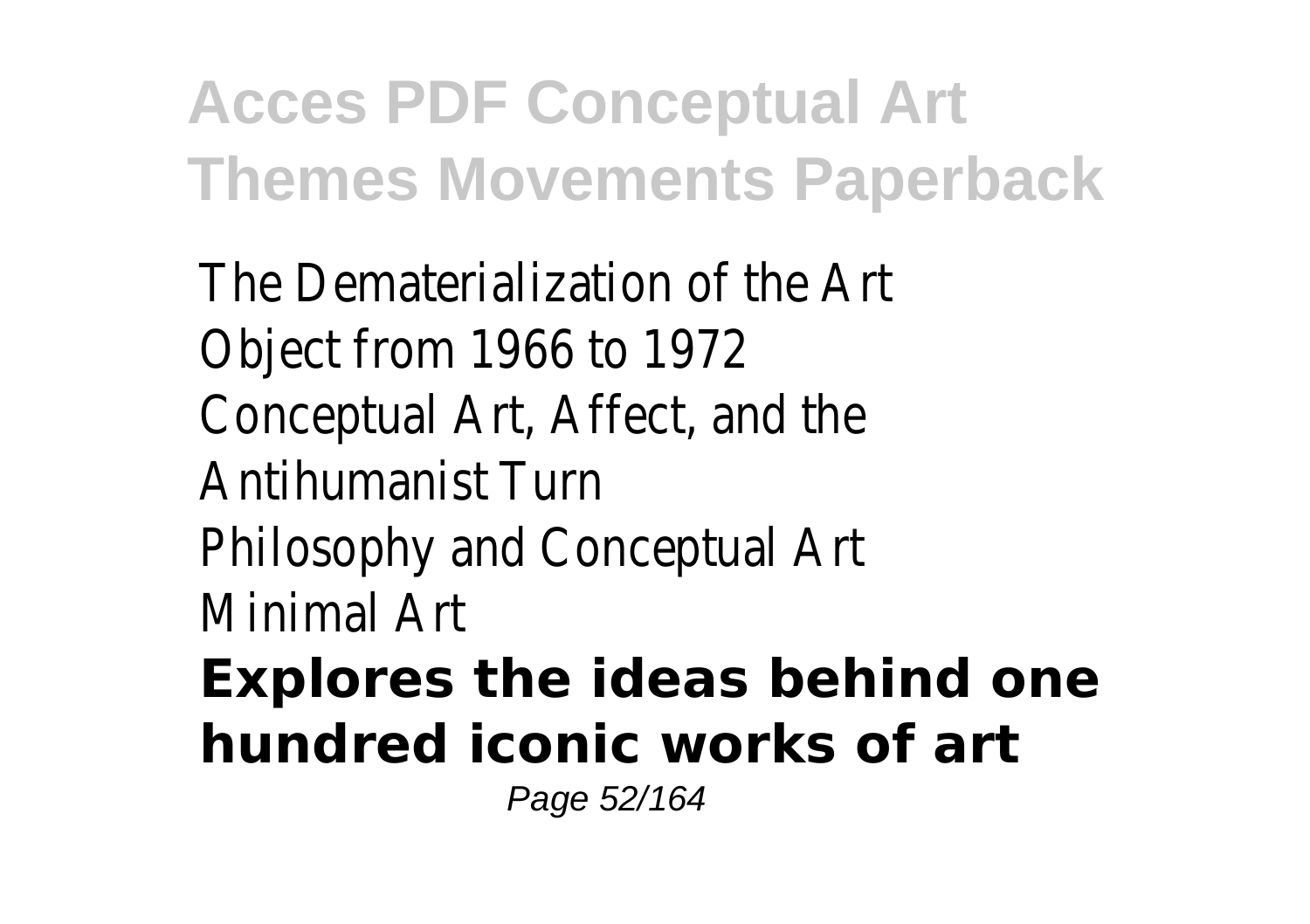**while examining their historical context. LAIKA, the studio behind the hit films Coraline and ParaNorman, introduces audiences to a new breed of family: the Boxtrolls, a community of quirky,** Page 53/164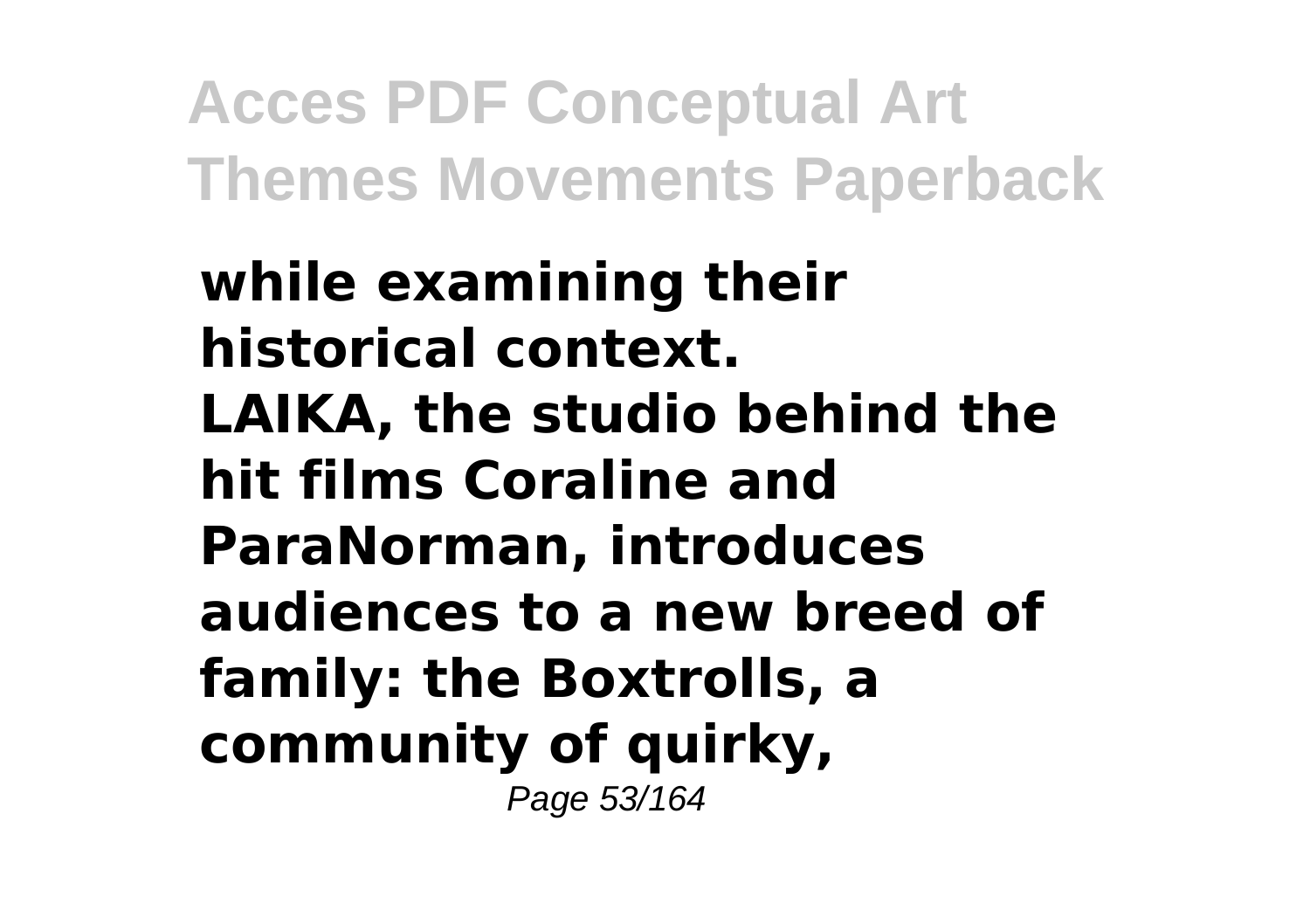**mischievous creatures who have lovingly raised an orphaned human boy named Eggs in the amazing cavernous home they've built beneath the streets of Cheesebridge. When the town's villain, Archibald** Page 54/164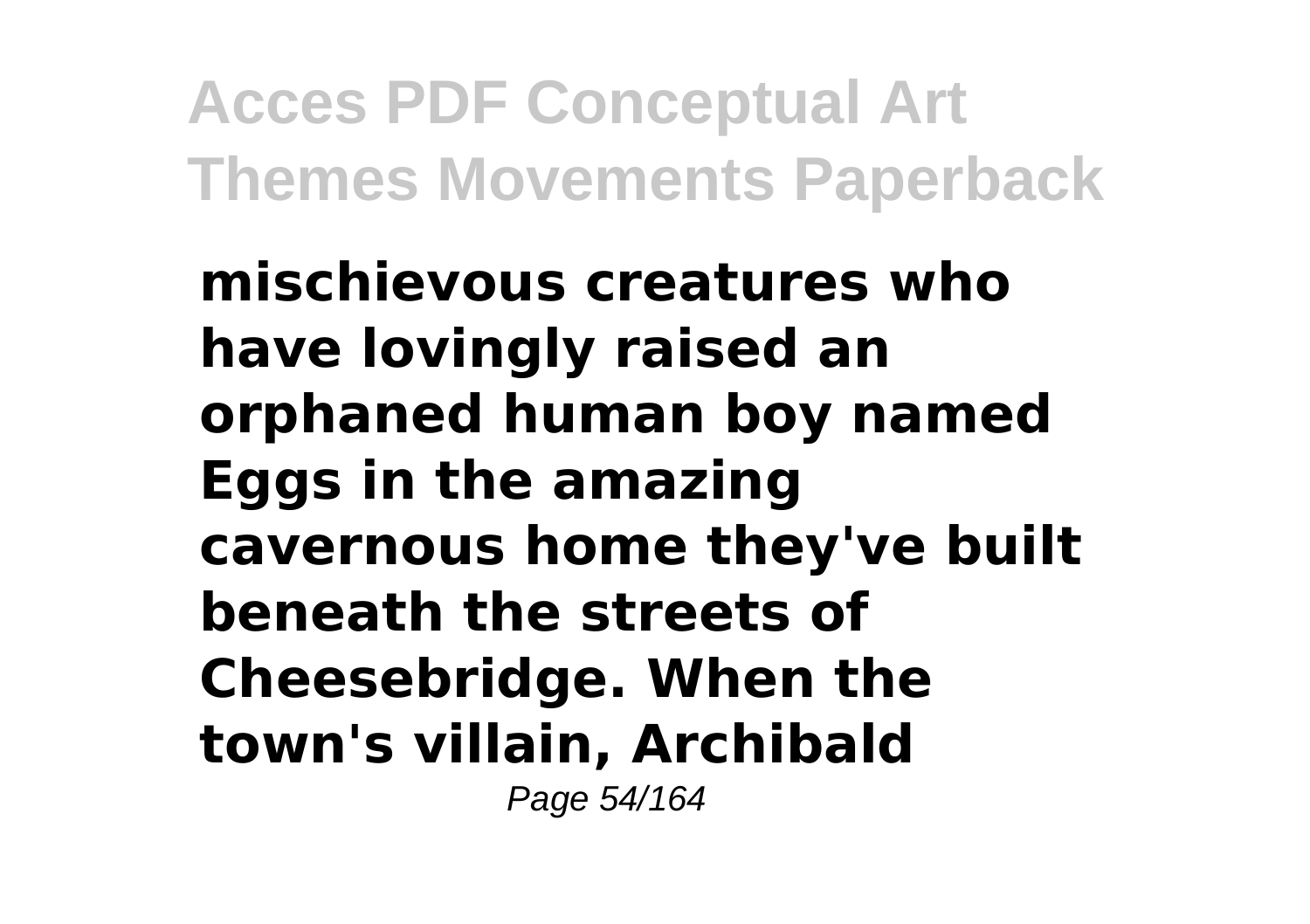**Snatcher, comes up with a plot to get rid of the Boxtrolls, Eggs decides to venture above ground where he meets and teams up with fabulously feisty Winnie to devise a daring plan to save Eggs' family. The Art of The** Page 55/164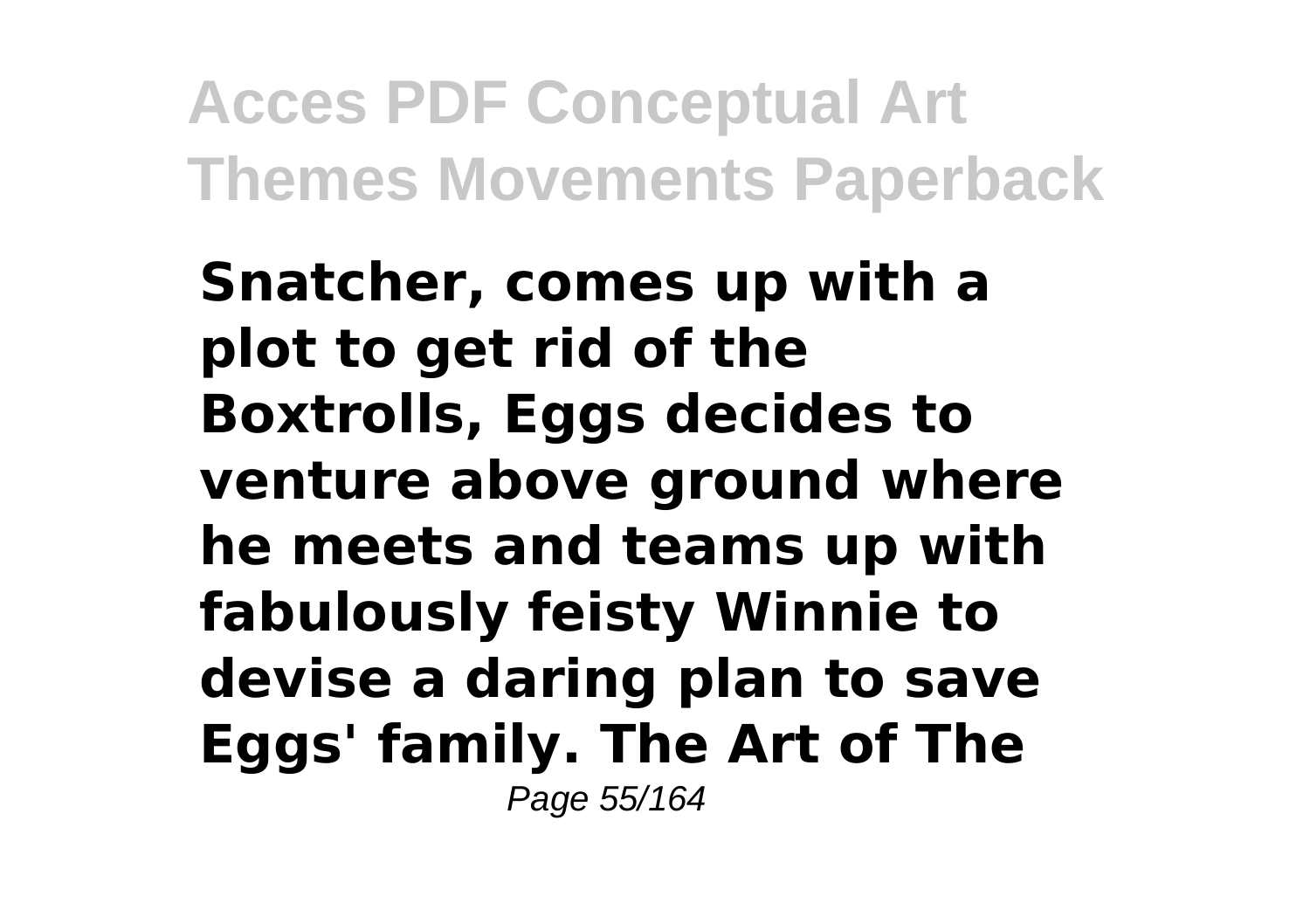**Boxtrolls features the amazingly detailed artwork that went into this film's creation, including character sketches, puppets, textiles, set dressing, and 3-D printed facial models, alongside the story of the film's**

Page 56/164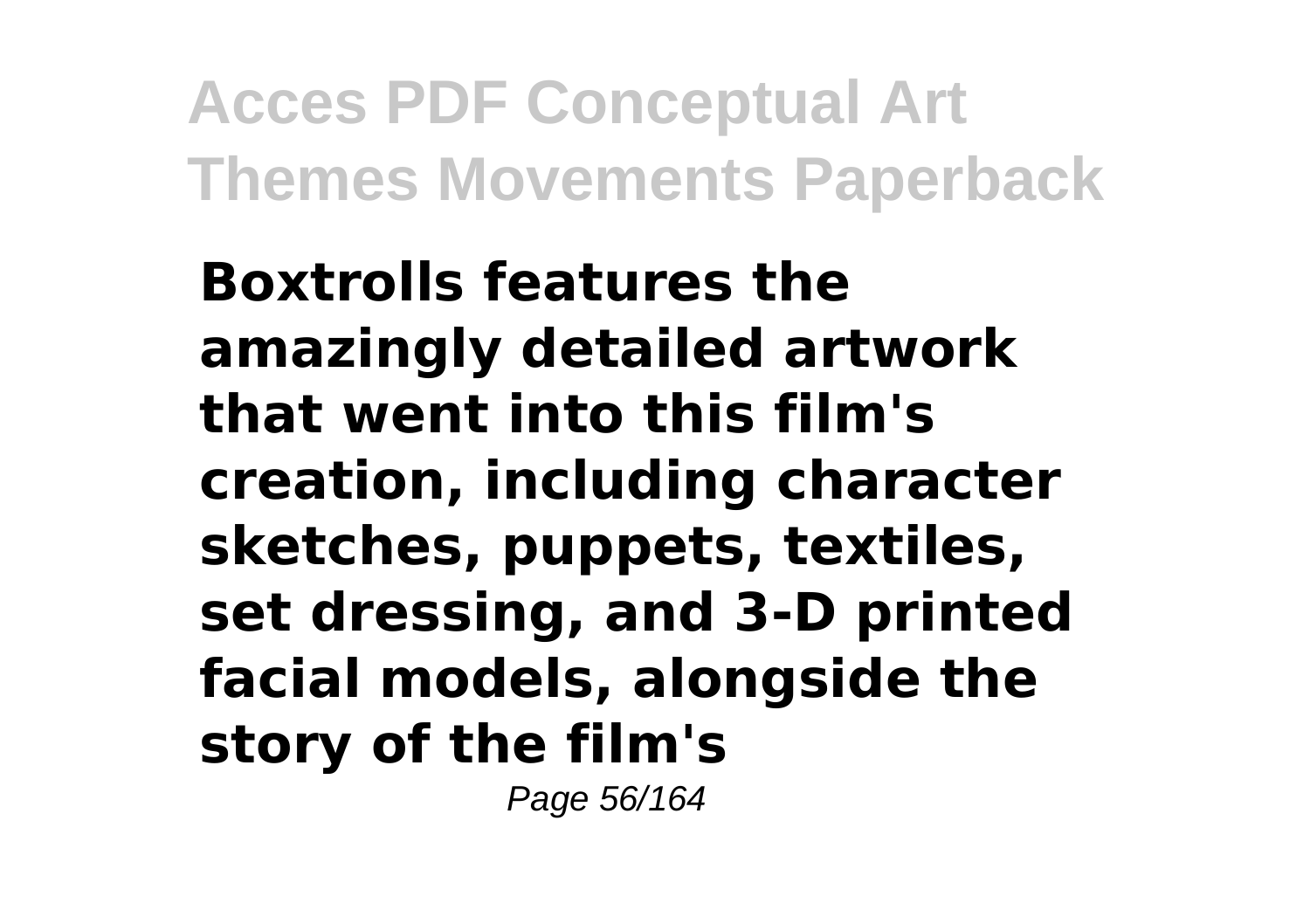#### **development. A compact, introductory guide to modern art that explains styles, schools, and movements from Impressionism to the present day Lucy R. Lippard's famous** Page 57/164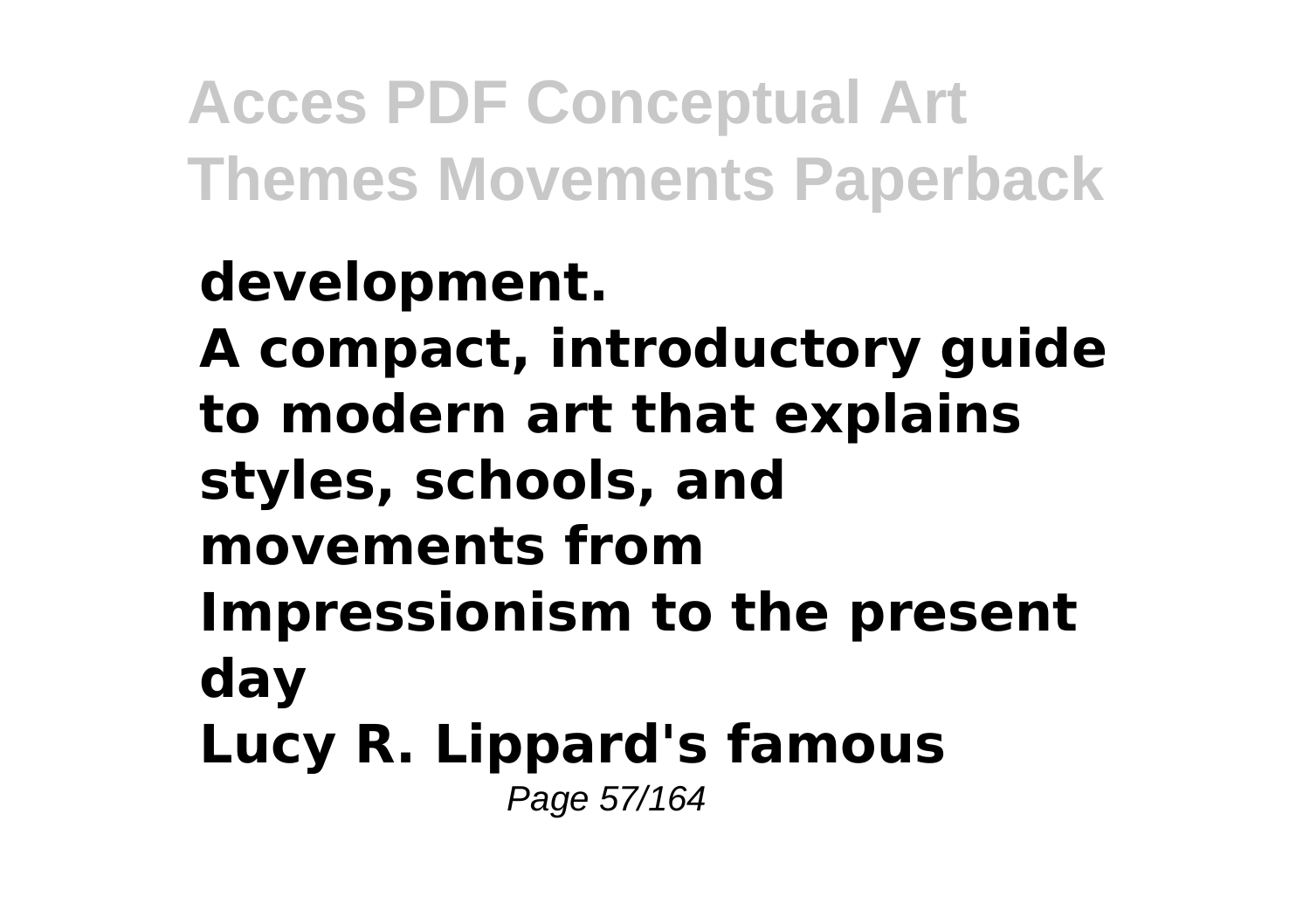**book, itself resembling an exhibition, is now brought full circle in an exhibition (and catalog) resembling her book. "Conceptual art, for me, means work in which the idea is paramount and the material form is secondary,**

Page 58/164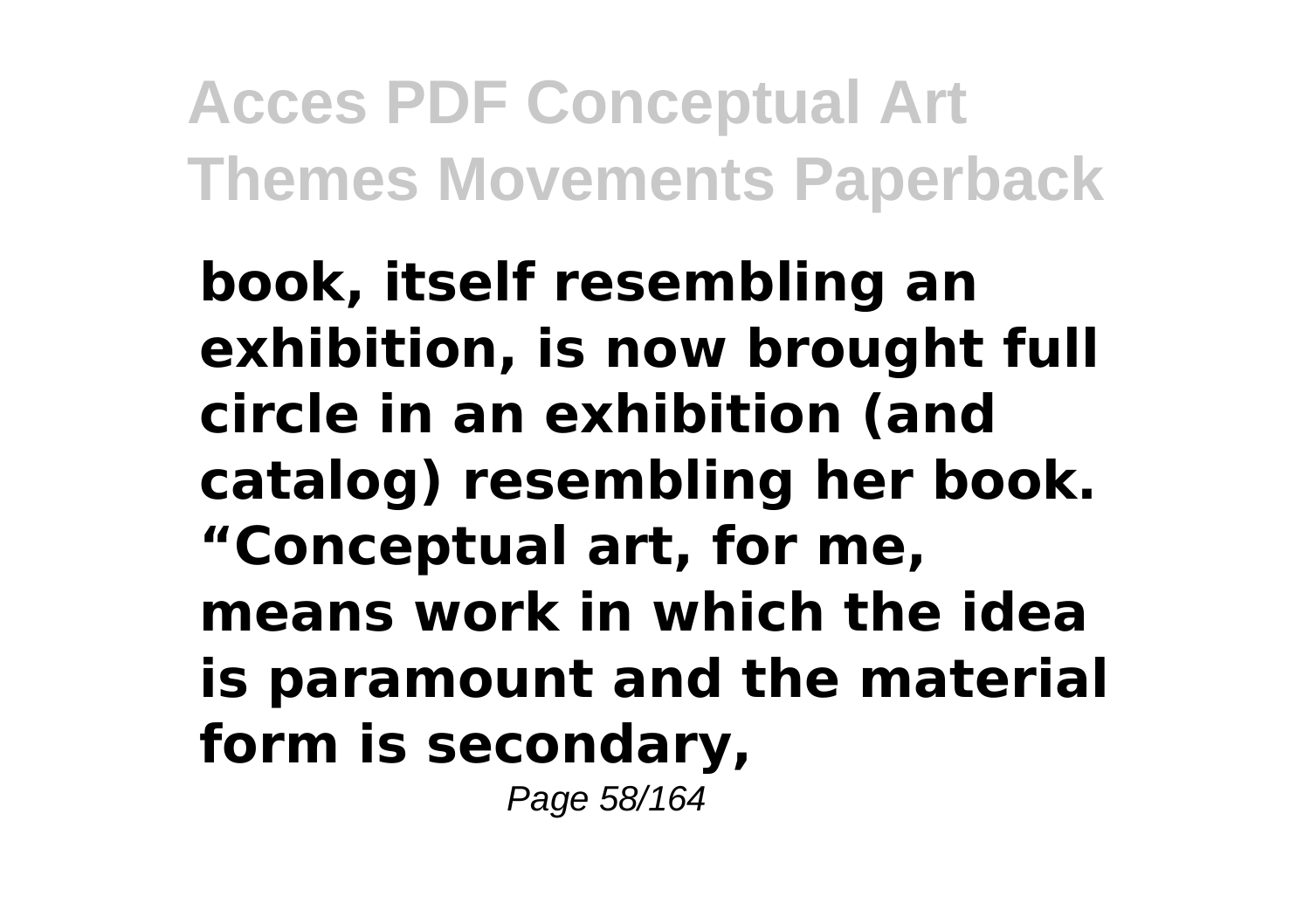**lightweight, ephemeral, cheap, unpretentious and/or 'dematerialized.'" —Lucy R. Lippard, Six Years In 1973 the critic and curator Lucy R. Lippard published Six Years, a book with possibly the longest subtitle in the**

Page 59/164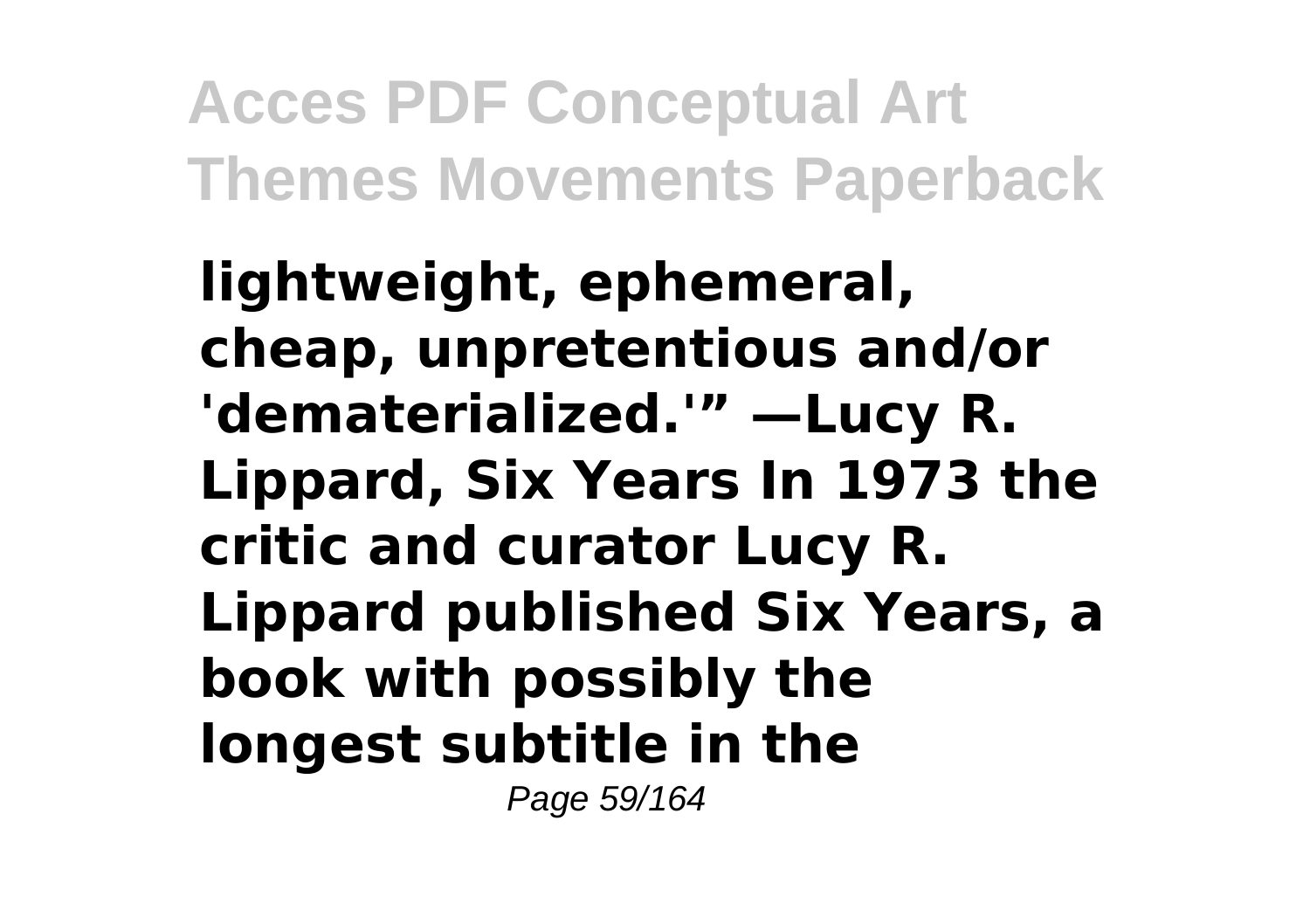**bibliography of art: The dematerialization of the art object from 1966 to 1972: a cross-reference book of information on some esthetic boundaries: consisting of a bibliography into which are inserted a fragmented text,** Page 60/164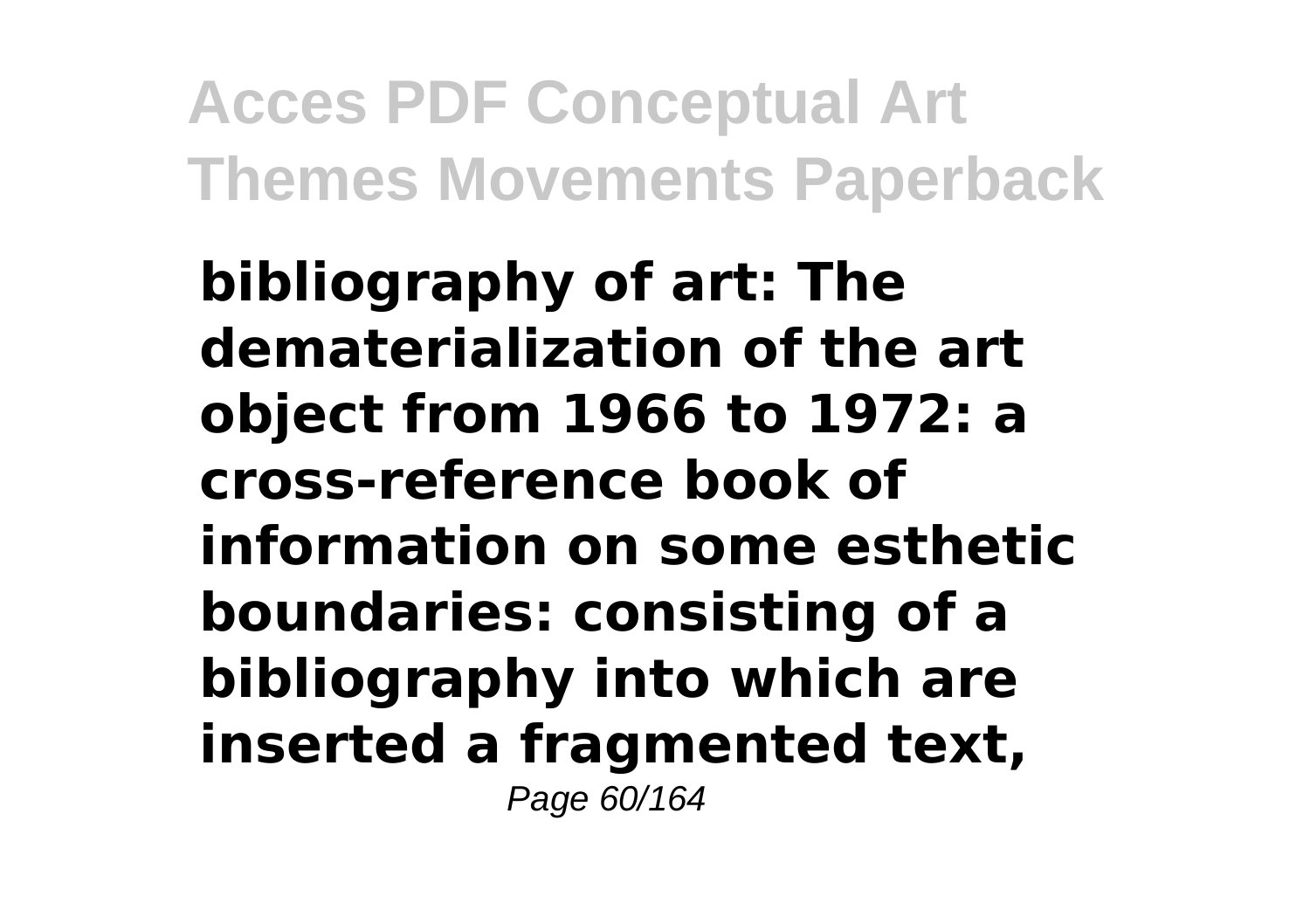**art works, documents, interviews, and symposia, arranged chronologically and focused on so-called conceptual or information or idea art with mentions of such vaguely designated areas as minimal, anti-form, systems,** Page 61/164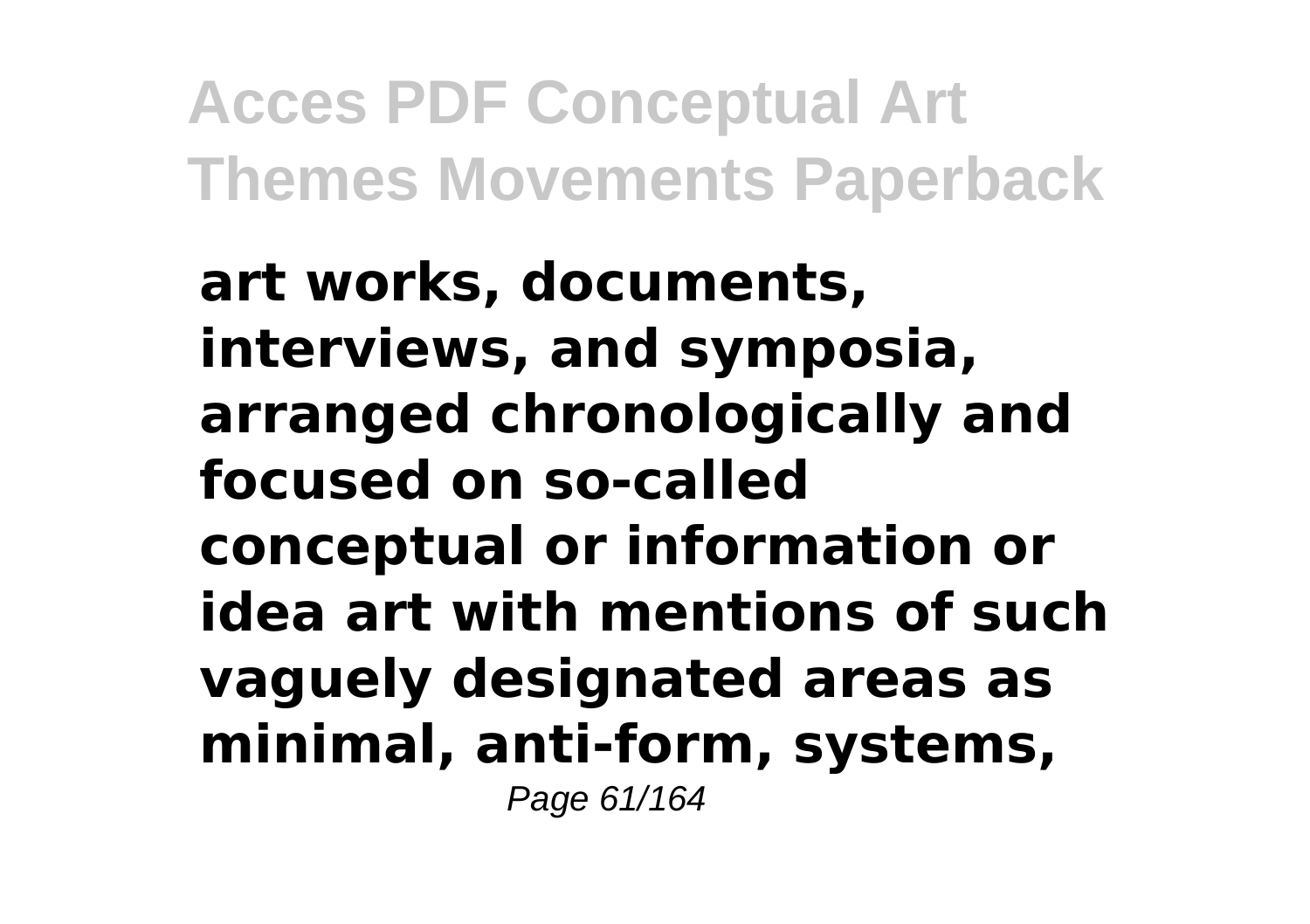**earth, or process art, occurring now in the Americas, Europe, England, Australia, and Asia (with occasional political overtones) edited and annotated by Lucy R. Lippard. Six Years, sometimes referred to as a** Page 62/164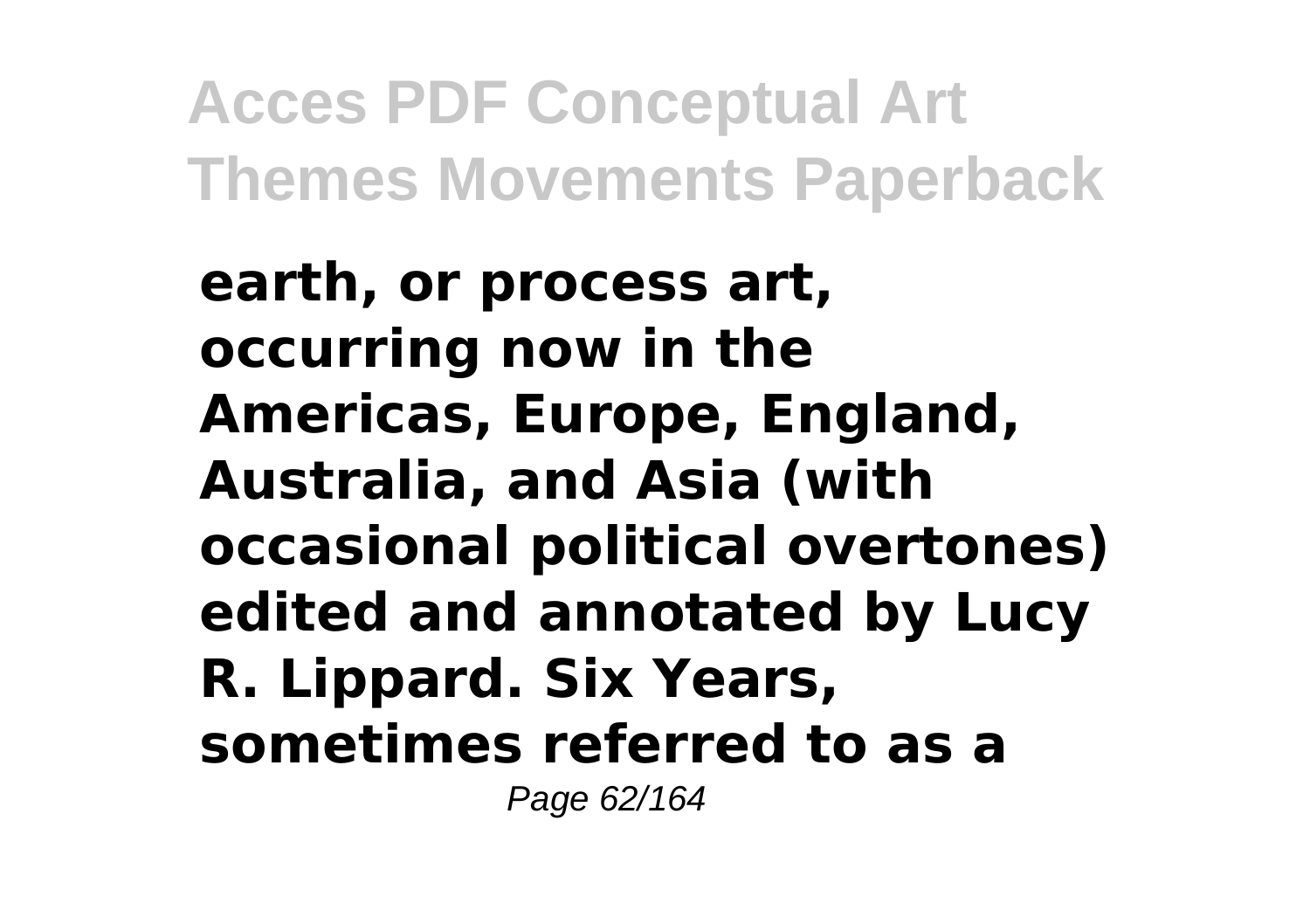**conceptual art object itself, not only described and embodied the new type of artmaking that Lippard was intent on identifying and cataloging, it also exemplified a new way of criticizing and curating art. Nearly forty** Page 63/164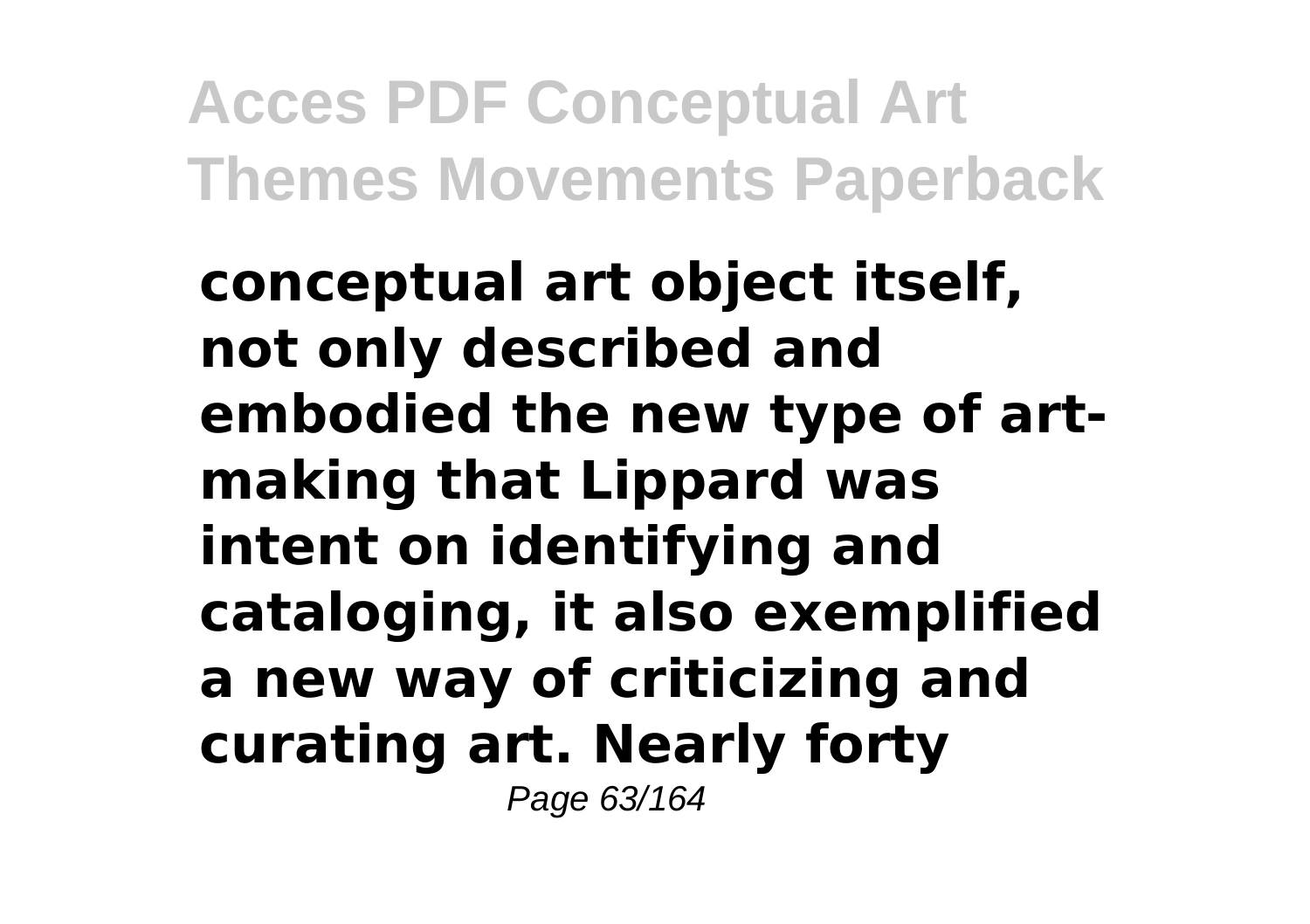**years later, the Brooklyn Museum takes Lippard's celebrated experiment in curated concatenation as a template, turning a book that resembled an exhibition into an exhibition materializing the ideas in her book. The** Page 64/164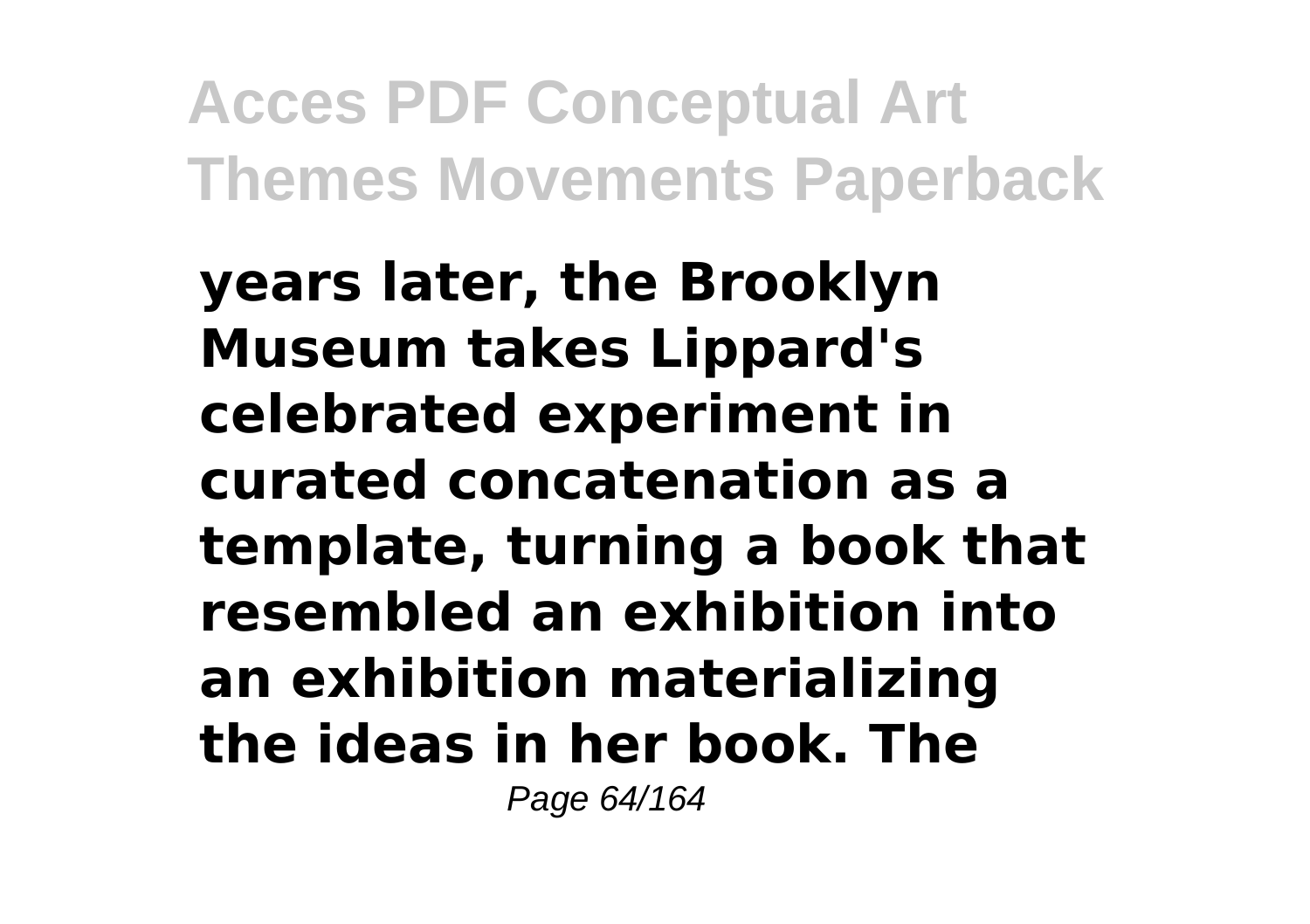**artworks and essays featured in this publication recall the thrill that was tangible in Lippard's original documentation, reminding us that during the late sixties and early seventies all possible social and material** Page 65/164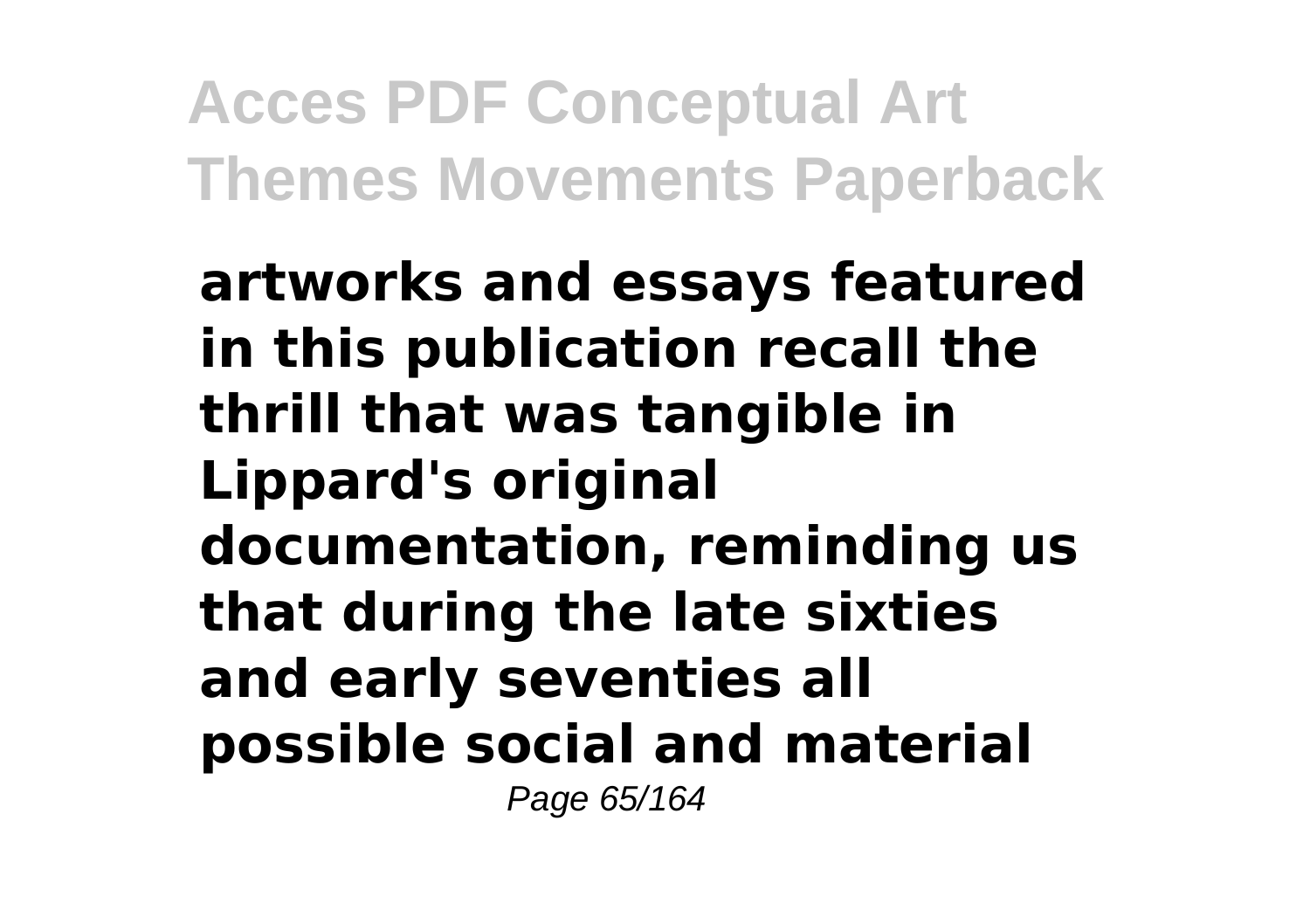**parameters of art (making) were played with, worked over, inverted, reduced, expanded, and rejected. By tracing Lippard's own activities in those years, the book also documents the early blurring of boundaries** Page 66/164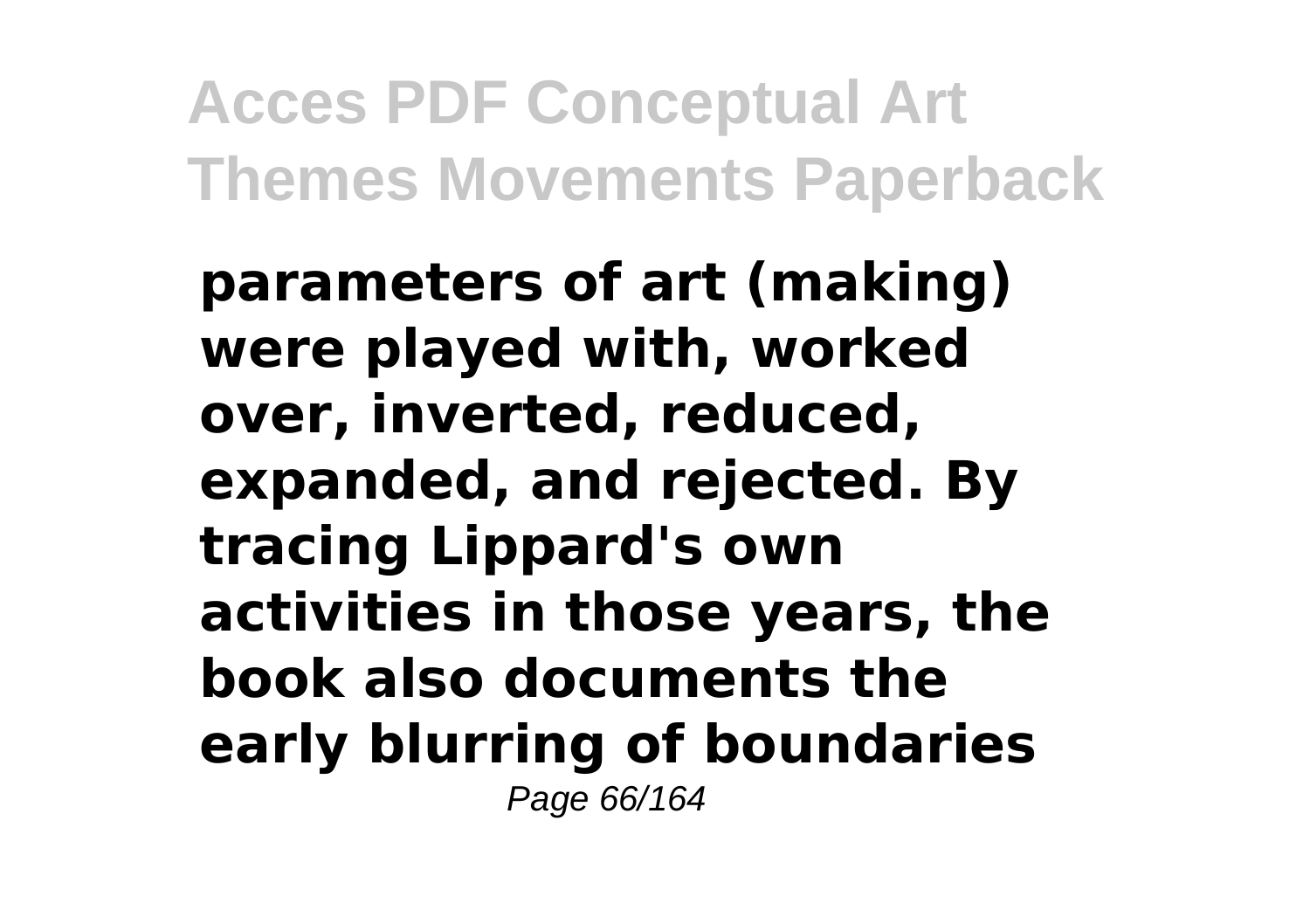**among critical, curatorial, and artistic practices. With more than 200 images of work by dozens of artists (printed in color throughout), this book brings Lippard's curatorial experiment full circle. Twentysix Gasoline Stations** Page 67/164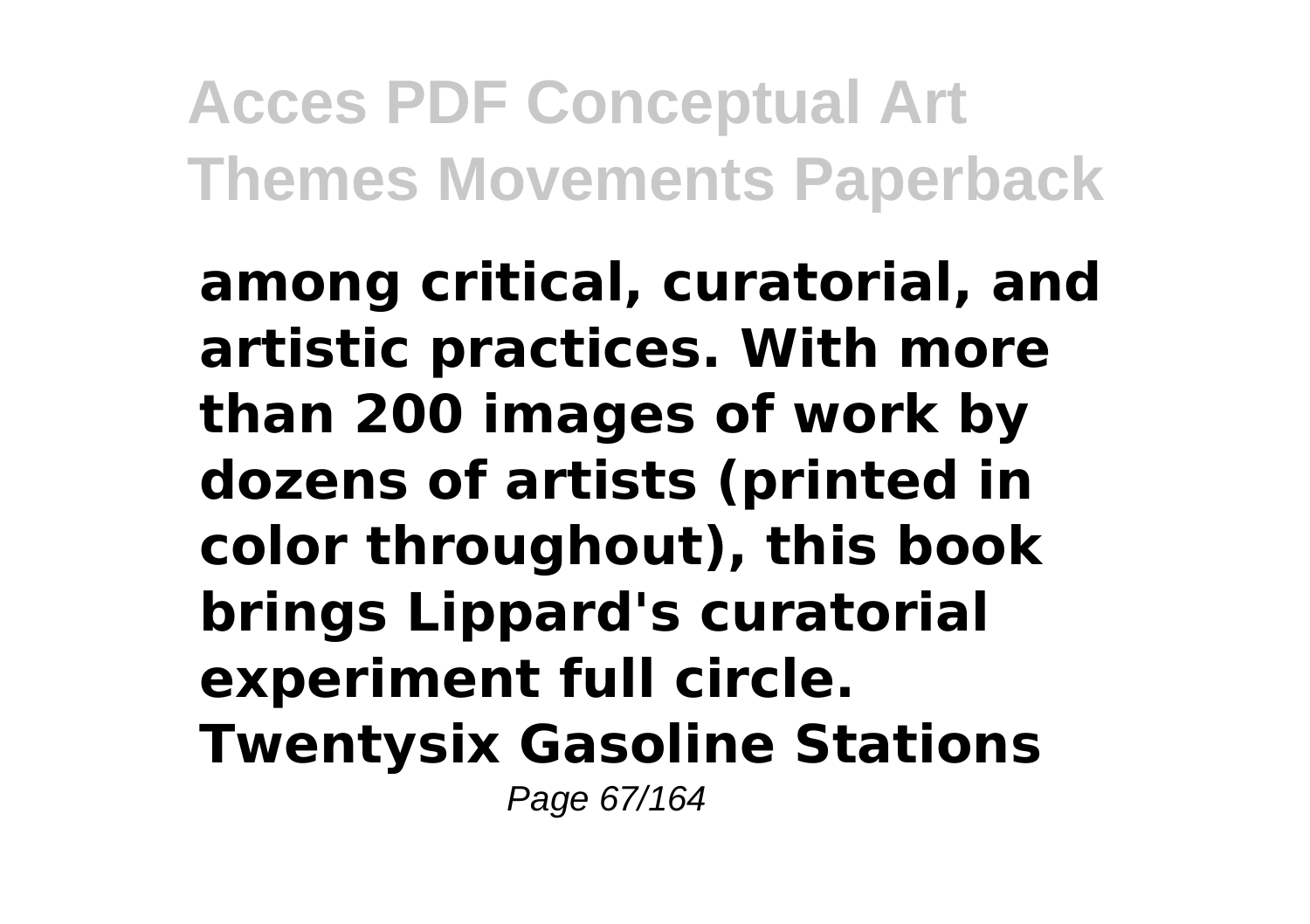#### **Grapefruit The Great Art Movements and the Paintings that Inspired them Conceptualism 2.0 and the New Object Art A Guide to Contemporary**

**Ideas, Movements, and**

Page 68/164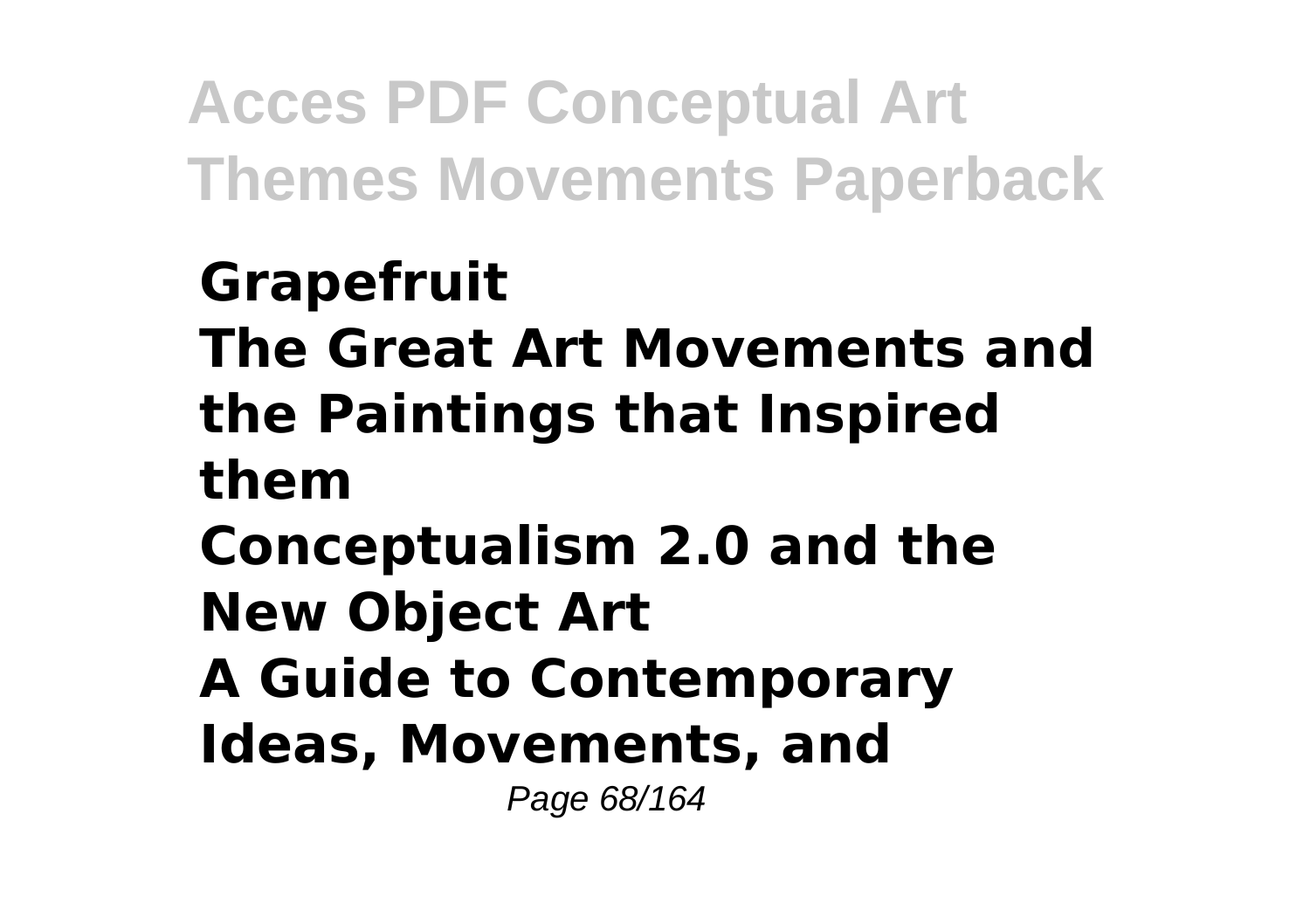#### **Buzzwords**

Well-known art historians from Europe and the Americas discuss the influence of conceptualism on art since the 1970s. Art After Conceptual Art tracks the various legacies of conceptualist

Page 69/164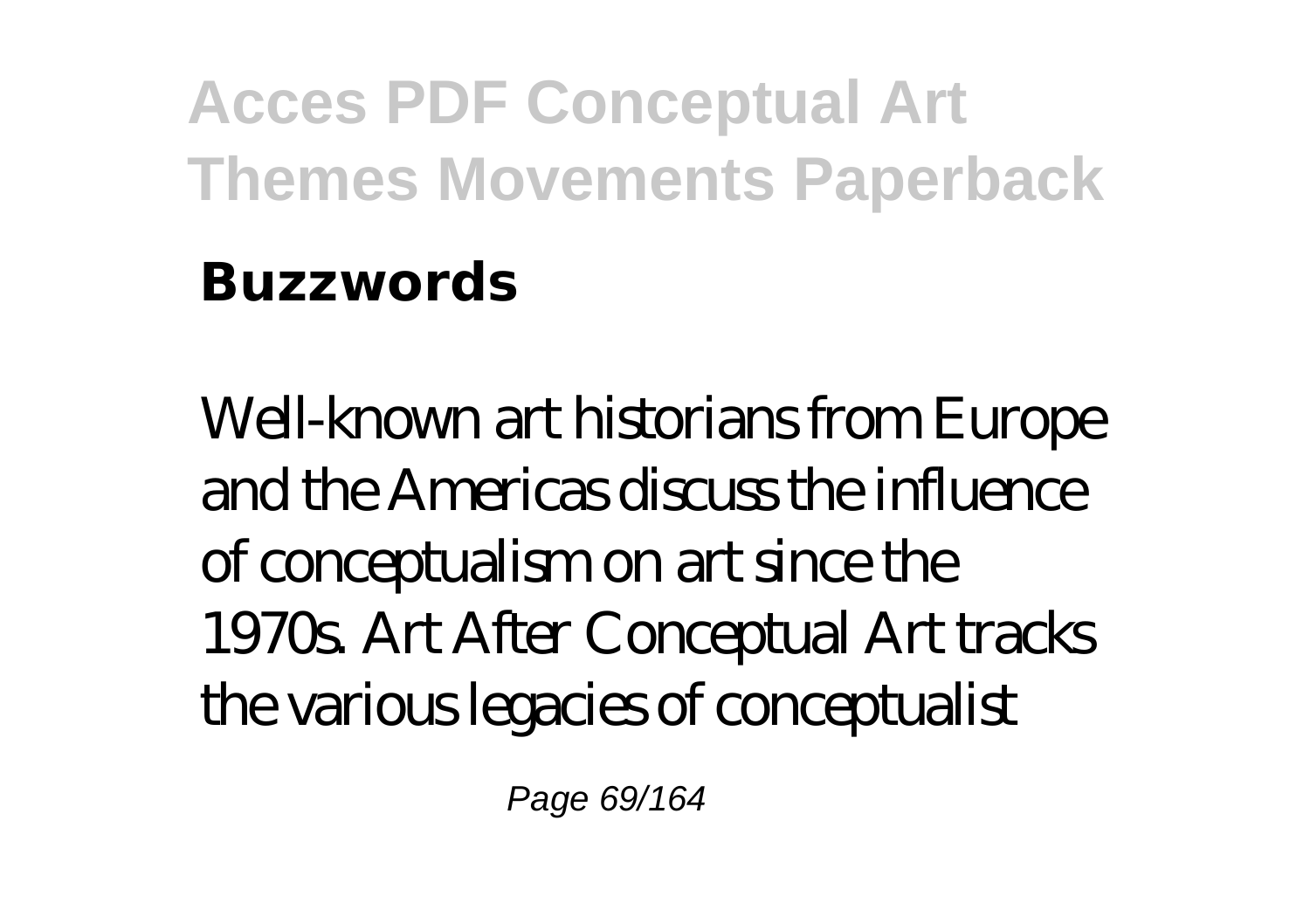practice over the past three decades. This collection of essays by art historians from Europe and the Americas introduces and develops the idea that conceptual art generated several different, and even contradictory, forms of art practice.

Page 70/164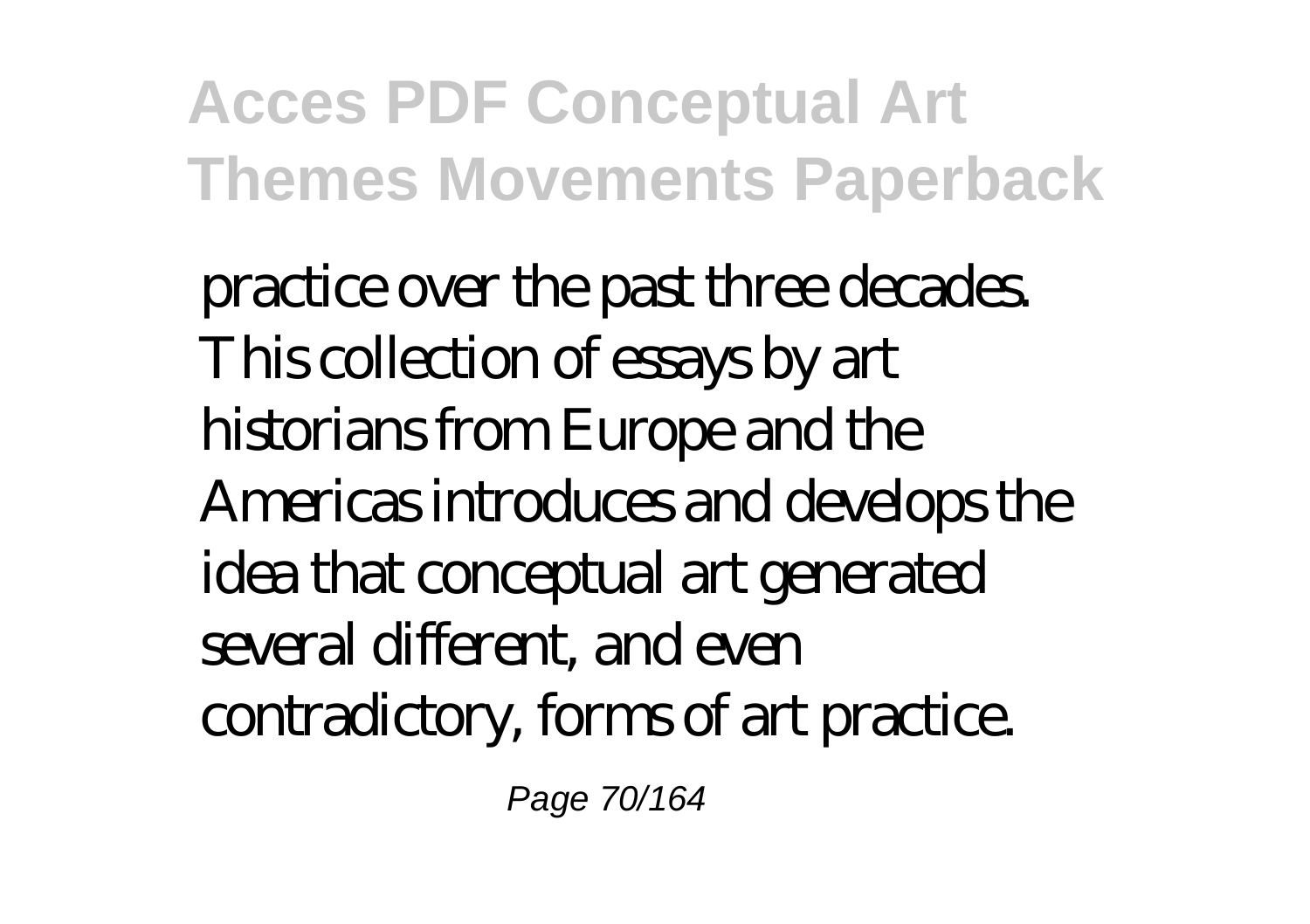Some of these contested commonplace assumptions of what art is; others served to buttress those assumptions. The bulk of the volume features newly written and highly innovative essays challenging standard interpretations of the legacy of conceptualism and

Page 71/164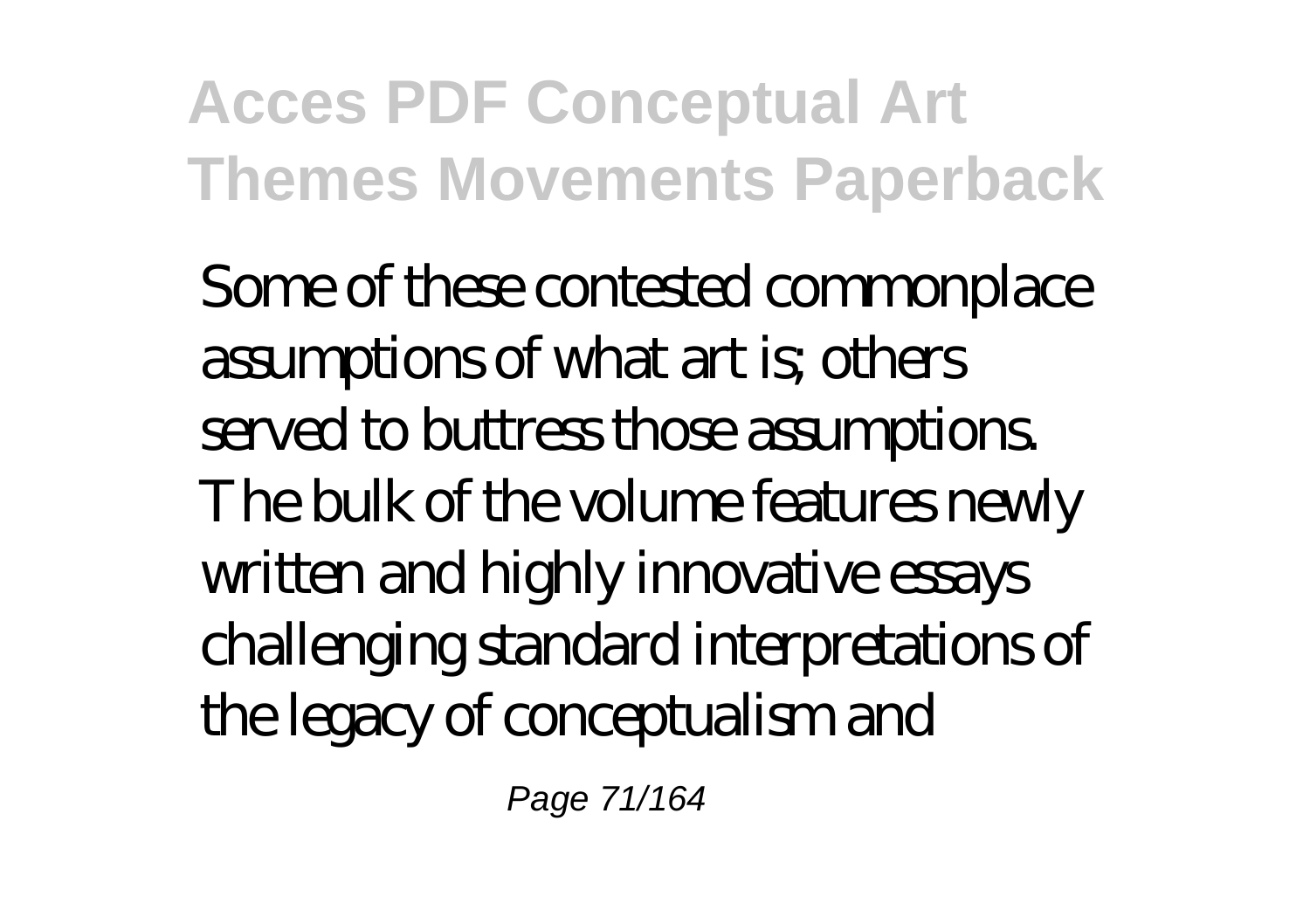discussing the influence of conceptualism's varied practices on art since the 1970s. The essays explore topics as diverse as the interrelationships between conceptualism and institutional critique, neoexpressionist painting and

Page 72/164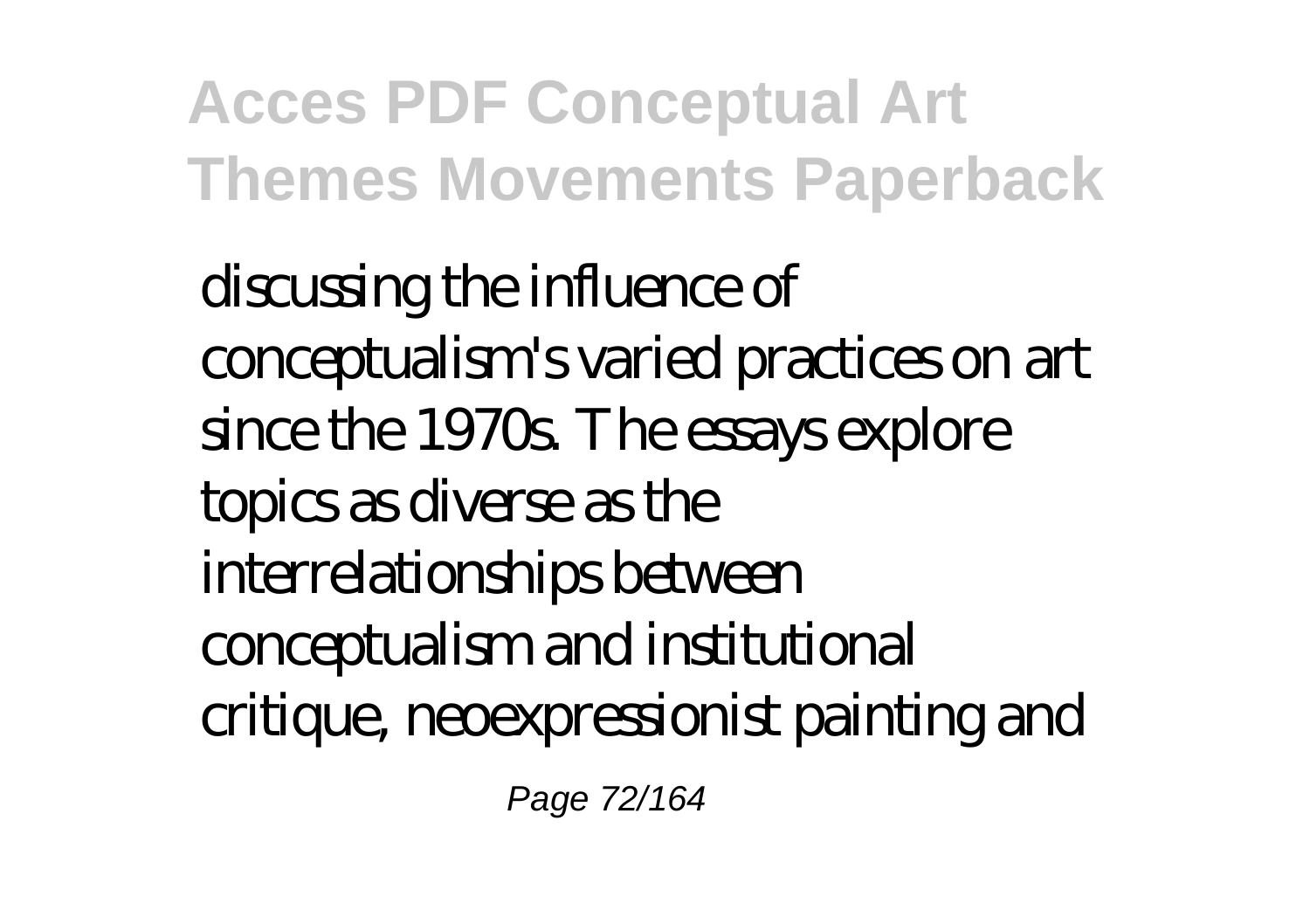conceptualist paradigms, conceptual art's often-ignored complicity with design and commodity culture, the specific forms of identity politics taken up by the reception of conceptual art, and conceptualism's North/South and East/West dynamics. A few texts that

Page 73/164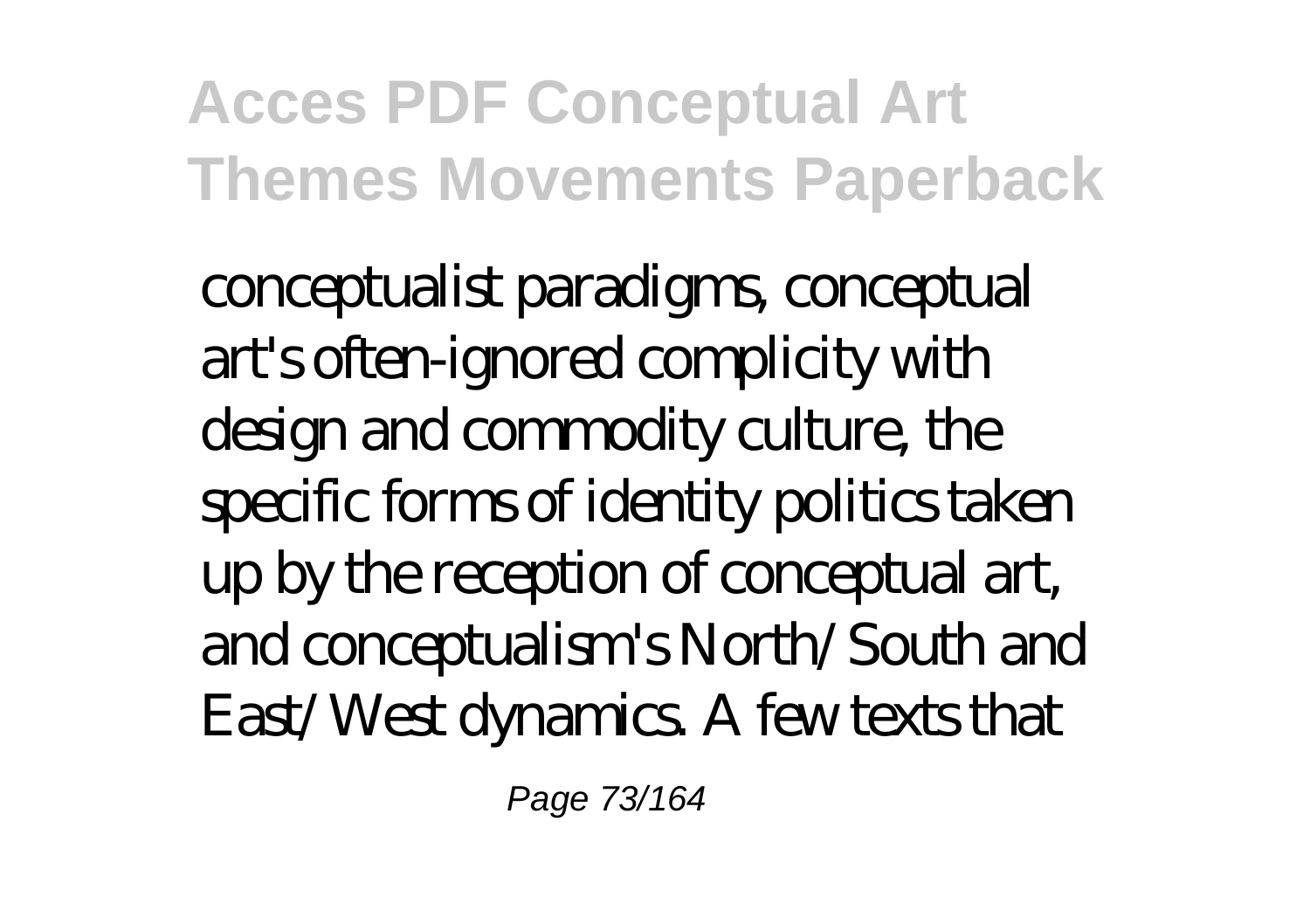continue to be crucial for critical debates within the fields of conceptual and postconceptual art practice, history, and theory have been reprinted in order to convey the vibrant and ongoing discussion on the status of art after conceptual art. Taken together,

Page 74/164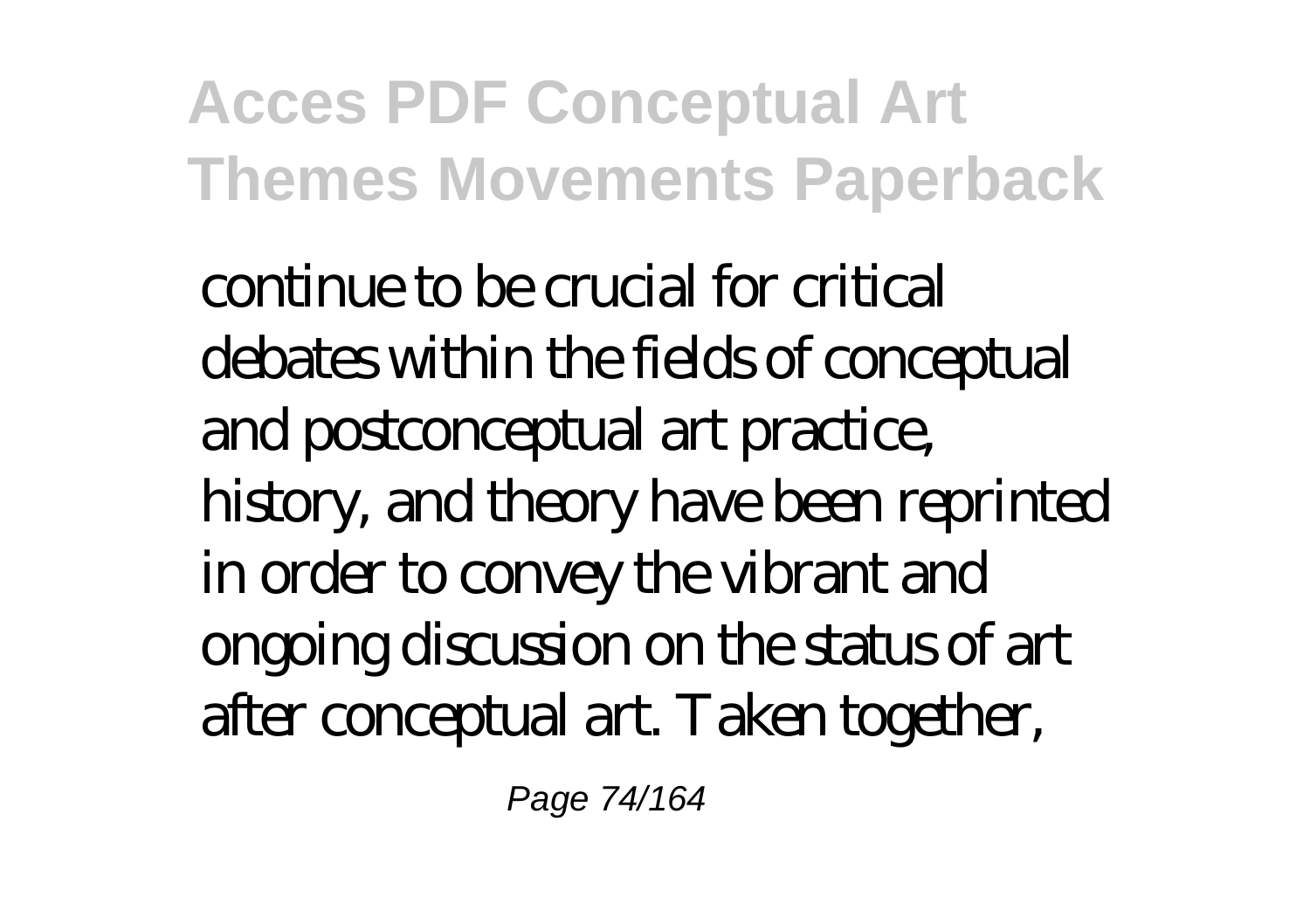the essays will inspire an exploration of the relationship between postconceptualist practices and the beginnings of contemporary art. Distributed for the Generali Foundation, Vienna. More than 115 entries clearly explain

Page 75/164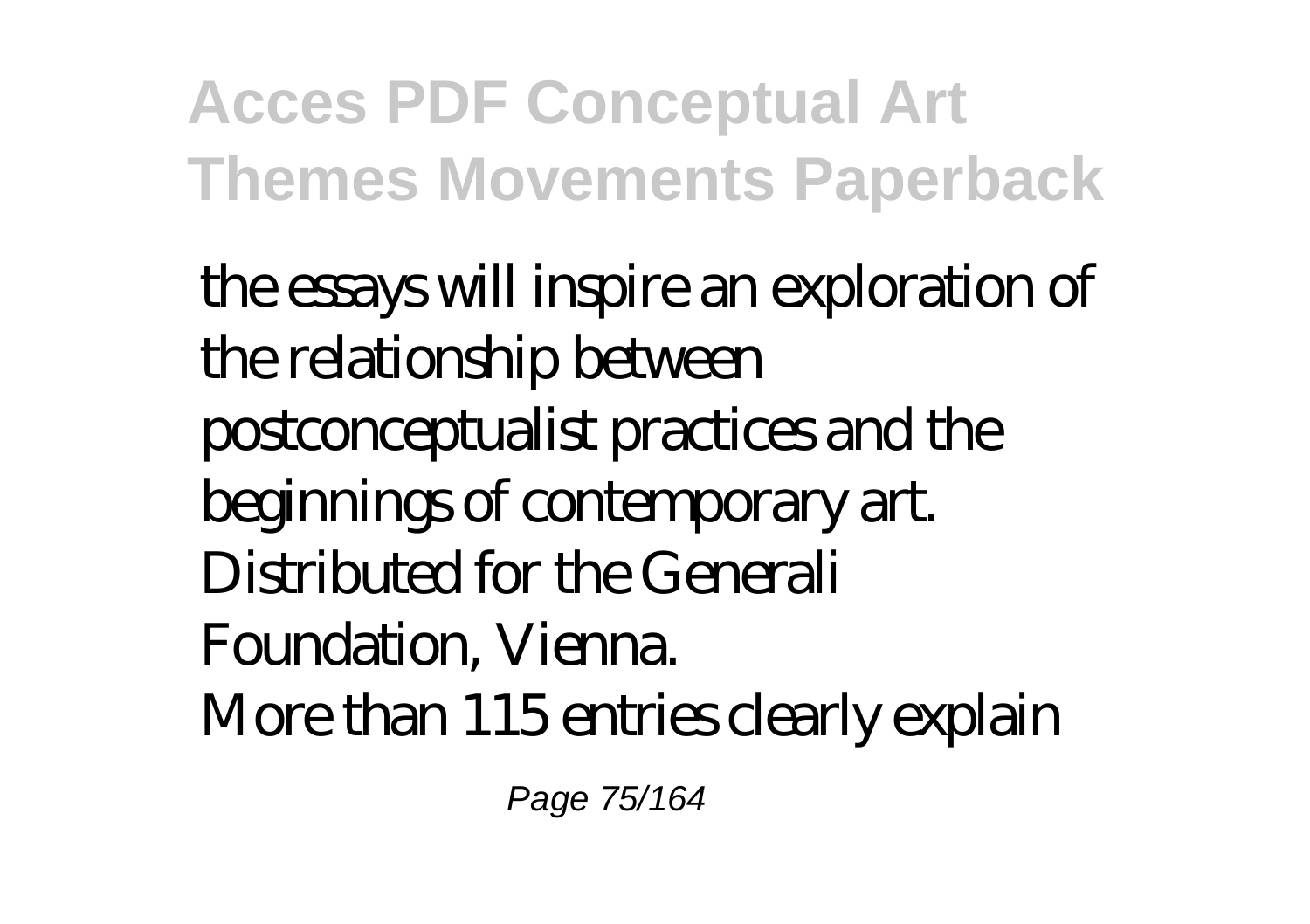the who, what, when, and where of art since 1945. Some entries deal with concepts, such as formalism, multiculturalism, and the picture plane; some discuss specific movements, such as Abstract Expressionism and Fluxus; some describe various ways of making

Page 76/164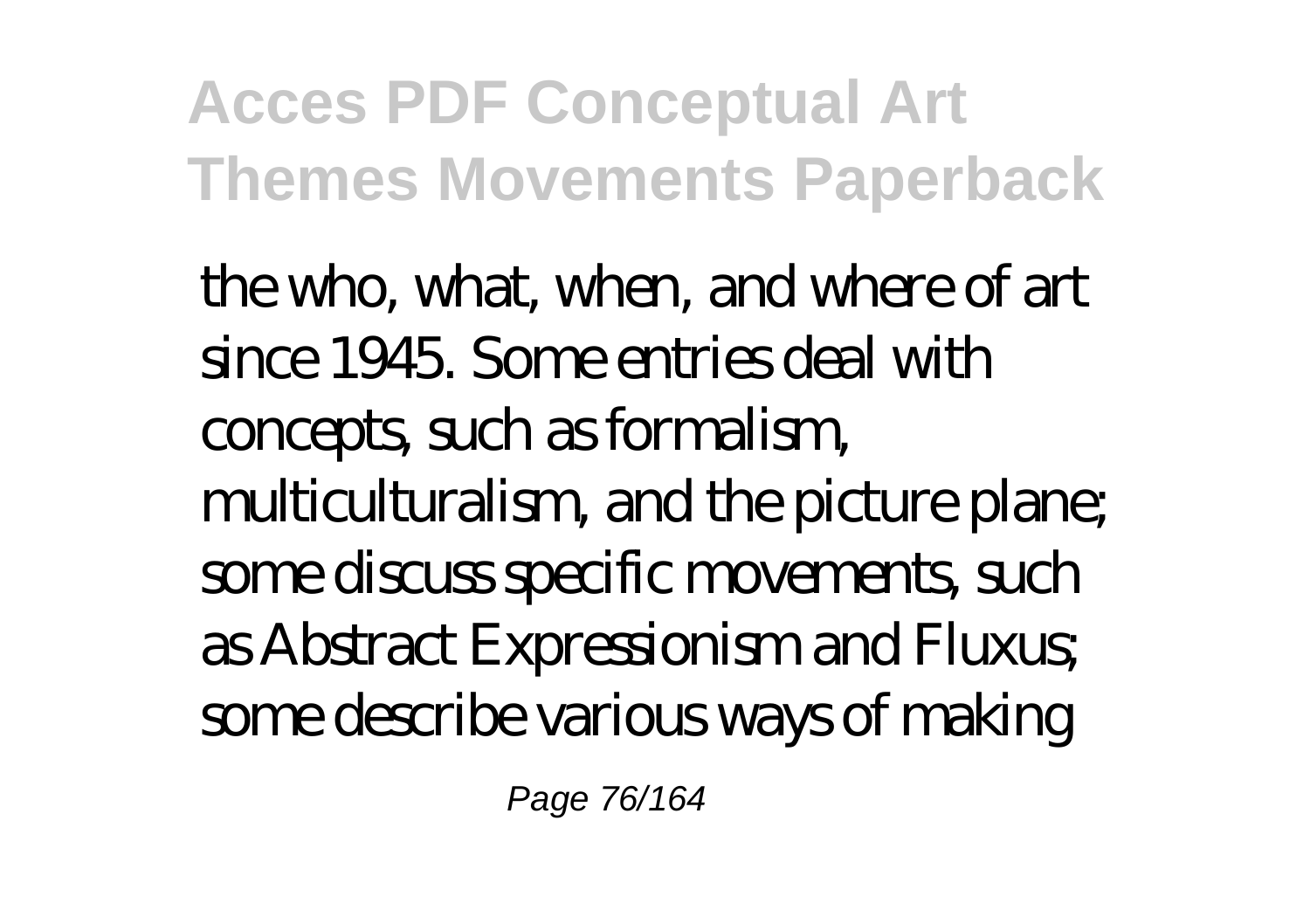art, such as collage, performance, and video. Together they provide an invaluable key to the specialized, often baffling vocabulary so often used in today's art world. Complementing the entries are two additional noteworthy features. The first, a one-page

Page 77/164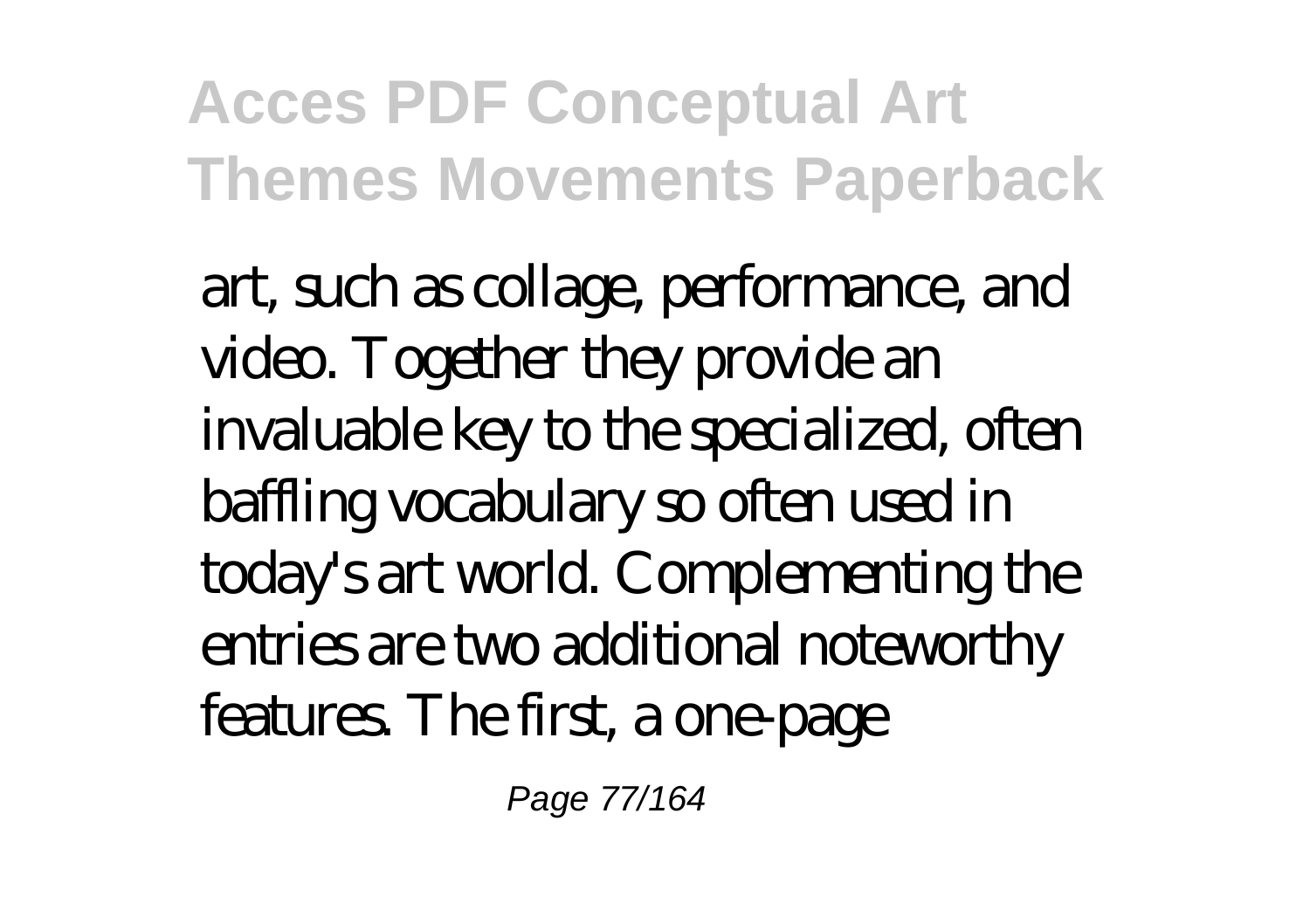ArtChart, presents the movements of the postwar years in a concise format that makes their chronological connections immediately visible. The second is a twenty-eight-page timeline illustrated with full-color reproductions of paintings, sculptures, and

Page 78/164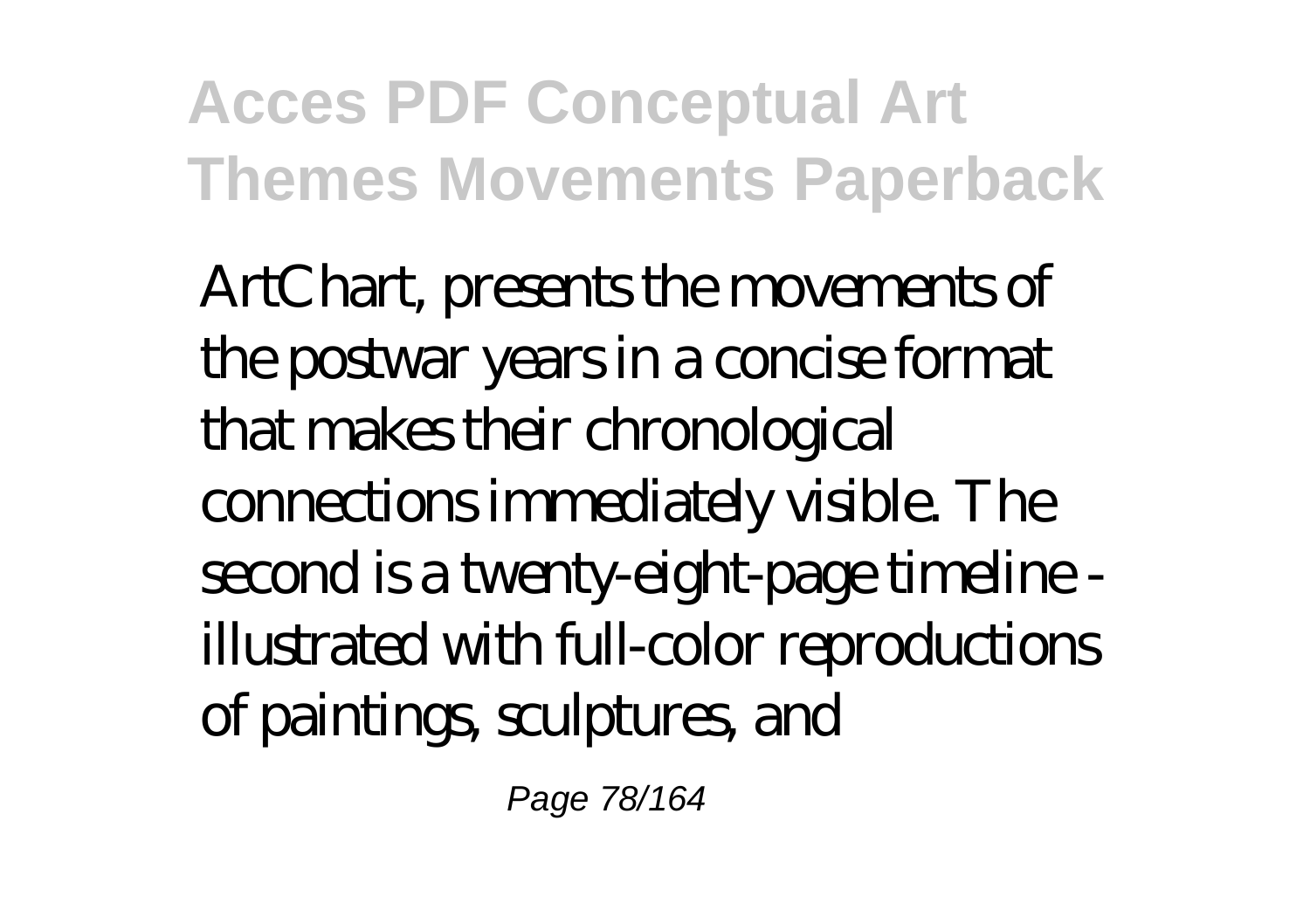installations - that chronicles events in the art world and the world at large, providing a context for the entries that follow, in addition, for this updated and revised edition, birth and death dates for the artists have been added to the index, along with their nationalities,

Page 79/164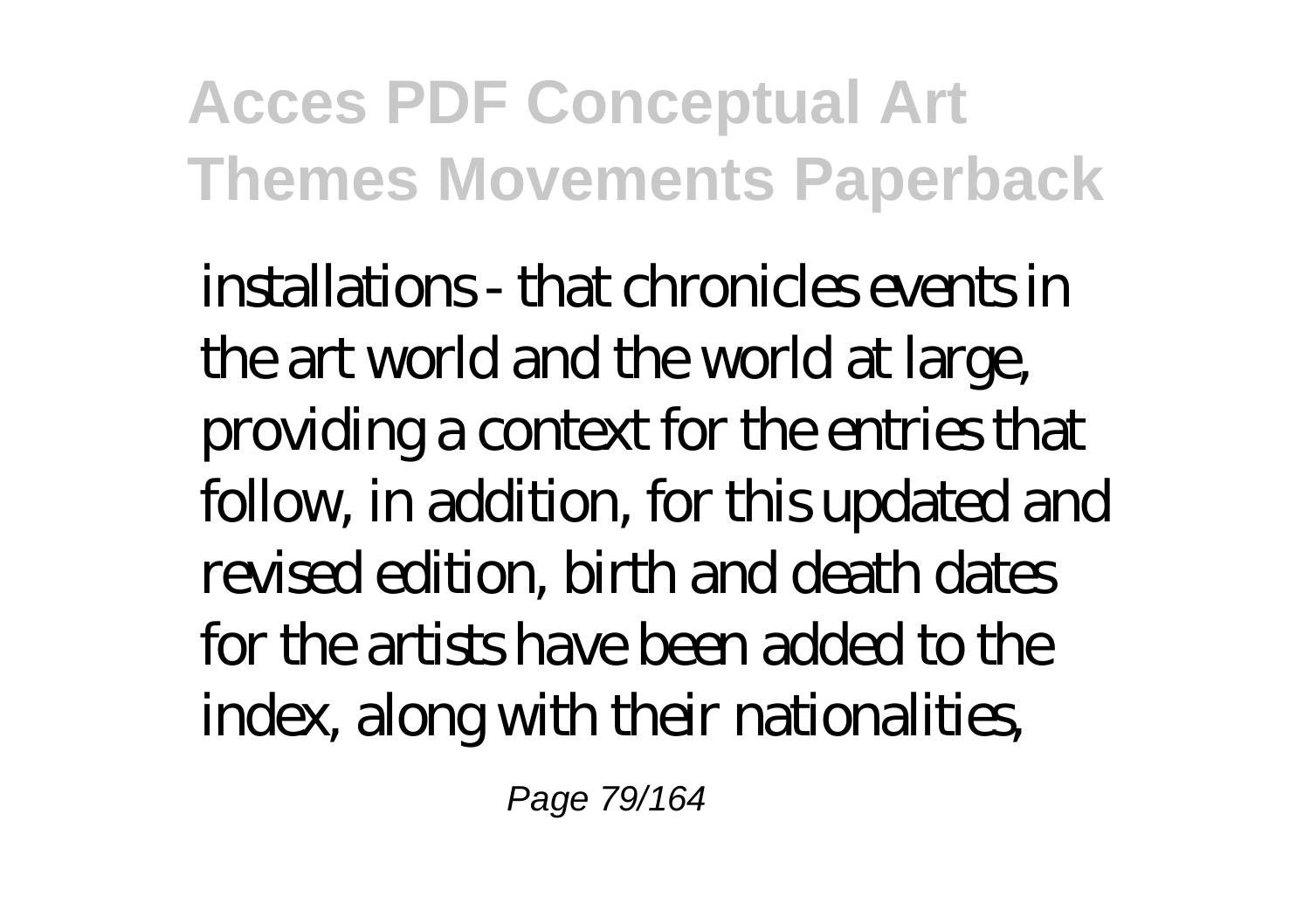making this easy-to-use reference even more informative. An instant classic--a lively new introduction to contemporary art that stretches from Andy Warhol's Brillo boxes to Marina Abramovi & S performance art to today's biennale

Page 80/164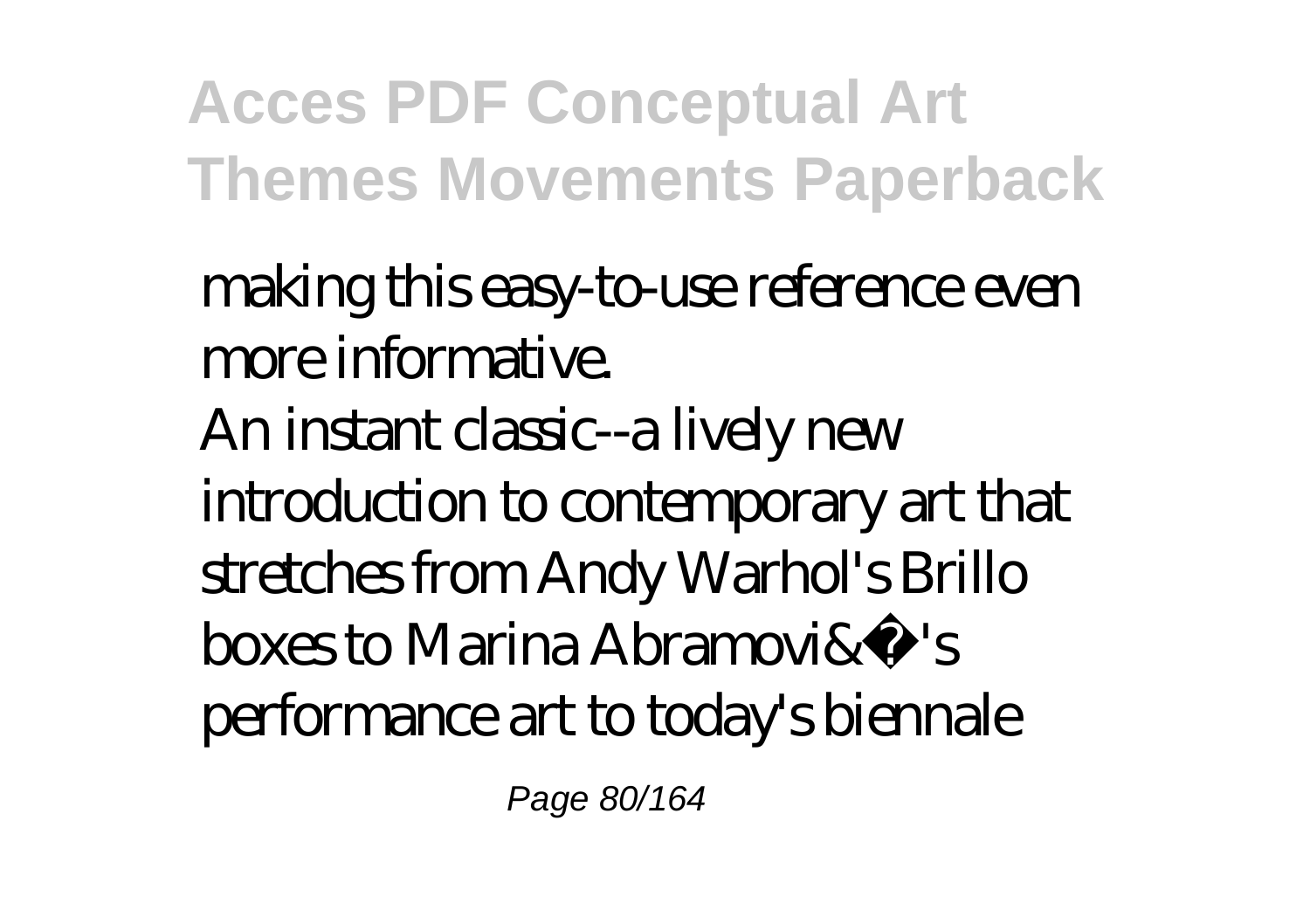circuit and million-dollar auctions. Encountering a work of contemporary art, a viewer might ask, "What does it mean?" "Is it really art?" and "Why does it cost so much?" These are not the questions that E. H. Gombrich set out to answer in his magisterial The

Page 81/164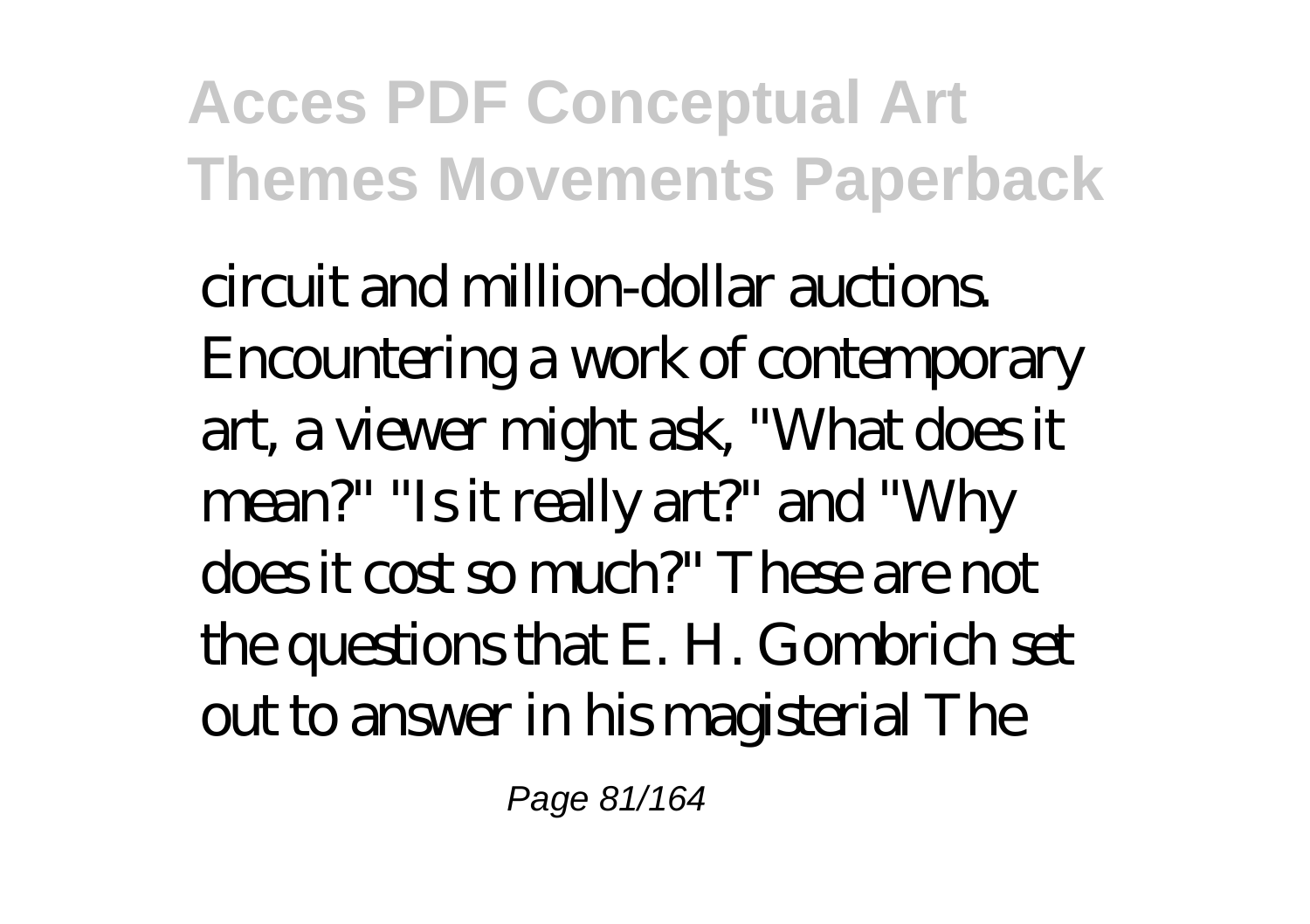Story of Art. Contemporary art seems totally unlike what came before it, departing from the road map supplied by Raphael, Dürer, Rembrandt, and other European masters. In The Story of Contemporary Art, Tony Godfrey picks up where Gombrich left off,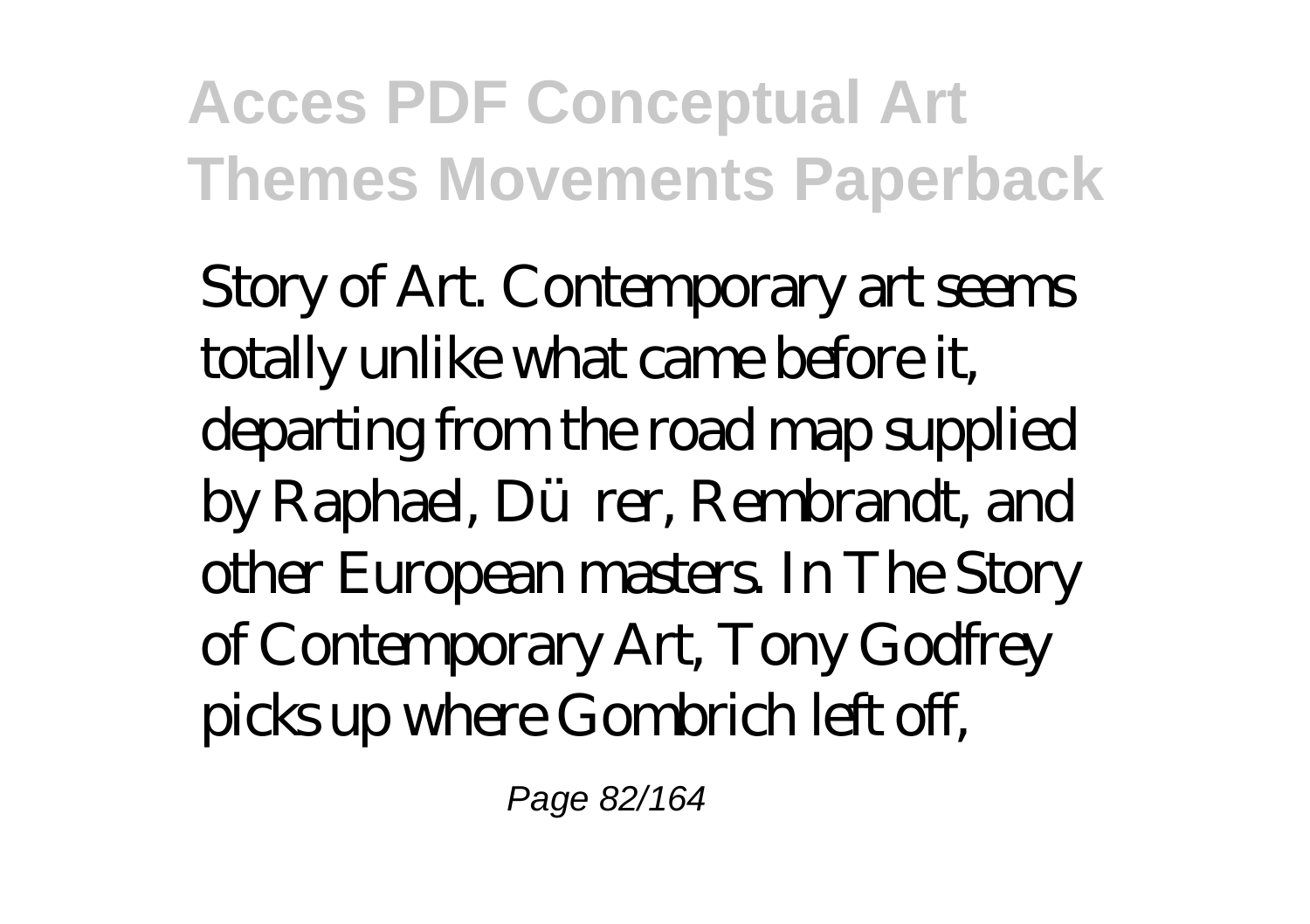offering a lively introduction to contemporary art that stretches from Andy Warhol's Brillo boxes to Marina Abramovi& 's performance art to today's biennale circuit and milliondollar auctions. Godfrey, a curator and writer on contemporary art, chronicles

Page 83/164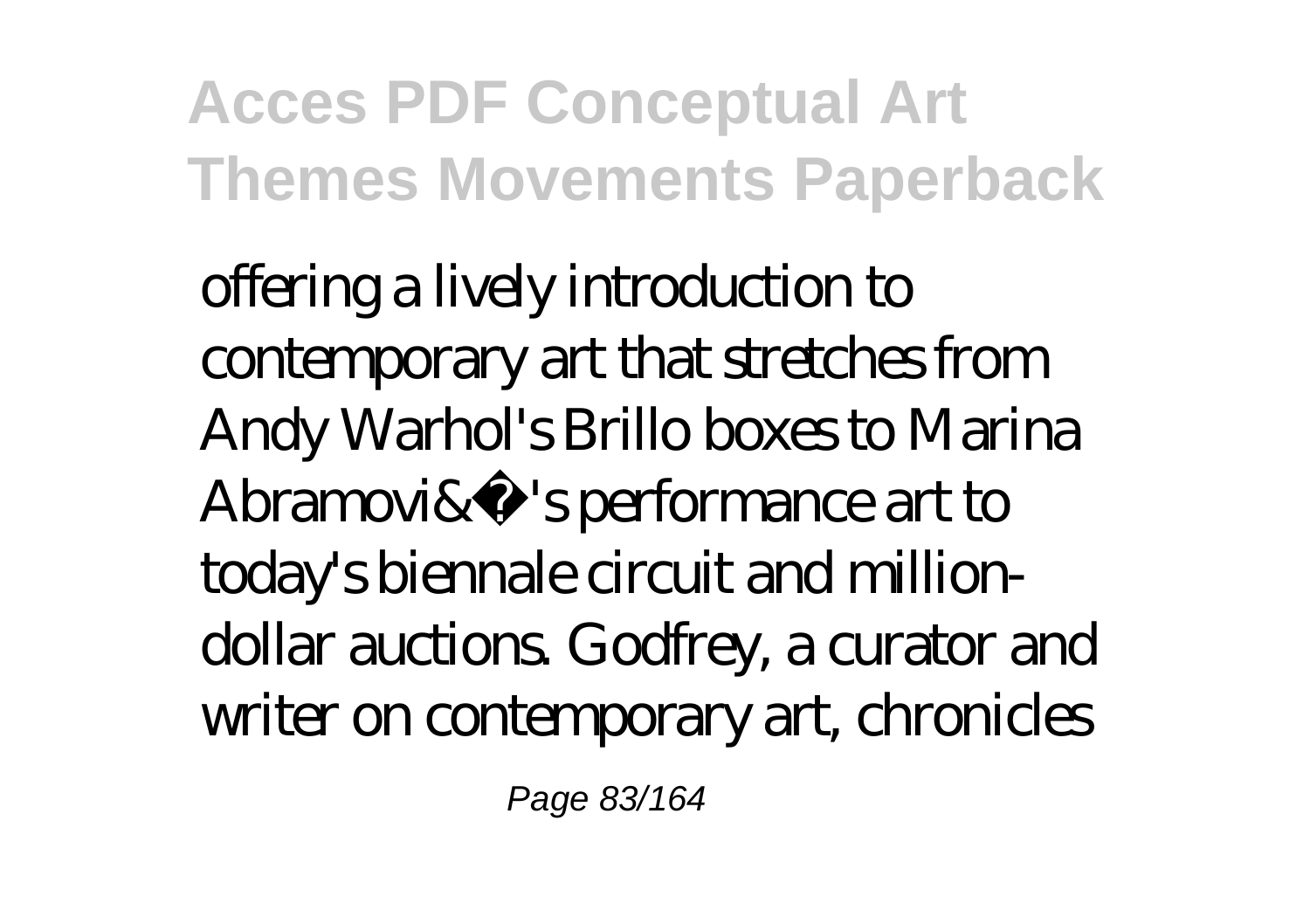important developments in pop art, minimalism, conceptualism, installation art, performance art, and beyond. Conceptual Art has set out to undermine two concepts associated with art - the production of objects to look at, and the act of contemplative

Page 84/164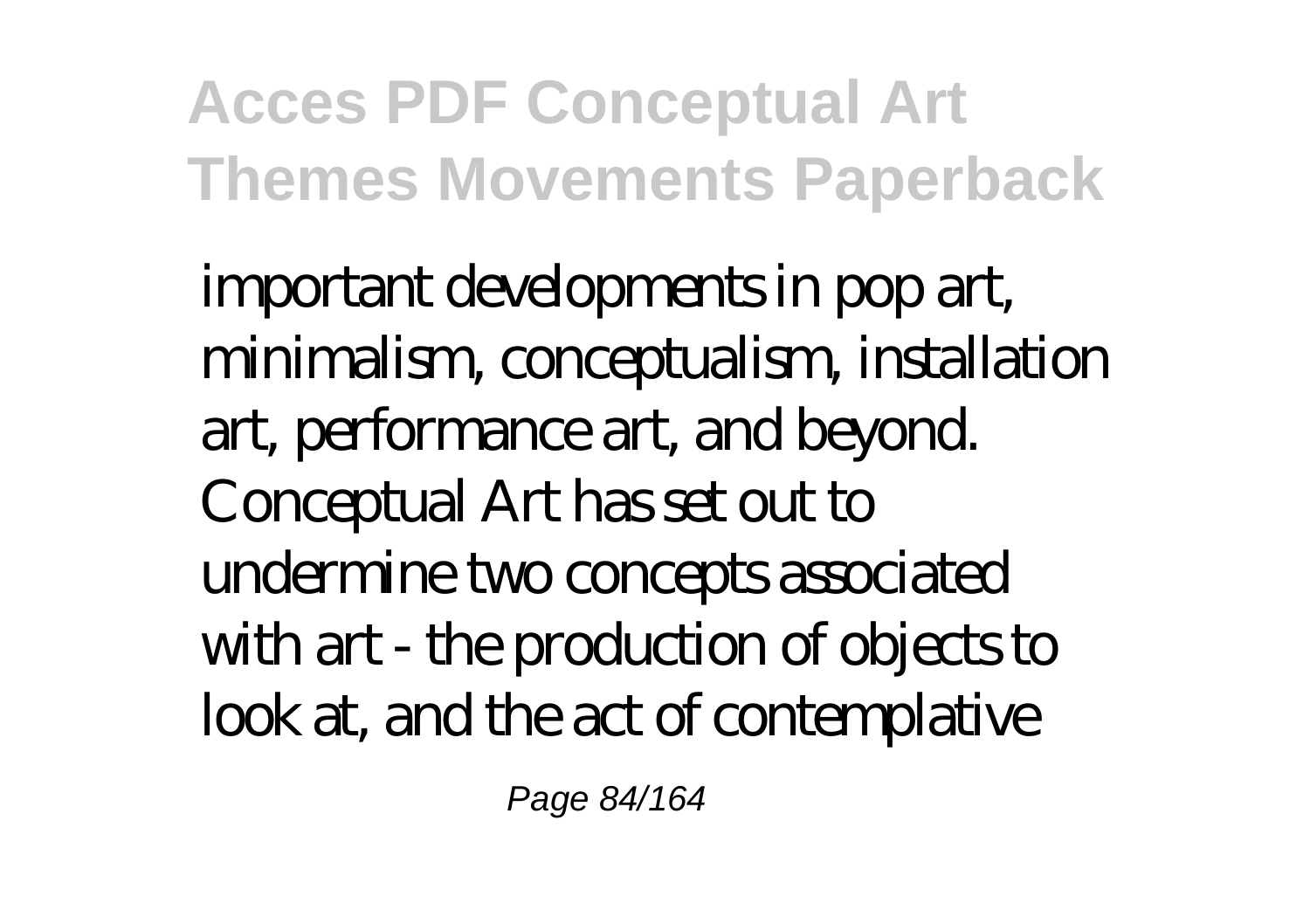looking itself. This introduction explores the reasons why the new avantgarde chose to produce such work. The Art Book ArtSpeak Slow Art One and Five Ideas

Page 85/164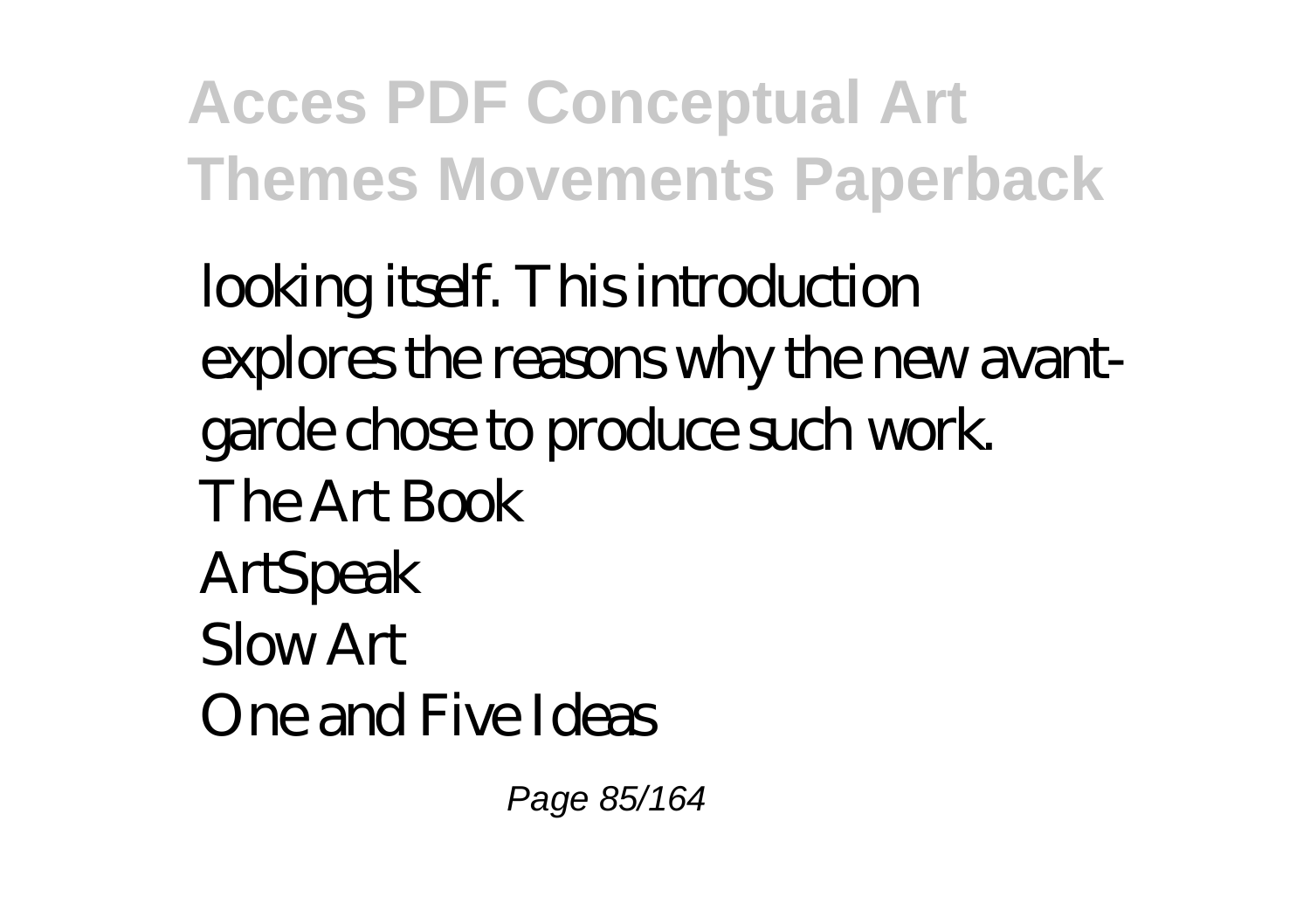Conceptual Art and Painting A Guide to Contemporary Ideas, Movements, and Buzzwords, 1945 to the Present

By the early 1960s, theorists like Lévi-Strauss, Lacan, Foucault and Barthes had created a world Page 86/164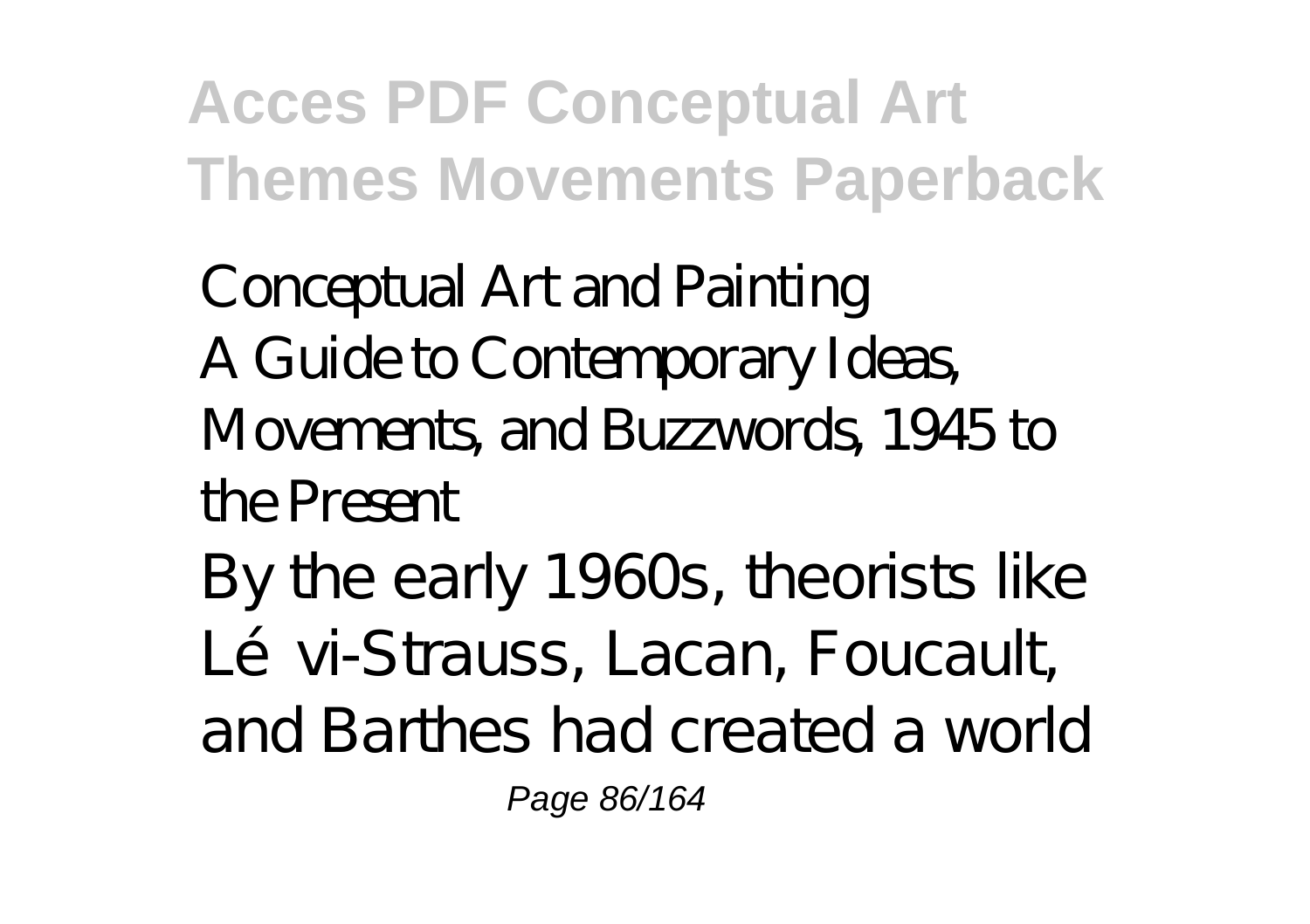ruled by signifying structures and pictured through the grids of language, information, and systems. Artists soon followed, turning to language and its related forms to devise a new, conceptual approach to art<br>Page 87/164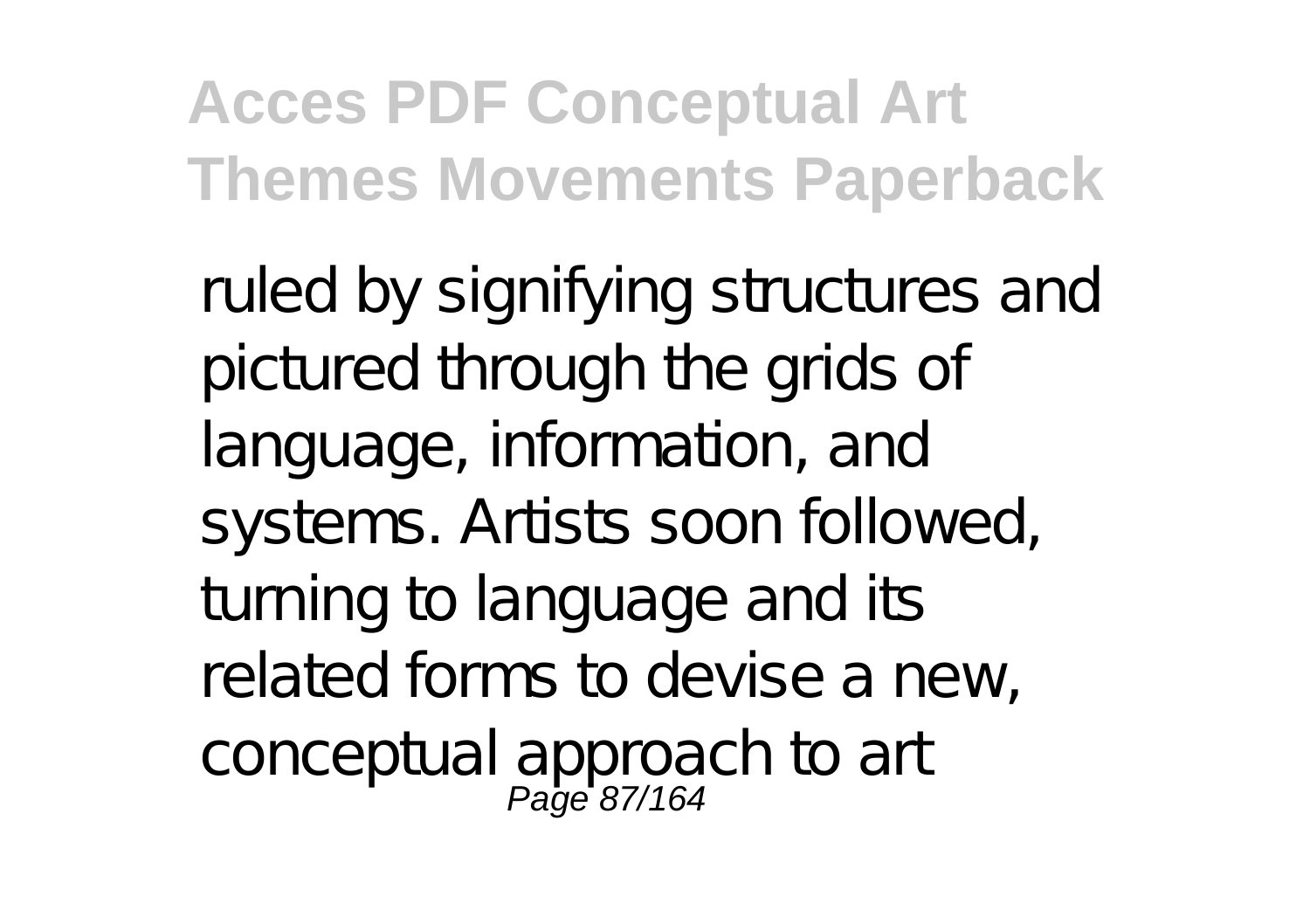making. Examining the ways in which artists shared the structuralist devotion to systems of many sorts, Systems We Have Loved shows that even as structuralism encouraged the advent of conceptual art, it also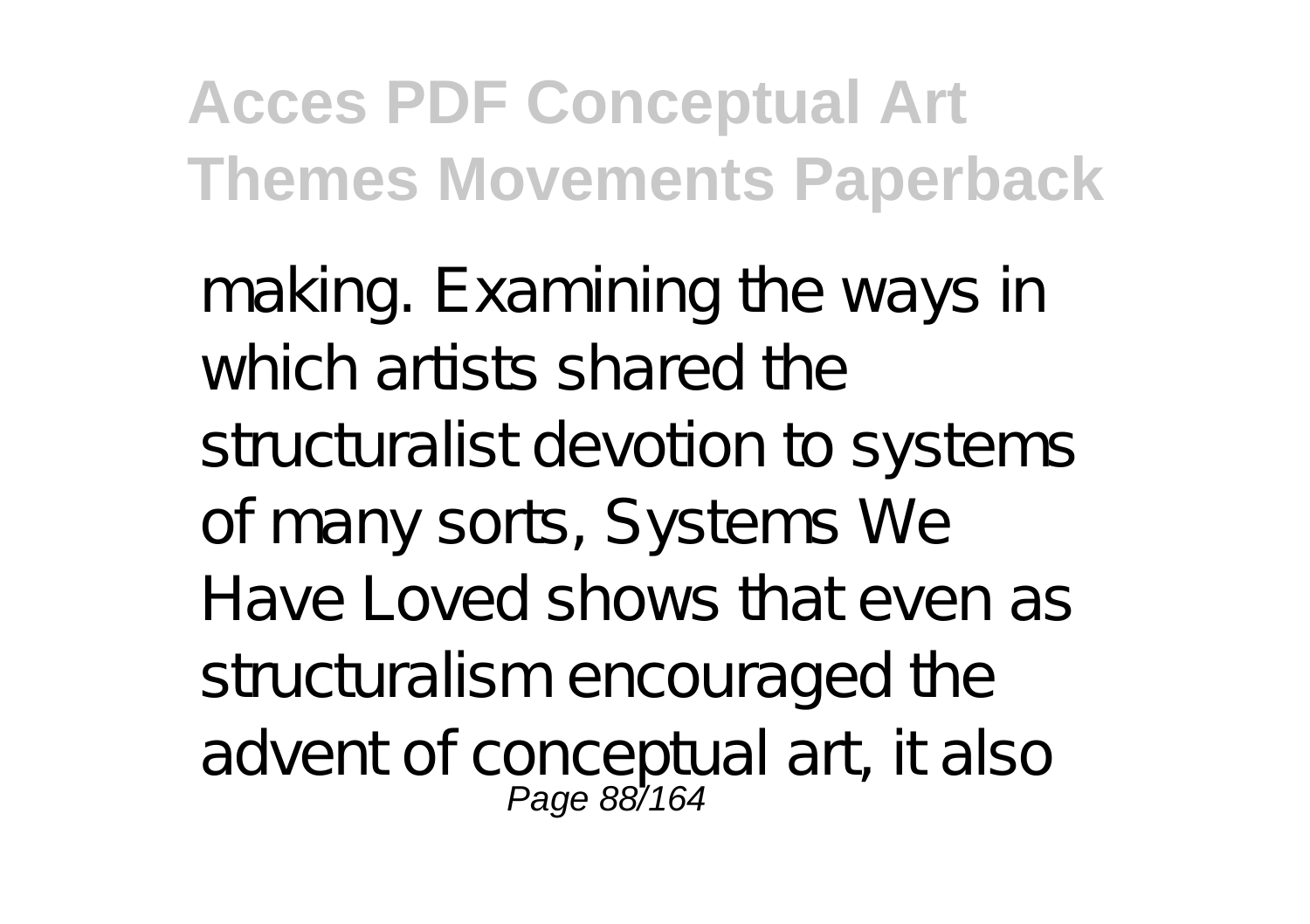raised intractable problems that artists were forced to confront. Considering such notable art figures as Mary Kelly, Robert Morris, Robert Smithson, and Rosalind Krauss, Eve Meltzer argues that during this period the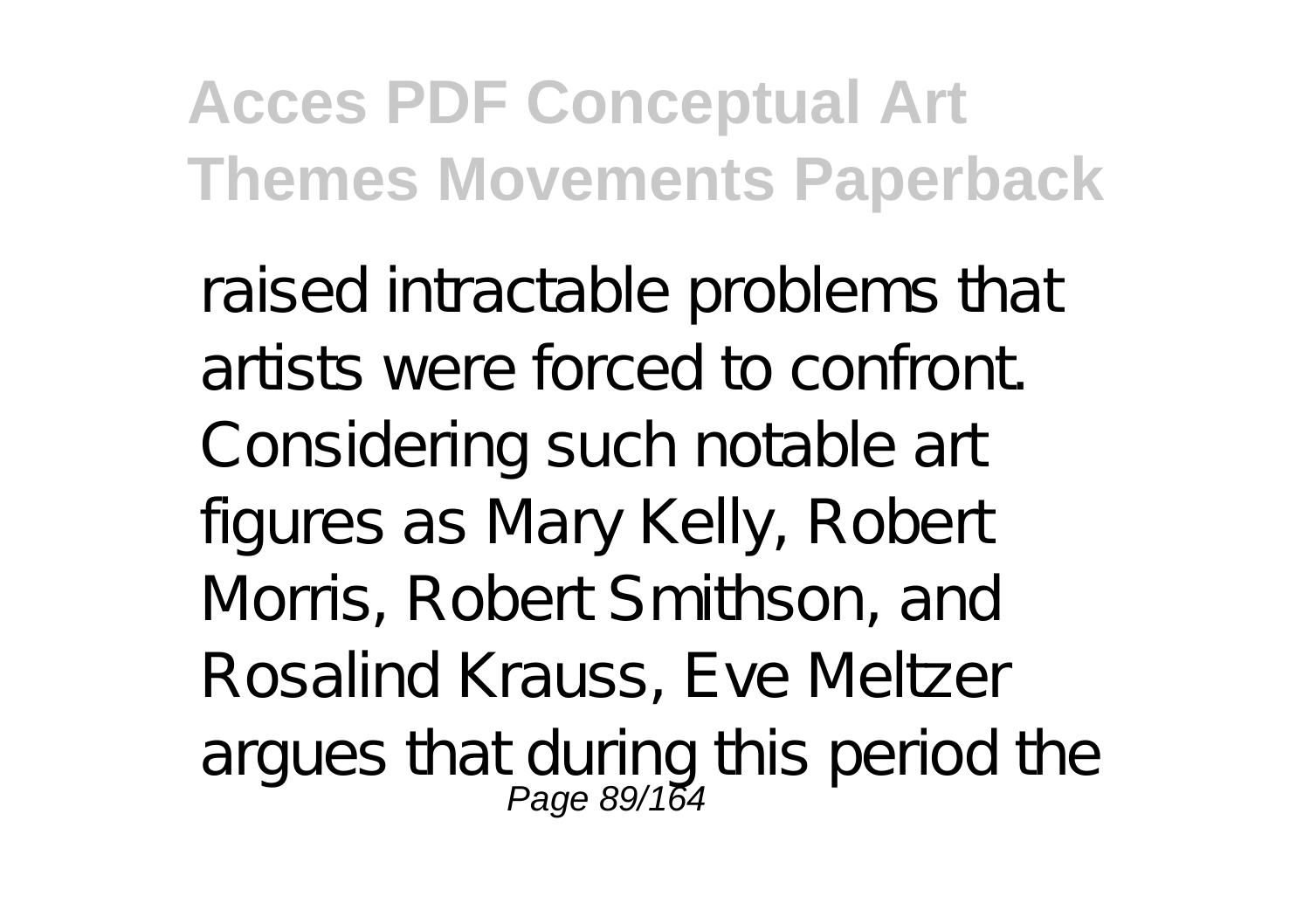visual arts depicted and tested the far-reaching claims about subjectivity espoused by theorists. She offers a new way of framing two of the twentieth century's most transformative movements—one artistic, one Page 90/164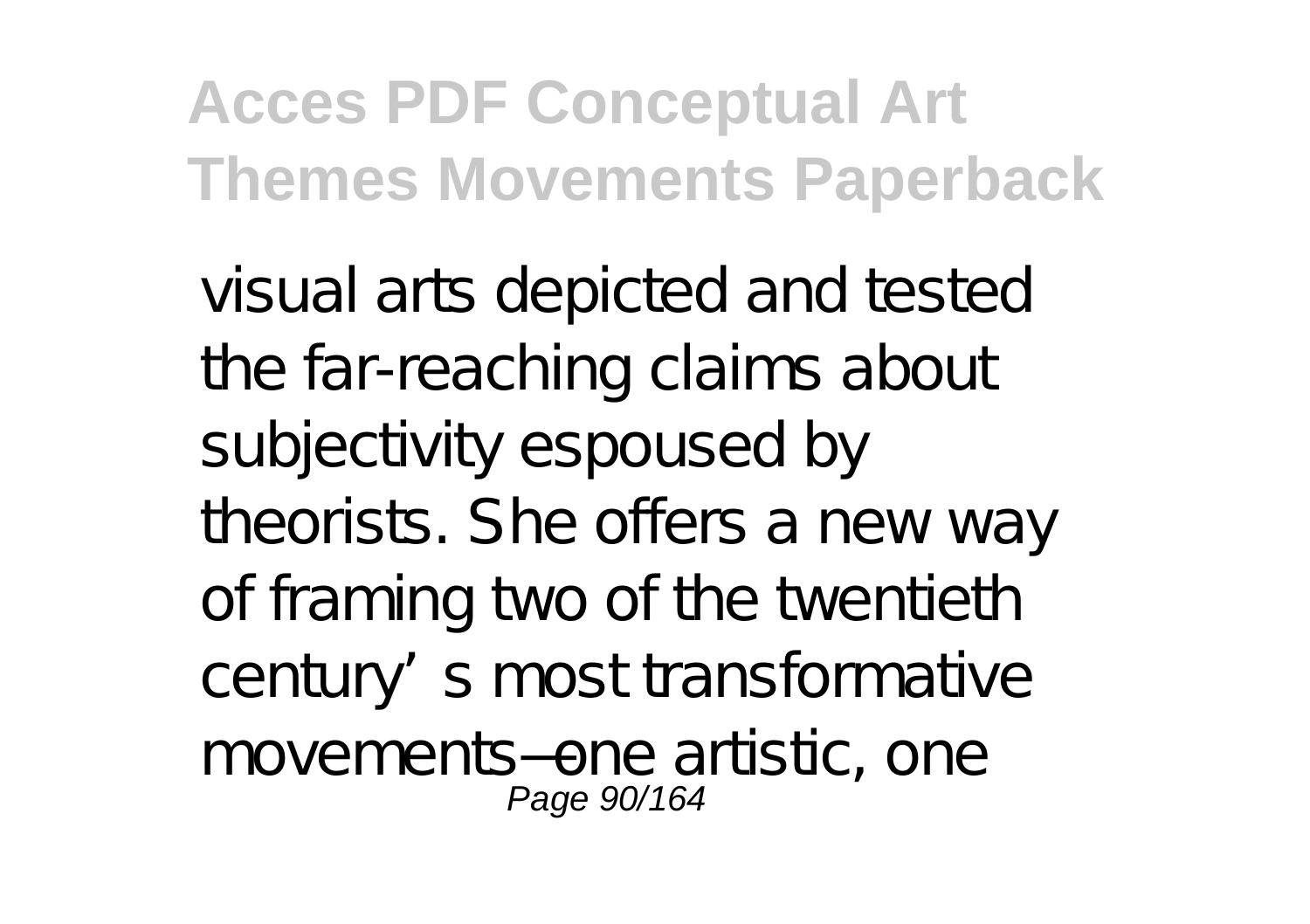expansively theoretical—and she reveals their shared dream—or nightmare—of the world as a system of signs. By endorsing this view, Meltzer proposes, these artists drew attention to the fictions and limitations of this Page 91/164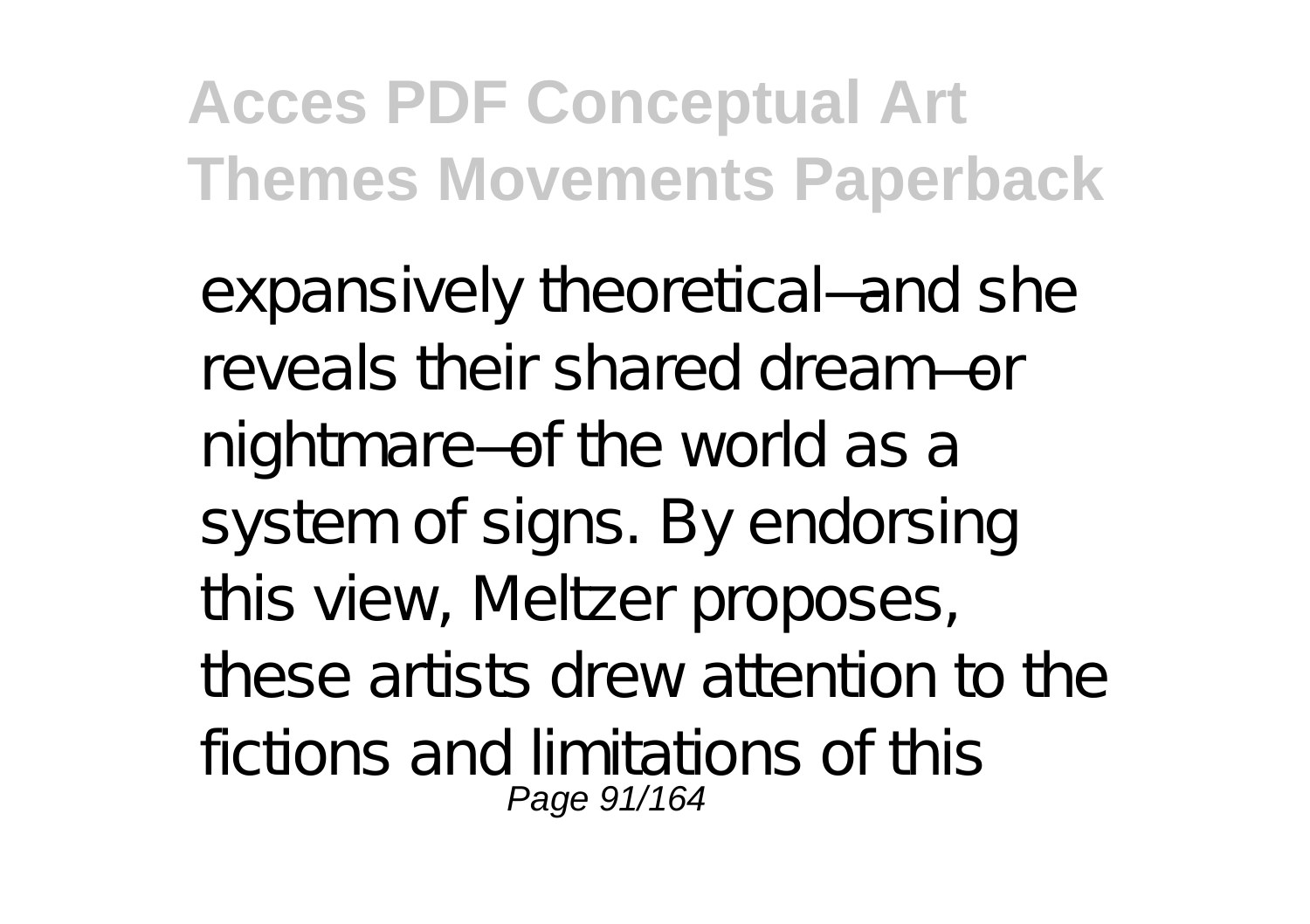dream, even as they risked getting caught in the very systems they had adopted. The first book to describe art's embrace of the world as an information system, Systems We Have Loved breathes new life Page 92/164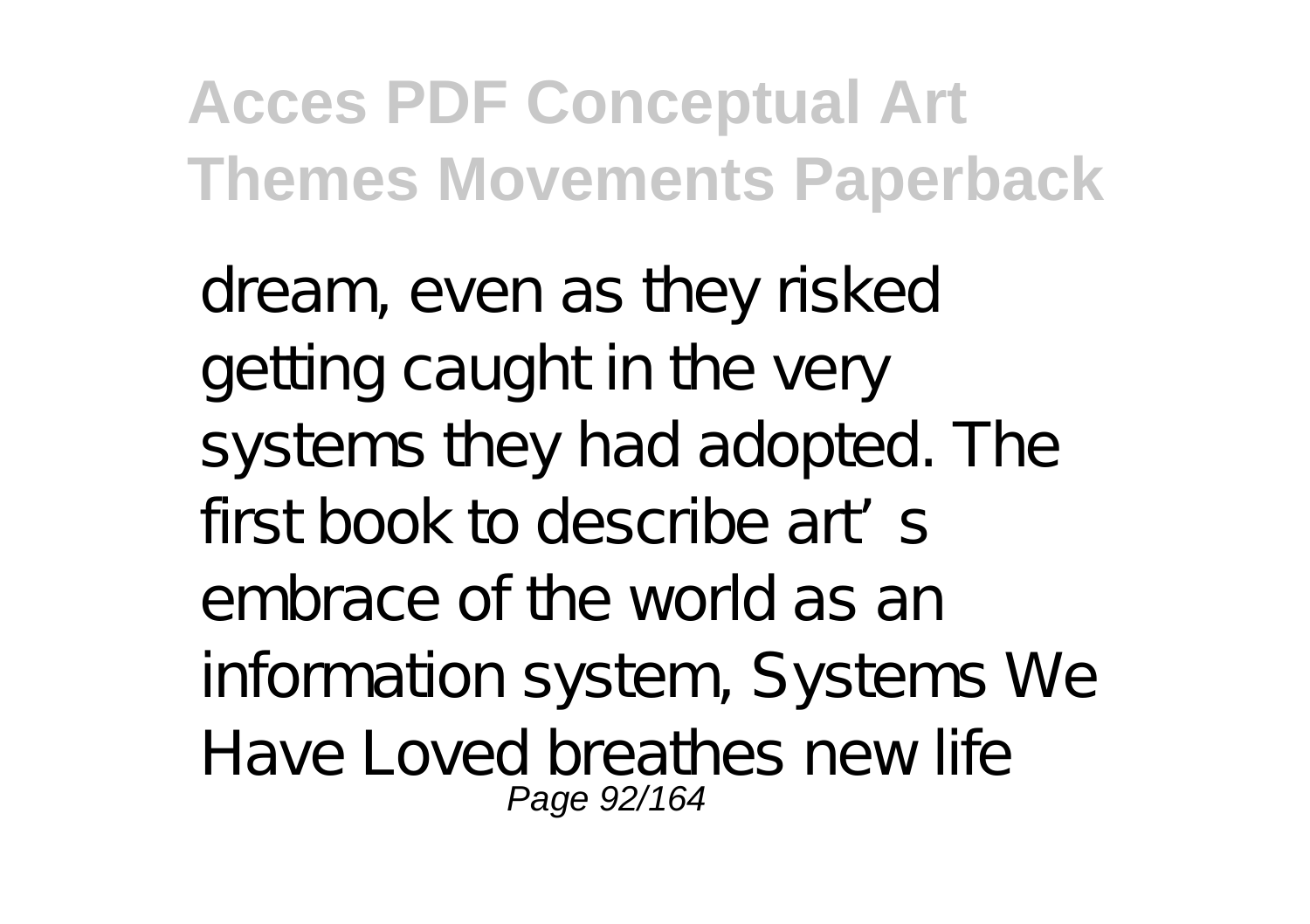into the study of conceptual art. Ideas, systems and processes - Includes discussion of pieces of work by various exponents of the movement.

What makes something a great work of art? Written in plain<br>Page 93/164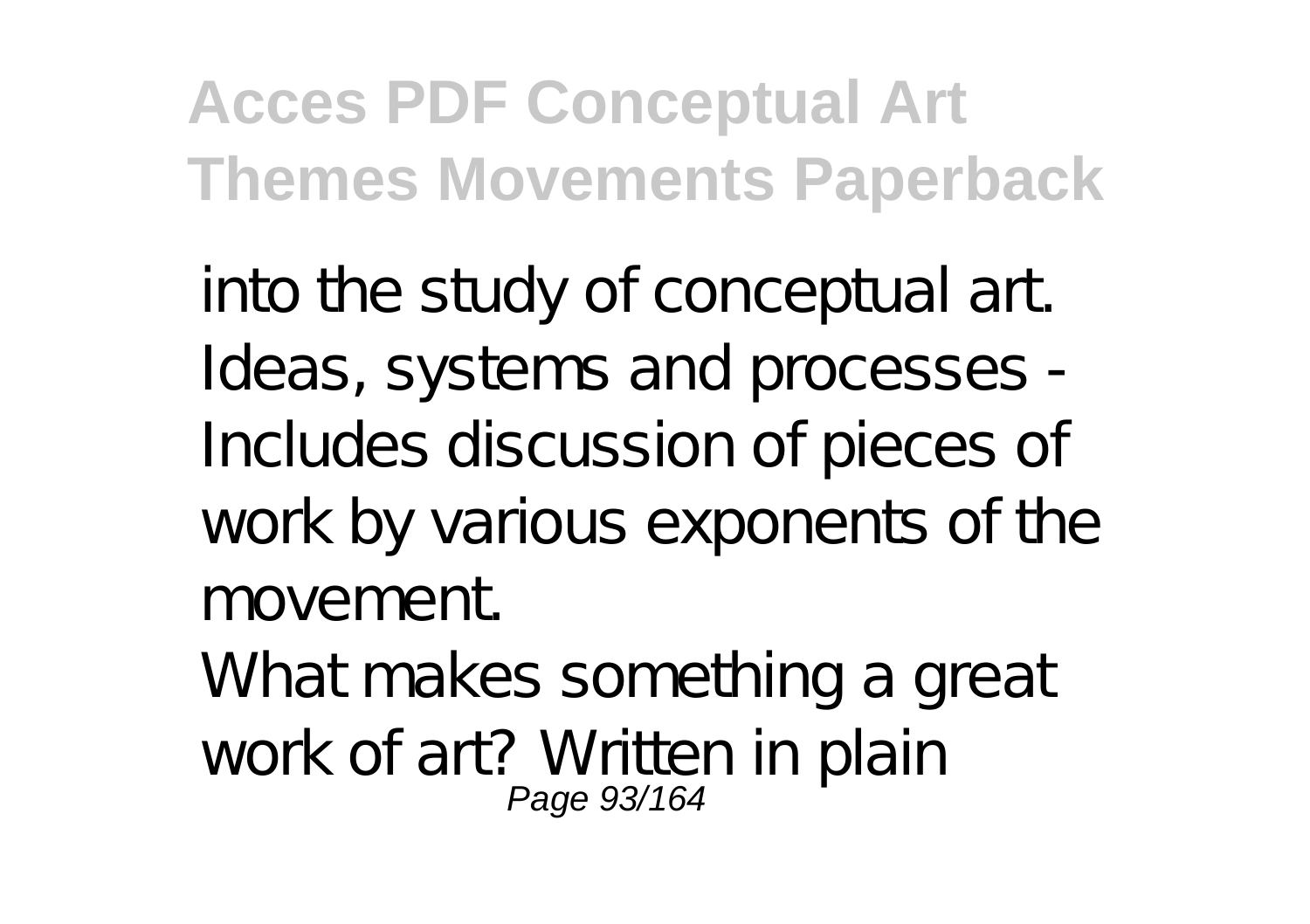English, The Art Book cuts through the jargon of art history and theory, and is packed with images of the world's greatest works of art and witty infographics that explore the ideas behind them. From Page 94/164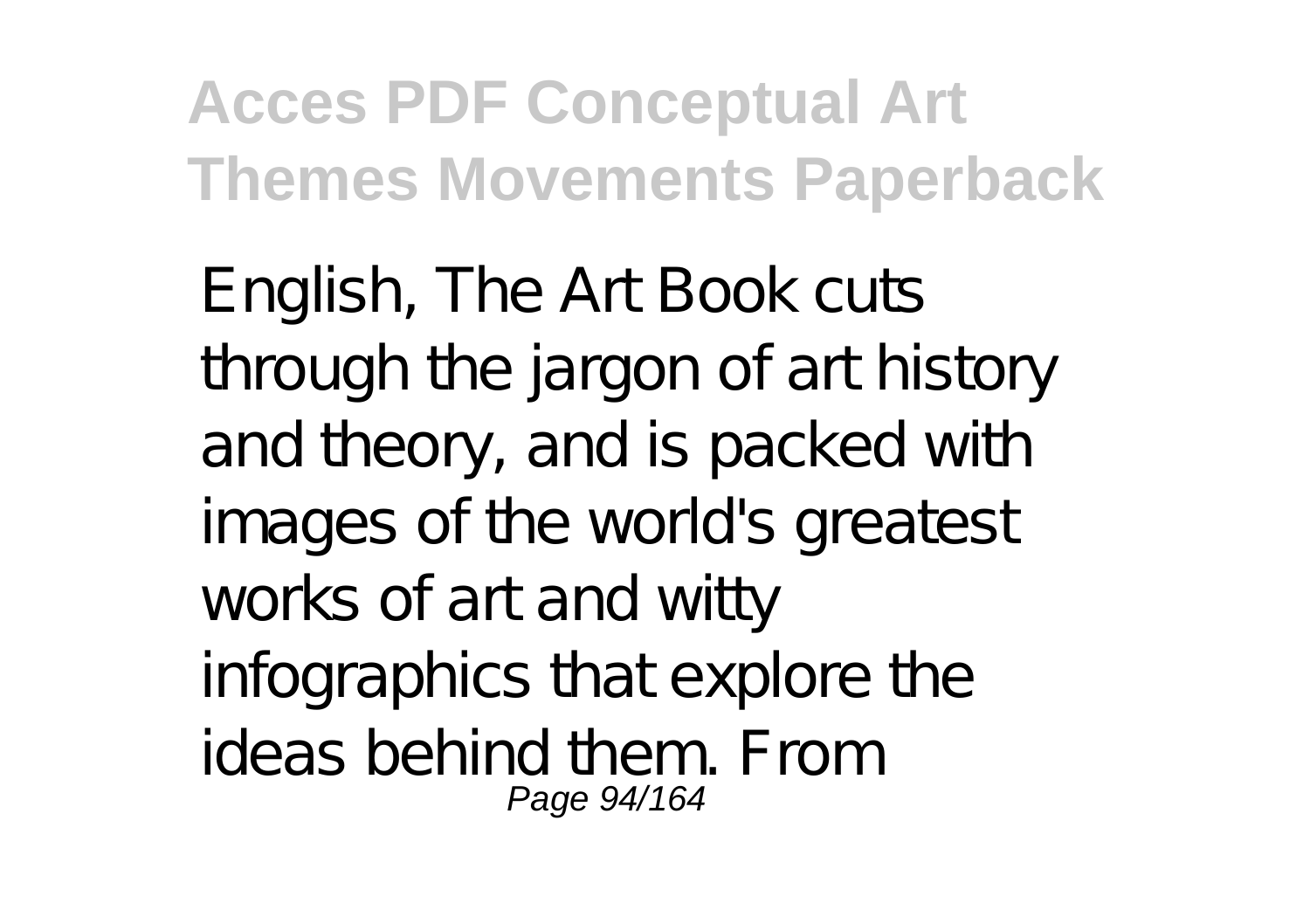prehistoric fertility figures to contemporary video installations, this is the perfect primer to the world of art. -- Cover. Critical and theoretical essays by

- a long-time participant in the Art
- & Language movement In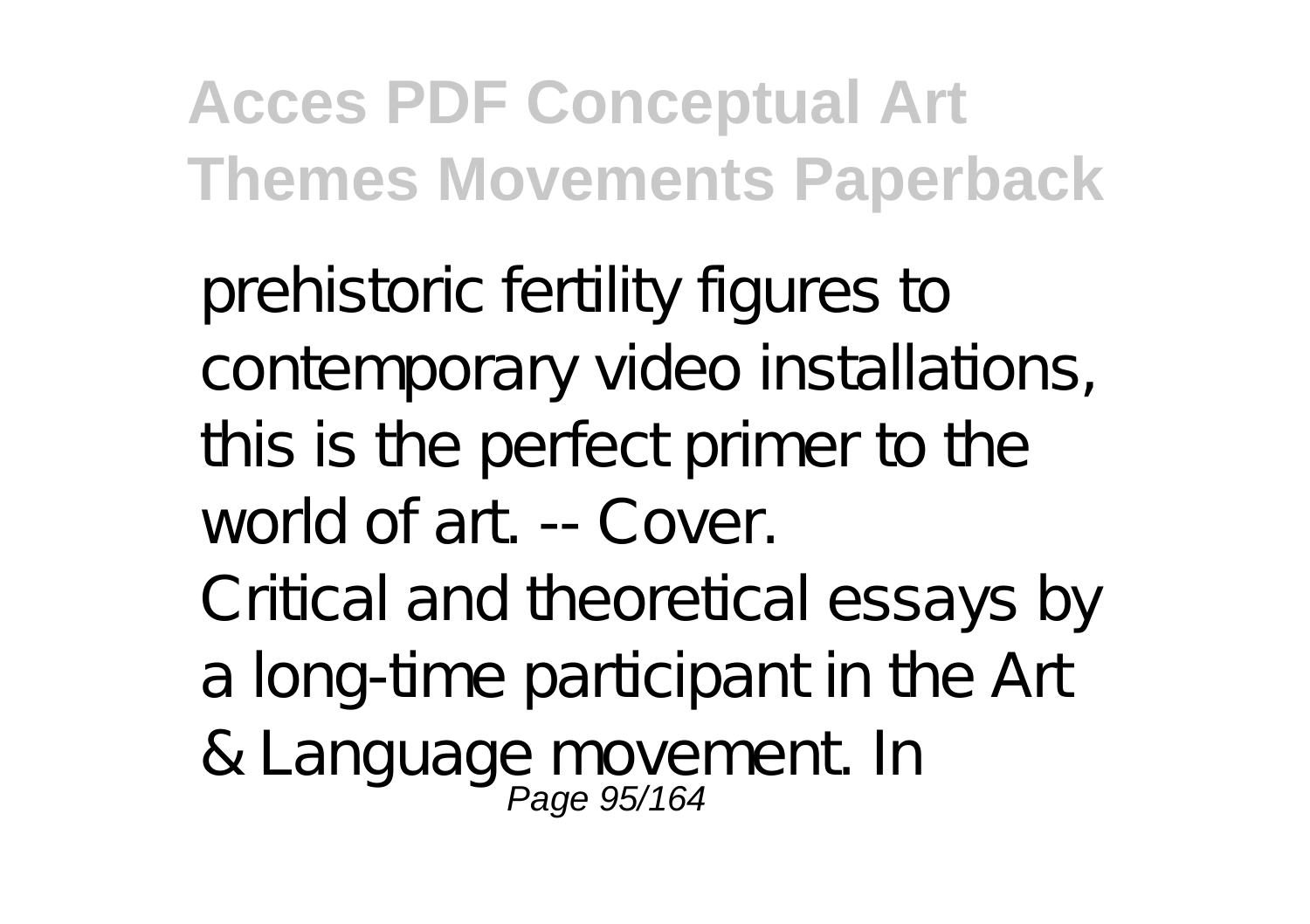Conceptual Art and Painting, a companion to his Essays on Art & Language, Charles Harrison reconsiders Conceptual Art in light of renewed interest in the original movement and of the various forms of "neo-Page 96/164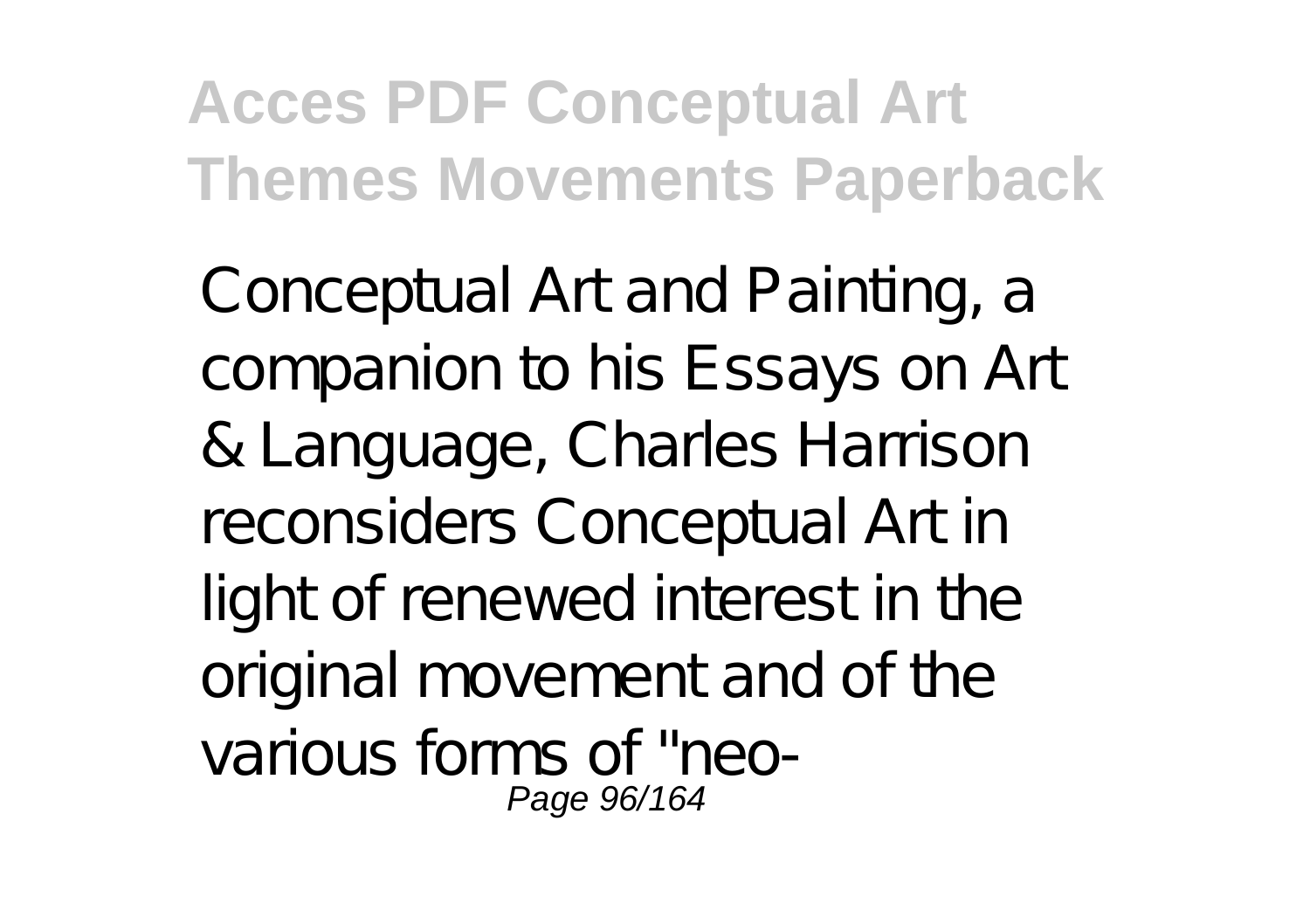Conceptual" art. He discusses developments in the Art & Language movement since 1991, during which time there have been major retrospectives of its work at the Musee du Jeu de Paume in Paris, the Antonio Page 97/164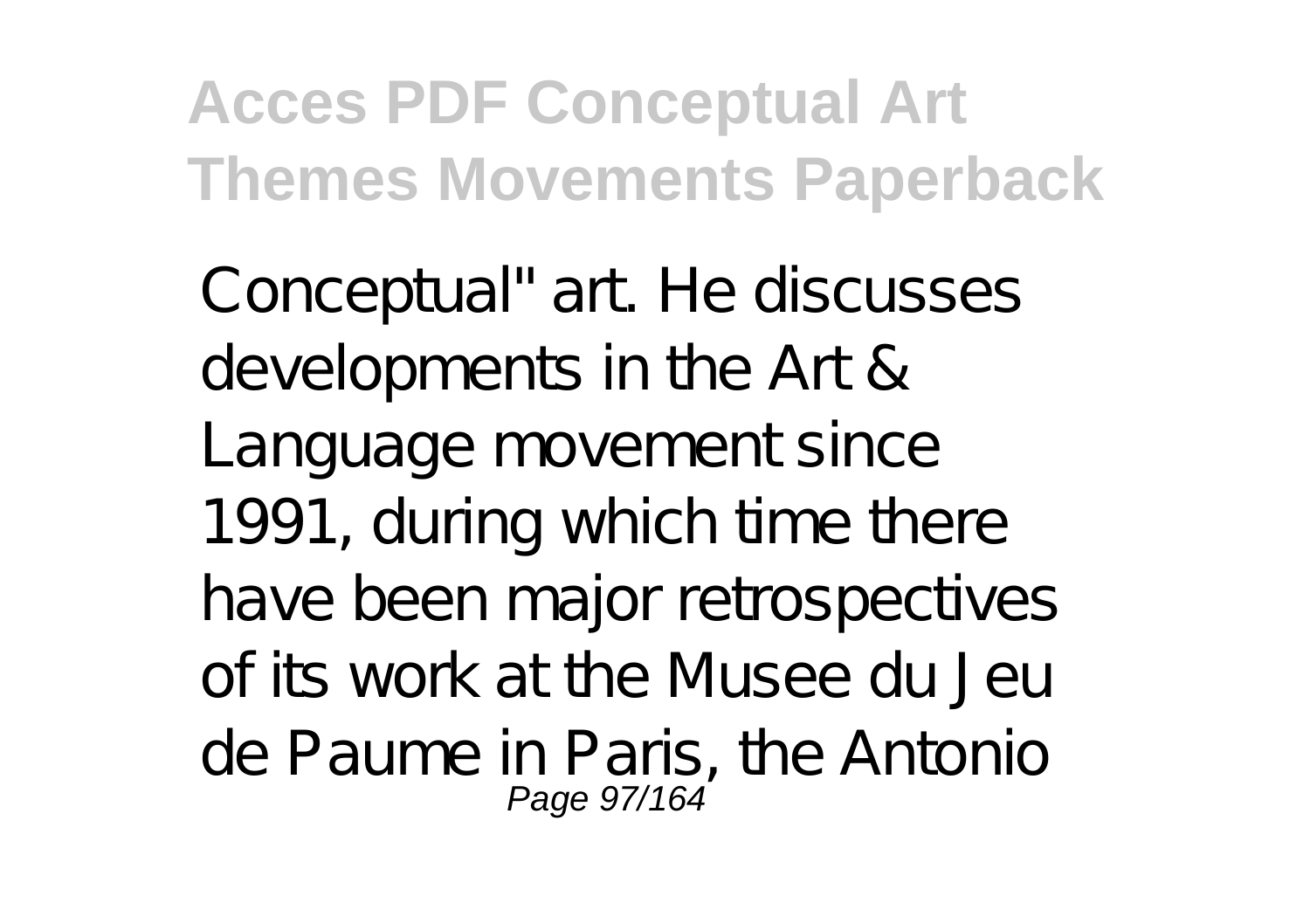Tapies Foundation in Barcelona, and PS1 in New York. Harrison also addresses larger issues of painting as an art, the representation of the female body, and the relation of art to its audience.

Page 98/164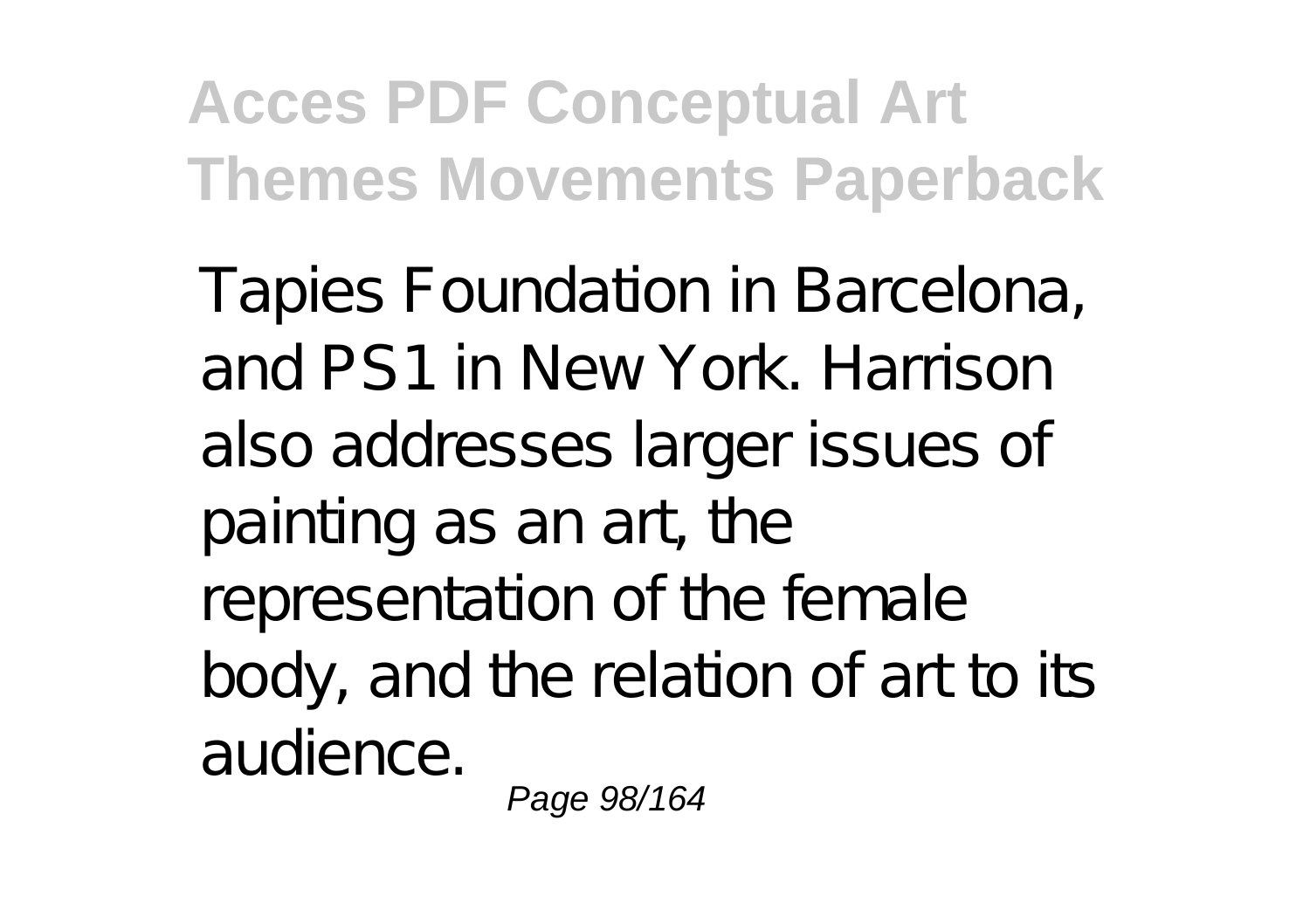Transmedium Minimalism How Photography Became Contemporary Art On Heroes, Hero-worship, & the Heroic in History Materializing Six Years<br>Page 99/164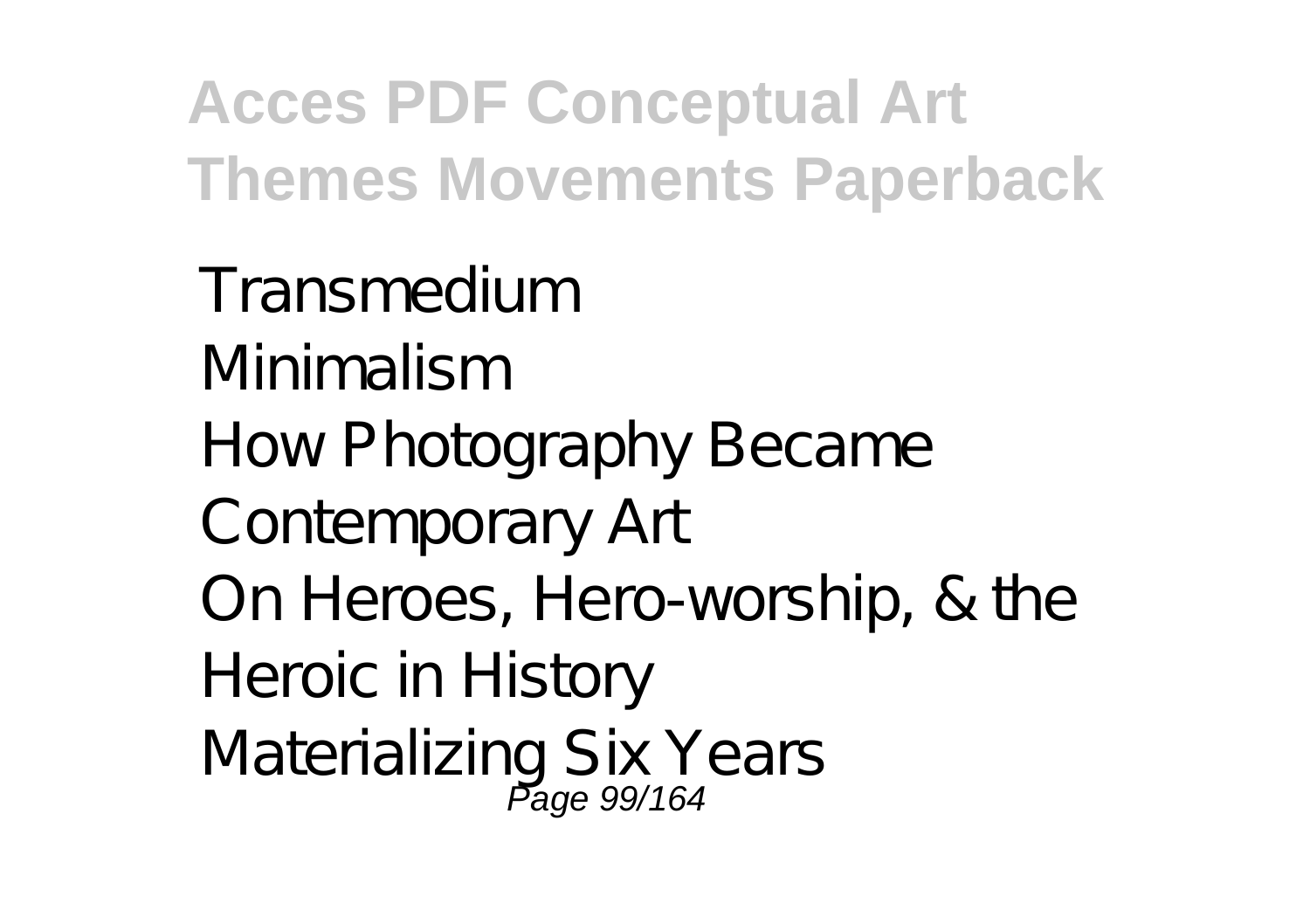Rewriting Conceptual Art Amongst recent contemporary art and museological publications, there have been relatively few which direct attention to the distinct contributions that twentieth and twenty-first century artists have made to gallery and museum

Page 100/164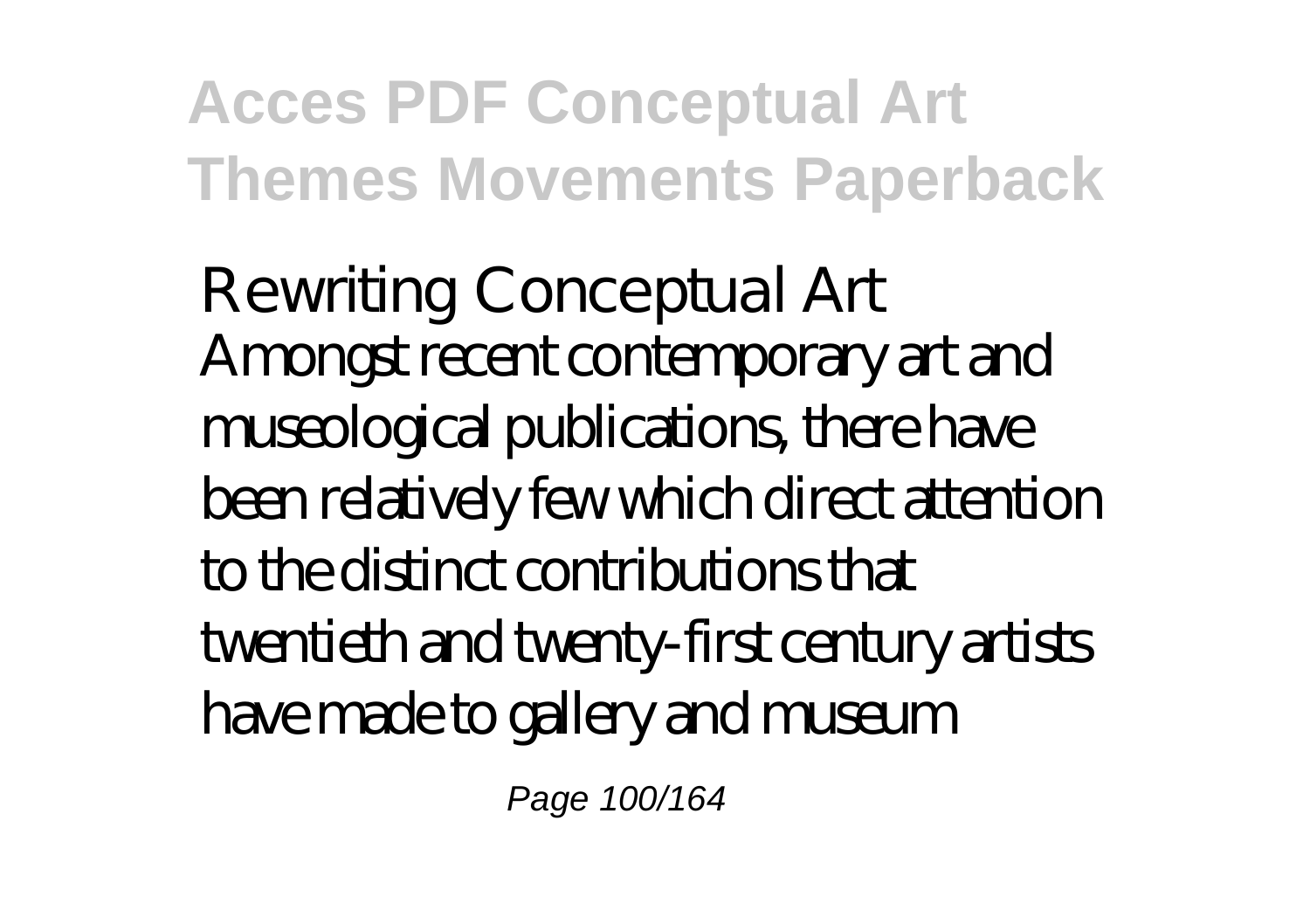interpretation practices. There are fewer still that recognise the pedagogic potential of interventionist artworks in galleries and museums. This book fills that gap and demonstrates how artists have been making curious but, none-theless, useful contributions to museum

Page 101/164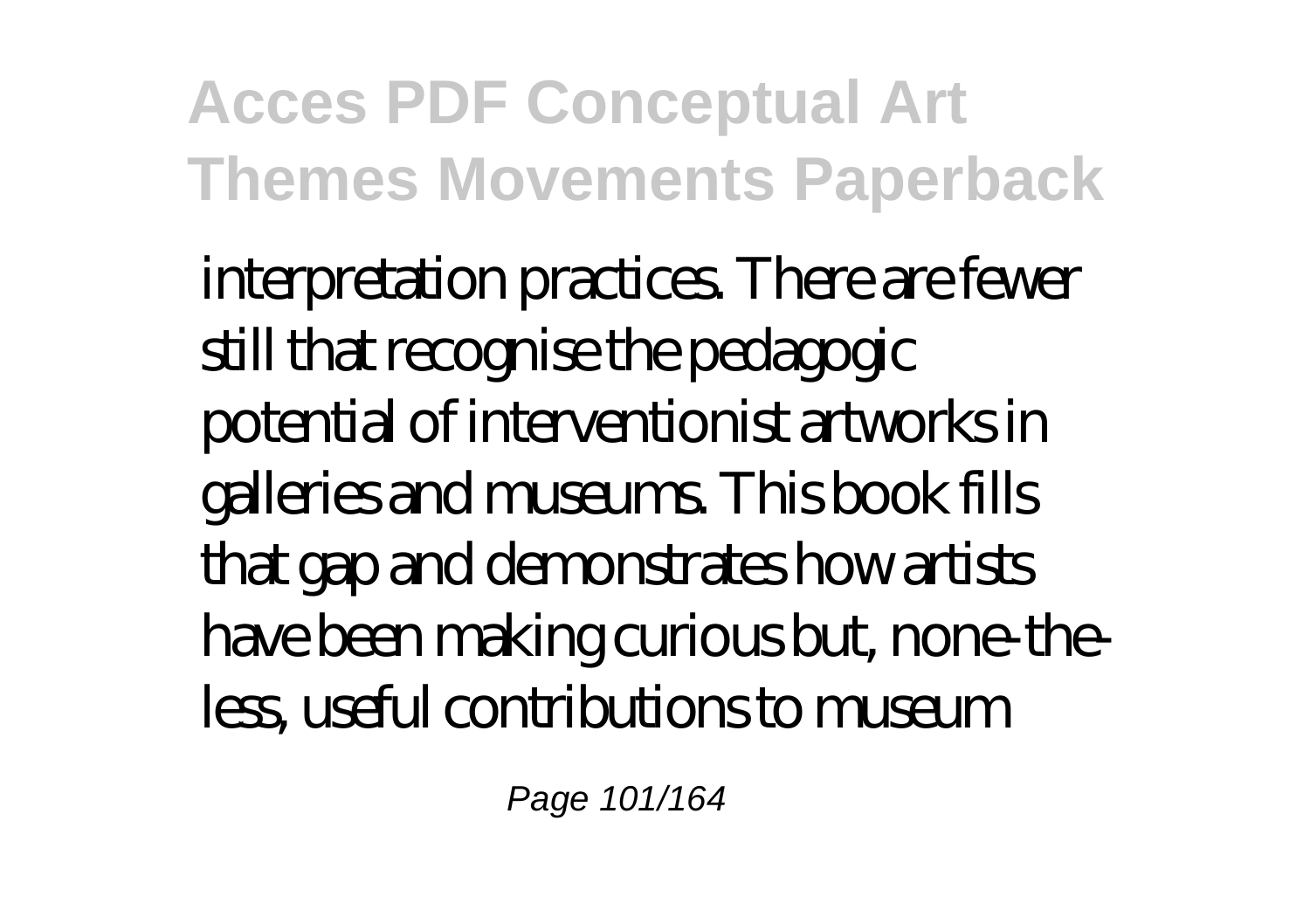education and curation for some time. Claire Robins investigates in depth the phenomenon of artists' interventions in museums and examines their pedagogic implications. She also brings to light and seeks to resolve many of the contradictions surrounding artists'

Page 102/164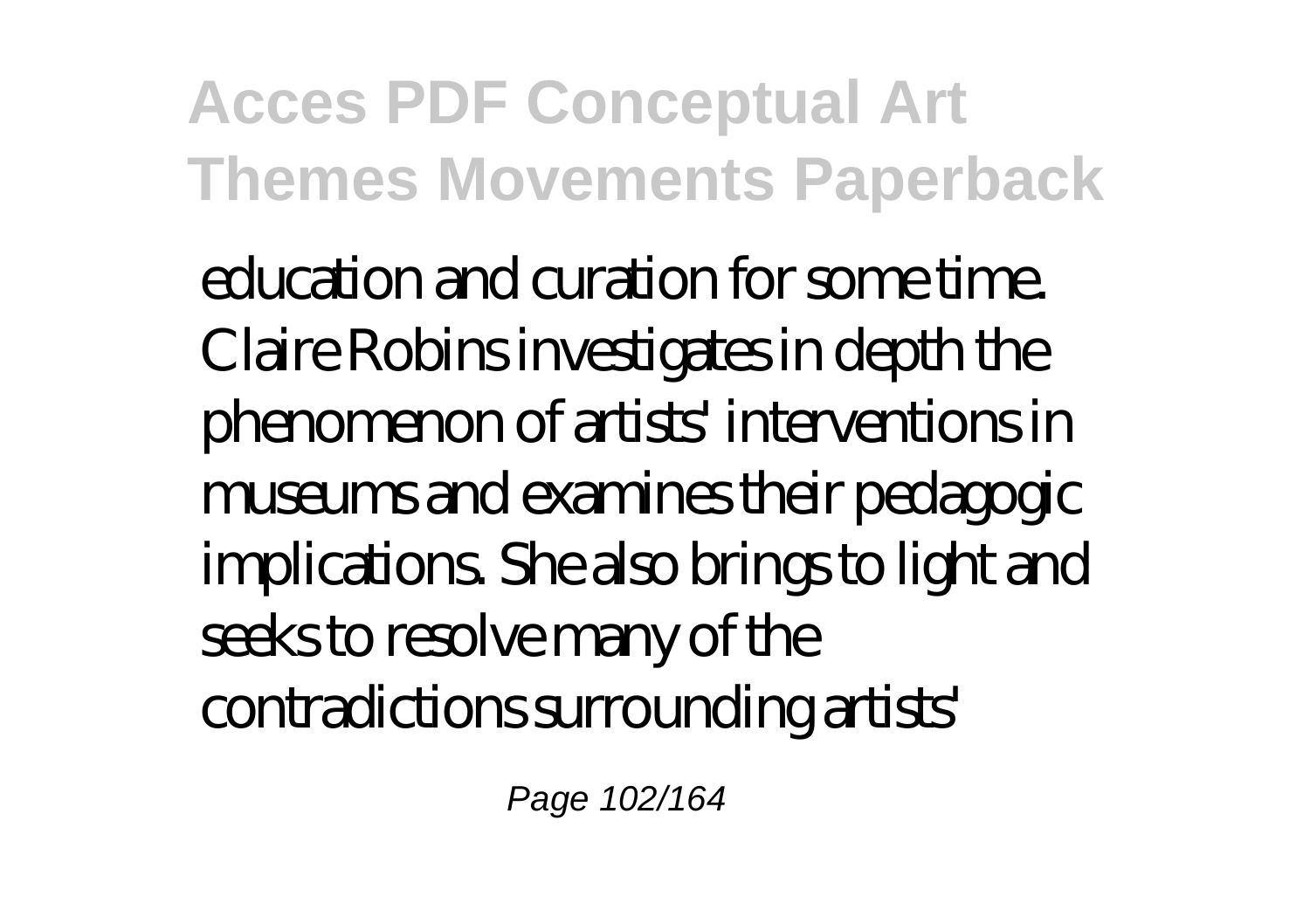interventions, where on the one hand contemporary artists have been accused of alienating audiences and, on the other, appear to have played a significant role in orchestrating positive developments to the way that learning is defined and configured in museums. She examines

Page 103/164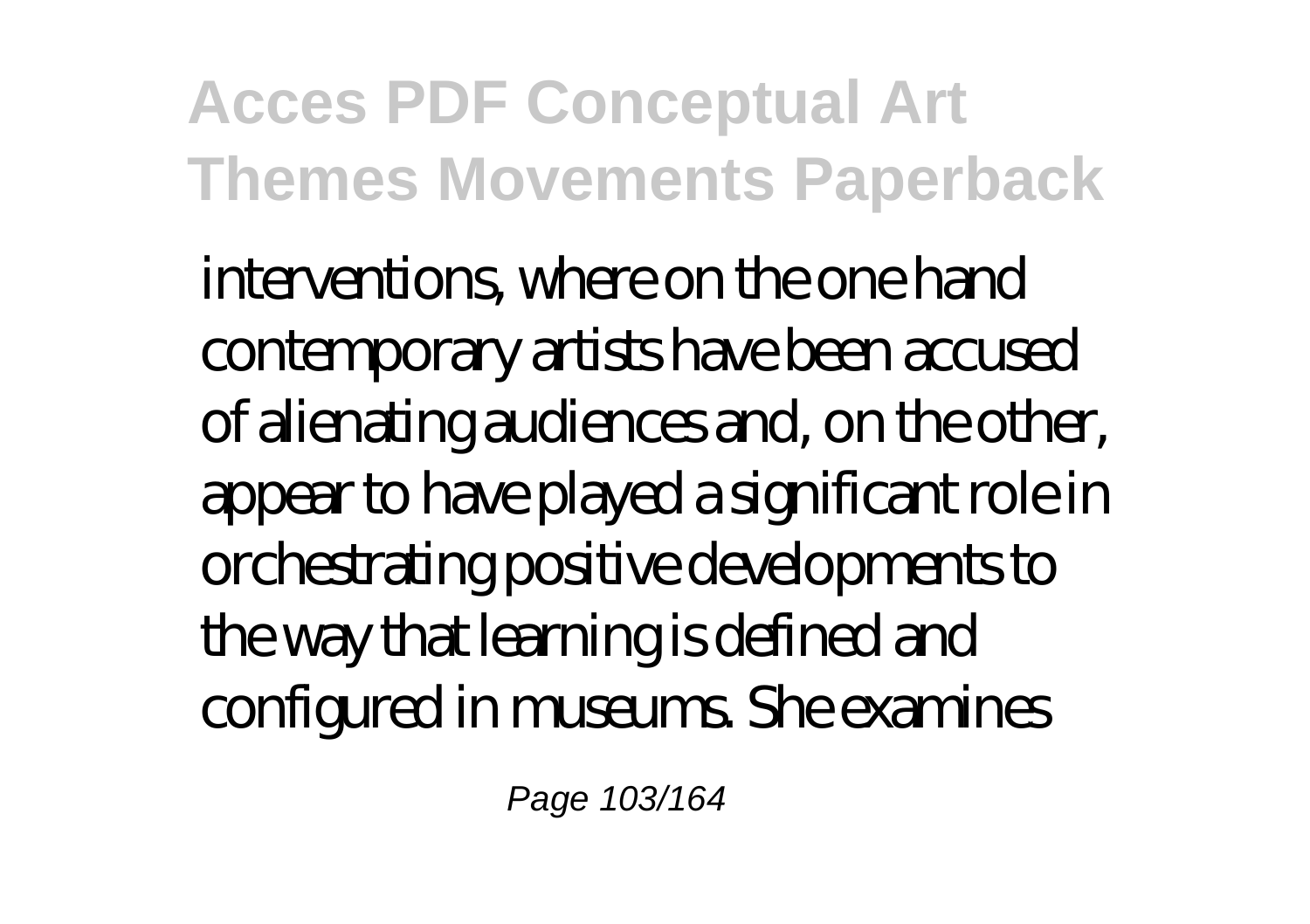the disruptive and parodic strategies that artists have employed, and argues for that they can be understood as part of a move to re-establish the museum as a discursive forum. This valuable book will be essential reading for students and scholars of museum studies, as well as art

Page 104/164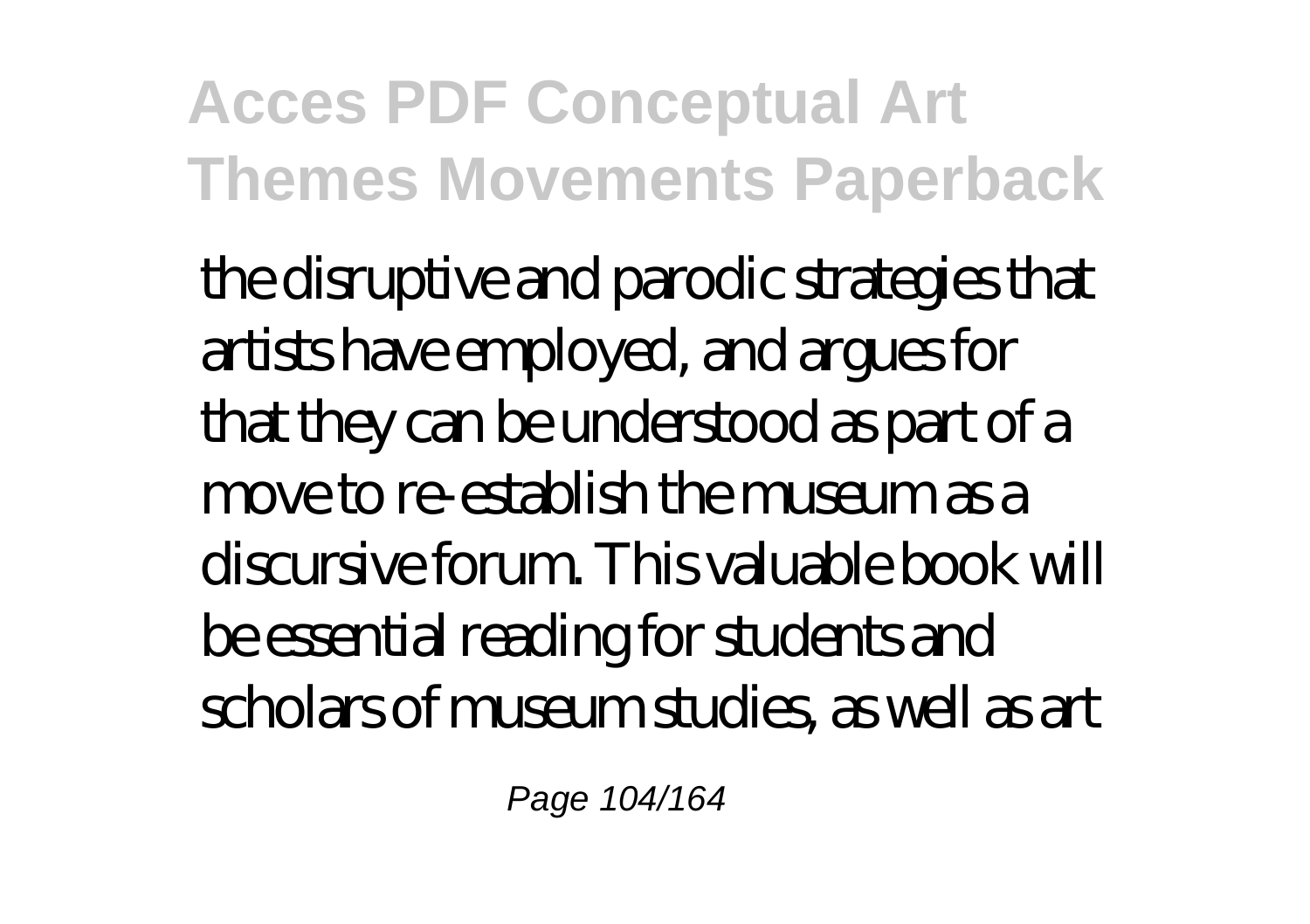and cultural studies. GARDNER'S ART THROUGH THE AGES: BACKPACK EDITION, BOOK E: MODERN EUROPE AND AMERICA is part of an easy-to-carry, six-volume set. Author and awardwinning scholar-professor Fred Kleiner

Page 105/164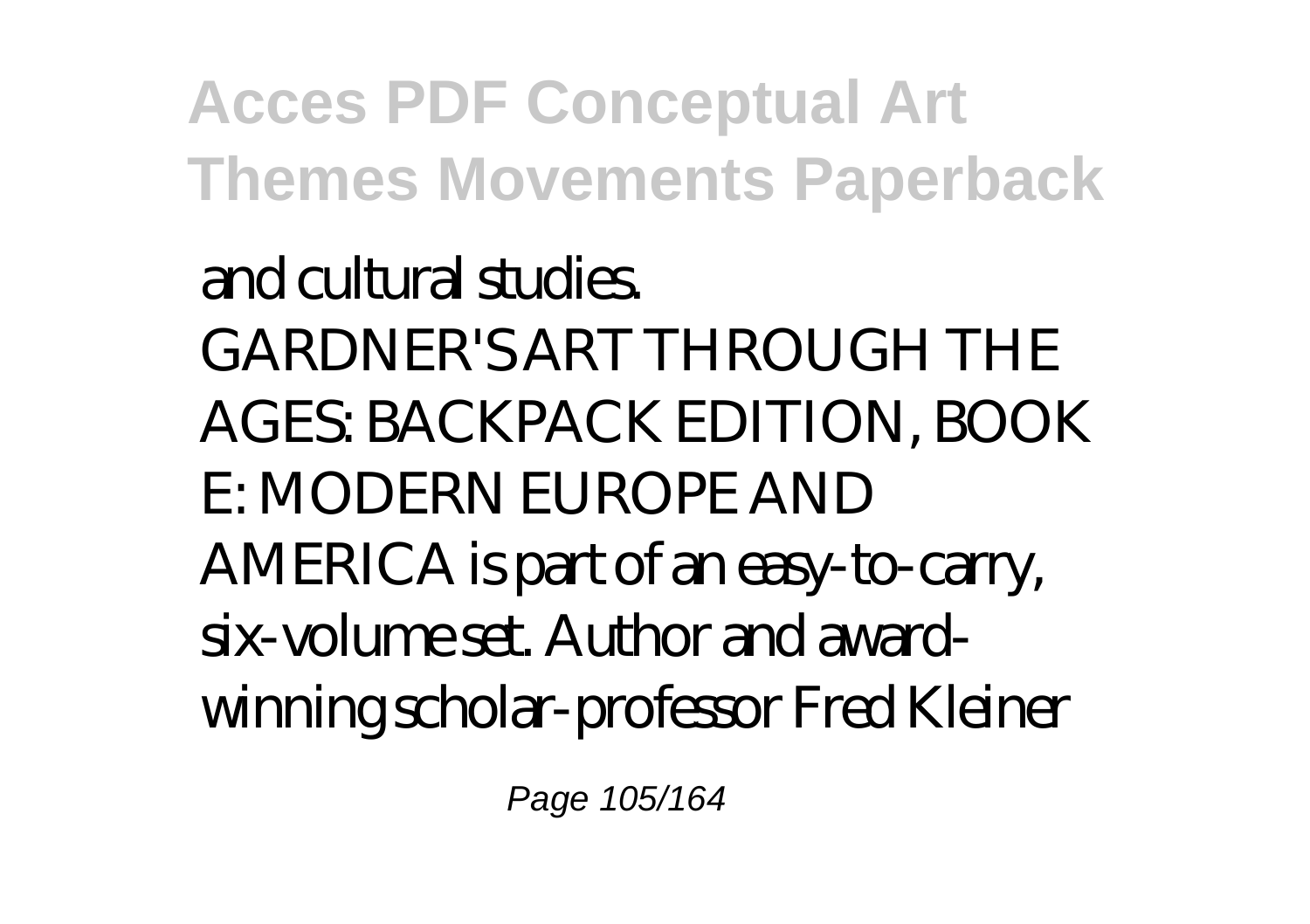continues to set the standard for art history textbooks, combining impeccable and authoritative scholarship with an engaging approach that discusses the most significant artworks and monuments in their full historical and cultural contexts. The most widely read

Page 106/164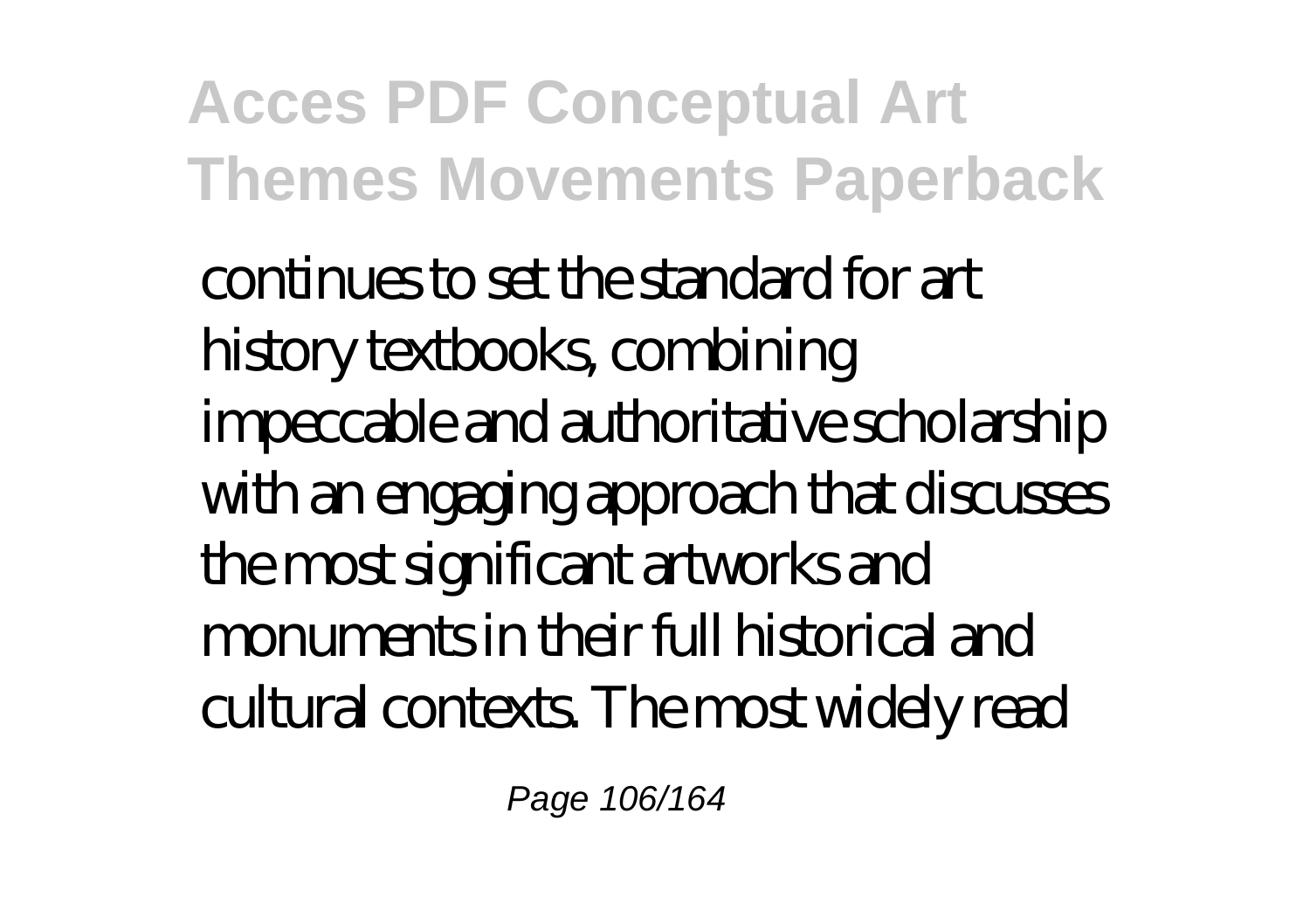and respected history of art and architecture in the English language for over 85 years, the book's 15th edition includes nearly 200 new images, new pedagogical box features, images that have been upgraded for clarity and colorfidelity, revised and improved maps and

Page 107/164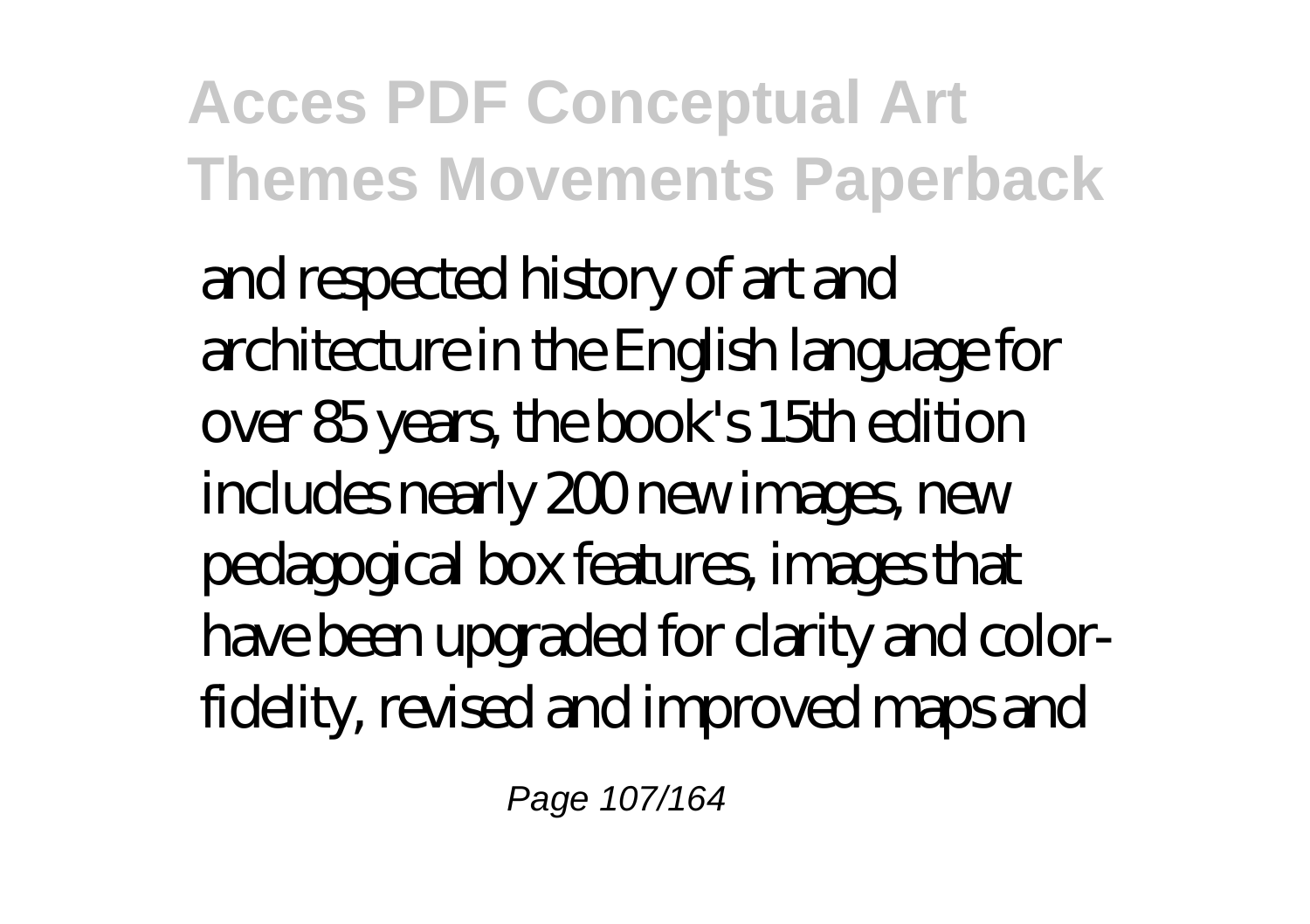architectural reconstructions, and more. Over 40 reviewers -- both generalists and specialists -- contributed to the accuracy and readability of this edition. GARDNER's has built its stellar reputation on up-to-date and extensive scholarship, reproductions of

Page 108/164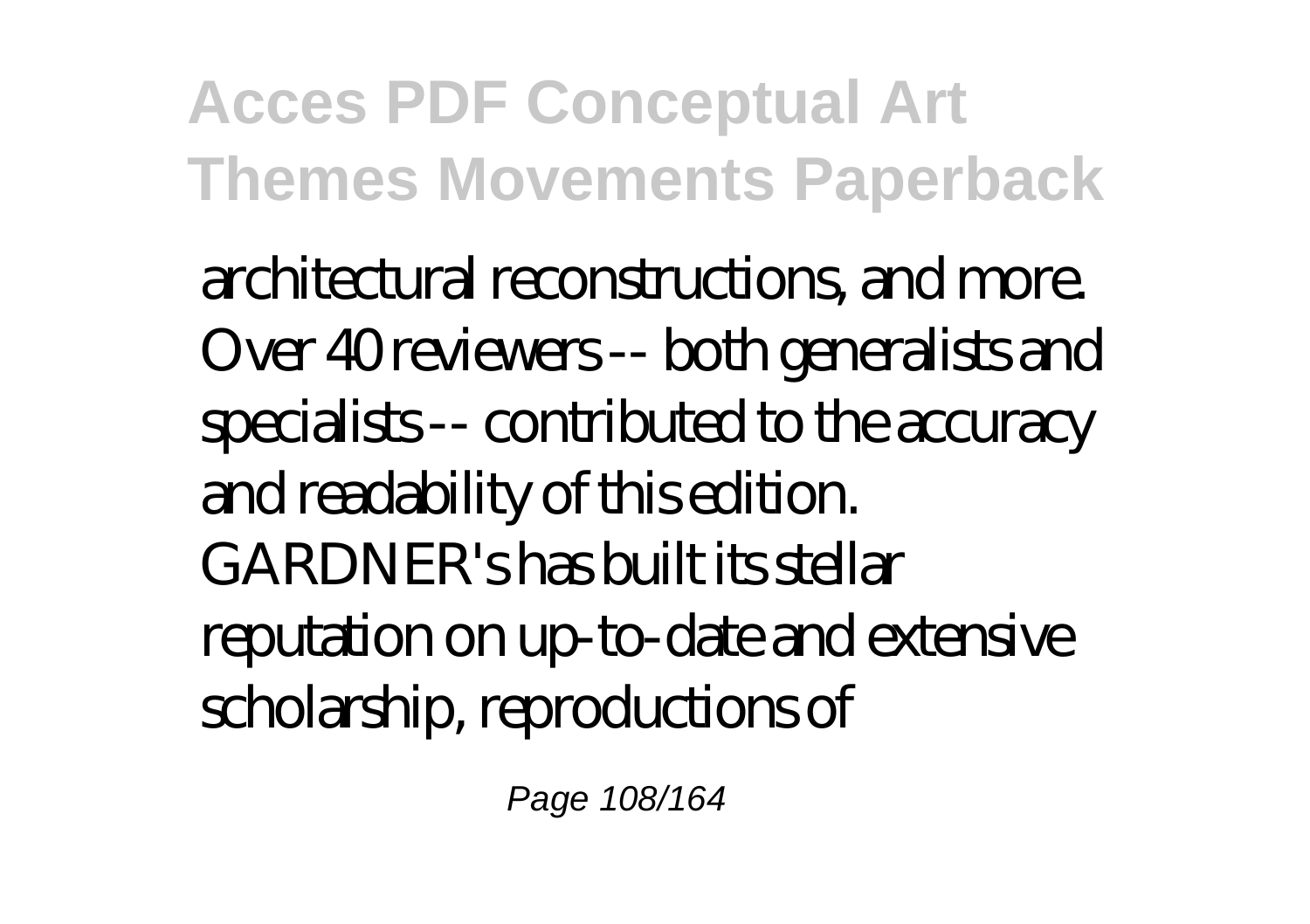unsurpassed quality, the consistent voice of a single storyteller, and more online resources and help for students and instructors than any other art survey text. For half-year and Western-only courses, books within the six-book set can be purchased individually. Important

Page 109/164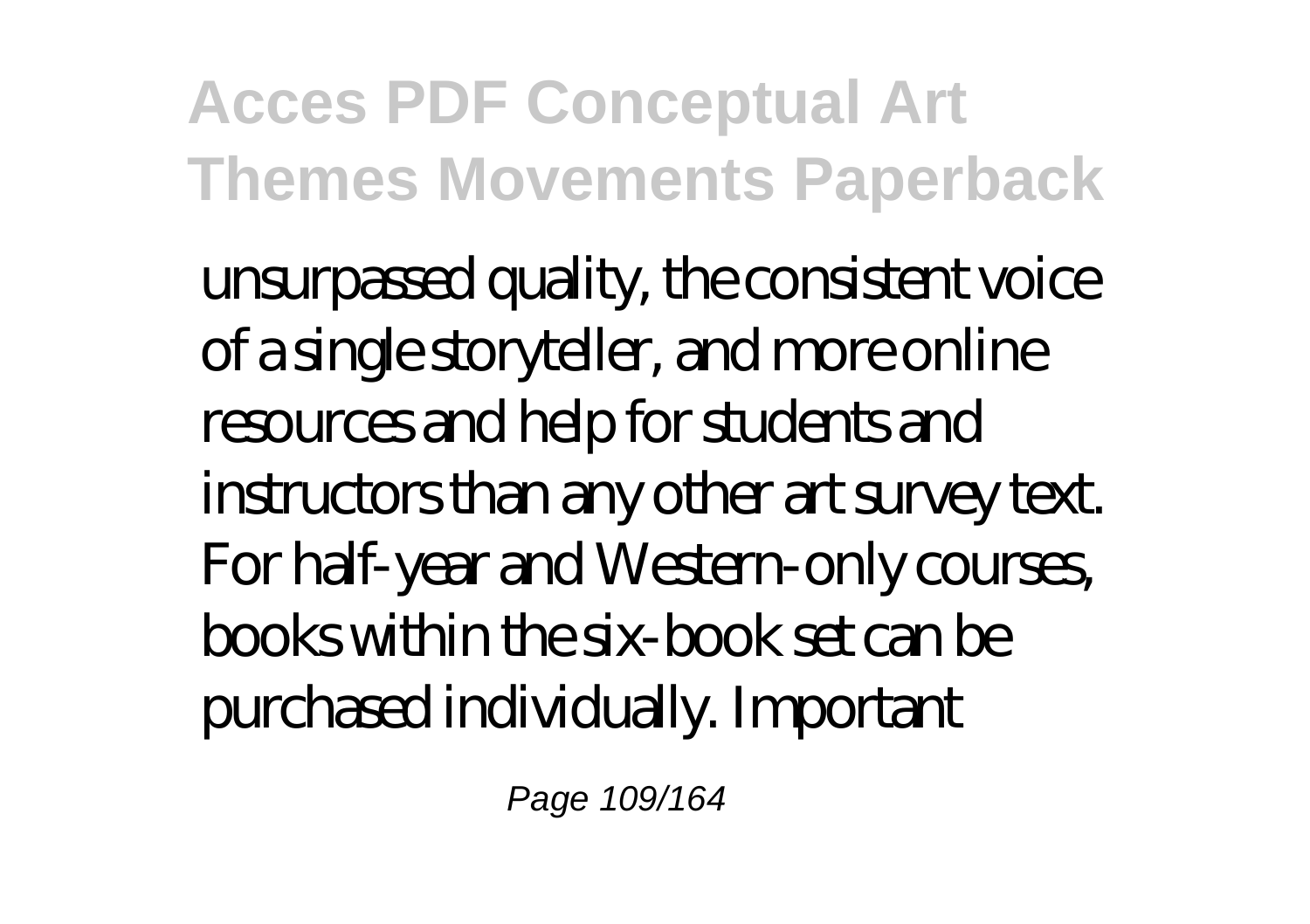Notice: Media content referenced within the product description or the product text may not be available in the ebook version.

What is art? Must it be a unique, saleable luxury item? Can it be a concept that never takes material form? Or an idea for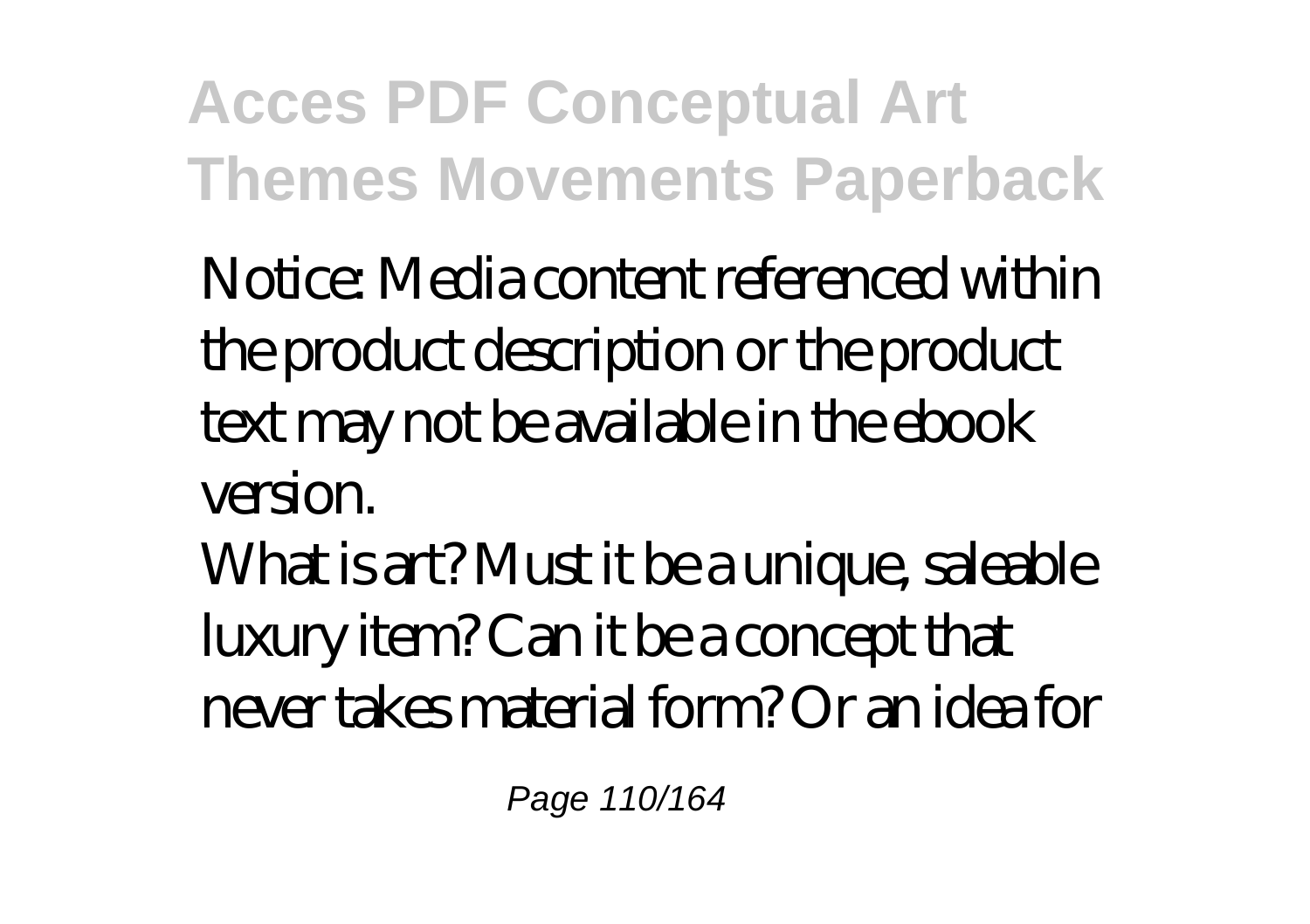a work that can be repeated endlessly? Conceptual art favours an engagement with such questions. As the variety of illustrations in this book shows, it can take many forms: photographs, videos, posters, billboards, charts, plans and, especially, language itself. Tony Godfrey

Page 111/164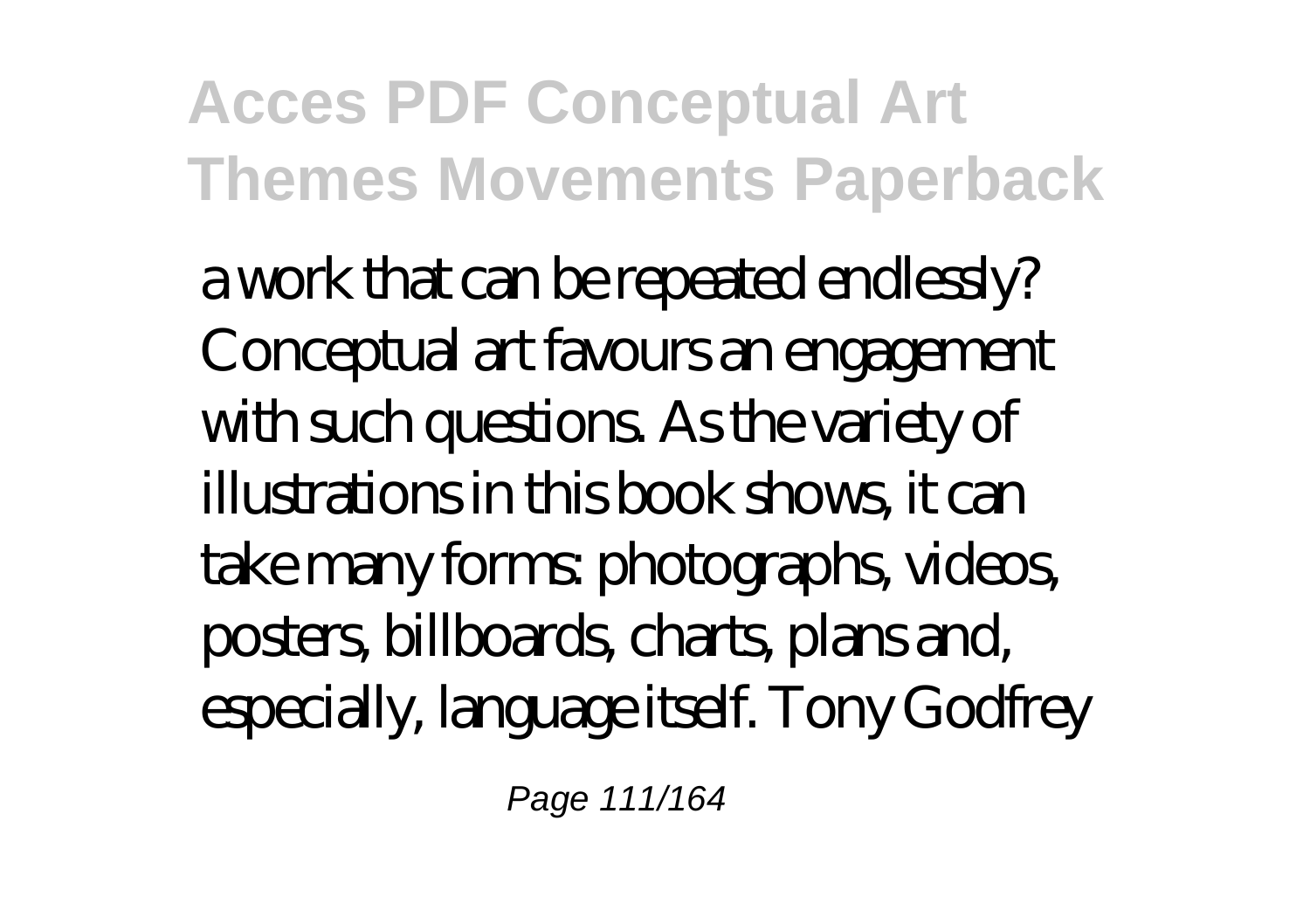has written a clear, lively and informative account of this fascinating phenomenon. He traces the origins of Conceptual art to Marcel Duchamp and the anti-art gestures of Dada, and then establishes links to those artists who emerged in the 1960s and early 1970s, whose work forms

Page 112/164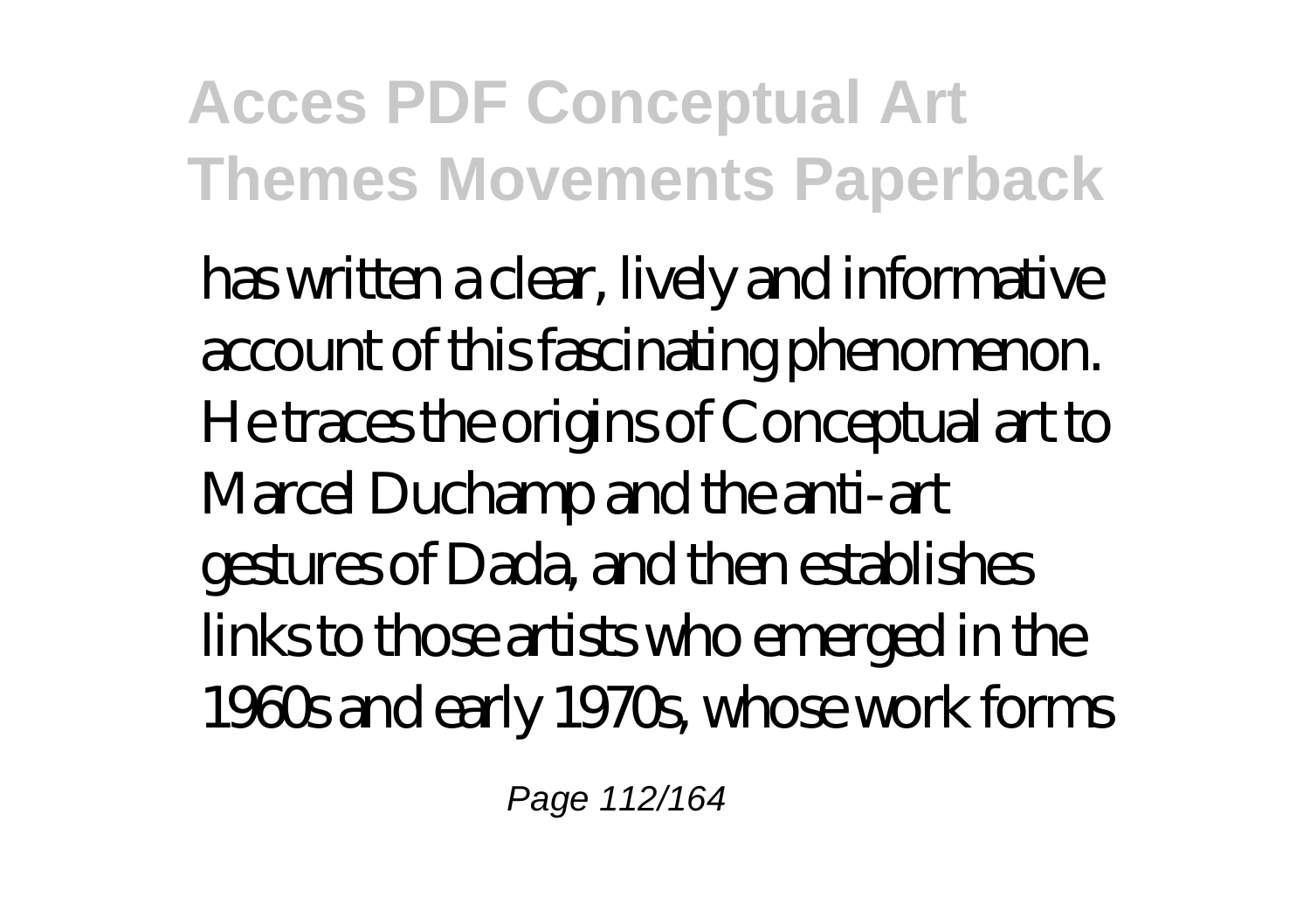the heart of this study: Joseph Kosuth, Lawrence Weiner, Victor Burgin, Marcel Broodthaers and many others. 02 In this fourth volume of the Art of the Twentieth Century series, the contributors address a fascinating variety of themes relating to art from the 1960s

Page 113/164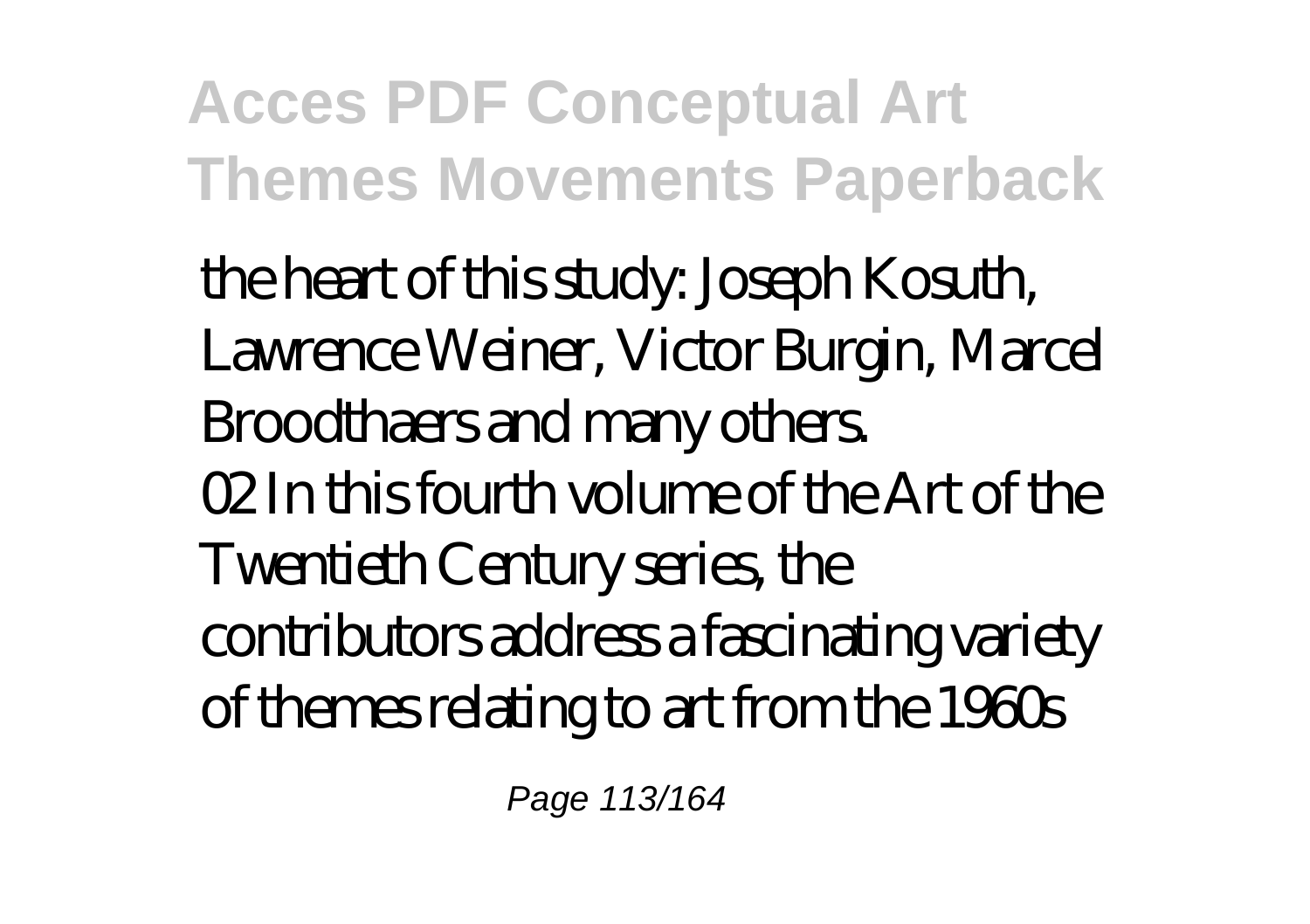to the end of the century—the period of postmodernism." The first of the book's seven chapters deals with the emergence in the 1960s of what has been called an "expanded field" for art activity. Other chapters discuss the consequences of Conceptual art for

Page 114/164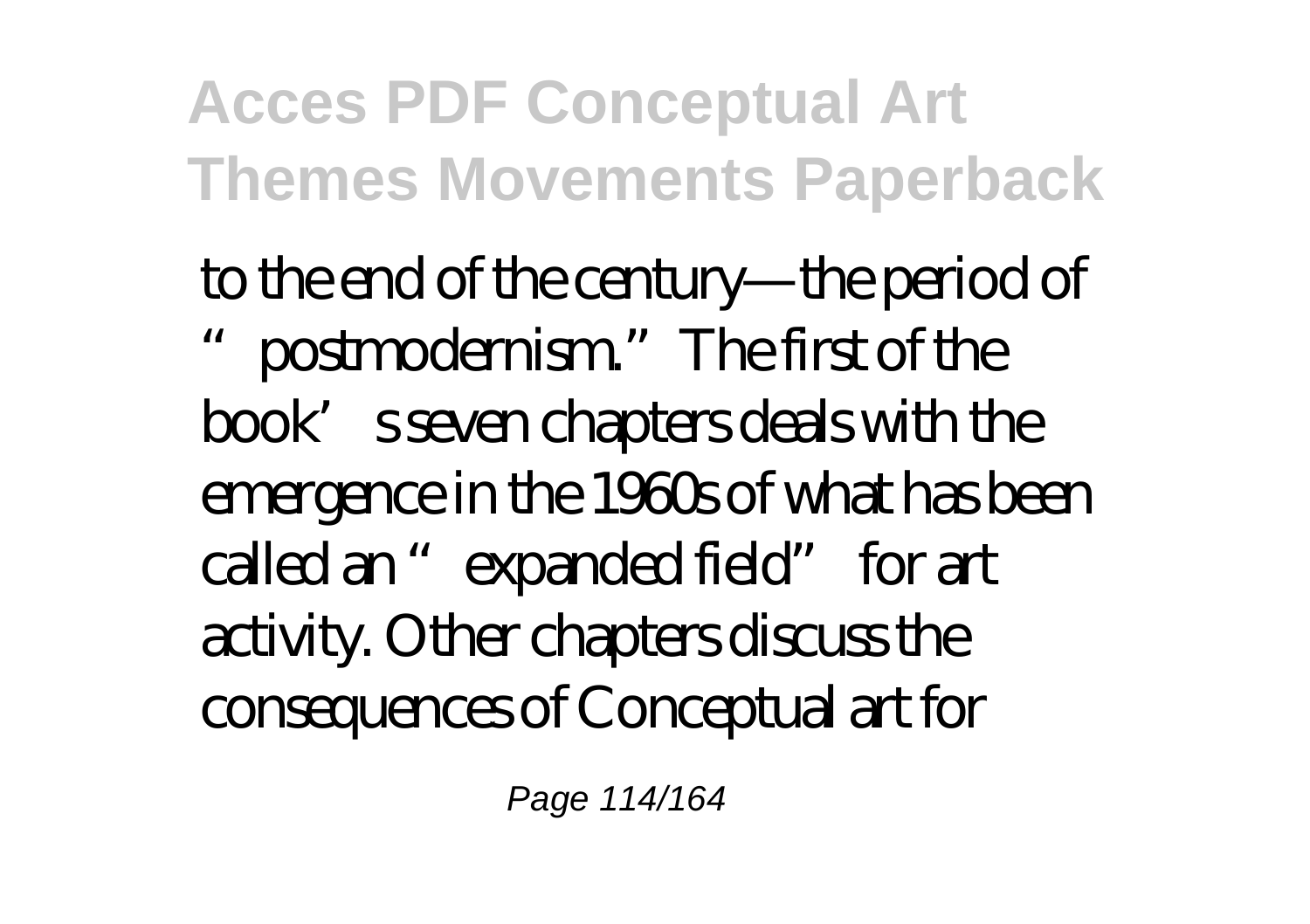notions of the aesthetic; the Post-Conceptual practice of painting; practices of Post-Conceptual photography; video, performance, and installation art; and women' spractice and the question of gendered and nongendered objects. The final chapter

Page 115/164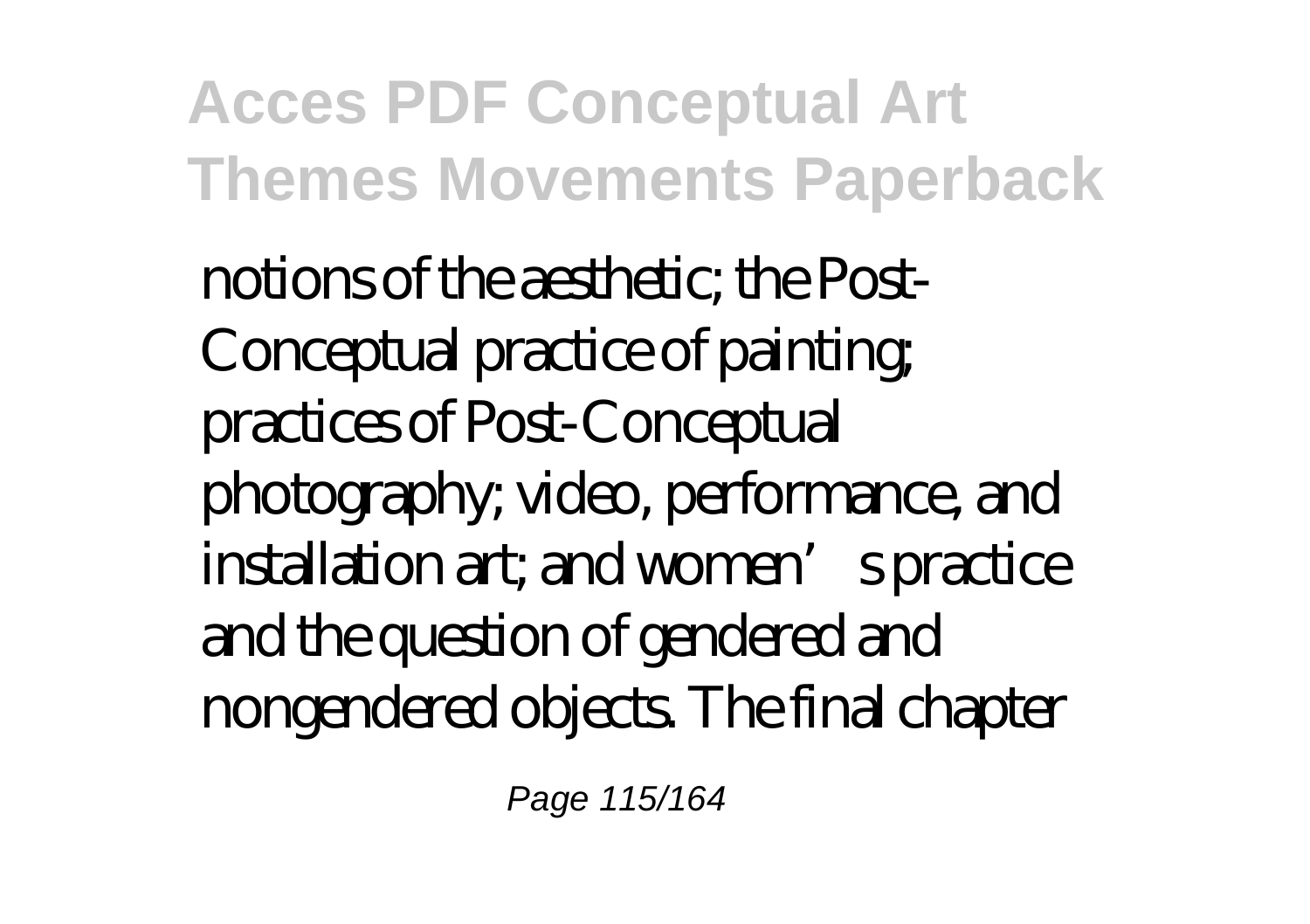explores the globalization of art at the end of the twentieth century. Full color illustrations are featured throughout the volume. Gill Perry is senior lecturer in art history, The Open University. Paul Wood is senior lecturer in art history, The Open University. In this fourth

Page 116/164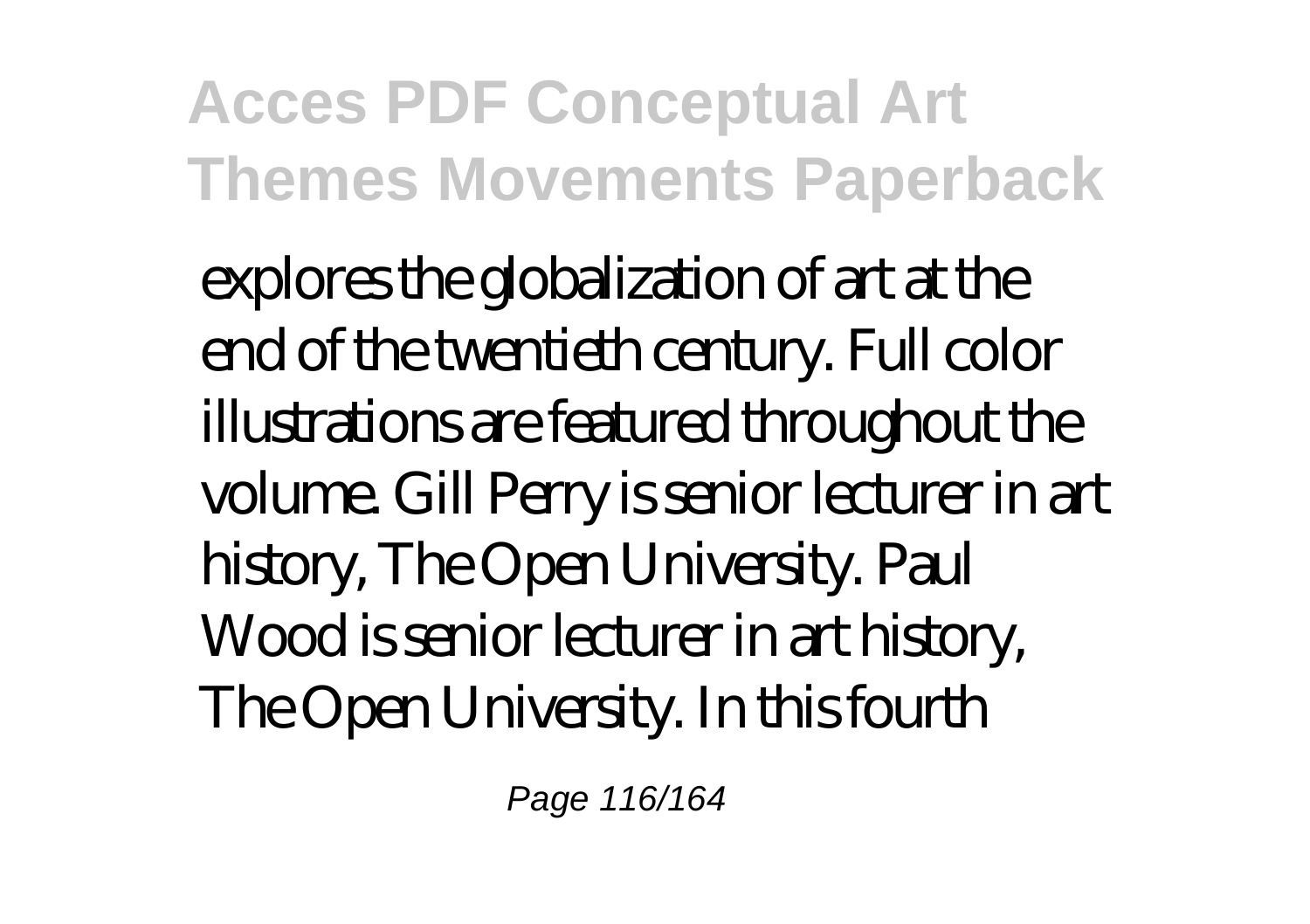volume of the Art of the Twentieth Century series, the contributors address a fascinating variety of themes relating to art from the 1960s to the end of the century—the period of postmodernism." The first of the book's seven chapters deals with the

Page 117/164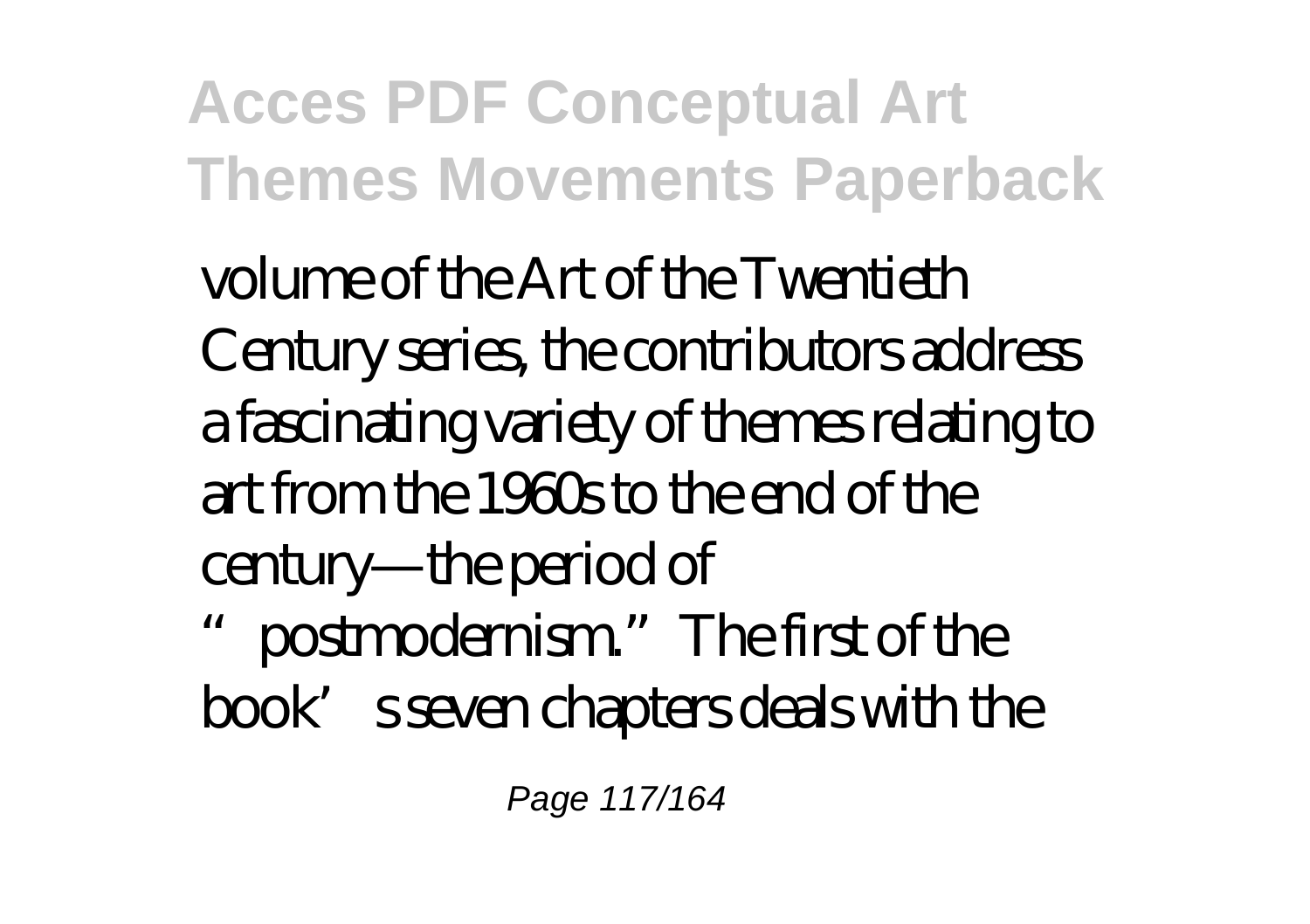emergence in the 1960s of what has been called an "expanded field" for art activity. Other chapters discuss the consequences of Conceptual art for notions of the aesthetic; the Post-Conceptual practice of painting; practices of Post-Conceptual

Page 118/164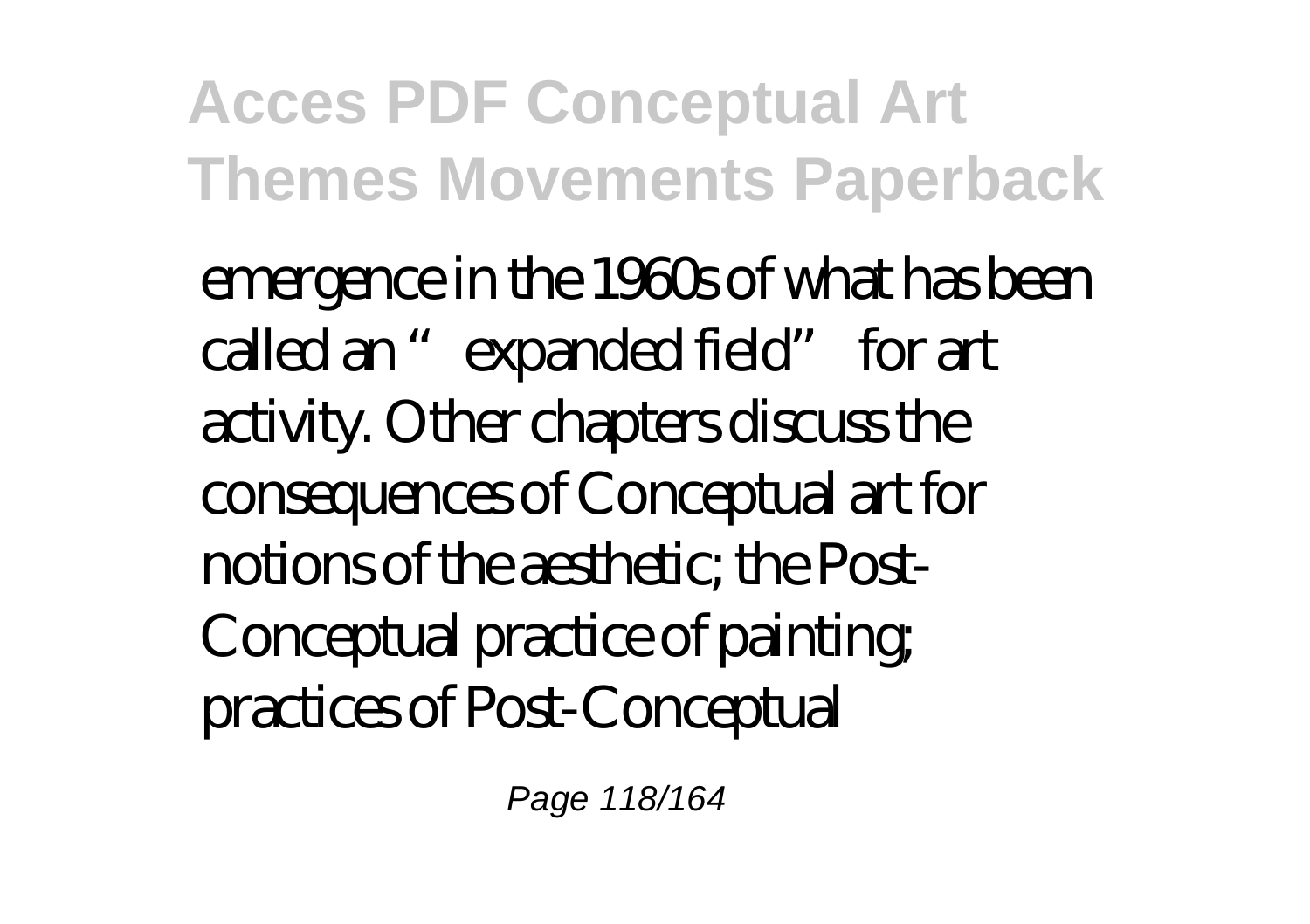photography; video, performance, and installation art; and women' spractice and the question of gendered and nongendered objects. The final chapter explores the globalization of art at the end of the twentieth century. Full color illustrations are featured throughout the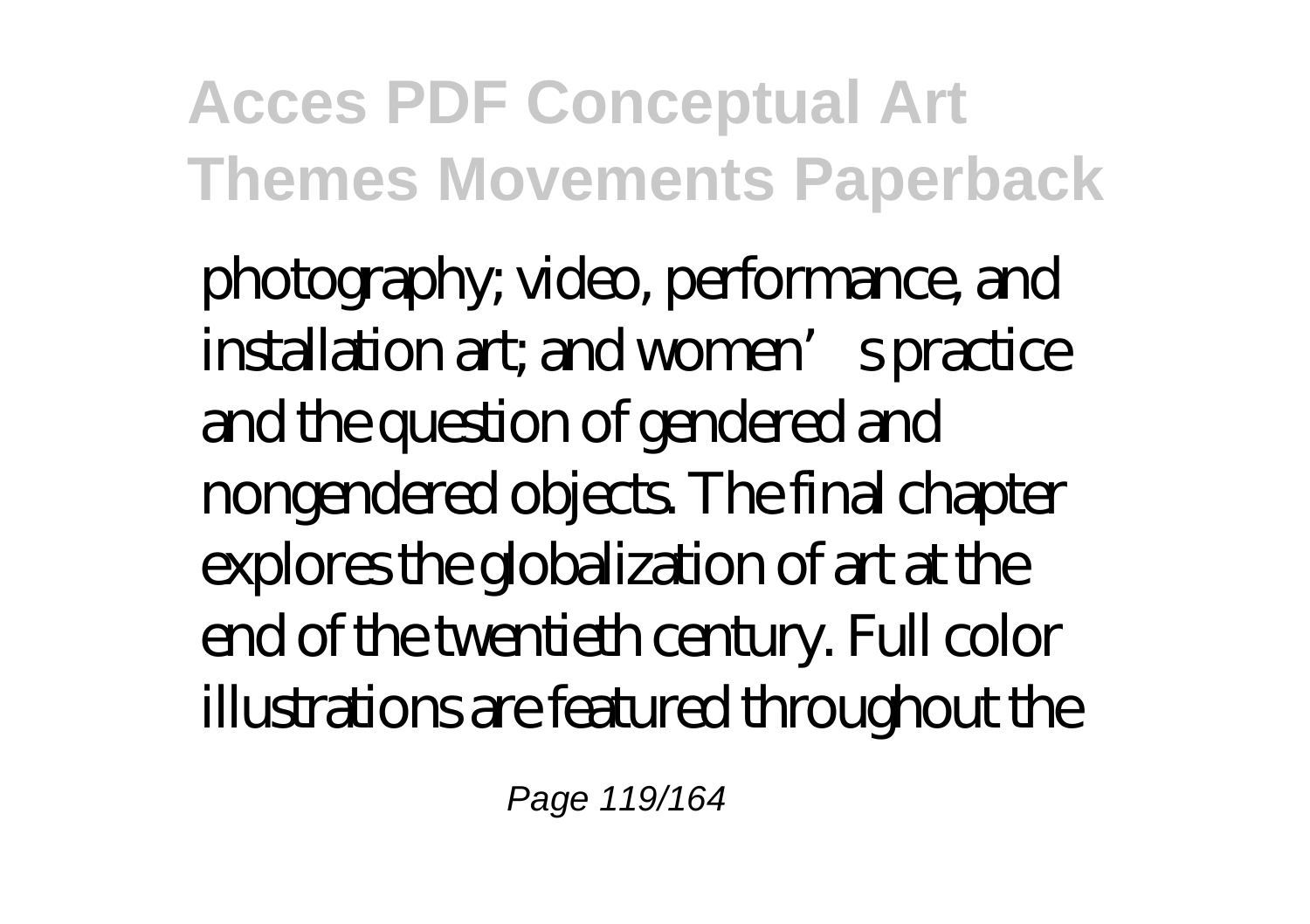volume. Gill Perry is senior lecturer in art history, The Open University. Paul Wood is senior lecturer in art history, The Open University. Art into Ideas Gardner's Art through the Ages: Backpack Edition, Book E: Modern

Page 120/164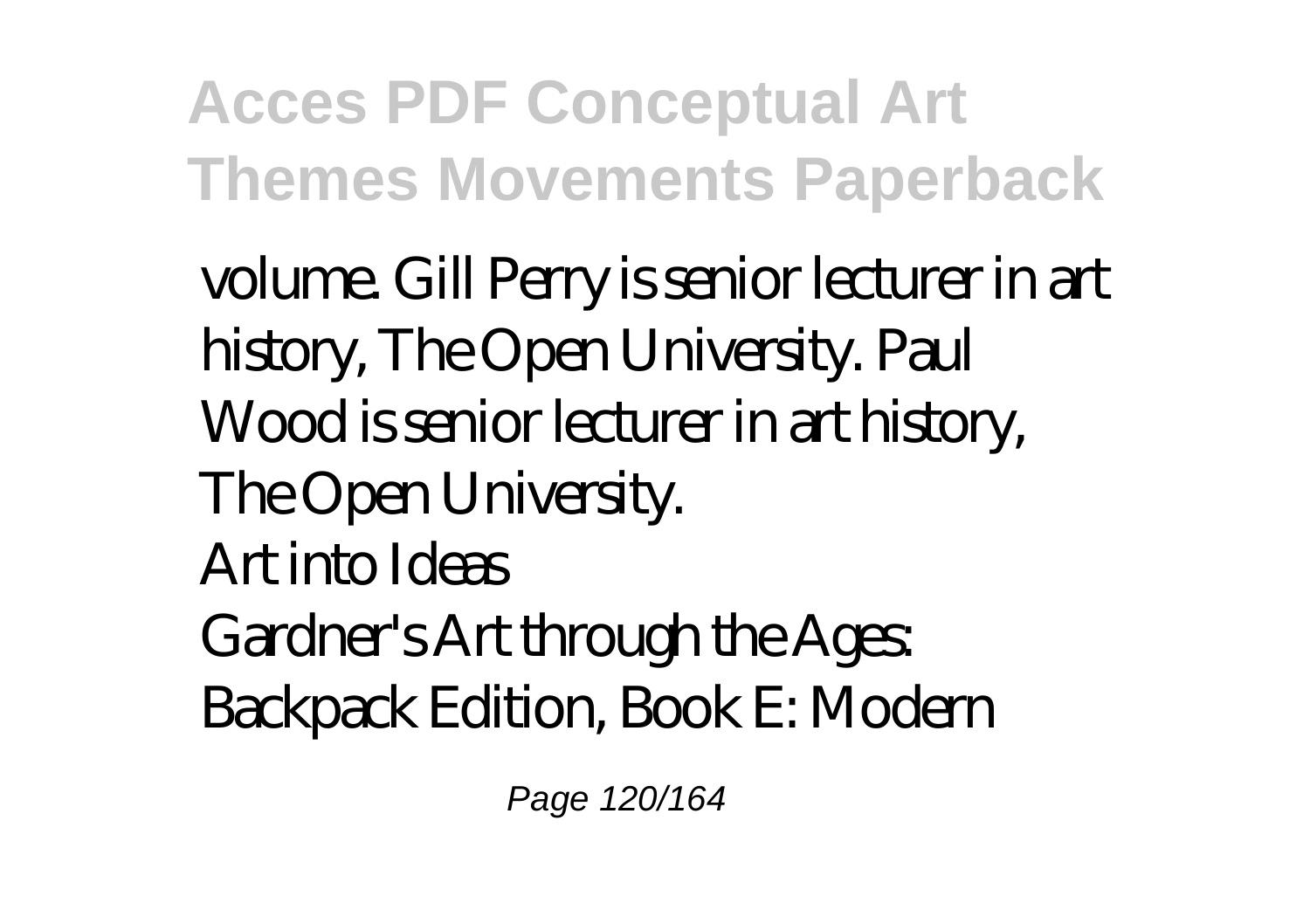Europe and America Six Years Systems We Have Loved New Tendencies The Experience of Looking, Sacred Images to James Turrell *An account of a major*

Page 121/164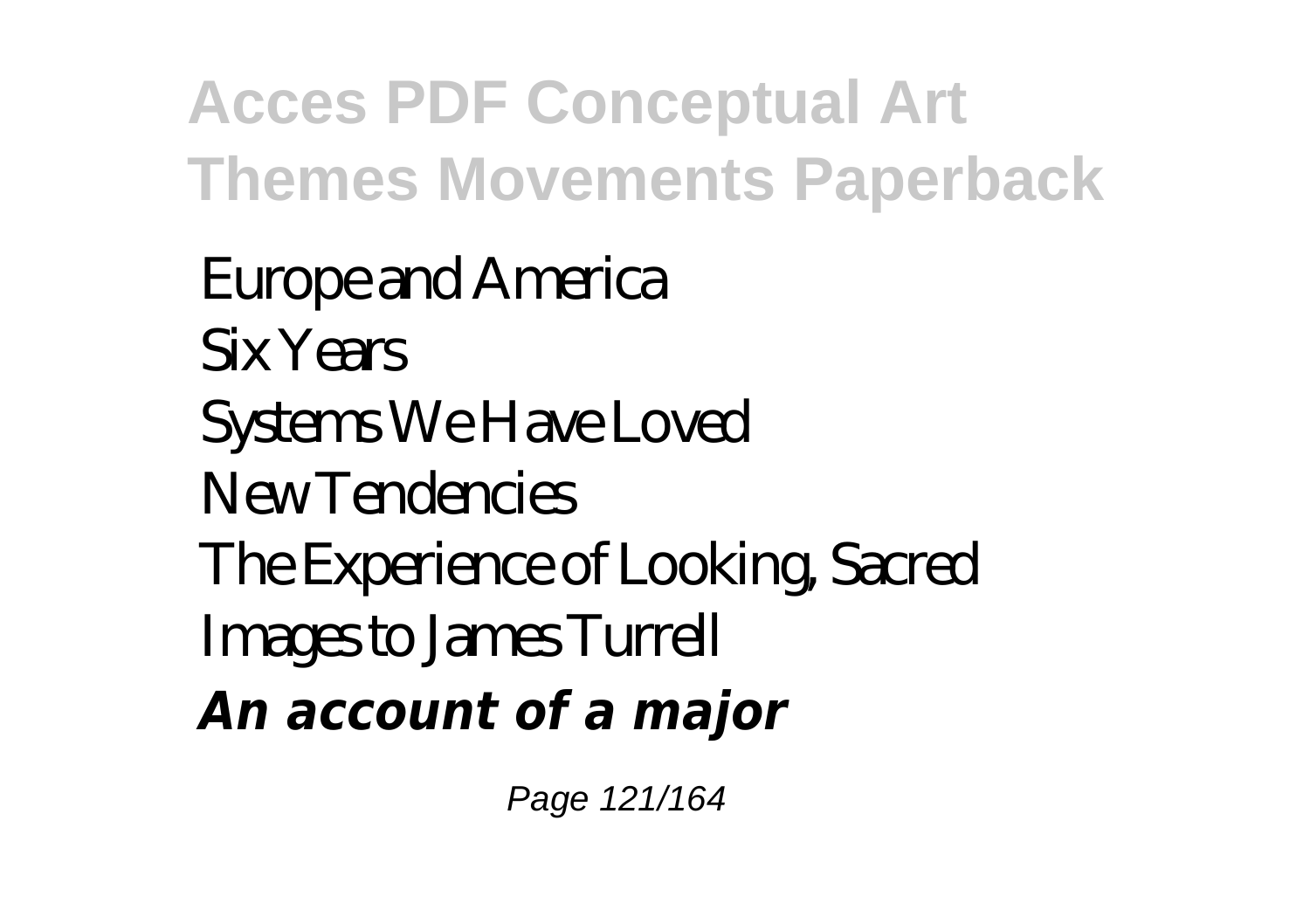*international art movement originating in the former Yugoslavia in the 1960s, which anticipated key aspects of information aesthetics. New Tendencies, a nonaligned modernist art movement, emerged in the early 1960s in the* Page 122/164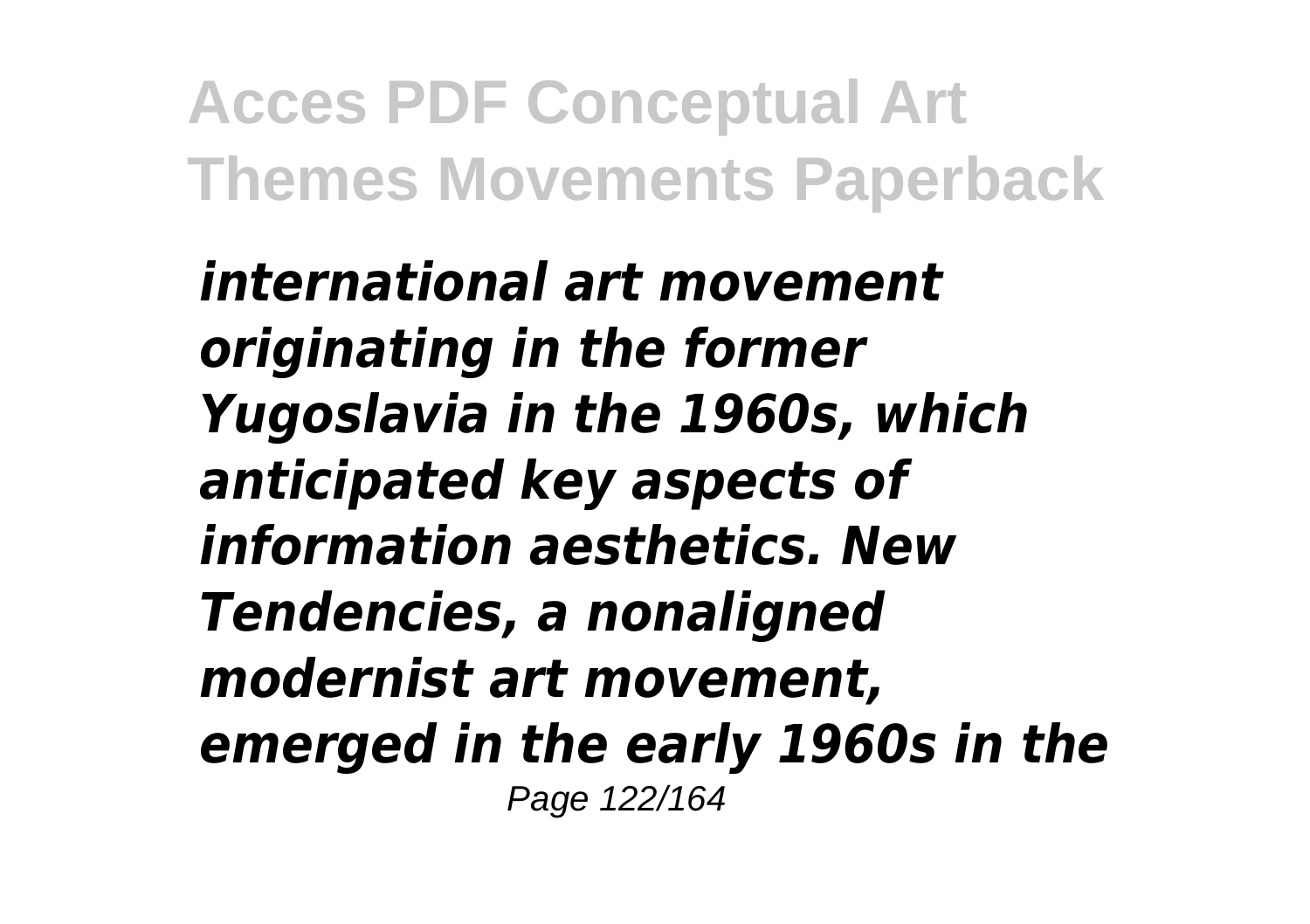*former Yugoslavia, a nonaligned country. It represented a new sensibility, rejecting both Abstract Expressionism and socialist realism in an attempt to formulate an art adequate to the age of advanced mass production. In this book, Armin* Page 123/164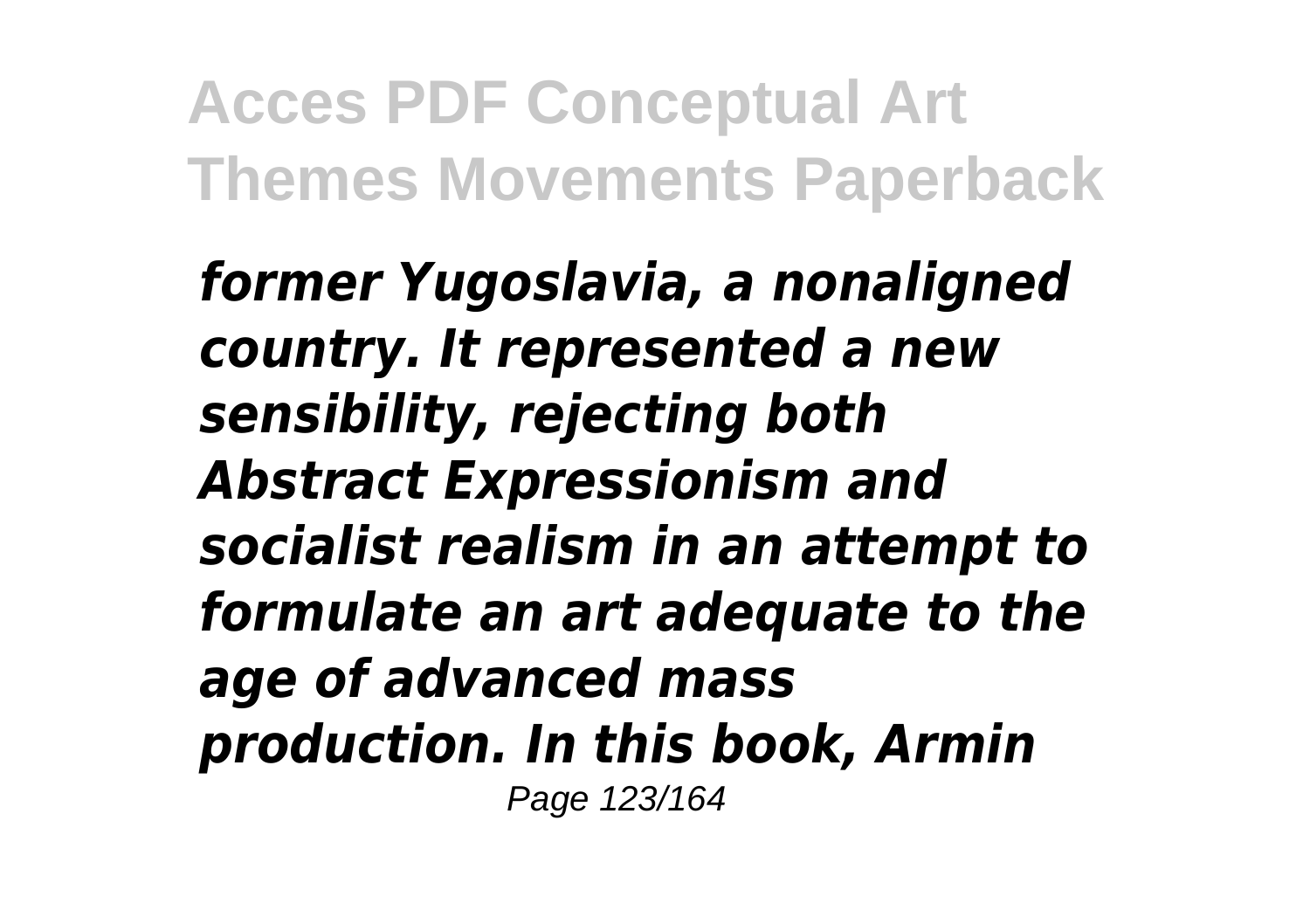*Medosch examines the development of New Tendencies as a major international art movement in the context of social, political, and technological history. Doing so, he traces concurrent paradigm shifts: the change from Fordism* Page 124/164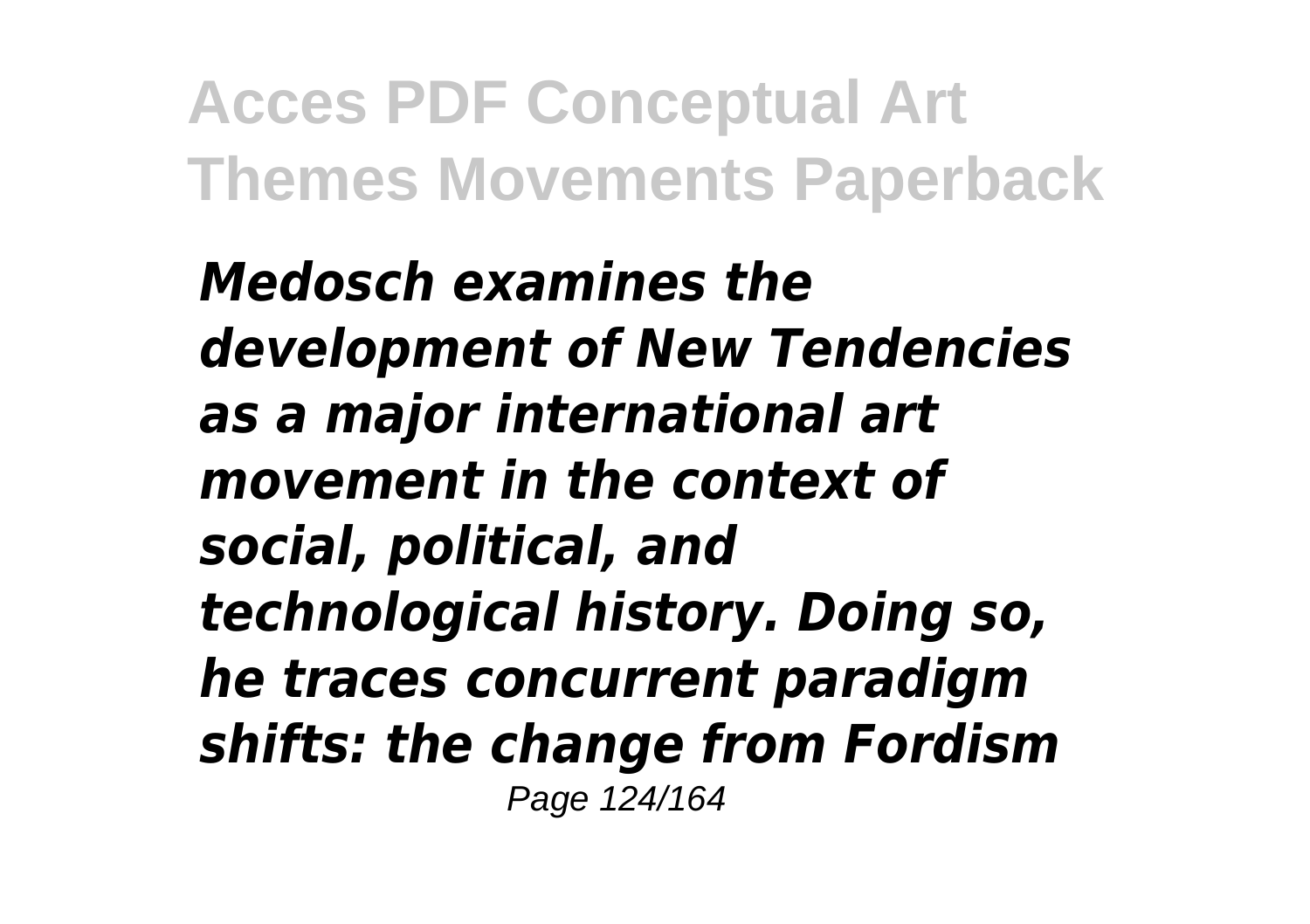*(the political economy of mass production and consumption) to the information society, and the change from postwar modernism to dematerialized postmodern art practices. Medosch explains that New Tendencies, rather than opposing the forces of* Page 125/164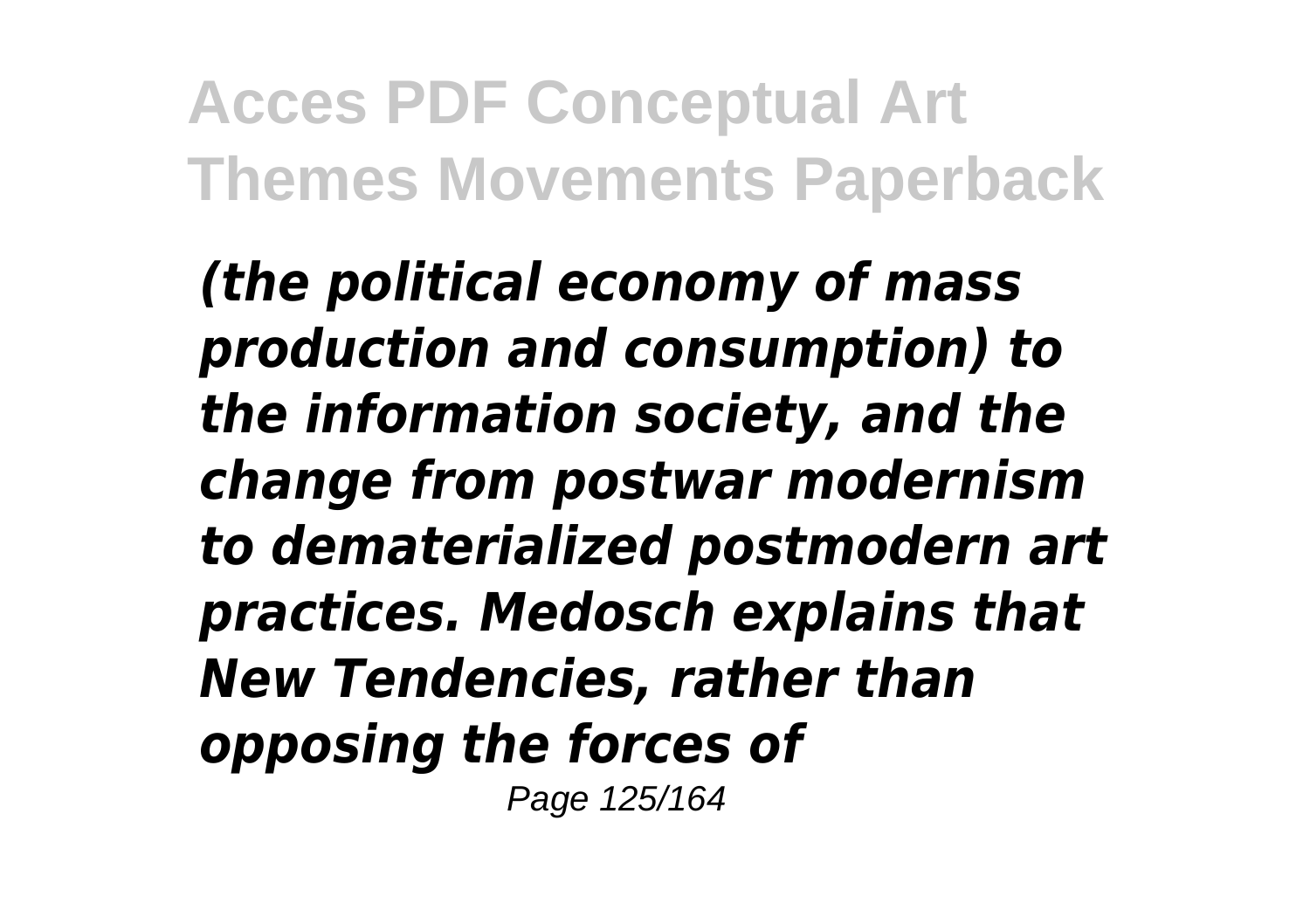*technology as most artists and intellectuals of the time did, imagined the rapid advance of technology to be a springboard into a future beyond alienation and oppression. Works by New Tendencies cast the viewer as coproducer, abolishing the idea* Page 126/164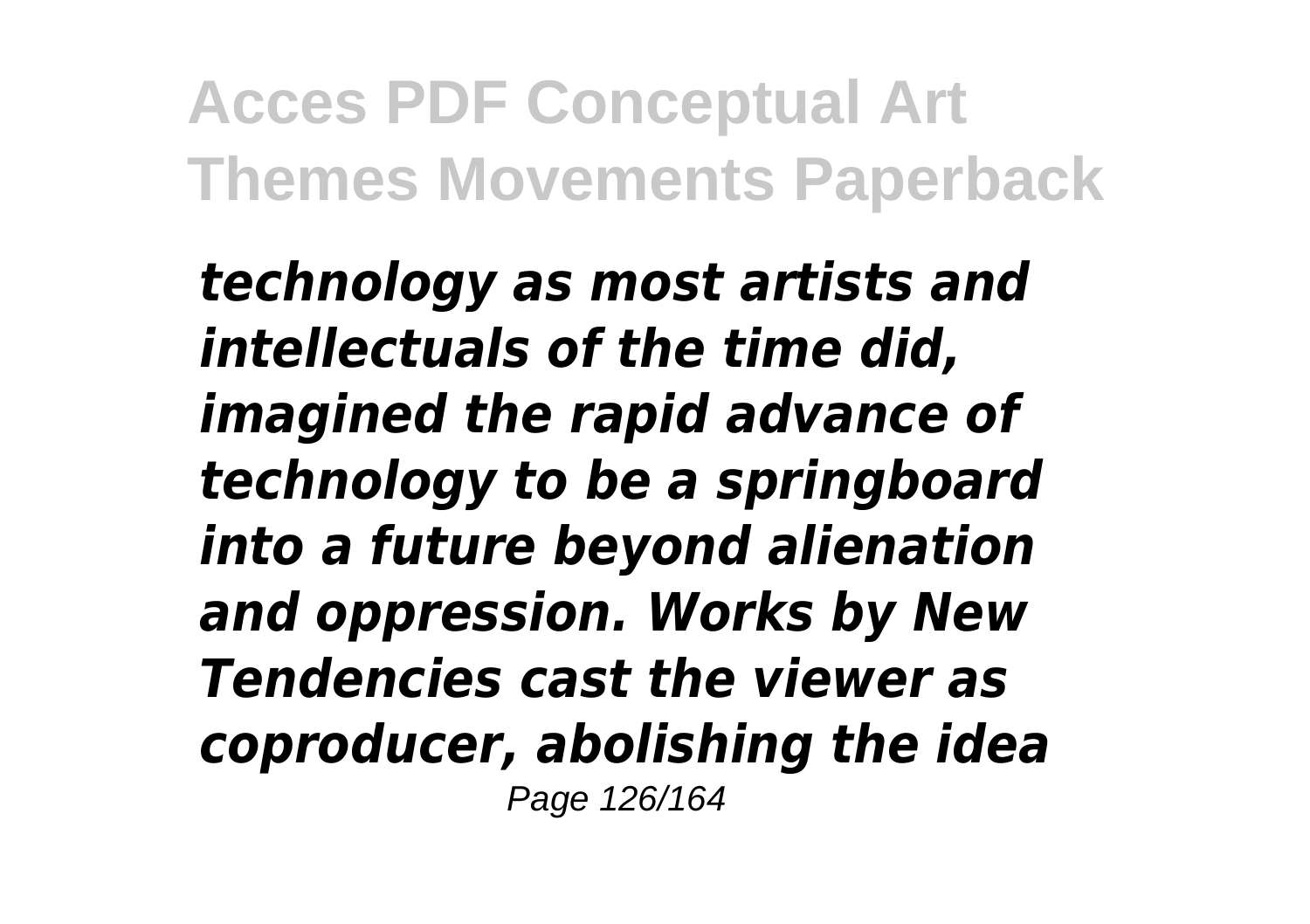*of artist as creative genius and replacing it with the notion of the visual researcher. In 1968 and 1969, the group actively turned to the computer as a medium of visual research, anticipating new media and digital art. Medosch discusses modernization in then-*Page 127/164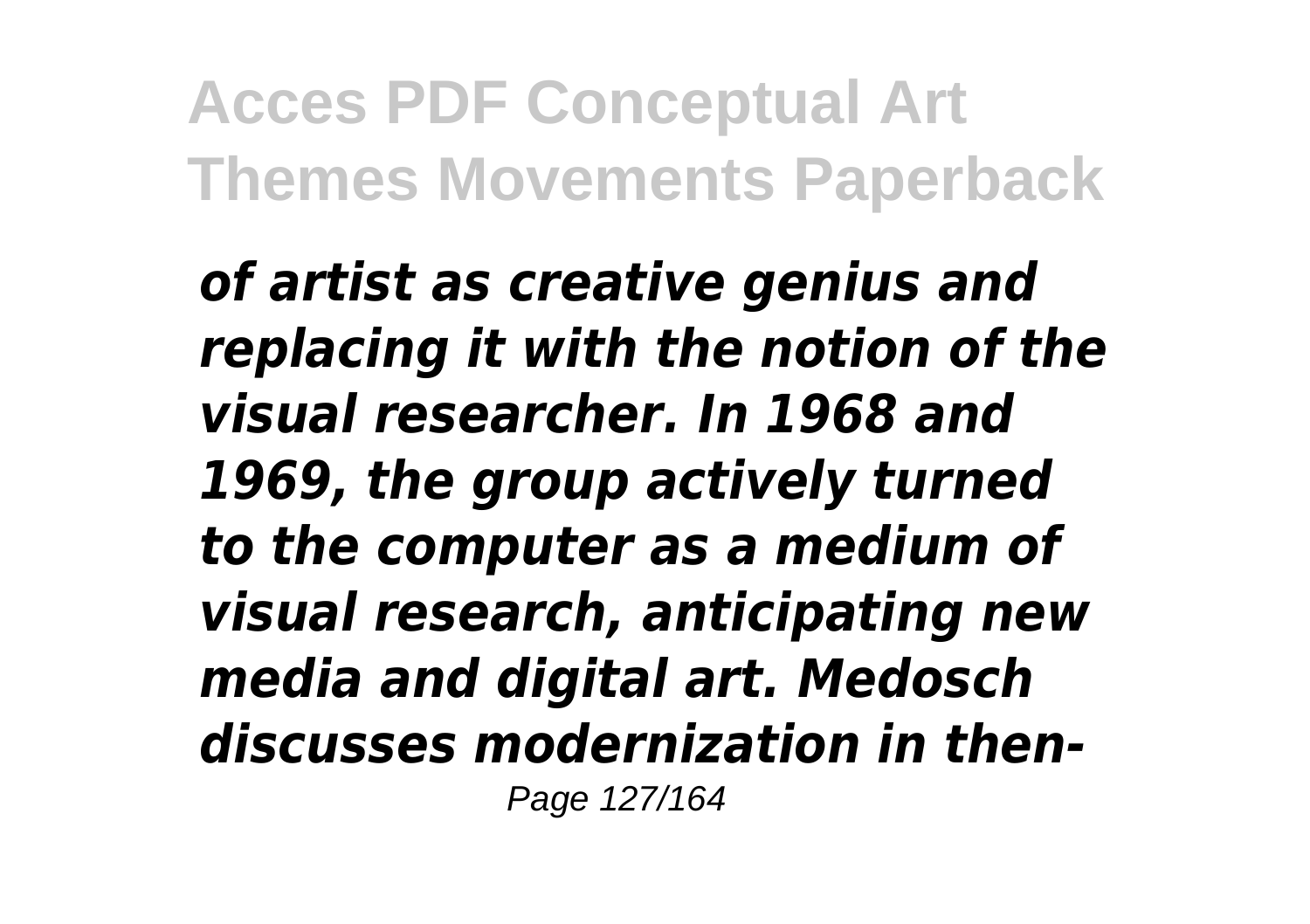*Yugoslavia and other nations on the periphery; looks in detail at New Tendencies' five major exhibitions in Zagreb (the capital of Croatia); and considers such topics as the group's relation to science, the changing relationship of manual and* Page 128/164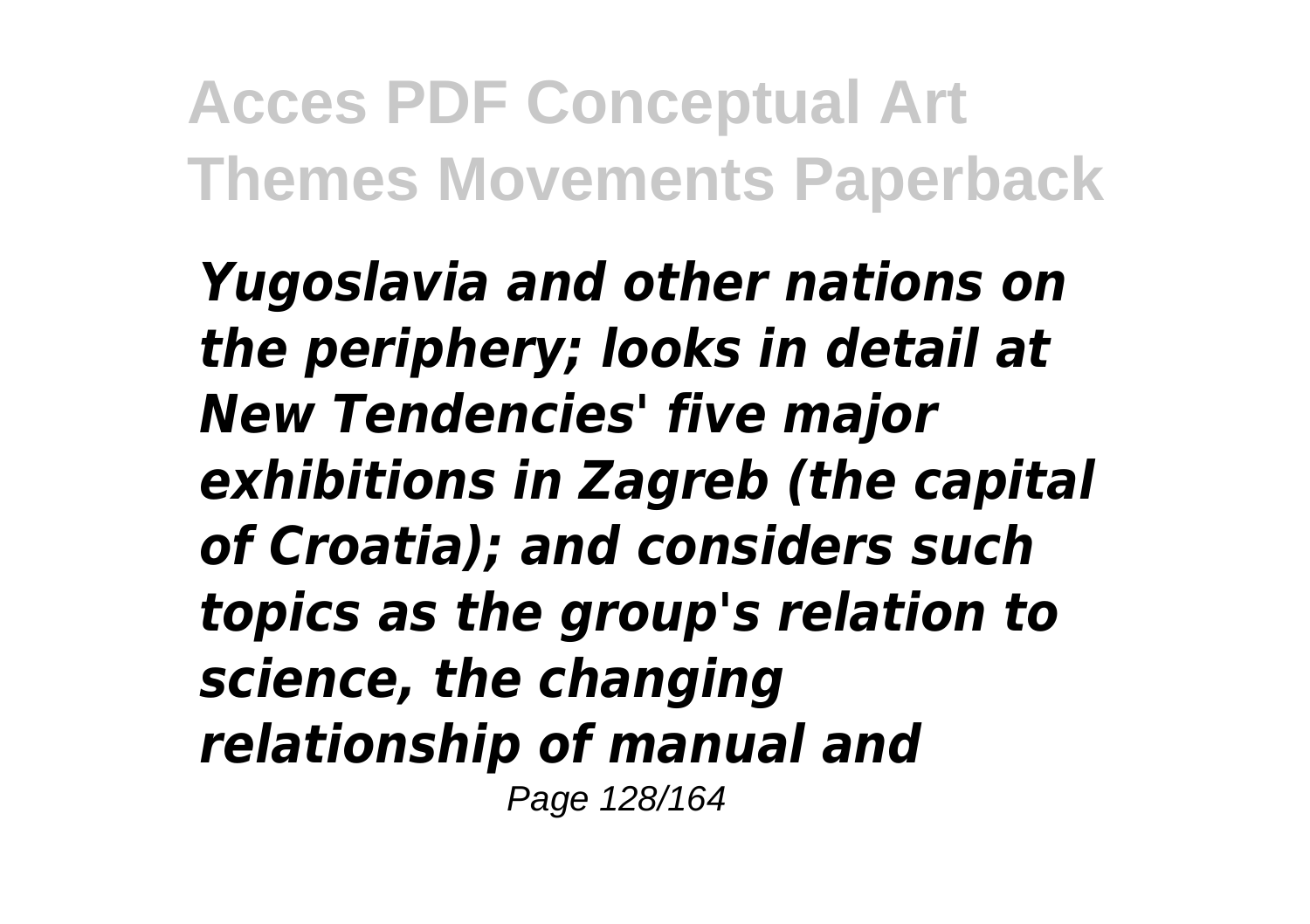*intellectual labor, New Tendencies in the international art market, their engagement with computer art, and the group's eventual eclipse by other "new art practices" including conceptualism, land art, and arte povera. Numerous illustrations* Page 129/164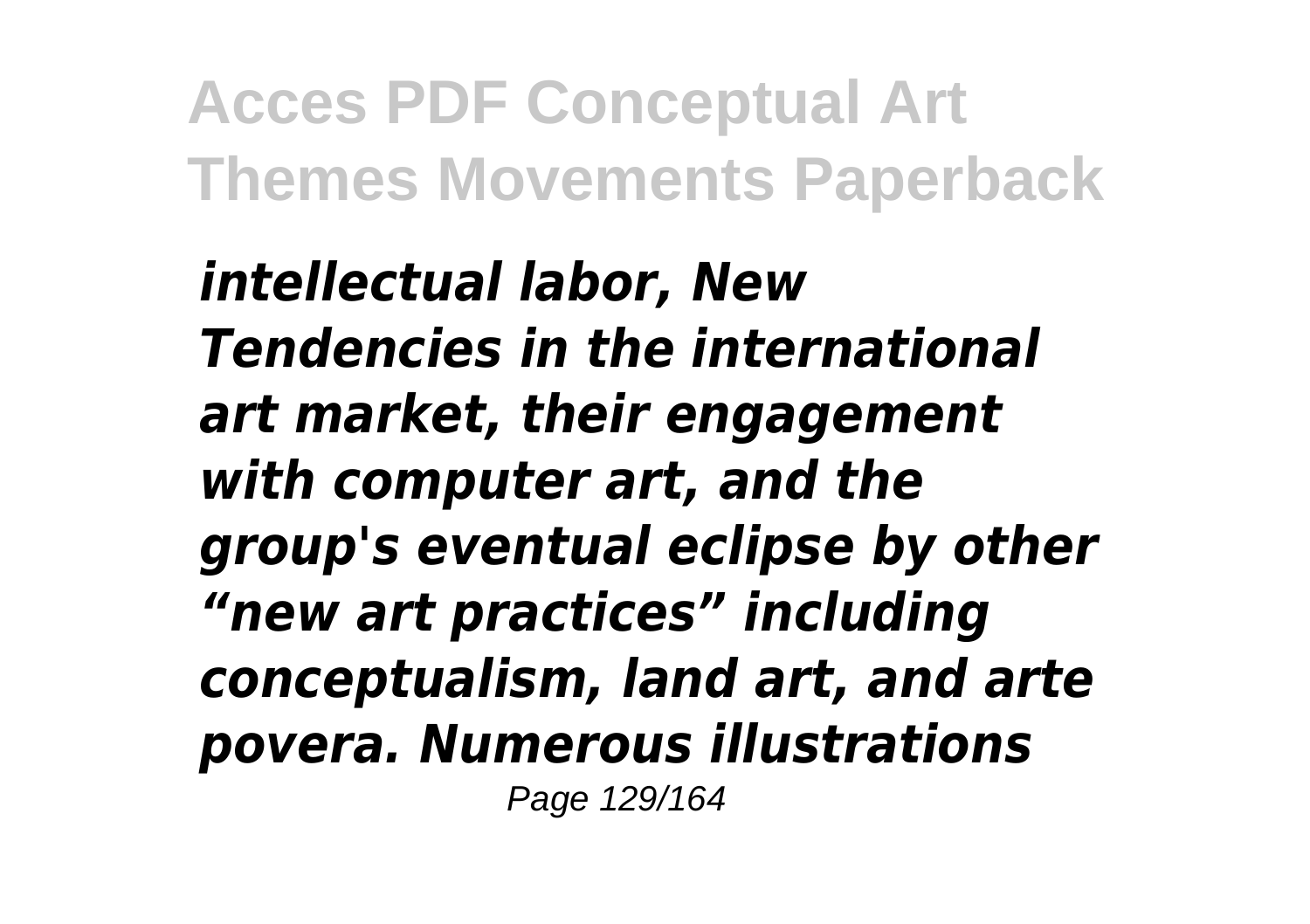*document New Tendencies' works and exhibitions.*

*Conceptual ArtPhaidon Press The fourteen prominent analytic philosophers writing here engage with the cluster of philosophical questions raised by conceptual art. They address four broad* Page 130/164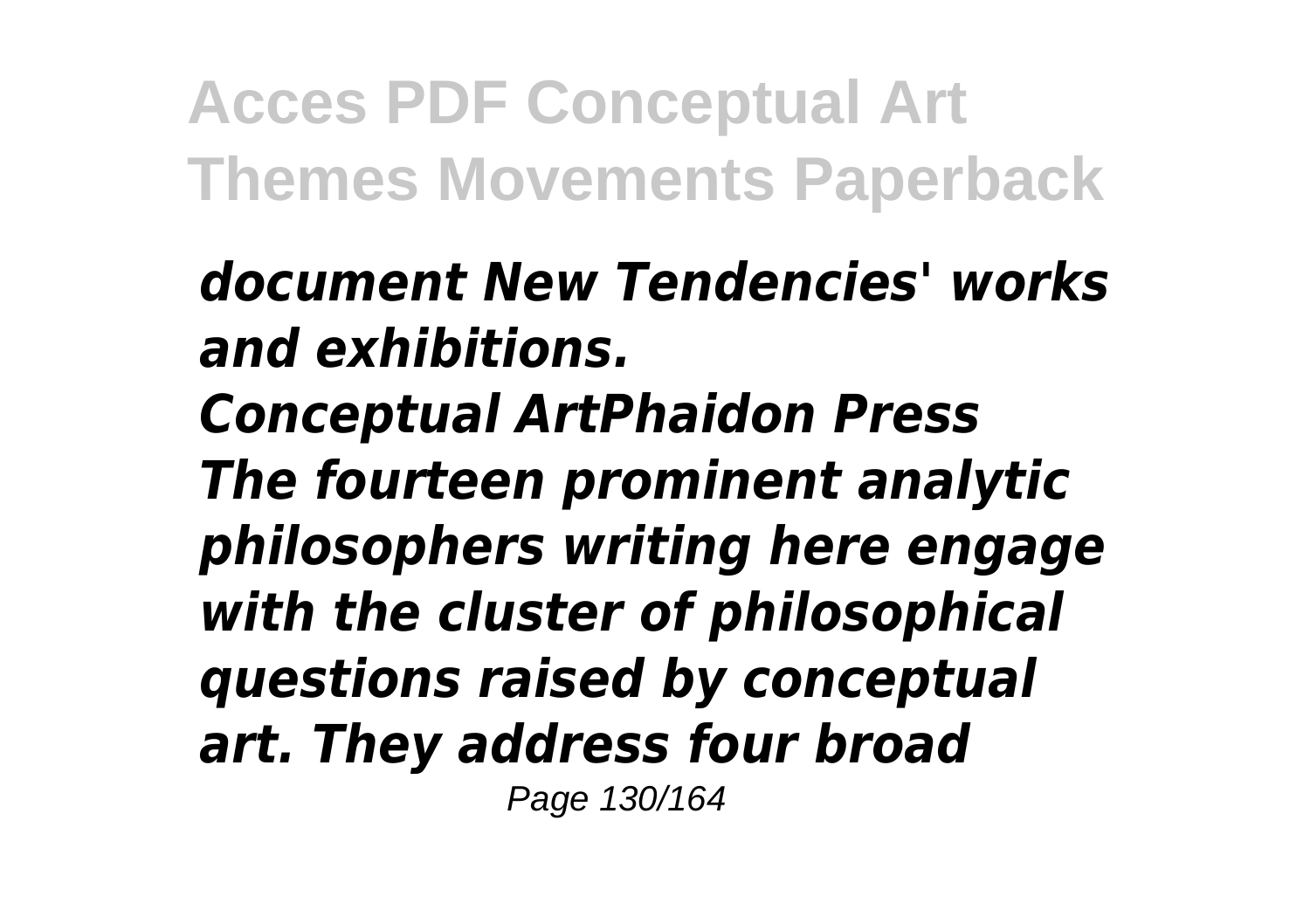*questions: What kind of art is conceptual art? What follows from the fact that conceptual art does not aim to have aesthetic value? What knowledge or understanding can we gain from conceptual art? How ought we to appreciate conceptual art?* Page 131/164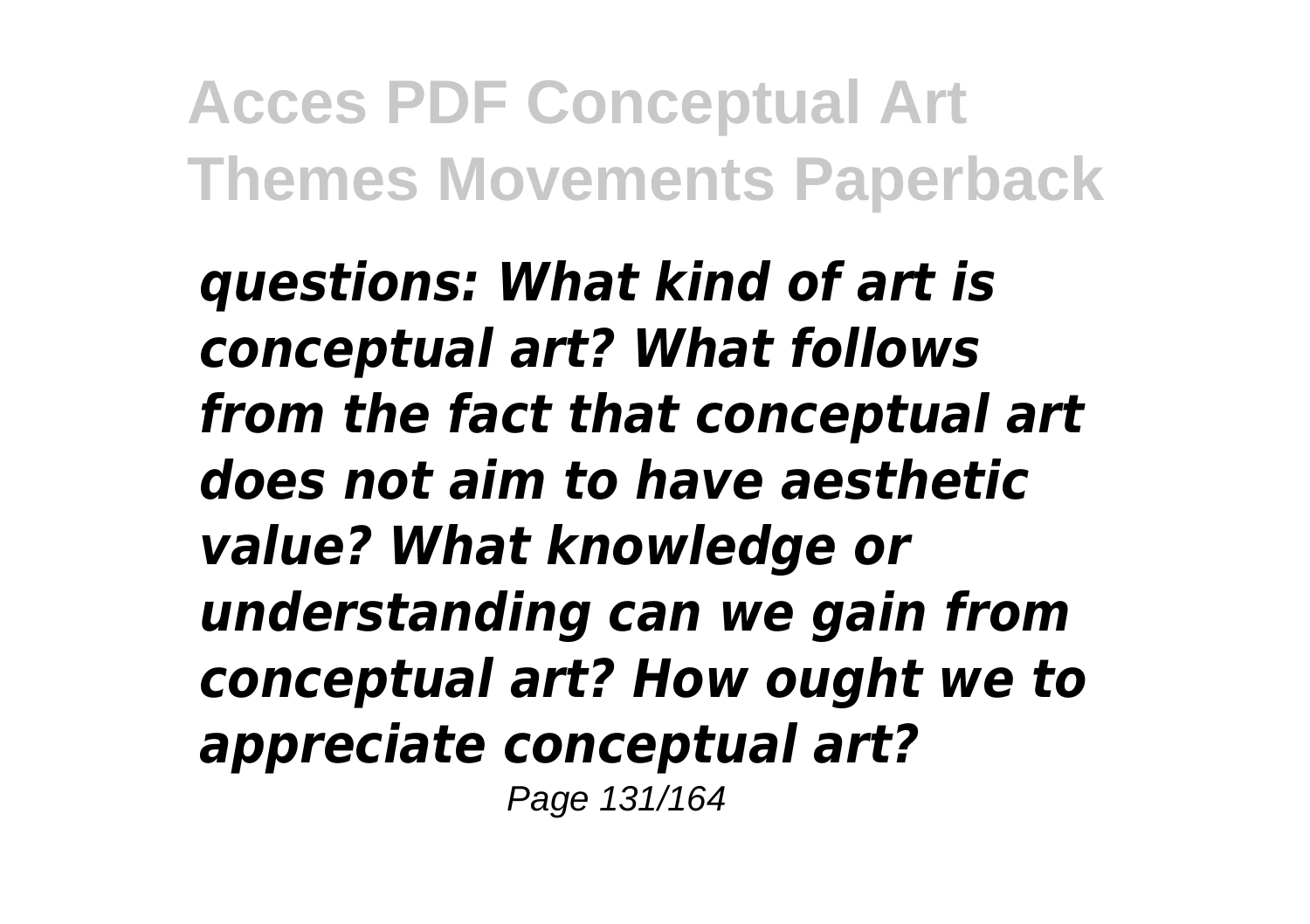*Conceptual art, broadly understood by the contributors as beginning with Marcel Duchamp's ready-mades and as continuing beyond the 1970s to include some of today's contemporary art, is grounded in the notion that the artist's 'idea'* Page 132/164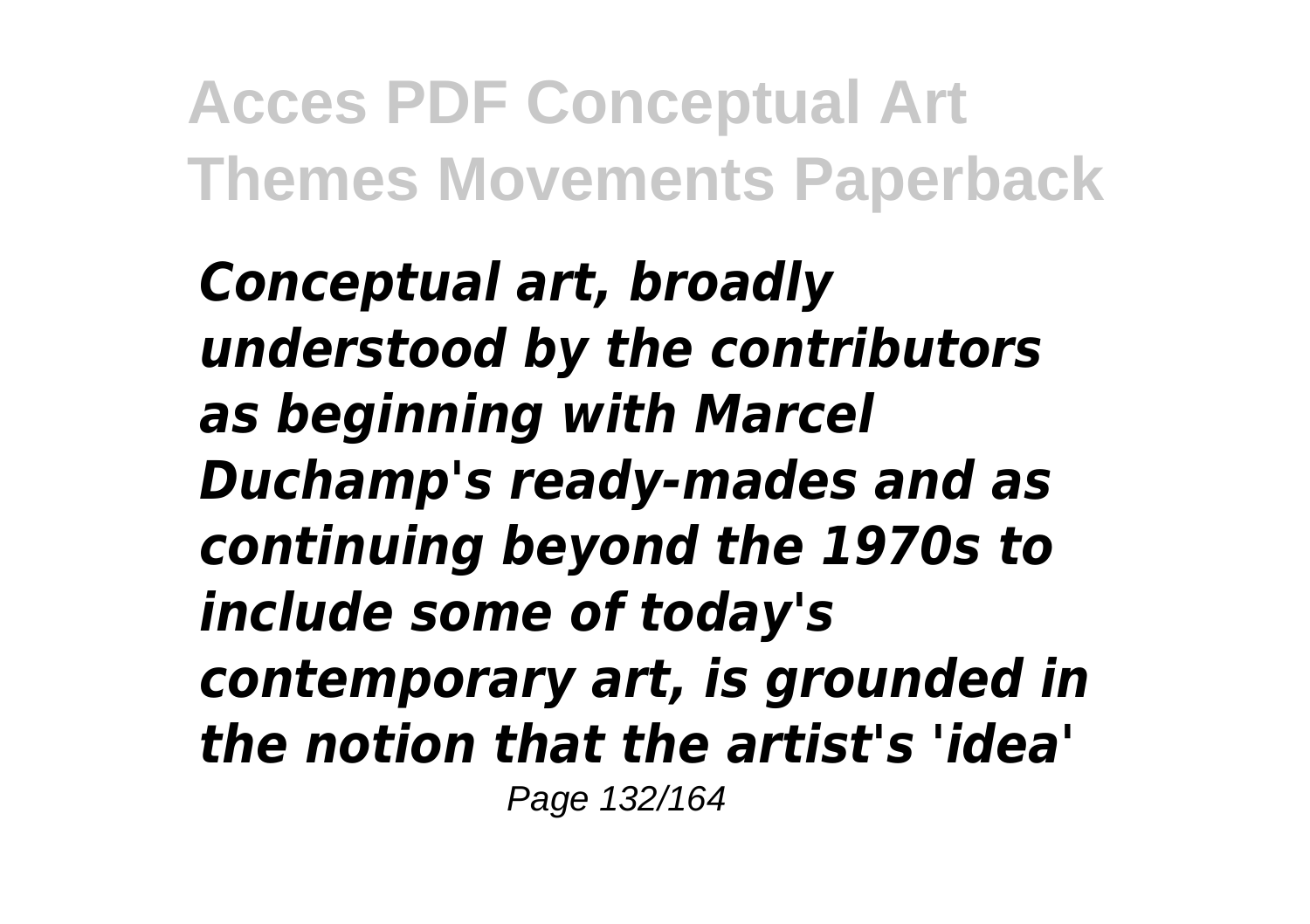*is central to art, and, contrary to tradition, that the material work is by no means essential to the art as such. To use the words of the conceptual artist Sol LeWitt, 'In conceptual art the idea of the concept is the most important aspect of the work . . . and the* Page 133/164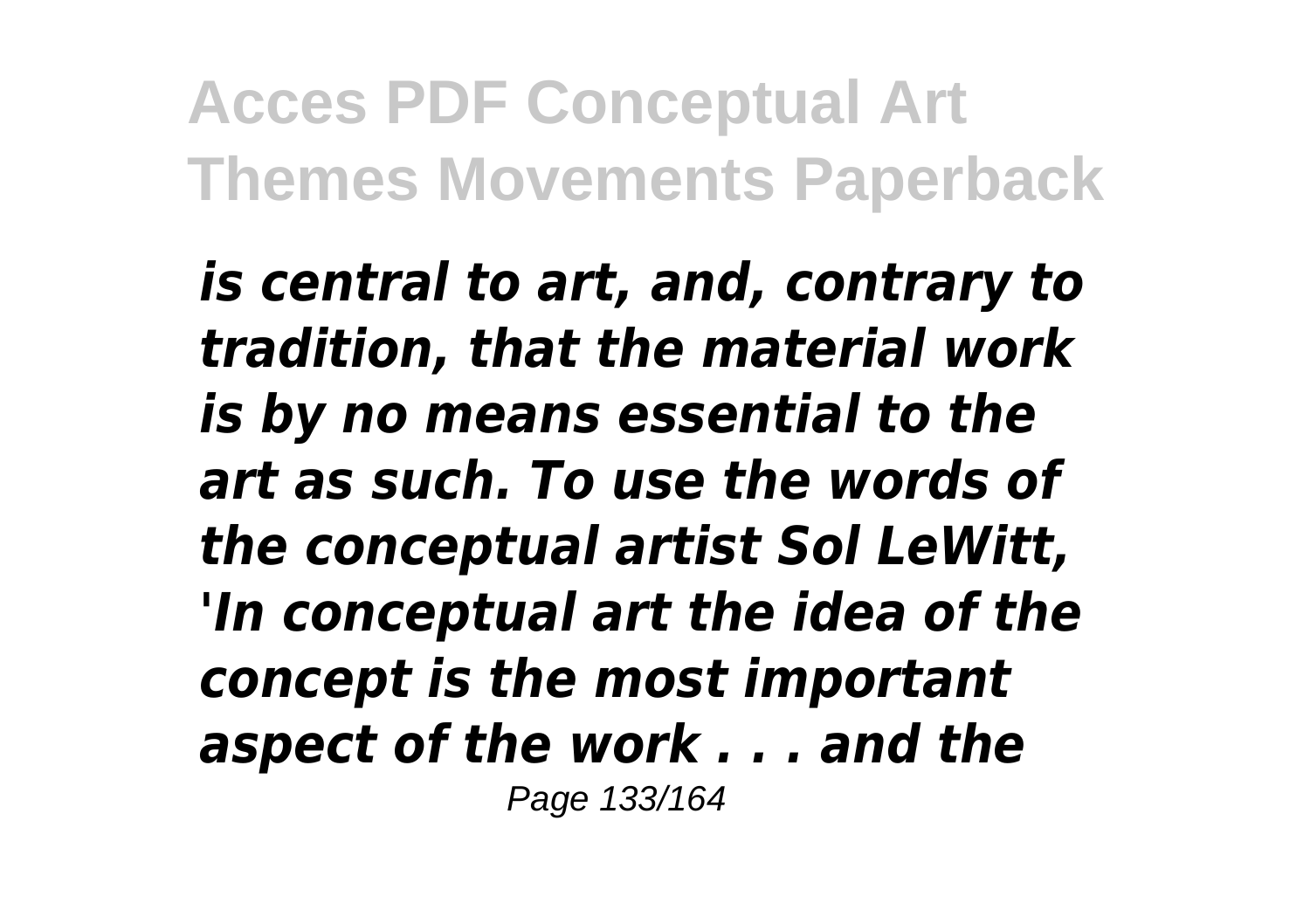*execution is a perfunctory affair'. Given this so-called 'dematerialization' of the art object, the emphasis on cognitive value, and the frequent appeal to philosophy by many conceptual artists, there are many questions that are raised by conceptual art* Page 134/164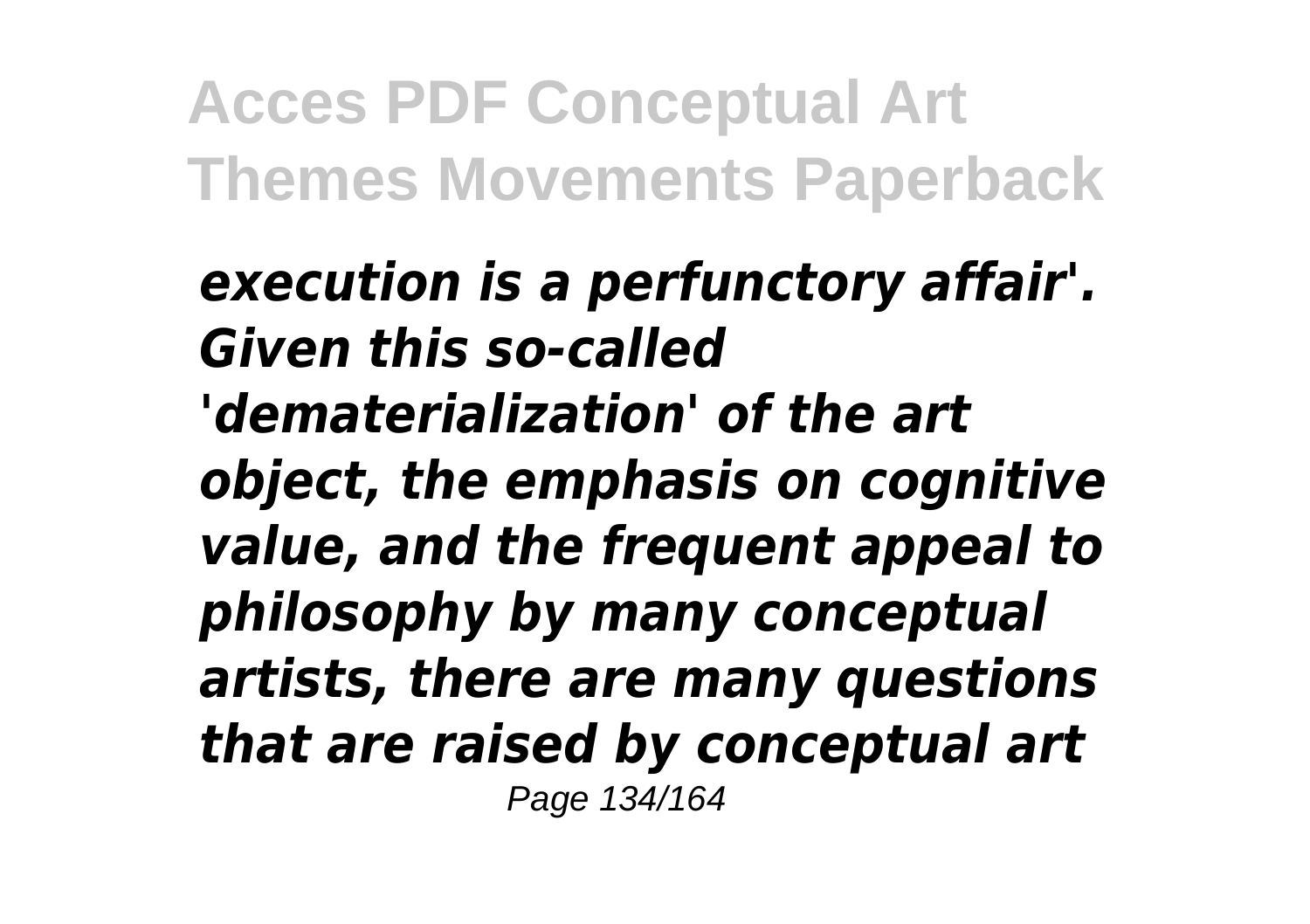*that should be of interest to analytic philosophers. Why, then, has so little work been done in this area? This volume is most probably the first collection of papers by analytic Anglo-American philosophers tackling these concerns head-on.*

Page 135/164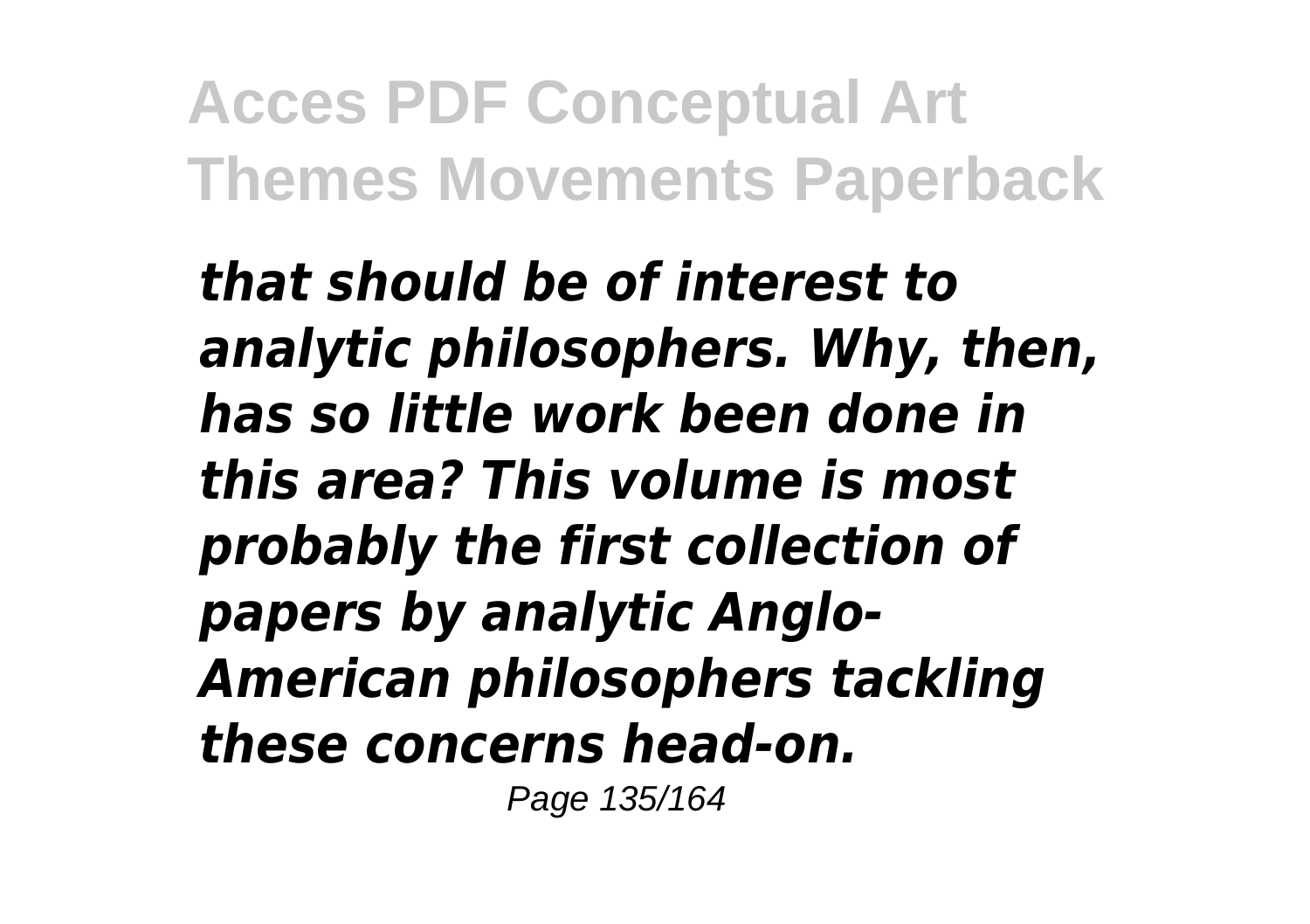*Contributors Margaret Boden, Diarmuid Costello, Gregory Currie, David Davies, Peter Goldie, Robert Hopkins, Matthew Kieran, Peter Lamarque, Dominic McIver Lopes, Derek Matravers, Elisabeth Schellekens, Kathleen Stock, Carolyn Wilde, and the 'Art* Page 136/164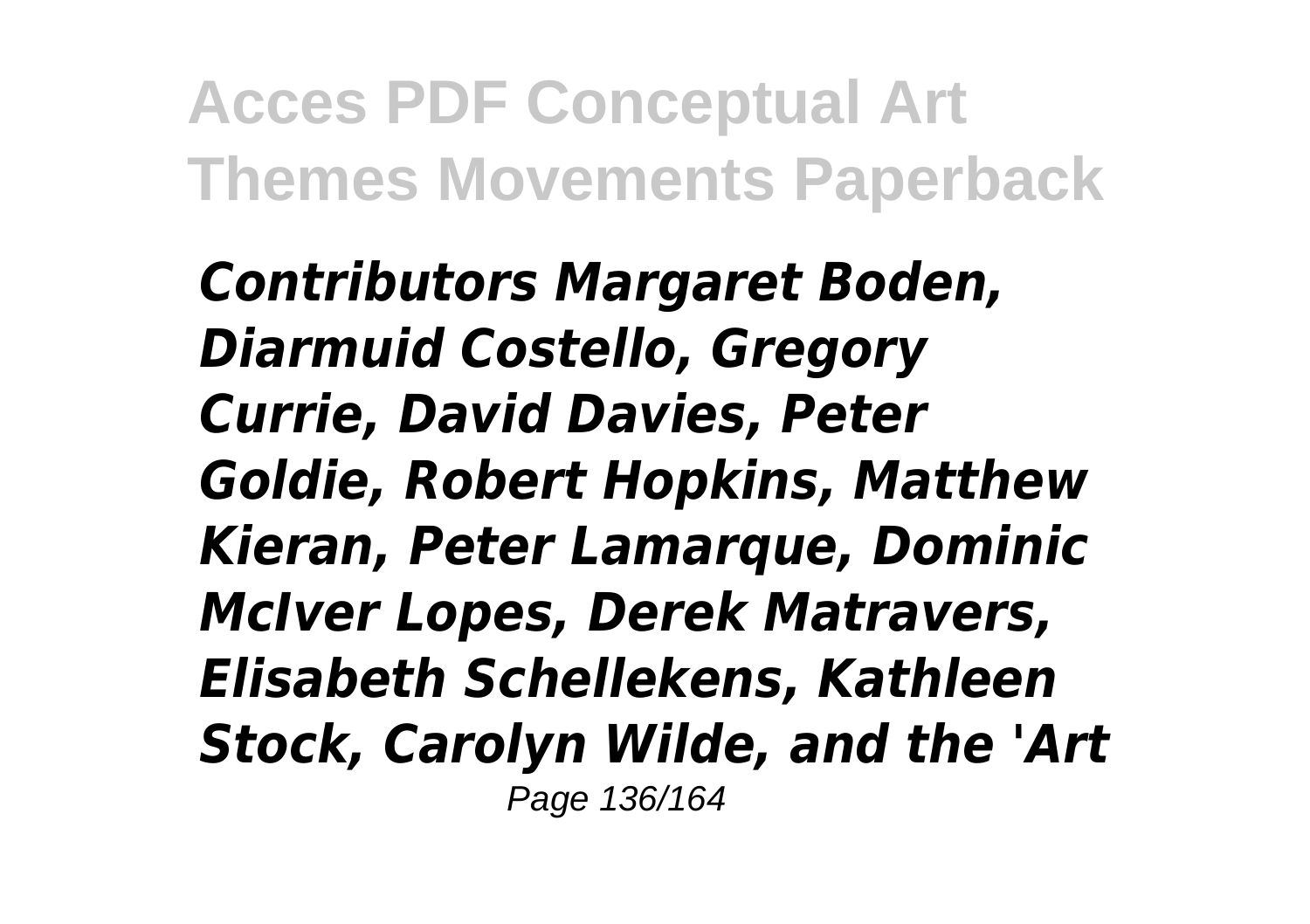*& Language' group. Suitable for sceptics, art lovers, and the millions of us who visit art galleries every year - and are confused, this book is a history of Modern Art, from Impressionism to the present day.*

Page 137/164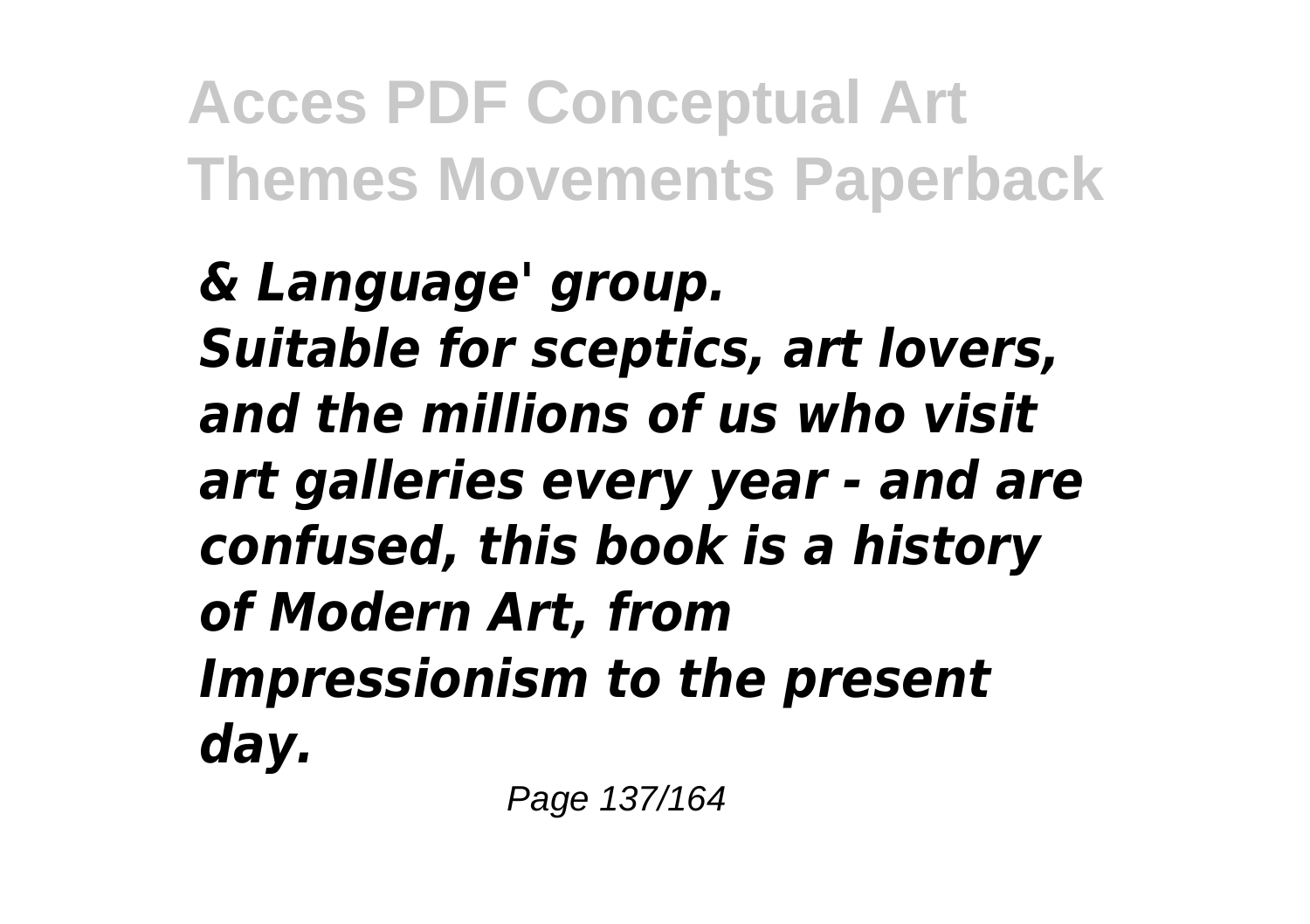- *Conceptual Art and the Politics of Publicity*
- *The Story of Contemporary Art Artspeak*
- *Art at the Threshold of the*
- *Information Revolution (1961 - 1978)*
- *Every Building on the Sunset*

Page 138/164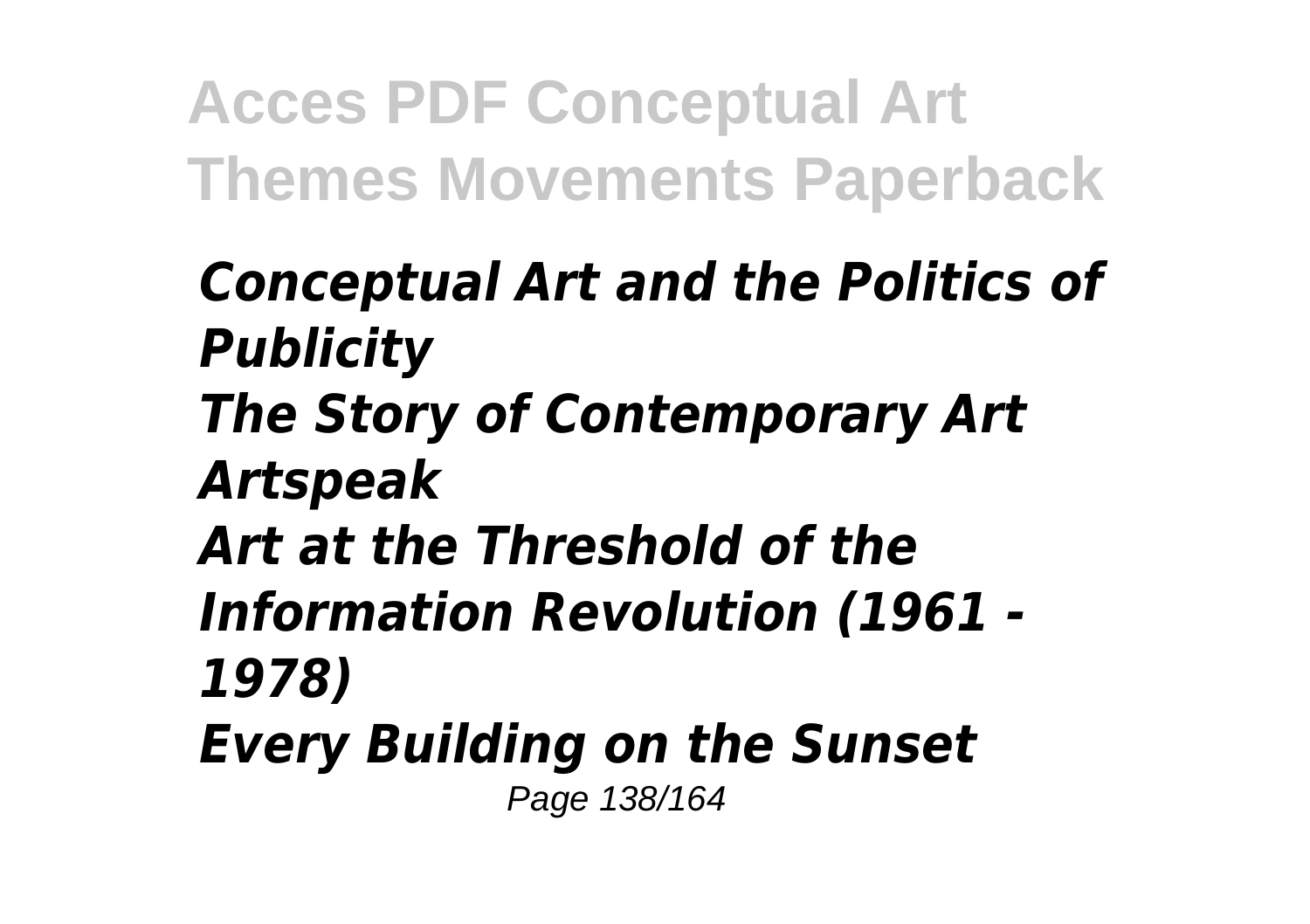#### *Strip Further Essays on Art & Language*

*Experience the uplifting power of art on this breathtaking visual tour of 2,500 paintings and sculptures created by more than 700 artists from Michelangelo to*

Page 139/164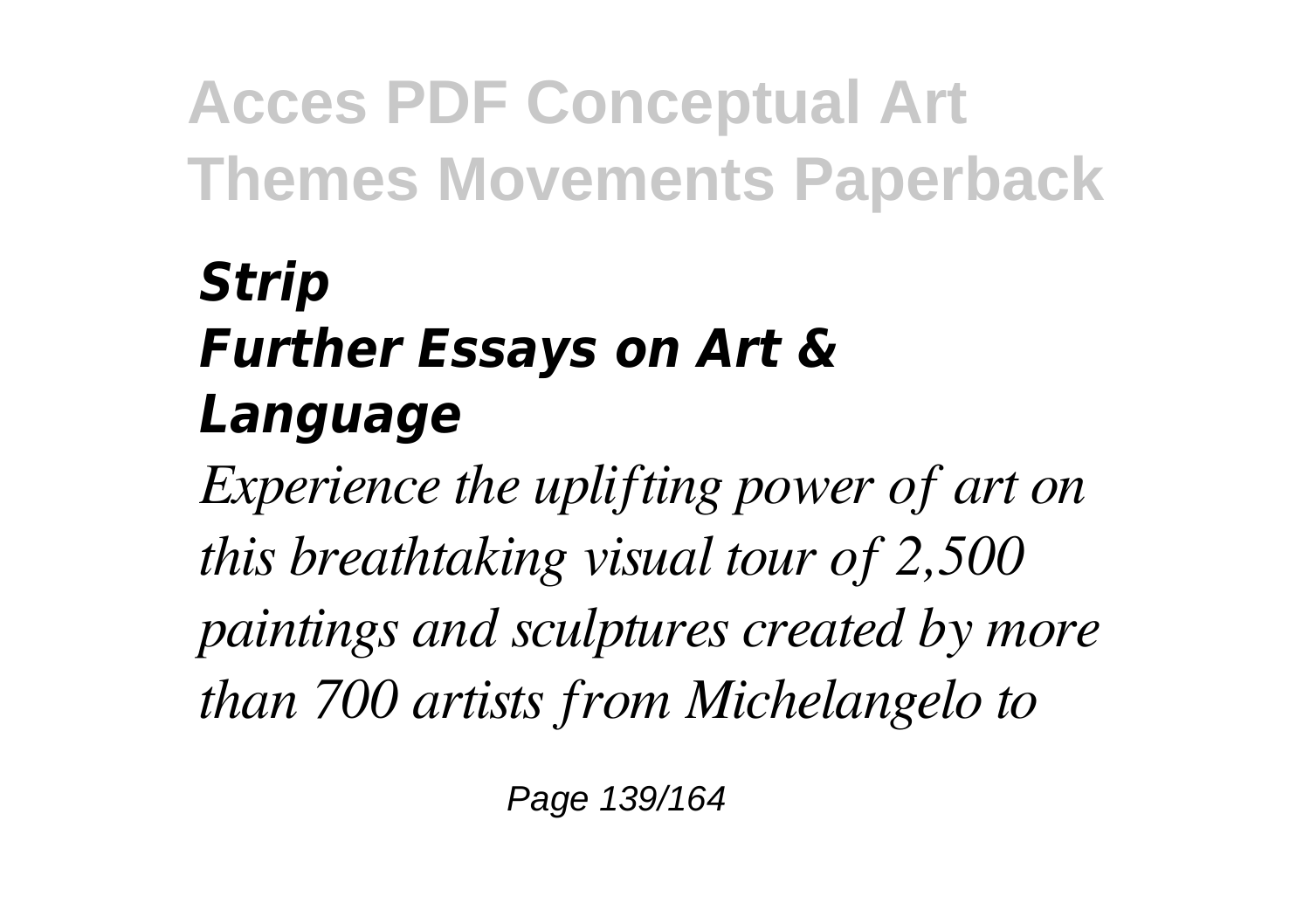*Damien Hirst. This beautiful book brings you the very best of world art from cave paintings to Neoexpressionism. Enjoy iconic must-see works, such as Leonardo da Vinci's Last Supper and Monet's Waterlilies and discover less familiar artists and genres from all parts of the*

Page 140/164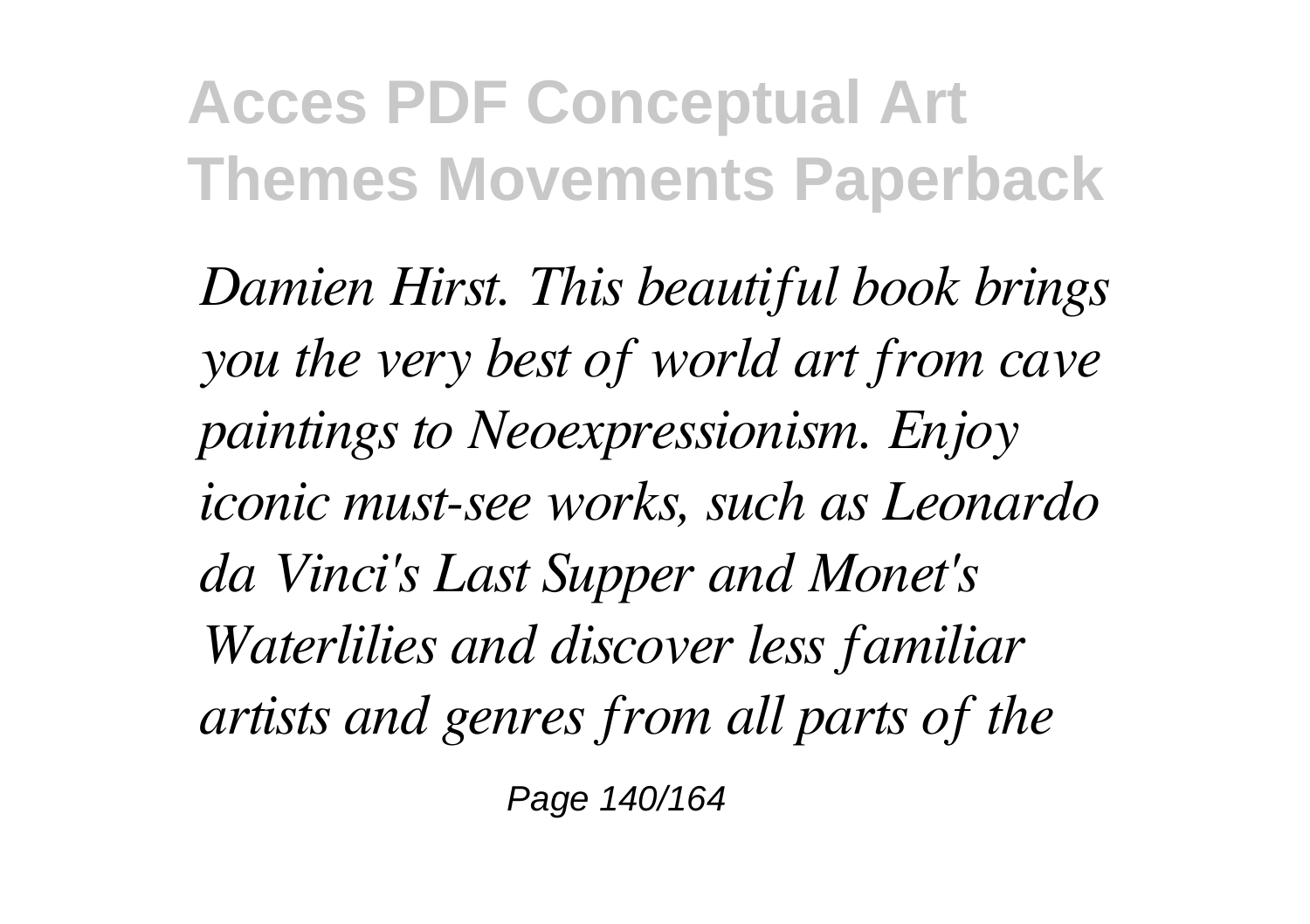*globe. The Art Book covers the full sweep of world art, including the Ming era in China, and Japanese, Hindu, and Indigenous Australian art. It analyses recurring themes such as love and religion, explaining key genres from Romanesque to Conceptual art. The Art*

Page 141/164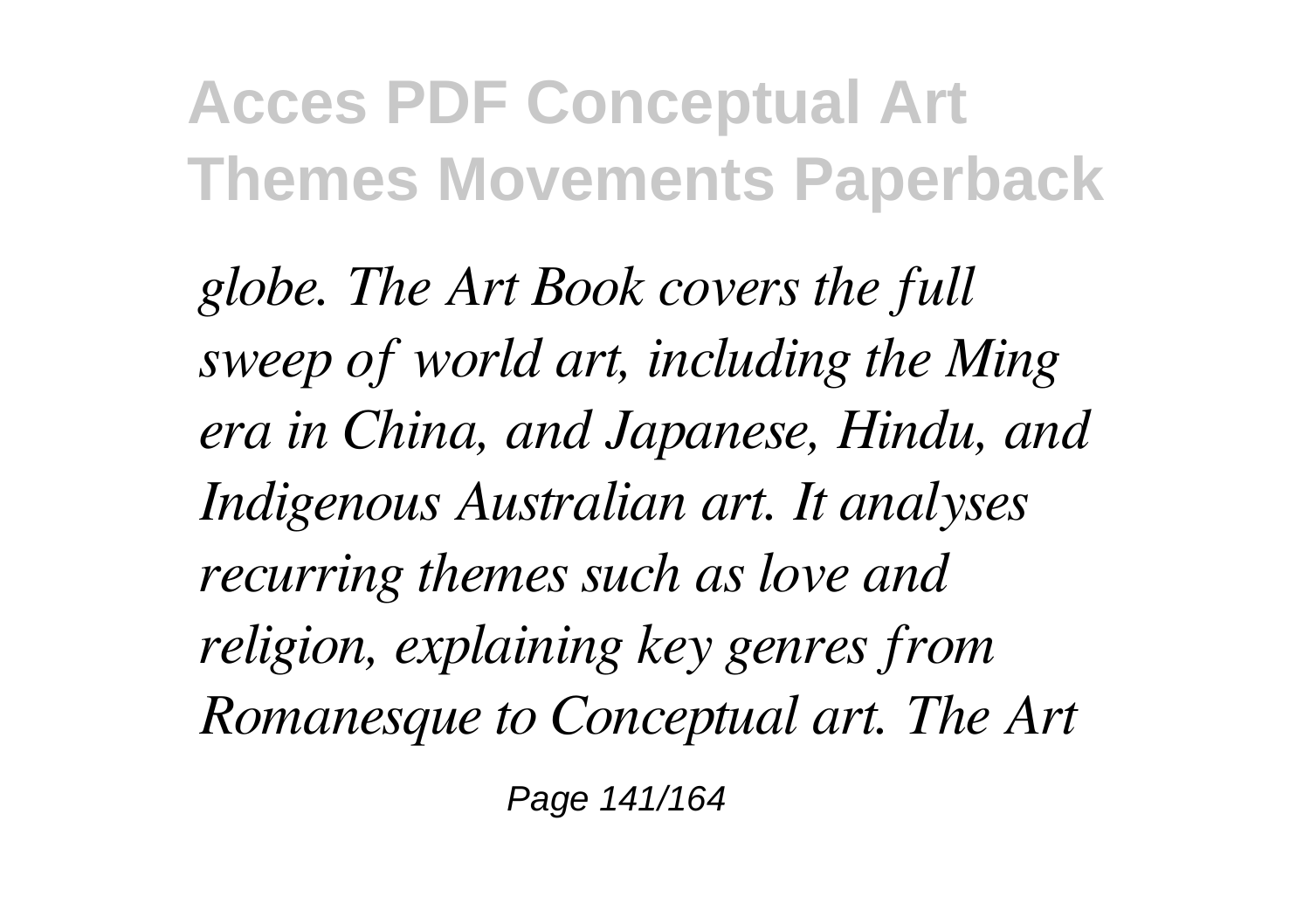*Book explores each artist's key works and vision, showing details of their technique, such as Leonardo's use of light and shade. It tells the story of avantgarde works like Manet's Le Dejeuner sur l'herbe (Lunch on the Grass), which scandalised society, and traces how one*

Page 142/164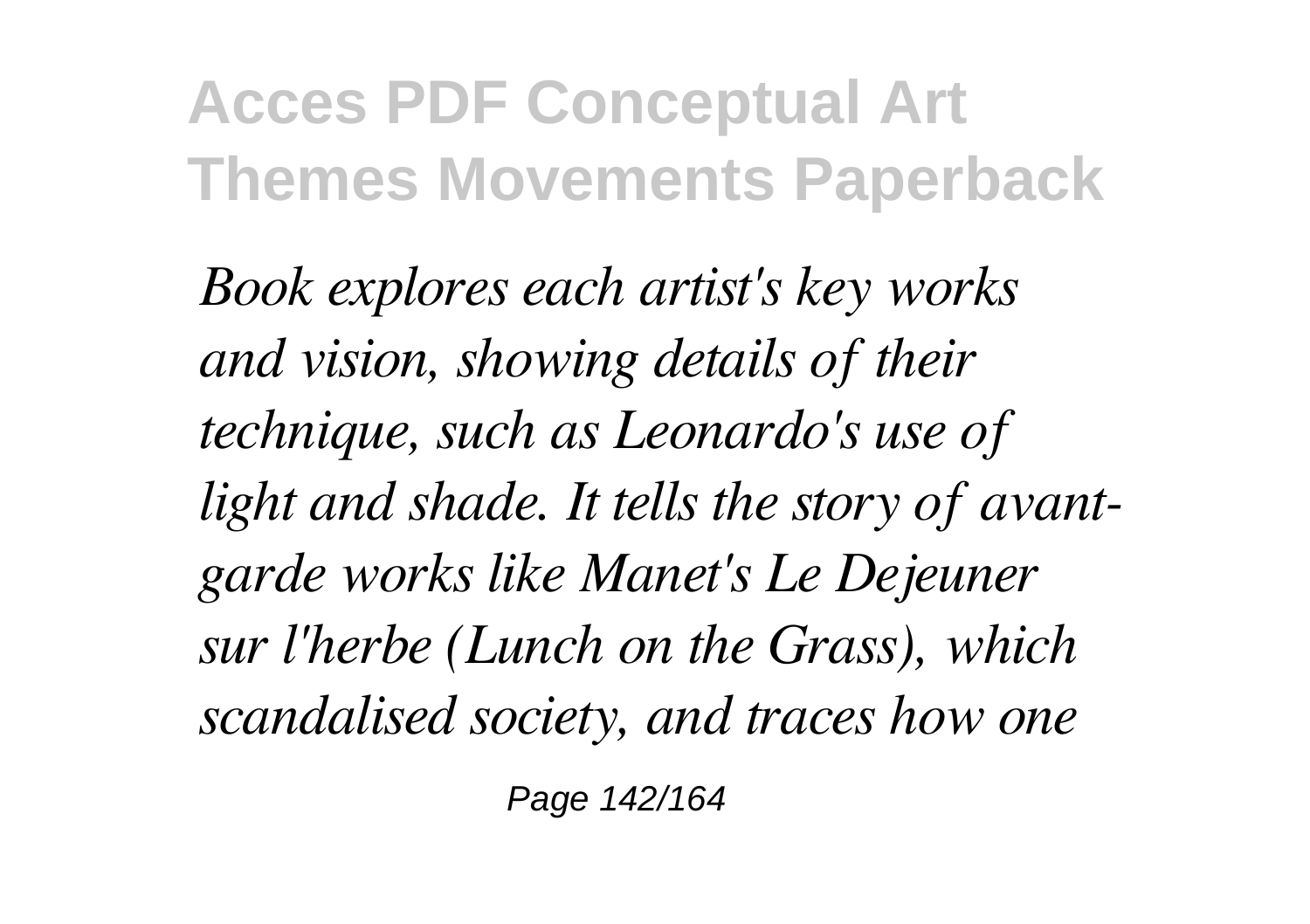*genre informed another - showing how the Impressionists were inspired by Gustave Courbet, for example, and how Van Gogh was influenced by Japanese prints. Lavishly illustrated throughout, look no further for your essential guide to the pantheon of world art.*

Page 143/164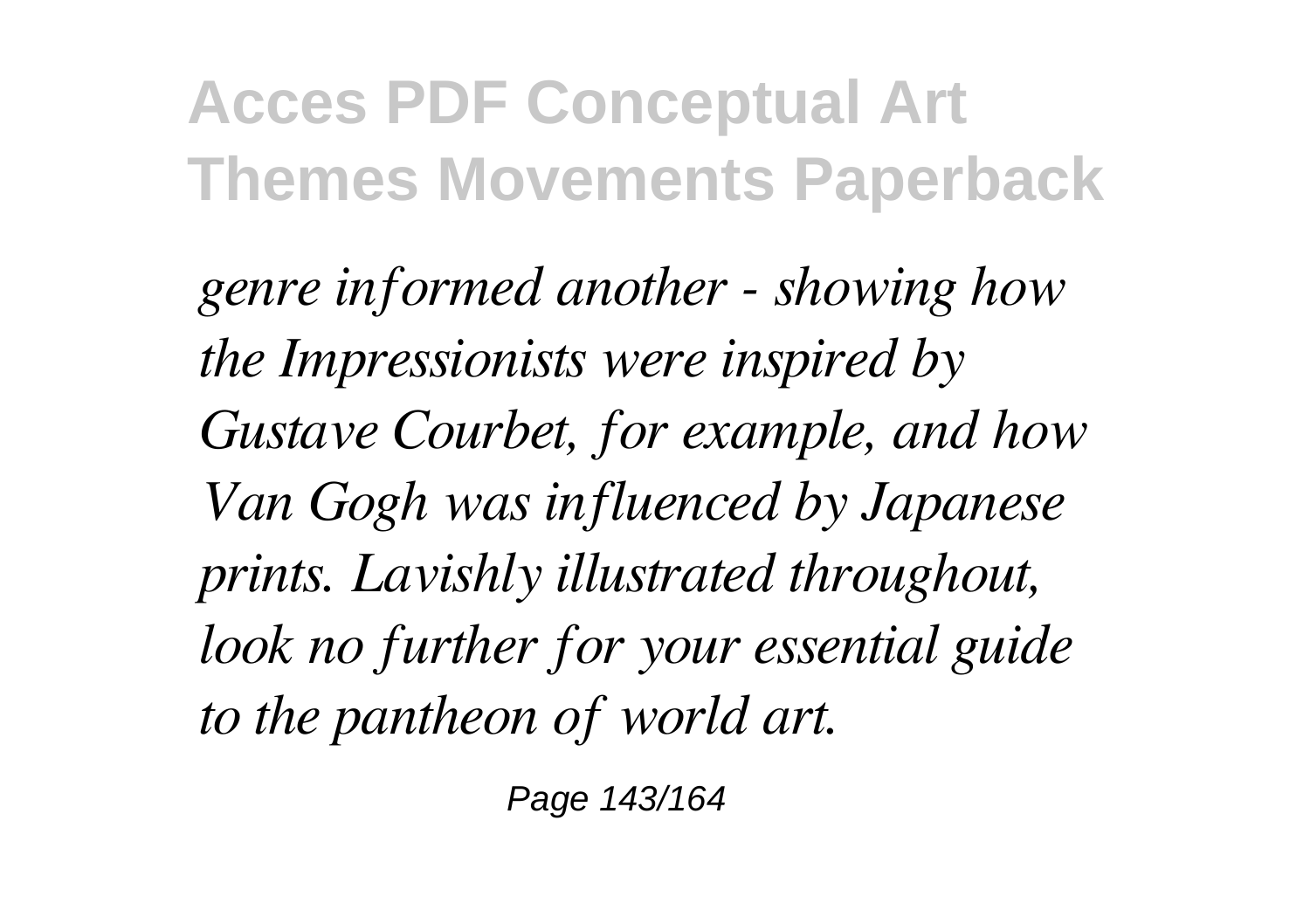*Art into Ideas provides an overview of one of the most important and influential developments in American and European art over the past thirty years. Focusing on works by a range of international artists, including Joseph Kosuth, Hans Haacke, Sherrie Levine*

Page 144/164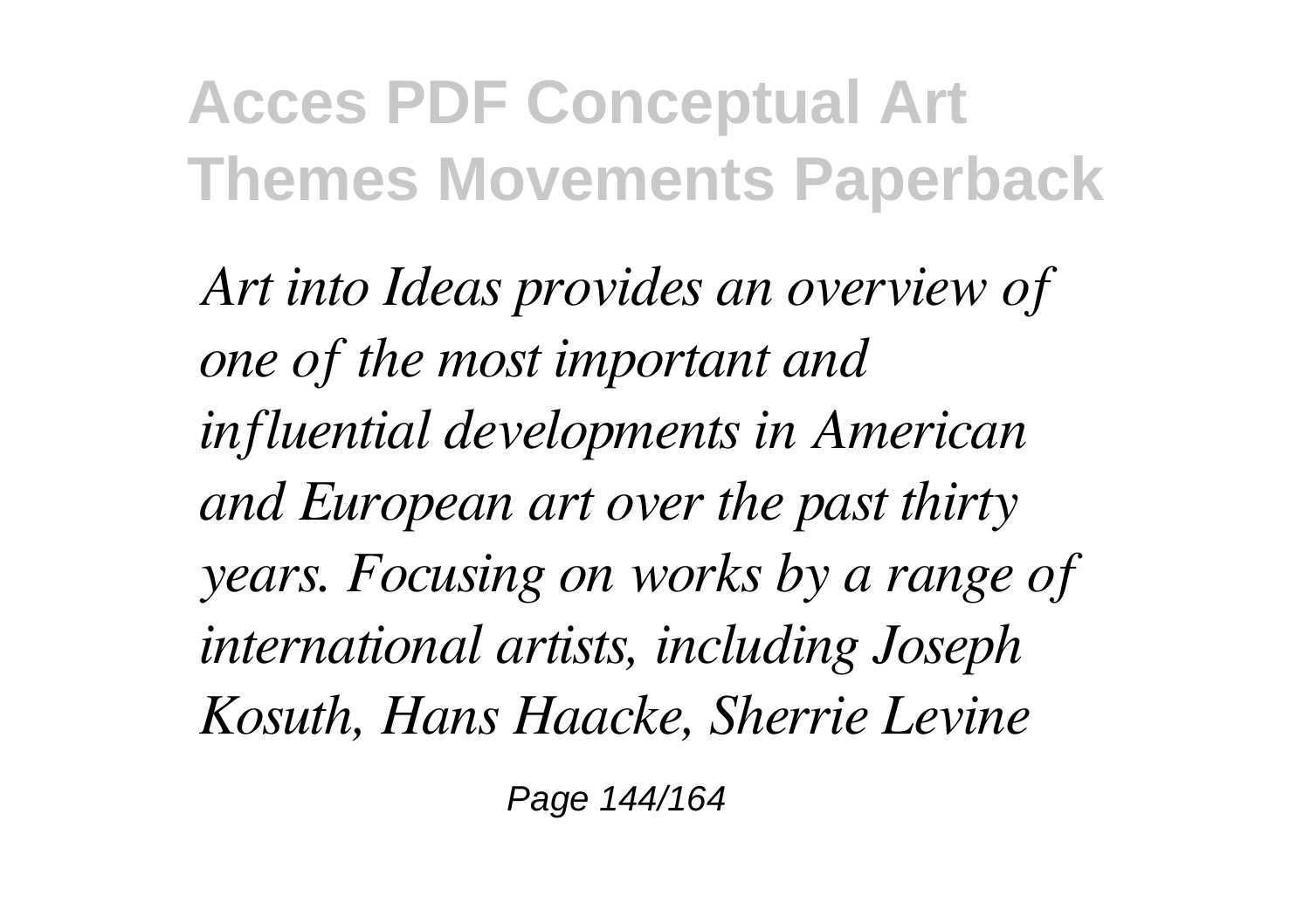*and Joseph Beuys, Robert Morgan defines and elucidates the premises of conceptual art. He examines its evolution, from its inception in the 1960s through the 1980s, relating the movement to historical and cultural contexts, as well as to important*

Page 145/164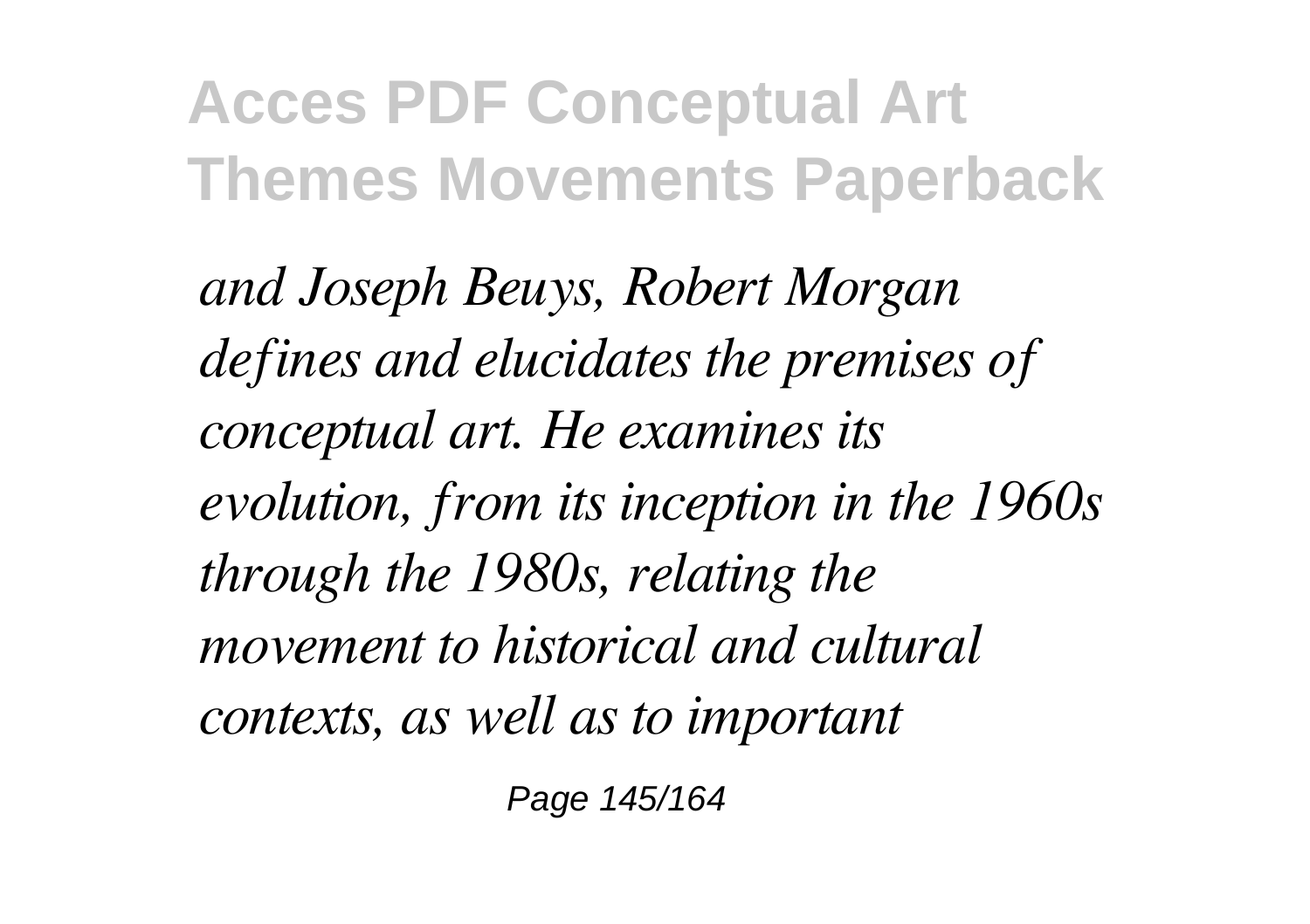*theoretical and critical issues that emerged during these decades. Defining three primary modes of representation that characterise conceptual art - the philosophical, the structural, and the systemic - Morgan then applies these concepts in analyses of a variety of*

Page 146/164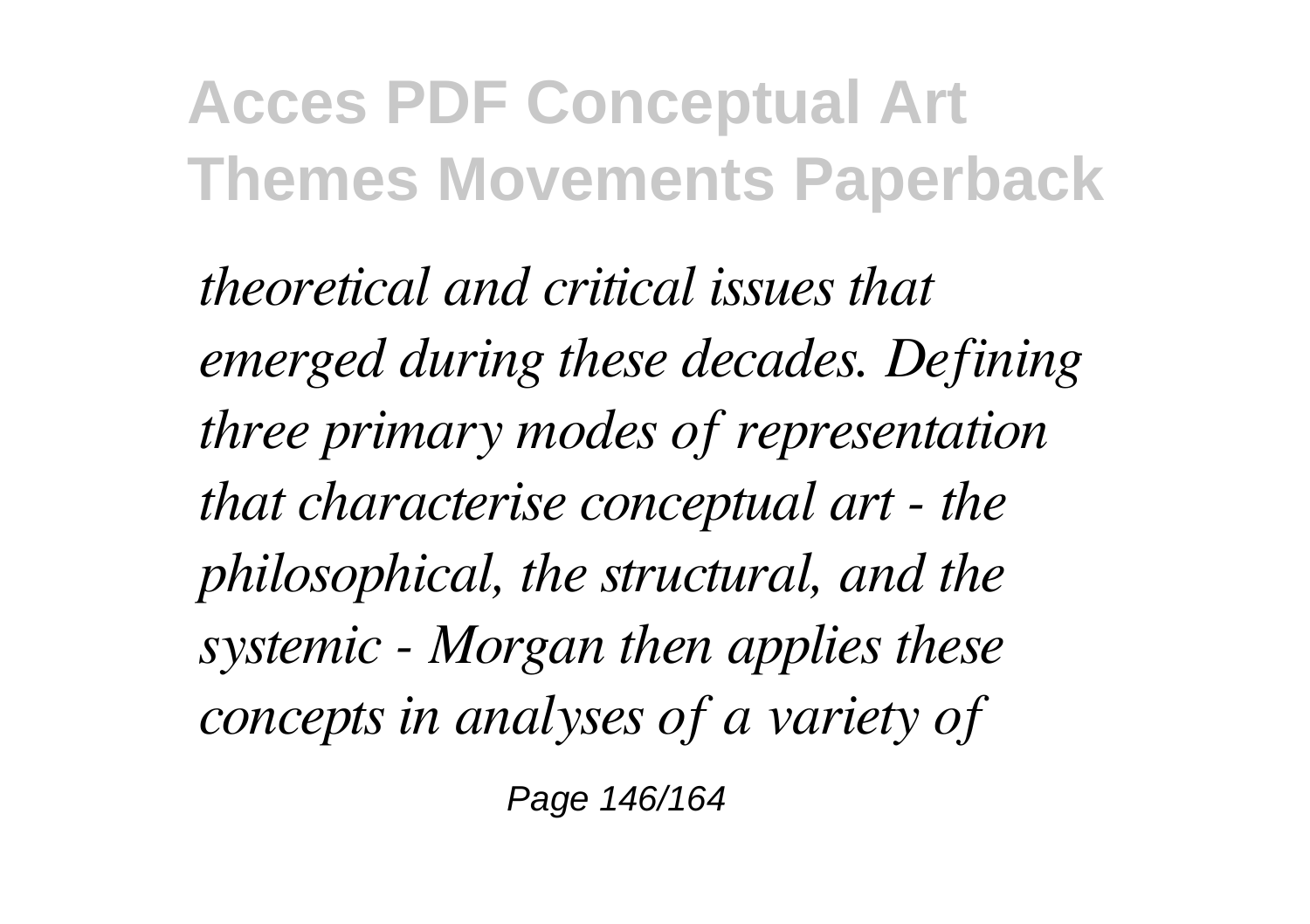*media, including painting, photography, books, and performance. This landmark anthology collects for the first time the key historical documents that helped give definition and purpose to the conceptual art movement. Compared to other avant-garde*

Page 147/164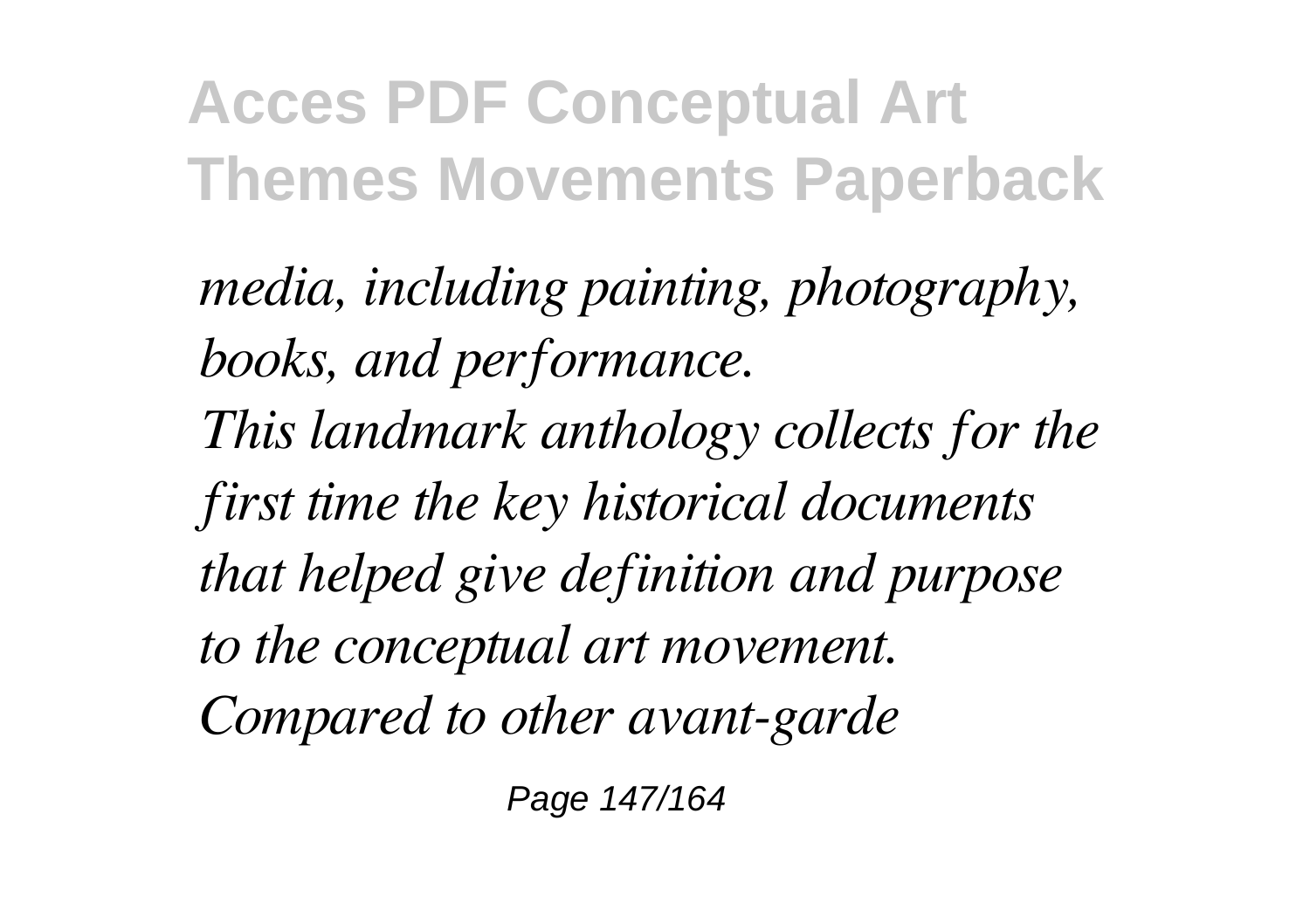*movements that emerged in the 1960s, conceptual art has received relatively little serious attention by art historians and critics of the past twenty-five years—in part because of the difficult, intellectual nature of the art. This lack of attention is particularly striking given*

Page 148/164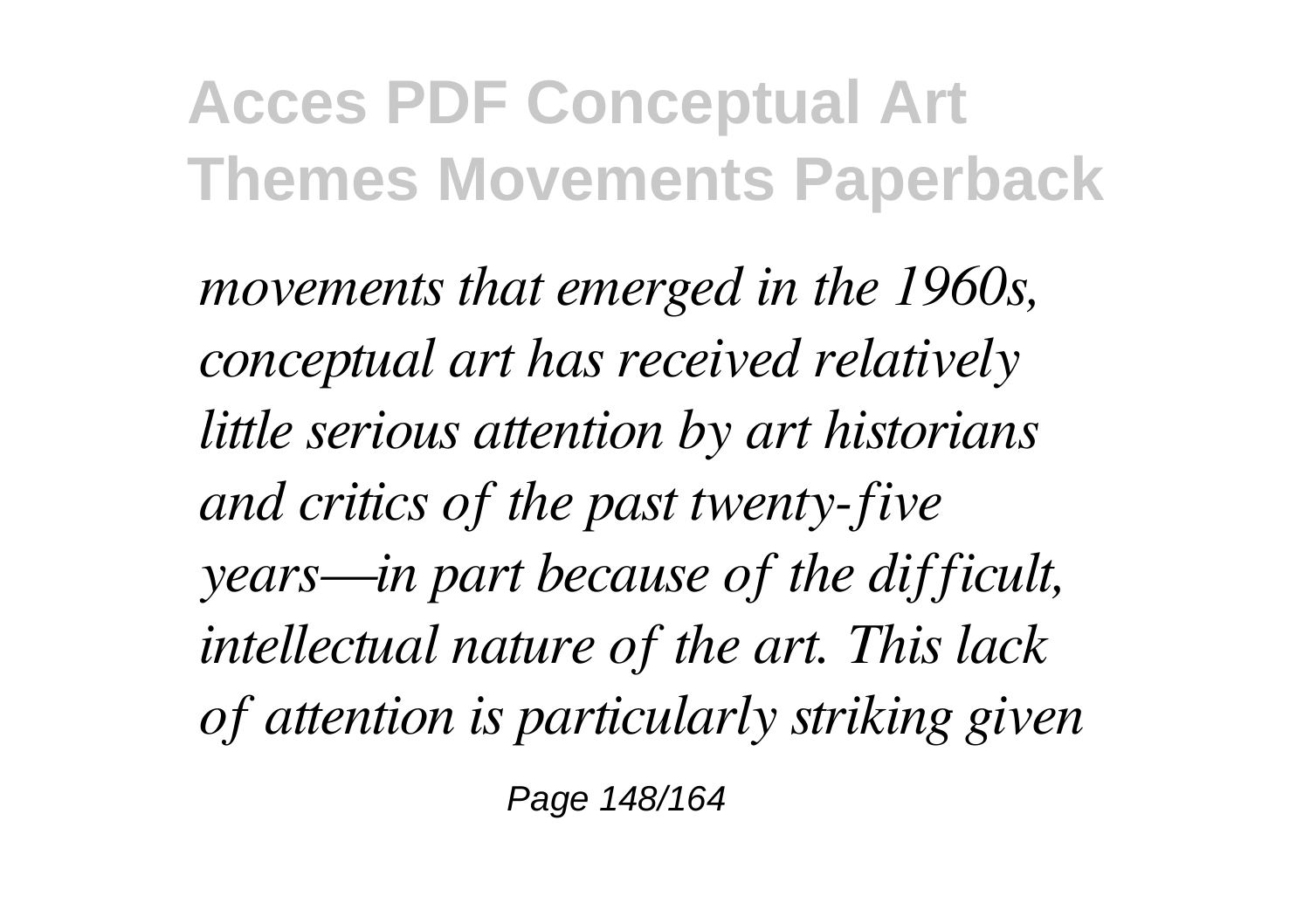*the tremendous influence of conceptual art on the art of the last fifteen years, on critical discussion surrounding postmodernism, and on the use of theory by artists, curators, critics, and historians. This landmark anthology collects for the first time the key*

Page 149/164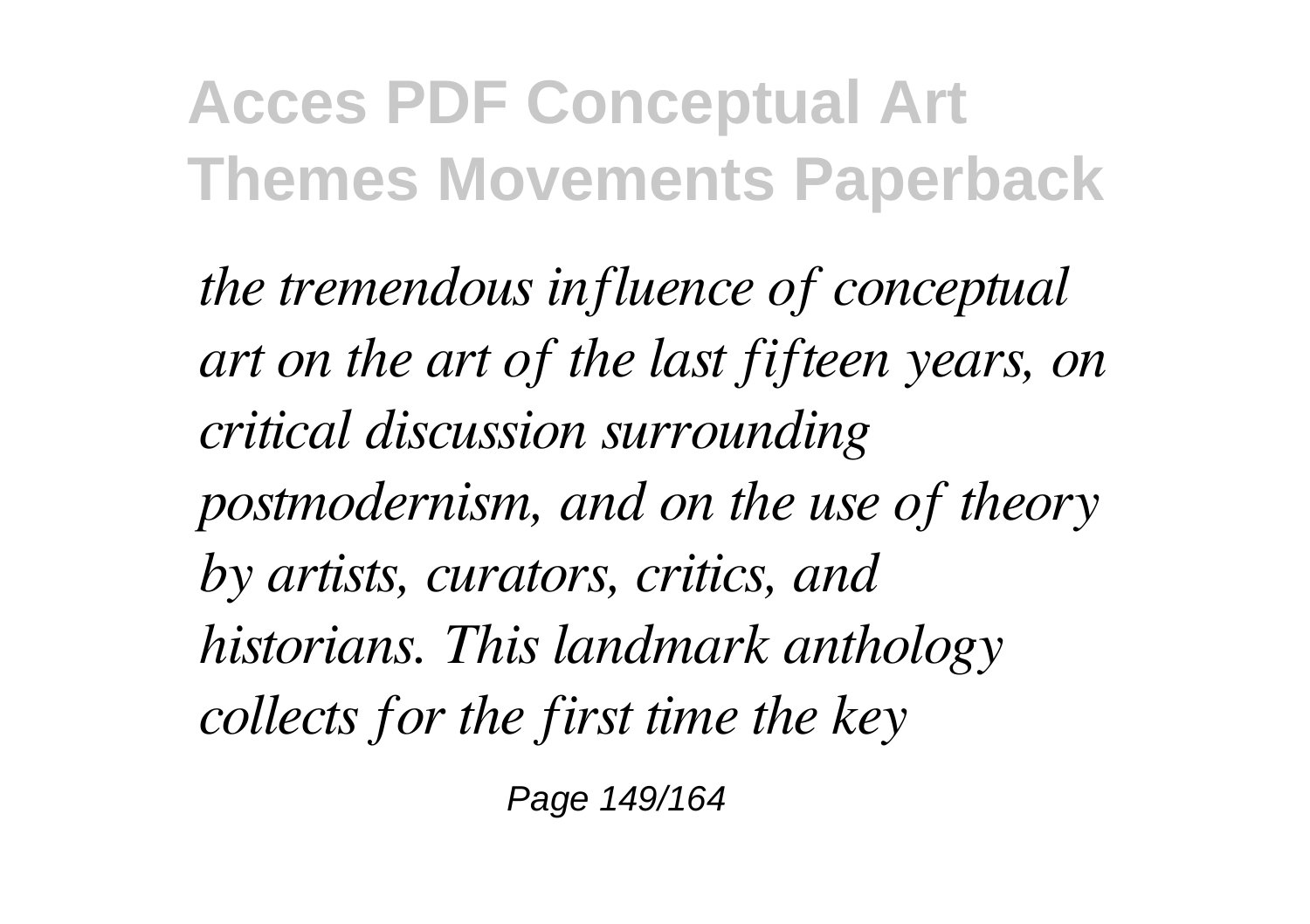*historical documents that helped give definition and purpose to the movement. It also contains more recent memoirs by participants, as well as critical histories of the period by some of today's leading artists and art historians. Many of the essays and artists' statements have been*

Page 150/164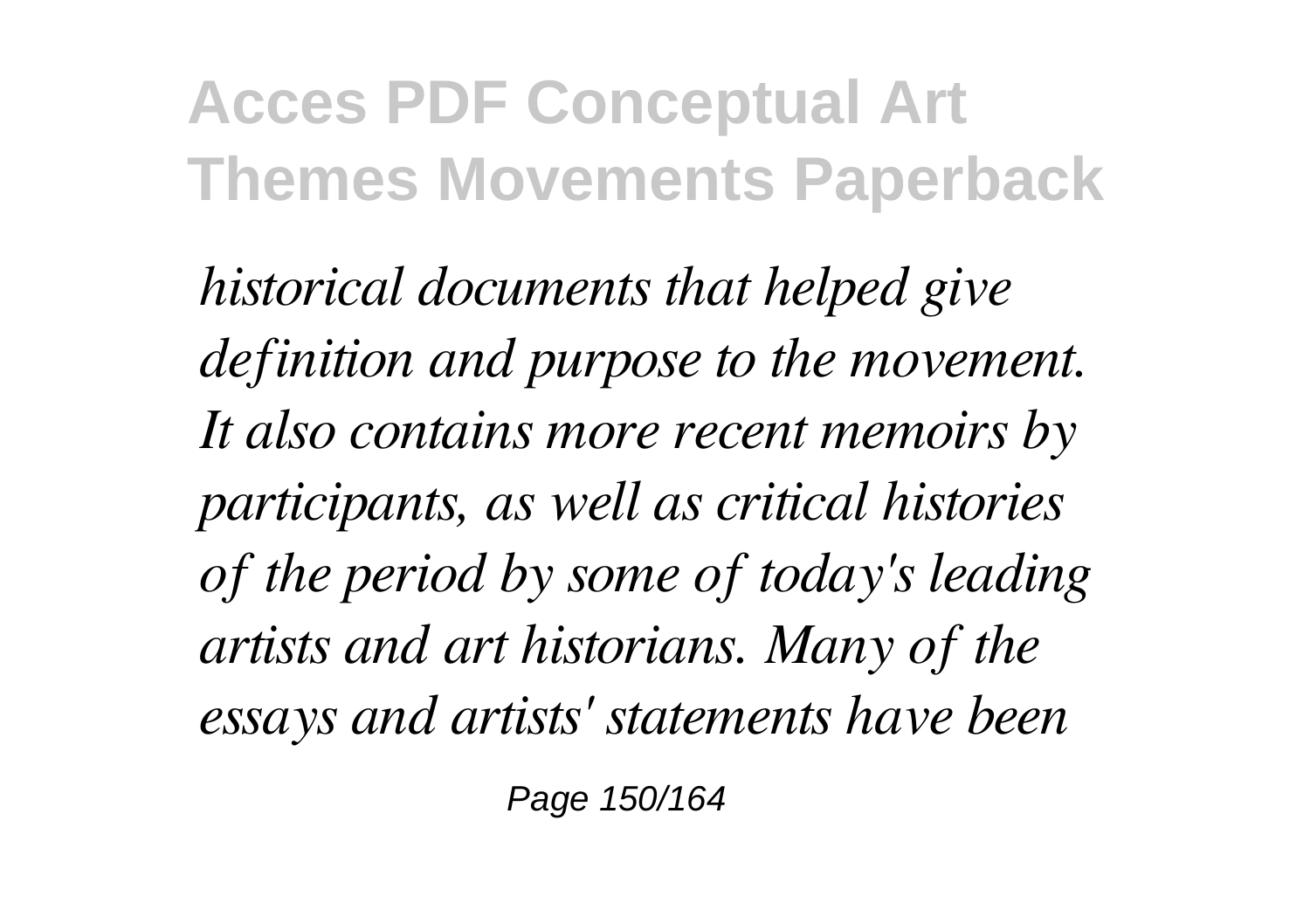*translated into English specifically for this volume. A good portion of the exchange between artists, critics, and theorists took place in difficult-to-find limited-edition catalogs, small journals, and private correspondence. These influential documents are gathered here*

Page 151/164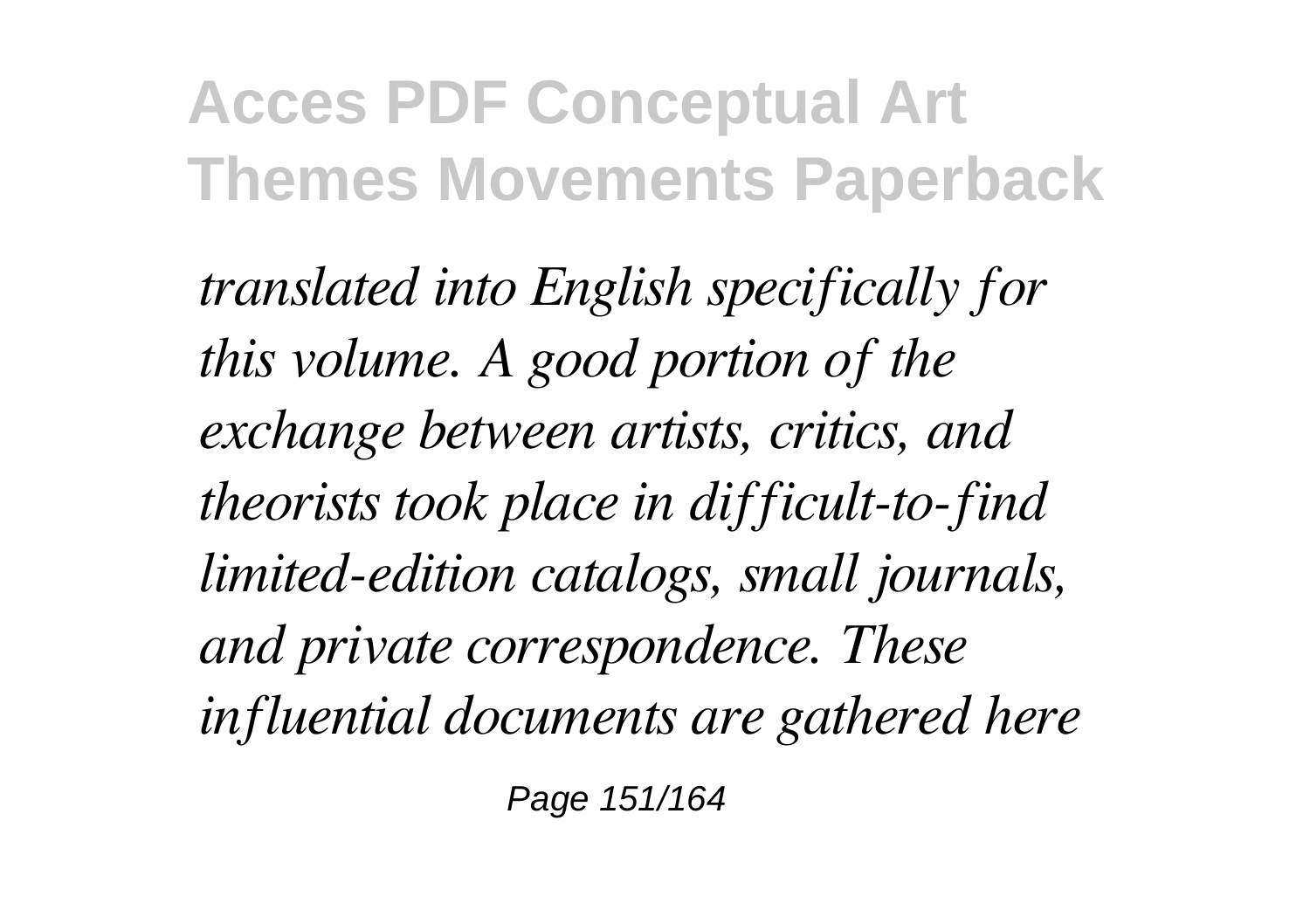*for the first time, along with a number of previously unpublished essays and interviews. Contributors Alexander Alberro, Art & Language, Terry Atkinson, Michael Baldwin, Robert Barry, Gregory Battcock, Mel Bochner, Sigmund Bode, Georges Boudaille,*

Page 152/164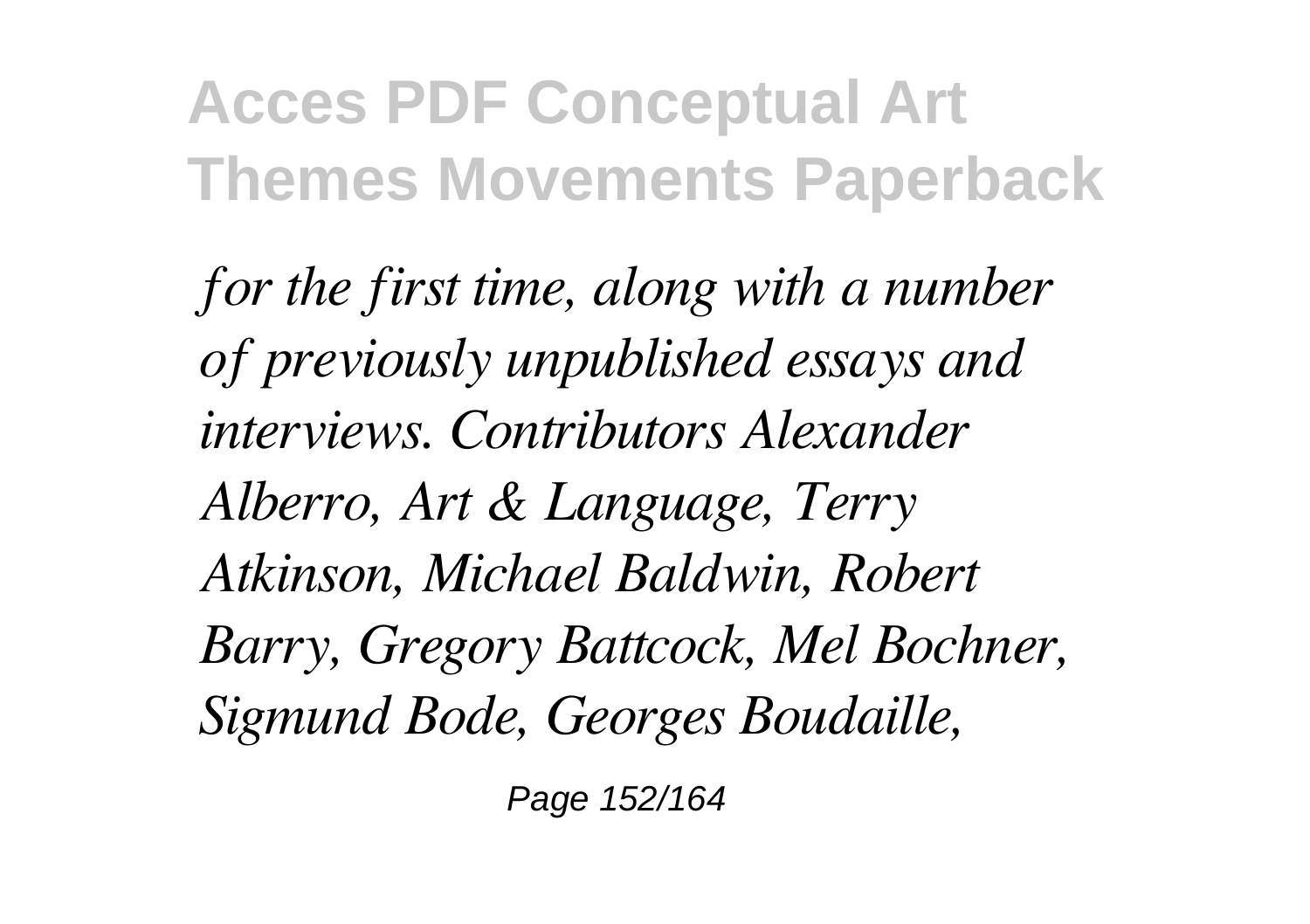*Marcel Broodthaers, Benjamin Buchloh, Daniel Buren, Victor Burgin, Ian Burn, Jack Burnham, Luis Camnitzer, John Chandler, Sarah Charlesworth, Michel Claura, Jean Clay, Michael Corris, Eduardo Costa, Thomas Crow, Hanne Darboven, Raúl Escari, Piero Gilardi,*

Page 153/164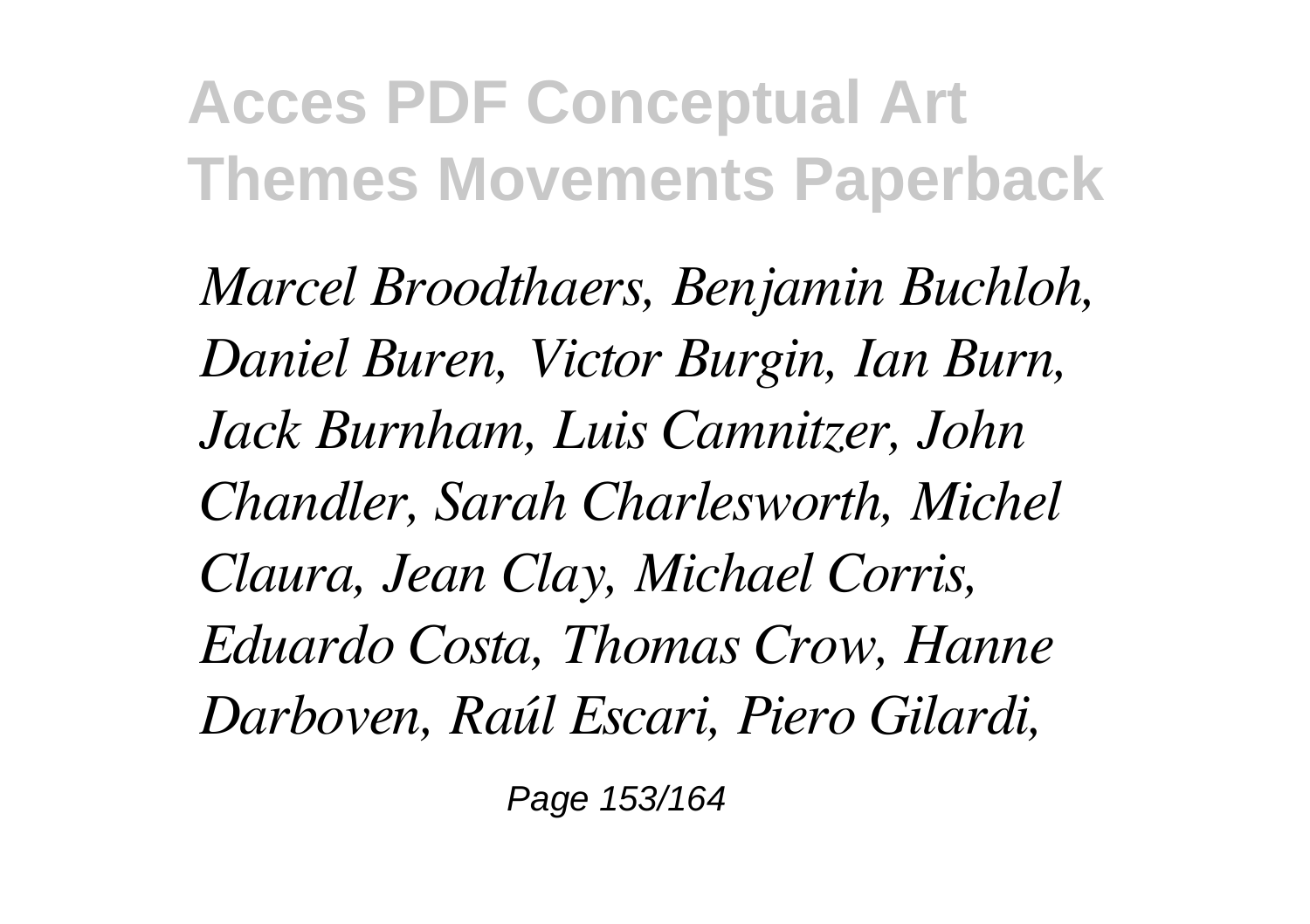*Dan Graham, Maria Teresa Gramuglio, Hans Haacke, Charles Harrison, Roberto Jacoby, Mary Kelly, Joseph Kosuth, Max Kozloff, Christine Kozlov, Sol LeWitt, Lucy Lippard, Lee Lozano, Kynaston McShine, Cildo Meireles, Catherine Millet, Olivier Mosset, John*

Page 154/164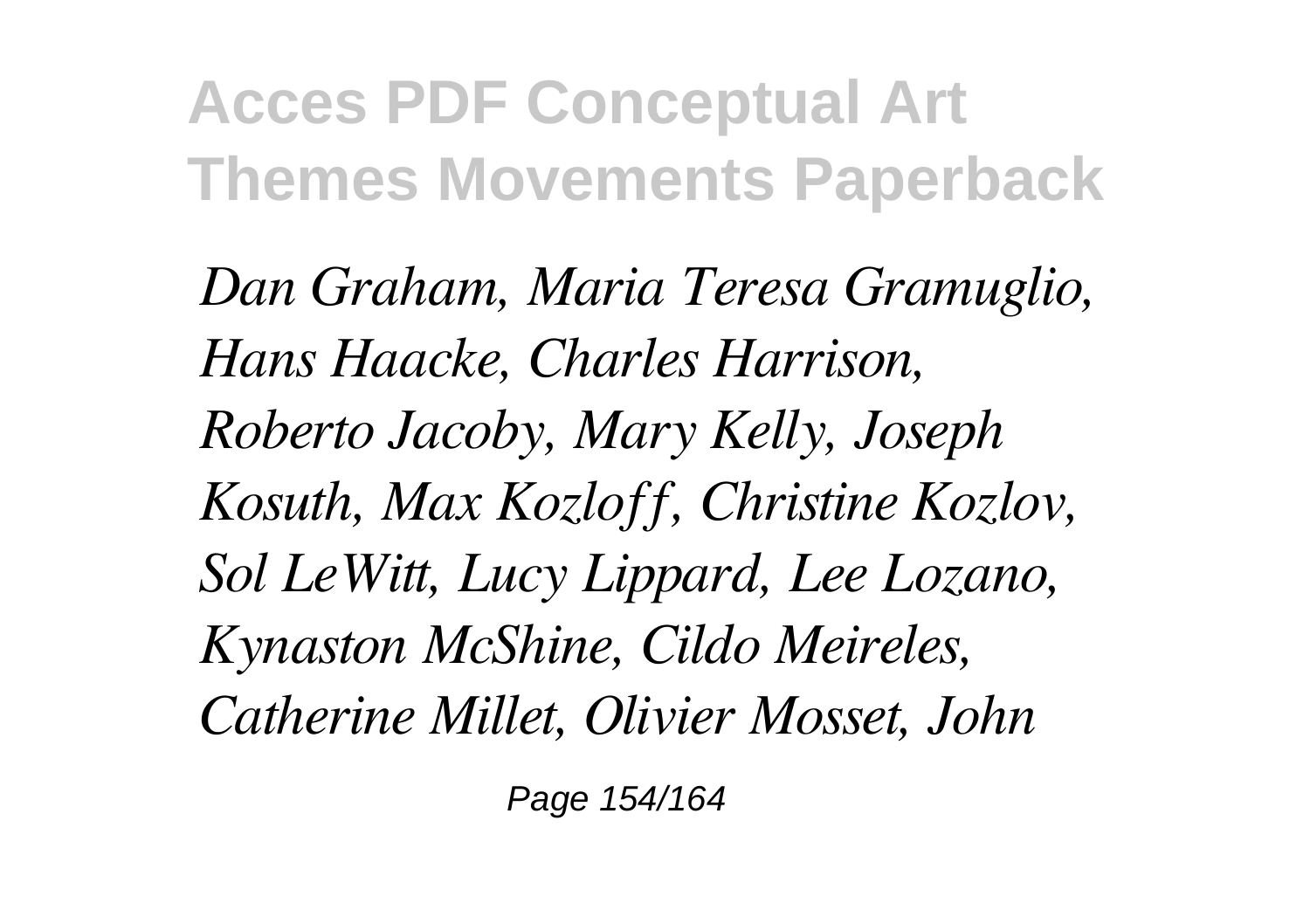*Murphy, Hélio Oiticica, Michel Parmentier, Adrian Piper, Yvonne Rainer, Mari Carmen Ramirez, Nicolas Rosa, Harold Rosenberg, Martha Rosler, Allan Sekula, Jeanne Siegel, Seth Siegelaub, Terry Smith, Robert Smithson, Athena Tacha Spear, Blake Stimson,*

Page 155/164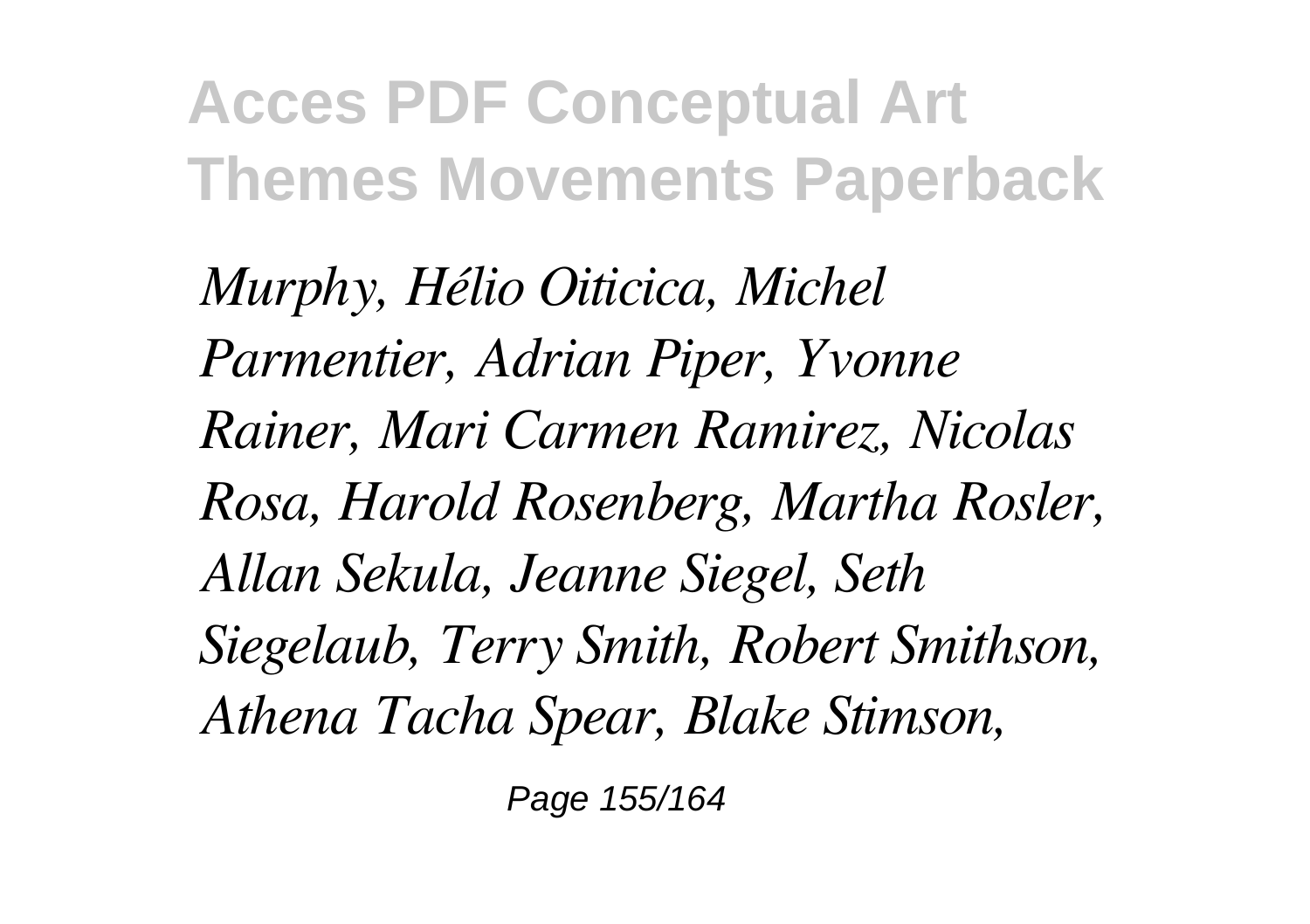*Niele Toroni, Mierle Ukeles, Jeff Wall, Rolf Wedewer, Ian Wilson Identifies and defines the jargon-laden terminology of post-WWII art and art criticism in short alphabeticallyarranged essays, most of which are subdivided into the journalistic (Atkins is*

Page 156/164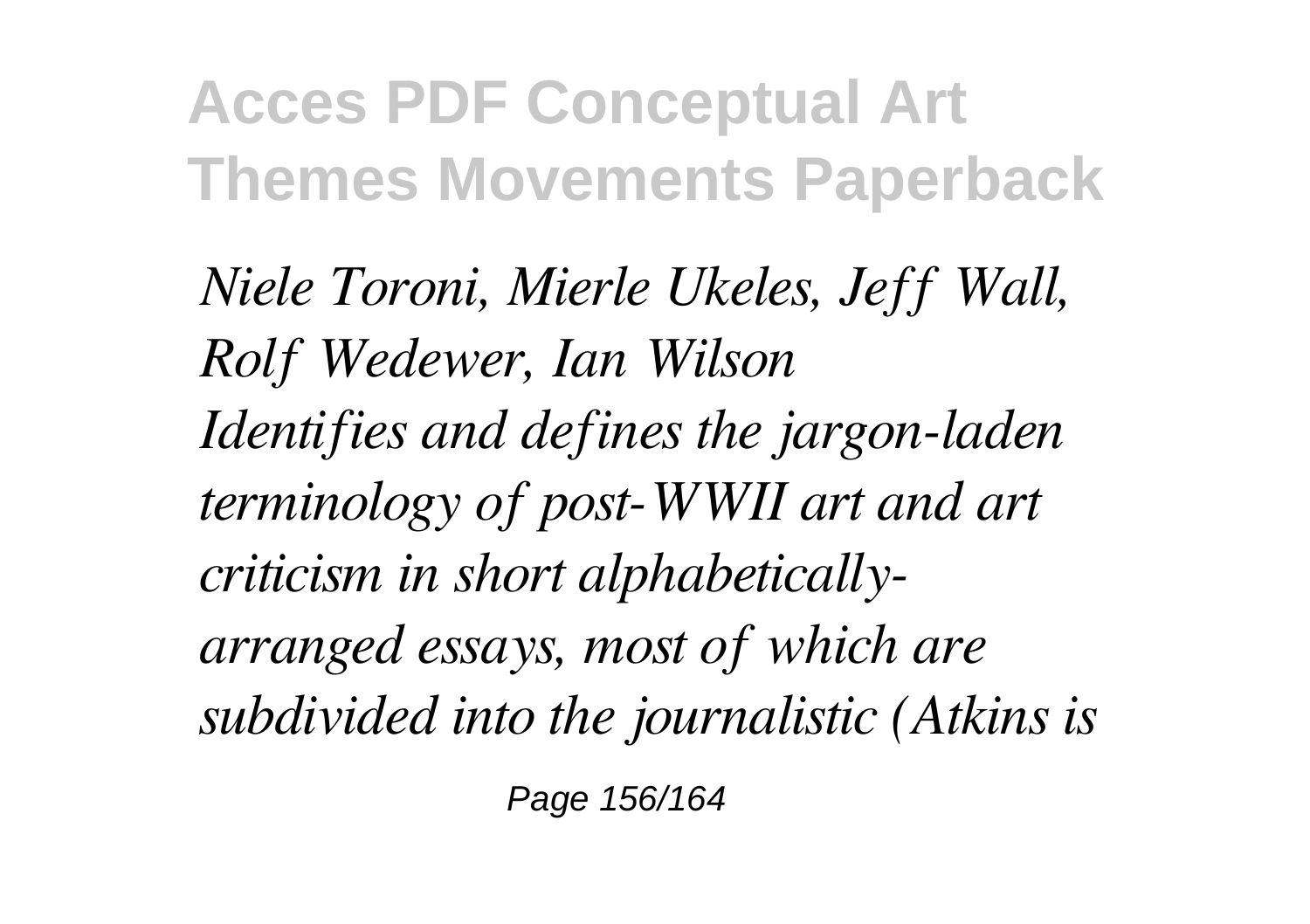*a regular contributor to the Village voice) categories of Who, when, where, and what. Includes a 24-page timeline illustrated with 24 color reproductions. Annotation copyrighted by Book News, Inc., Portland, OR Curious Lessons in the Museum*

Page 157/164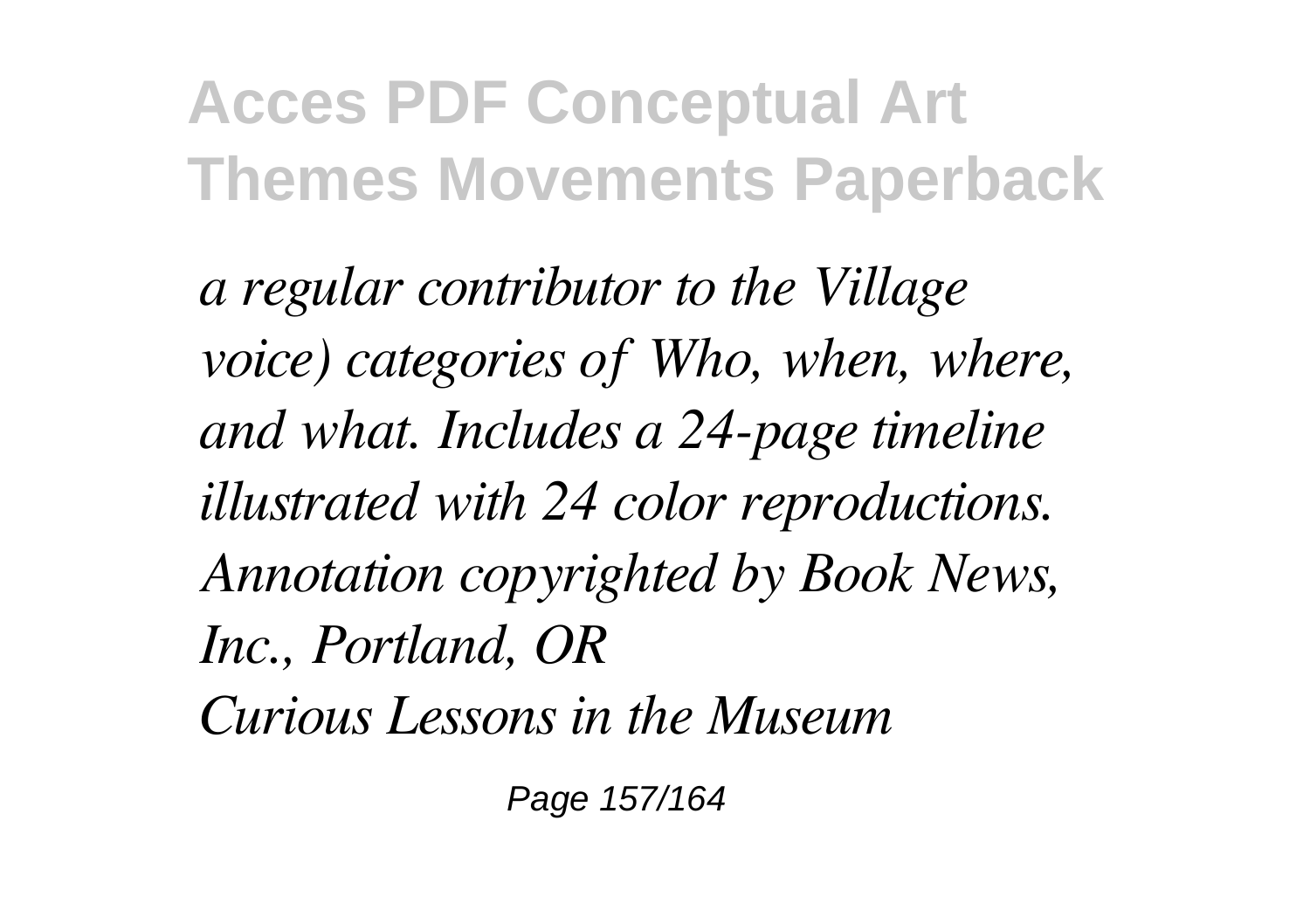*Lucy R. Lippard and the Emergence of Conceptual Art The Pedagogic Potential of Artists' Interventions The Illustrated Story of Art Afterthought 150 Years of Modern Art in the Blink of*

Page 158/164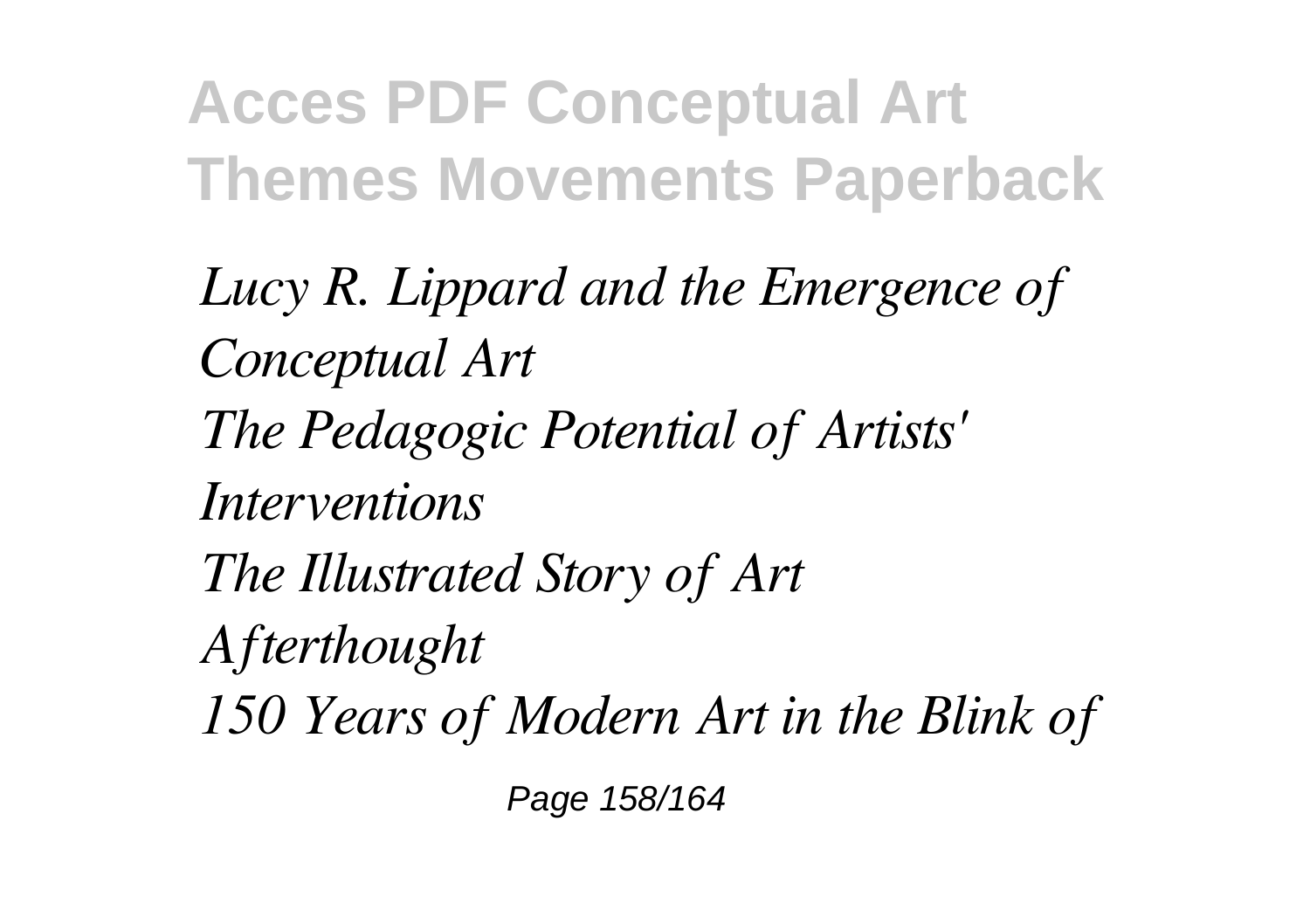*an Eye In One and Five Ideas eminent critic, historian, and former member of the Art & Language collective Terry Smith explores the* Page 159/164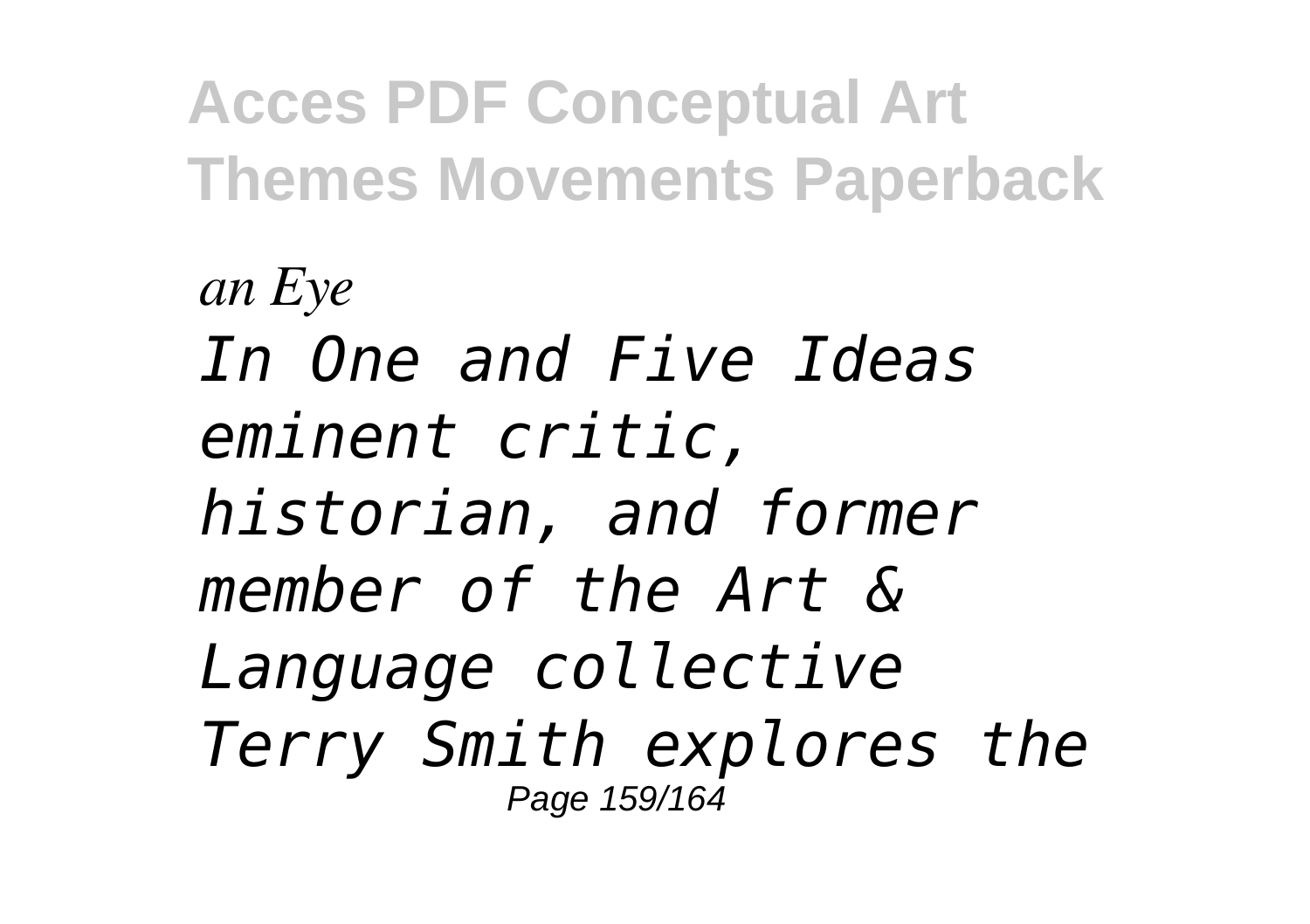*artistic, philosophical, political, and geographical dimensions of Conceptual Art and conceptualism. These four essays and a conversation with Mary* Page 160/164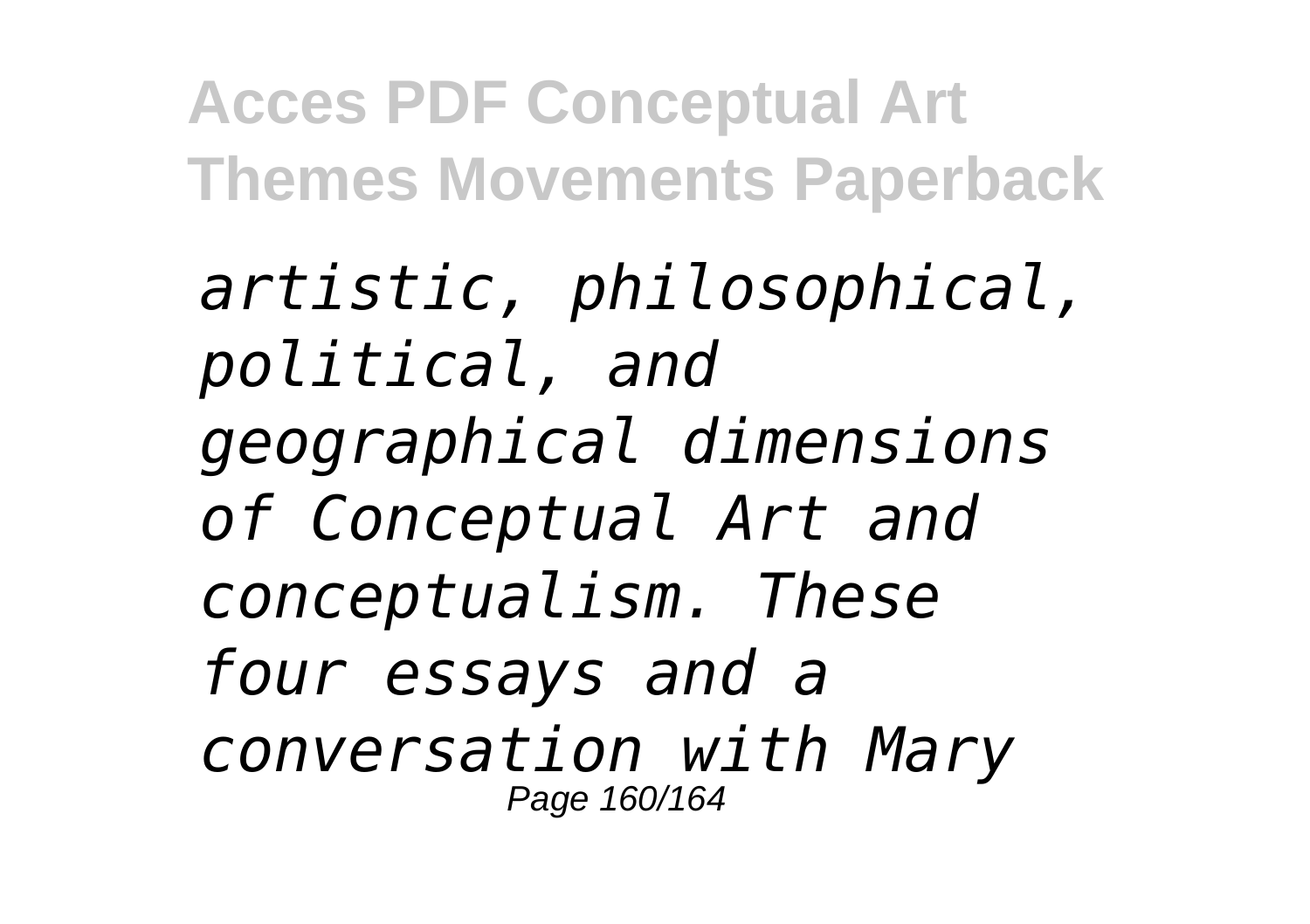*Kelly—published between 1974 and 2012—contain Smith's most essential work on Conceptual Art and his argument that conceptualism was key to the historical* Page 161/164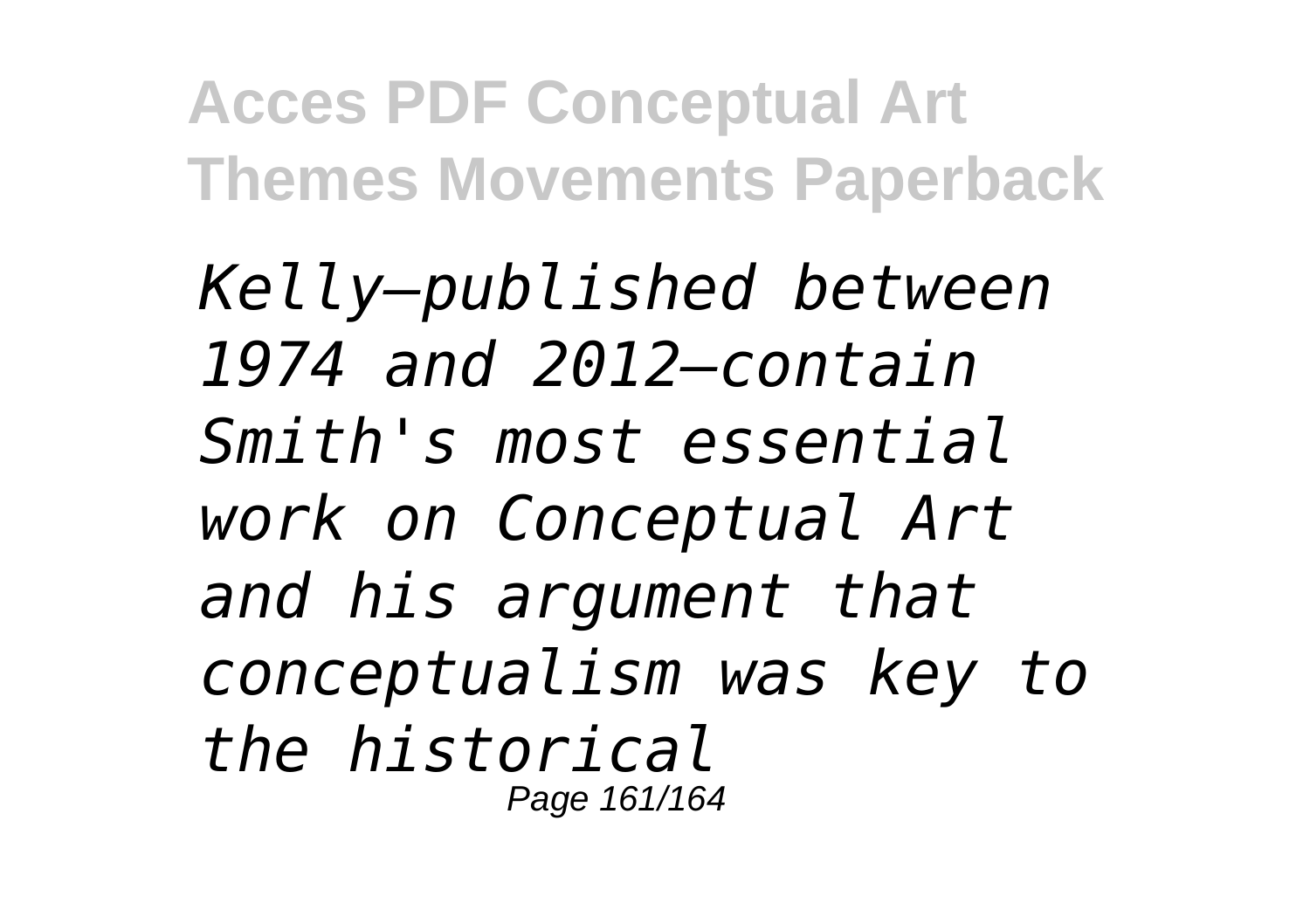*transition from modern to contemporary art. Nothing less than a distinctive theory of Conceptual and contemporary art, One and Five Ideas showcases* Page 162/164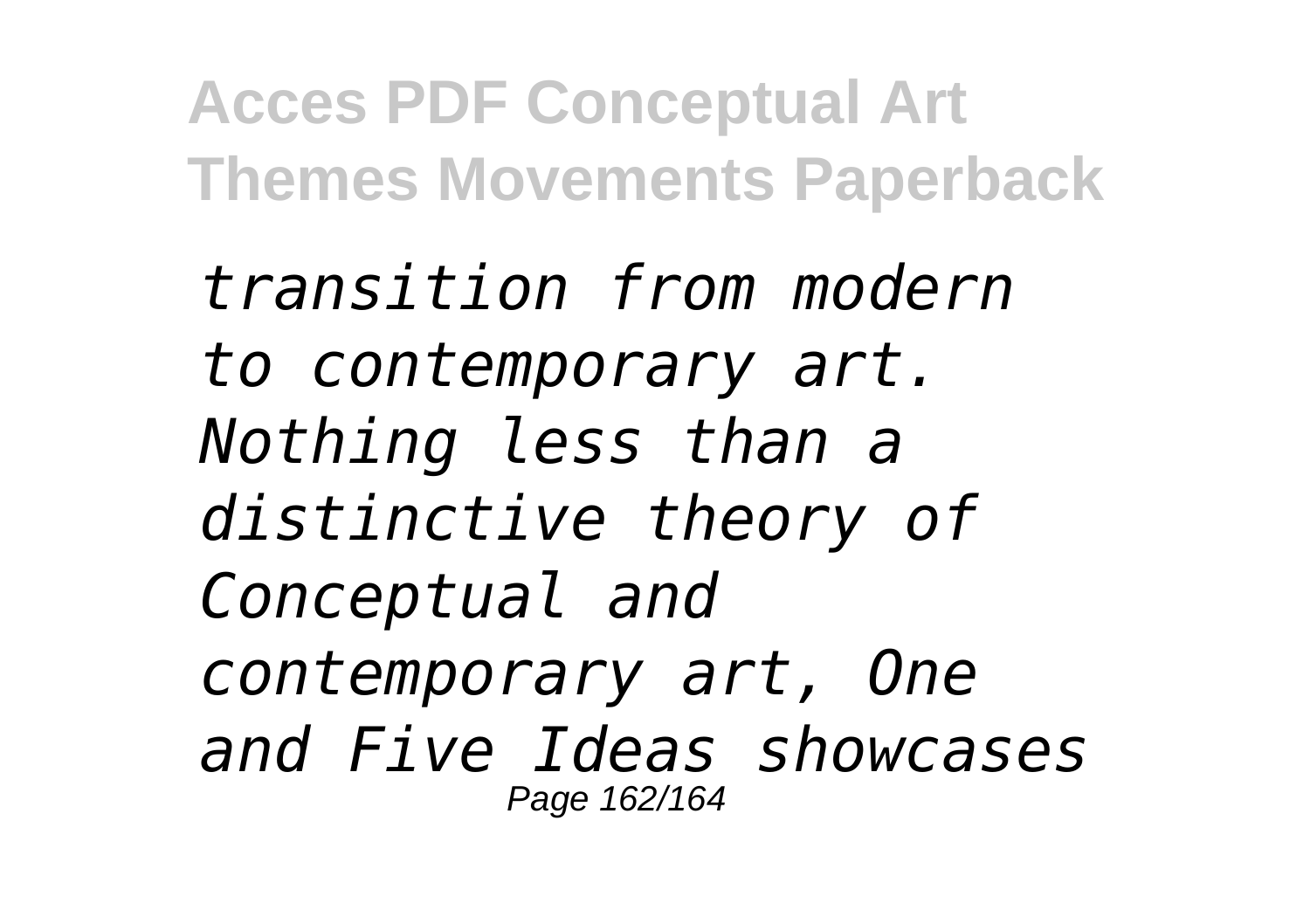*the critical voice of one of the major art theorists of our time. Inside an Artistic Revolution from Pop to the Digital Age On Conceptual Art and* Page 163/164